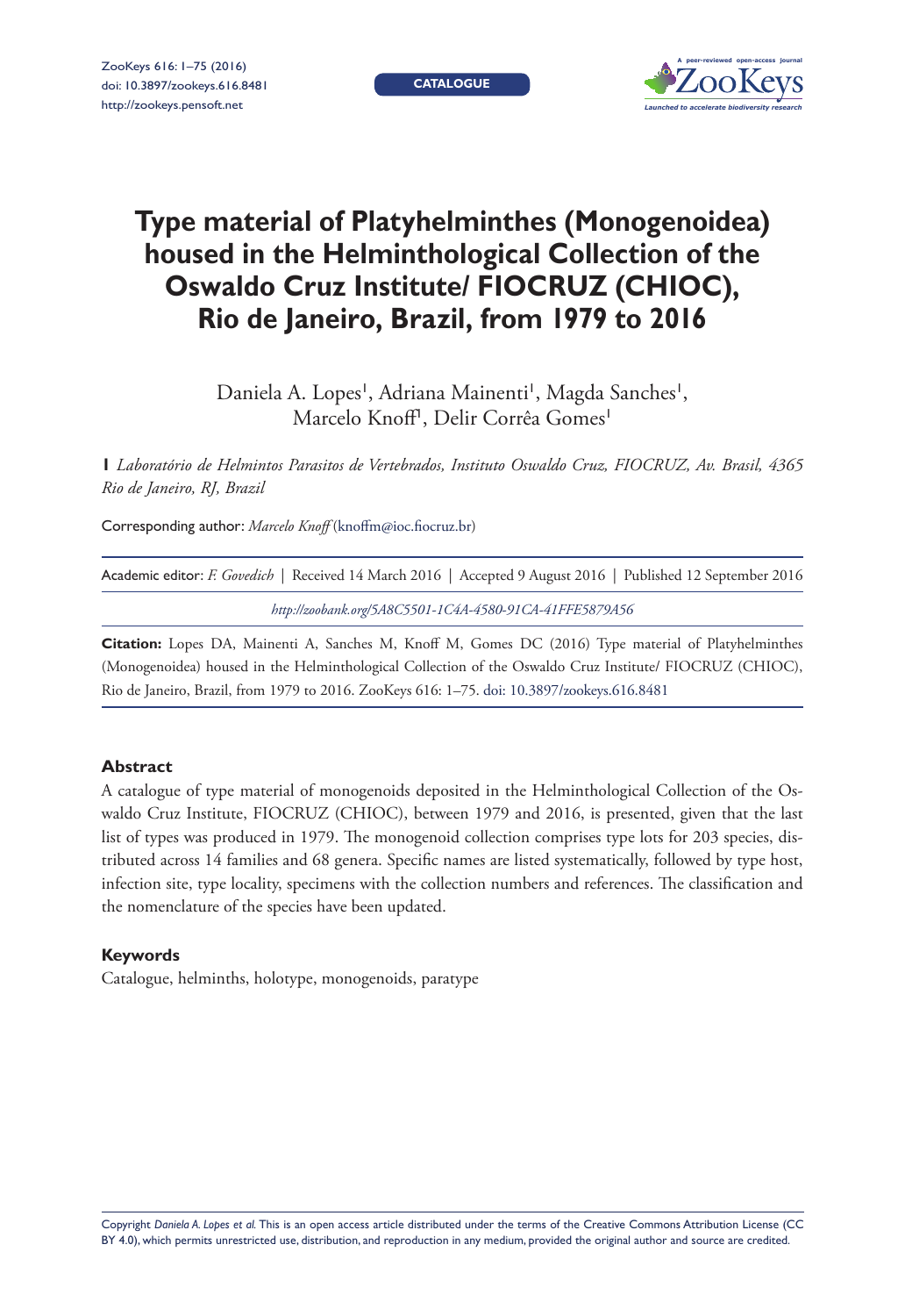## **Introduction**

Natural history collections provide important documentary evidence of biodiversity and the information that they contain is very useful. In the case of helminthological collections, the specimens acquired have been a source not only for knowledge of helminth biodiversity, but also for parasitological studies on taxonomy, systematics and identification of causes of zoonoses. The century-old Helminthological Collection of the Oswaldo Cruz Institute, FIOCRUZ (CHIOC), Rio de Janeiro, Brazil, contains helminths that form part of the fauna of Brazil and other countries, from a wide range of hosts that were caught in different biomes. The samples are holotypes, paratypes and representative specimens of Platyhelminthes (Trematoda, Cestoda and Monogenoidea), Acanthocephala, Nematoda and other non-helminth phyla, such as Annelida and Arthropoda. Recently, a large number of species of Monogenoidea were deposited in the CHIOC, which reflects the increased number of taxonomists working on this group in Brazil.

#### **History and composition of the collection**

The CHIOC celebrated its centenary in 2013. Its history is intertwined with that of the Laboratory of Helminth Parasites of Vertebrates of the Oswaldo Cruz Institute (LHPV–IOC), which began with the fieldwork of Gomes de Faria and his student Lauro Travassos (Faria and Travassos 1913). The Collection also received important contributions from other researchers at that time and, since then, it has increased in size through incorporation of private and institutional collections of the late nineteenth and early twentieth centuries (Noronha 2004, Noronha et al. 2004, 2009).

Today, the CHIOC holds around 38.400 samples of helminth parasites from South America and other continents. It is the biggest collection in Latin America and it is among the largest collections at a worldwide reference level (Rego 1982, Knoff et al. 2010), not only because of the number of types, but also because of the number of representative specimens (vouchers) that it contains. The collection has been constantly expanding through the large numbers of deposits made by Brazilian and foreign researchers. Some samples of arthropods (mainly pentastomids) and annelids (parasitic leeches) have also been accepted for inclusion in the collection, thus expanding its original nature of focusing on helminthological parasites of vertebrates, and resulting in a diversified parasitological collection.

All the material is organized according to the lots, which are numbered, recorded in an entry book, and digitized into a database. They are maintained in modern steel sliding closets and in a freezer that maintains some specimens and eggs of *Schistosoma mansoni* Sambon, 1907 (Trematoda) at -30 °C. Most of the information on the sample collections is available on the CHIOC web page [\(http://chioc.fiocruz.br/](http://chioc.fiocruz.br/)) and through the *speciesLink* network of the Environmental Information Reference Center (CRIA). Deposits and loans of specimens, permission for visits to examine samples *in loco*,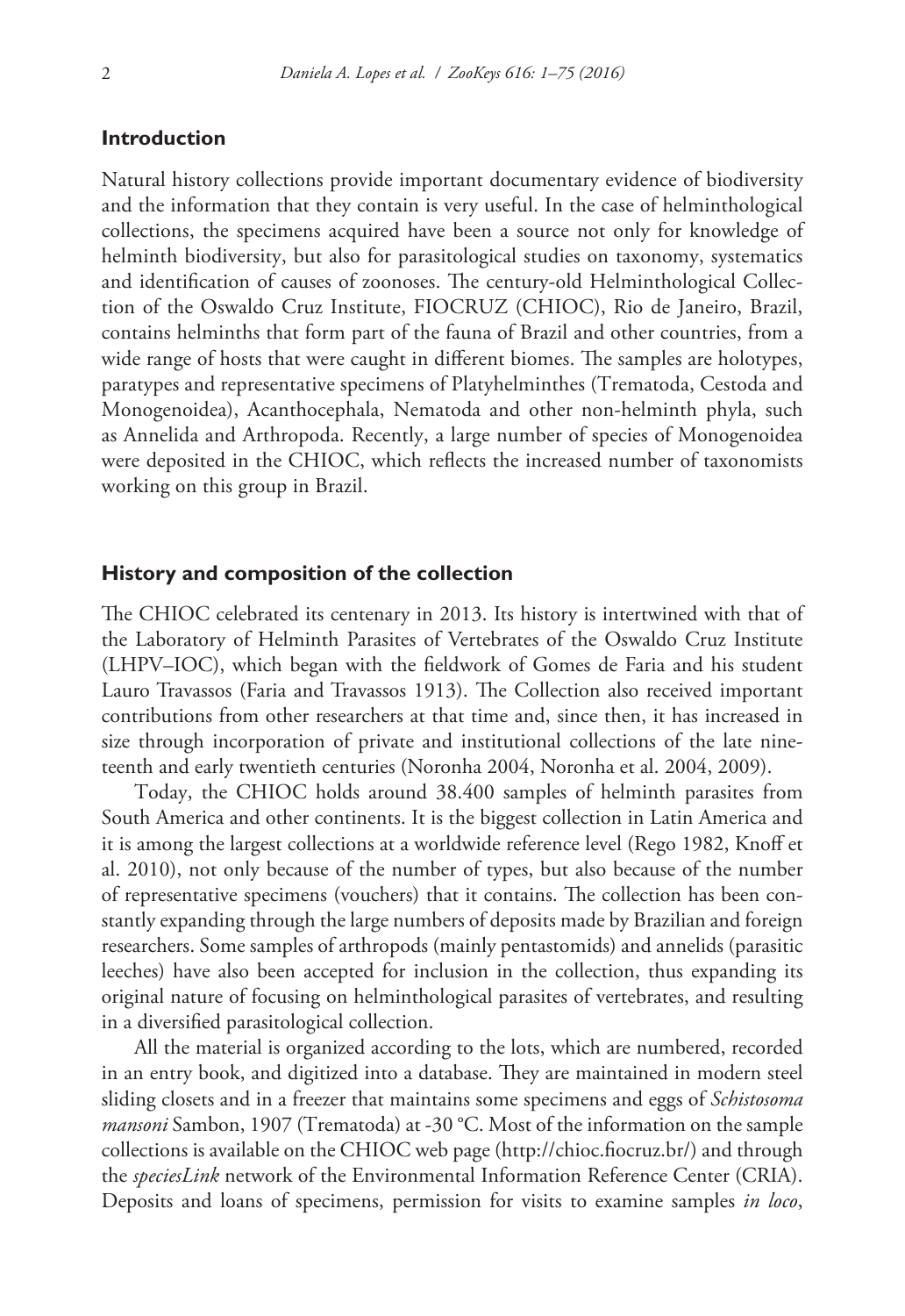loans of books and reprints, mini-courses and lectures focusing on the history of the CHIOC, and professional capacitation courses are included among the facilities of this Collection.

The first and only catalogue of the type material held in the CHIOC was published by Rego et al. (1979). They recorded 719 types (only holotypes or type series) of helminths, including 408 of nematodes, 227 of trematodes (Digenea and Monogenoidea), 52 of acanthocephalans, 28 of cestodes and four of pentastomids. Subsequent to this publication, the collection has grown substantially and the number of types has increased significantly as well. The purpose of this article is to inform the scientific community about the acquisitions of the CHIOC by publishing a catalogue of types deposited up to August 1, 2016. Because of the large number of types, we are starting with the species of Monogenoidea. We have followed the articles 73–75 of the Code (ICZN 1999).

# **Material and methods**

The specimens are stored in glass or plastic vials in 70% ethanol or as microscope slide preparations. All the material is available for consultation, but holotypes are not loaned. Unless otherwise stated, all type material is in good condition.

The catalogue is arranged taxonomically as subclasses, families, genera and species, under the original spelling and combinations. Subclasses are arranged following phylogenetic order. Families, genera and species are arranged alphabetically. The information on each entry is presented in the following format:

- 1. Original genus-species combination with author(s) and year of publication. Asterisk (\*) denotes the type species of the genus.
- 2. Type host: species, author(s) and principal taxonomic group in brackets.
- 3. Infestation or infection site in the host.
- 4. Type locality: country, province or state, department, specific locality and coordinates (if available).
- 5. Primary type status: CHIOC catalogue number. The categories for the types used followed articles 73–75 of the Code (ICZN 1999).
- 6. Remark sections are inserted when necessary and include additional information about host, locality or status of the types.
- 7. References include publications in which the species was described and those that mention type specimens in the CHIOC.

The valid names adopted for parasitized hosts follow the most recent bibliography. Fish names are present in accordance with Froese and Pauly (2016) and turtle names, in accordance with Fritz and Havaš (2007, 2013). Mention of the monogenoids and host species in this list does not imply that the authors of the present report agree with their validity or taxonomy. Some monogenoids species catalogued have been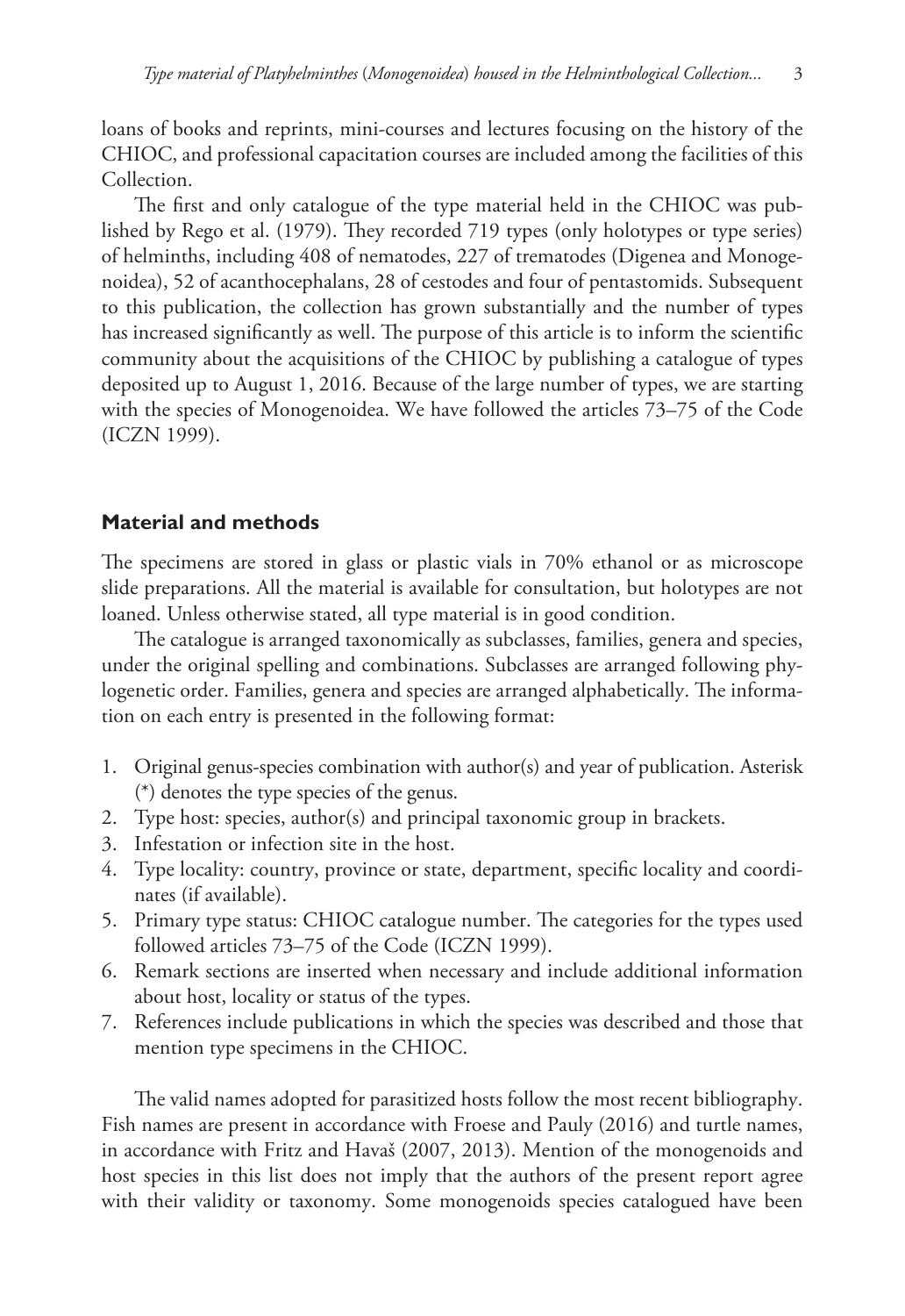synonymized and the comments about their taxonomy are in the Remarks sections. The higher classification of Monogenoidea follows Boeger and Kritsky (1993), and for families and genera follows specific references.

The following abbreviations are used in the text:

| <b>AHC SAMA</b> | Australian Helminthological Collection of the South Australian Museum,             |
|-----------------|------------------------------------------------------------------------------------|
|                 | North Terrace, Adelaide, Australia;                                                |
| <b>BMNH</b>     | British Museum of Natural History, Collection at the Department of                 |
|                 | Zoology, Natural History Museum, London, England;                                  |
| <b>CHIOC</b>    | Helminthological Collection of the Oswaldo Cruz Institute, FIOCRUZ,                |
|                 | Rio de Janeiro, Brazil;                                                            |
| <b>CHMLP</b>    | Helminthological Collection of the Museum of La Plata, La Plata,                   |
|                 | Buenos Aires, Argentina;                                                           |
| <b>CNHE</b>     | National Collection of Helminths, Institute of Biology, National Auto-             |
|                 | nomous University of Mexico, Mexico City, Mexico;                                  |
| <b>HWML</b>     | Harold W. Manter Laboratory, University of Nebraska State Museum,                  |
|                 | Lincoln, Nebraska, USA;                                                            |
| <b>INPA</b>     | National Institute for Amazon Research, Manaus, Amazonas, Brazil;                  |
|                 | <b>IPCAS/IPCR/ASCR</b> Institute of Parasitology, Academy of Sciences of the Czech |
|                 | Republic, České Budějovice, Czech Republic;                                        |
| <b>MNHN</b>     | National Museum of Natural History, Paris, France;                                 |
| <b>MPEG</b>     | Invertebrate Collection of the Emílio Goeldi Museum, Belém, Pará,                  |
|                 | Brazil;                                                                            |
| <b>MPM</b>      | Meguro Parasitological Museum, Meguro-ku, Tokyo, Japan;                            |
| <b>MZUSP</b>    | Helminthological Collection of the Zoology Museum, University of                   |
|                 | São Paulo, São Paulo, Brazil;                                                      |
|                 | PC-IBPRAS Parasitological Collection of the Institute of Biology and Pedology,     |
|                 | Russian Academy of Sciences, Vladivostok, Russia;                                  |
| QM              | Queensland Museum, Brisbane, Queensland, Australia;                                |
| <b>UNICAMP</b>  | Collection of the Natural History Museum of the University of Campi-               |
|                 | nas, Campinas, São Paulo, Brazil;                                                  |
| <b>USNM</b>     | United States National Museum, Beltsville, Maryland, USA;                          |
| <b>USNPC</b>    | United States National Parasitological Collection, Beltsville, Mary-               |
|                 | land, USA;                                                                         |
| <b>ZIAC</b>     | Zoological Institute of the Russian Academy of Sciences, Saint Peters-             |
|                 | burg, Russia.                                                                      |

# **Results and discussion**

This database and bibliographic survey presents the diversity of Monogenoidea types in CHIOC, from Brazil and other countries in the world, covering more than 35 years of parasitological studies. This catalogue is the second list of type species held in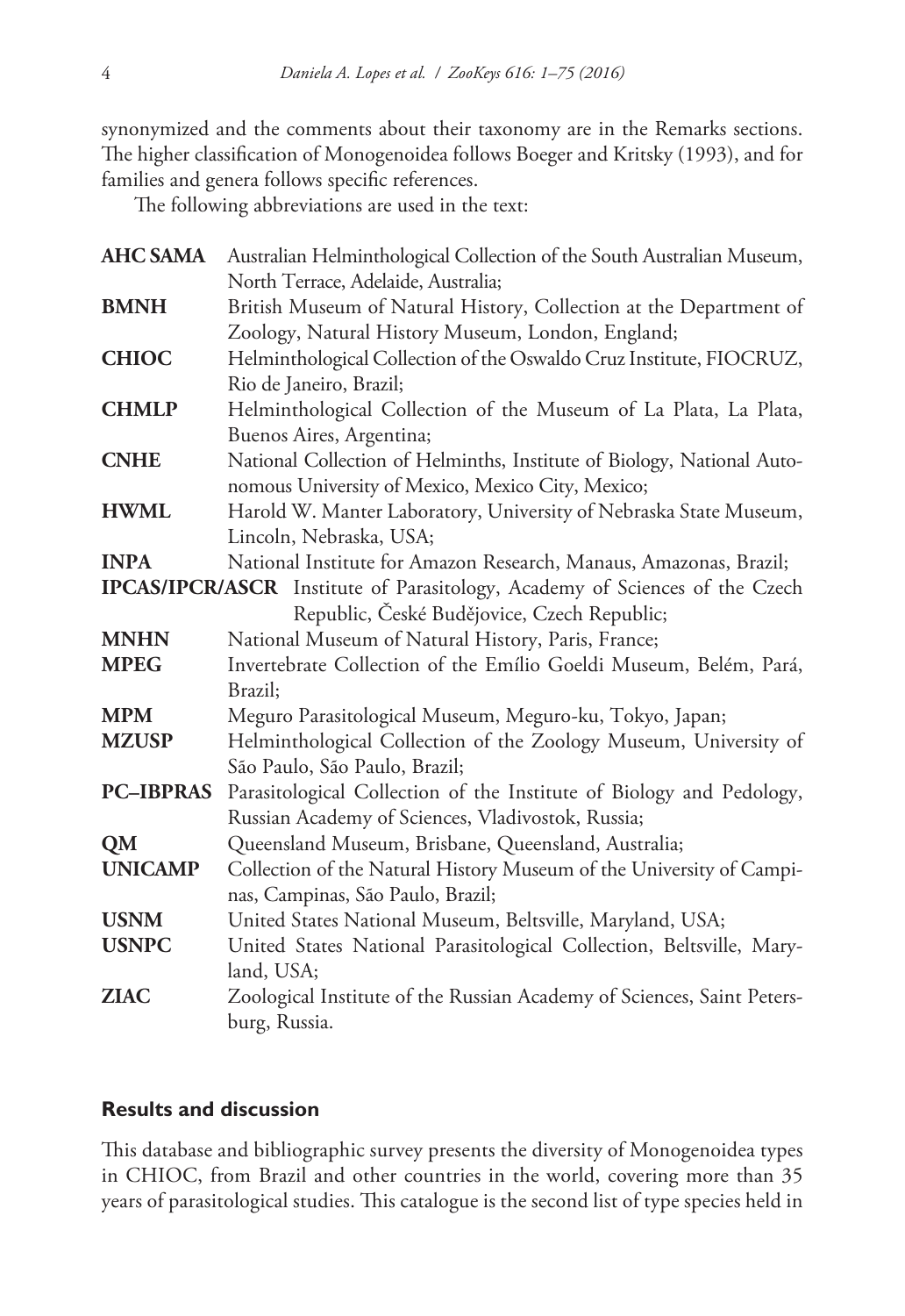this Collection. The only previous checklist recorded only 11 type species of monogenoids, without considering paratypes (Rego et al. 1979). Now, there is a total of approximately 1100 primary types of Monogenoidea, represented by 203 species distributed across 14 families and 68 genera. Dactylogyridae is the most representative family, with 141 species, followed by Gyrodactylidae, with 29. These numbers illustrate the importance of the parasitological collection of the CHIOC, which is among the most significant in Latin America, together with other collections in Mexico and Argentina (Lamothe-Argumedo et al. 2010, Tablado and Tricárico 2010, Lunaschi et al. 2012).

It was observed that 93% of the type species of monogenoids catalogued in this Collection were parasites of bony fish. Only 12 species were parasites of cartilaginous fishes (Potamotrigonidae) and two monogenoids were parasites of turtles (Kinosternidae and Chelidae). All those samples were collected mainly in Brazil (95%), from all regions of this country. This situation could be a reflection of the large number of studies carried out on fish from Brazilian rivers and the Atlantic Ocean, and especially, of the increase in knowledge of monogenoids in Brazil that has been achieved since the late 1960s (Cohen et al. 2013).

**List of type species**

**Phylum Platyhelminthes Gegenbaur, 1859 Class Monogenoidea Bychowsky, 1937 Subclass Polyonchoinea Bychowsky, 1937 Capsalidae Baird, 1853** *Caballerocotyla* **Price, 1960**

# *Caballerocotyla lenti* **Mogrovejo & Santos, 2002**

**Type host.** *Auxis thazard* (Lacépède, 1800) (Osteichthyes: Scombridae). **Infection site.** Gills. **Type locality.** Brazil, coastal zone of Rio de Janeiro State (22°55'S, 40°18'W). **Holotype.** CHIOC 34938. **Paratypes.** CHIOC 34939, 34940, 34941. **Remarks.** The species is referred to as *Caballerocotyla magronum* (Ishii, 1936) by Cohen et al. (2013). Gibson and Bray (2016) consider the species to be a synonym of *Capsala magronum* (Ishii, 1936).

**References.** Mogrovejo and Santos (2002), Gibson and Bray (2016).

# *Caballerocotyla llewelyni* **Kohn & Justo, 2006**

**Type host.** *Katsuwonus pelamis* (Linnaeus, 1758) (Osteichthyes: Scombridae).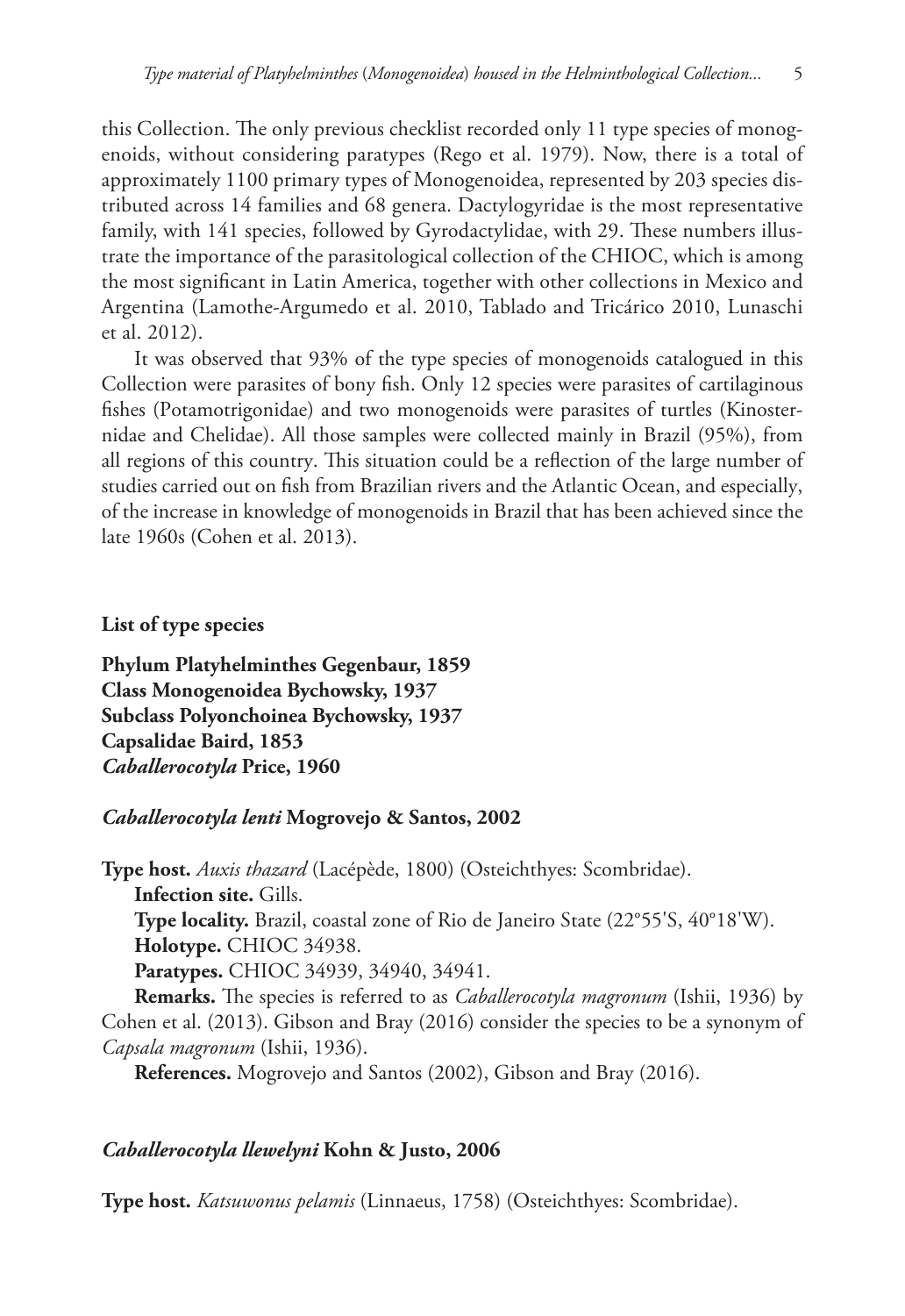**Infection site.** Gills.

**Type locality.** Brazil, coastal zone of Rio de Janeiro State (22°55'S, 40°18'W). **Holotype.** CHIOC 36611 a.

**Paratype.** CHIOC 36611 b.

**Remarks.** The species is referred to as *Caballerocotyla katsuwoni* (Ishii, 1936) by Cohen et al. (2013).Gibson and Bray (2016) consider the species to be a synonym of *Capsala katsuwoni* (Ishii, 1936).

**References.** Kohn and Justo (2006), Gibson and Bray (2016).

## *Encotylabe* **Diesing, 1850**

## *Encotyllabe souzalimae* **Carvalho & Luque, 2012**

**Type host.** *Trichiurus lepturus* (Linnaeus, 1758) (Osteichthyes: Trichiuridae). **Infection site.** Gills. **Type locality.** Brazil, Rio de Janeiro State, Guanabara Bay (23°1'52"S, 43°11'56"W). **Holotype.** CHIOC 37382. **Paratypes.** CHIOC 37383, 37384, 37385. **Reference.** Carvalho and Luque (2012).

## *Nasicola* **Yamaguti, 1968**

### *Nasicola brasiliensis* **Kohn, Baptista-Farias, Santos & Gibson, 2004**

**Type host.** *Thunnus obesus* (Lowe, 1839) (Osteichthyes: Scombridae). **Infection site.** Nasal cavities. **Type locality.** Brazil, Rio de Janeiro State, off Cabo Frio (22°52'46"S, 42°01'07"W). **Holotype.** CHIOC 34924 a. **Paratypes.** CHIOC 34924 b, 34925 a–b, 34935. **Remarks.** Other paratypes deposited in the BMNH collection. **Reference.** Kohn et al. (2004).

#### *Sprostoniella* **Bychowsky & Nagibina, 1967**

## *Sprostoniella micrancyra* **Cezar, Luque & Amato, 1999**

**Type host.** *Chaetodipterus faber* (Broussonet, 1782) (Osteichthyes: Ephippidae). **Infection site.** Gills. **Type locality.** Brazil, coastal zone of Rio de Janeiro State (21–23°S, 41–45°W). **Holotype.** CHIOC 34000 a.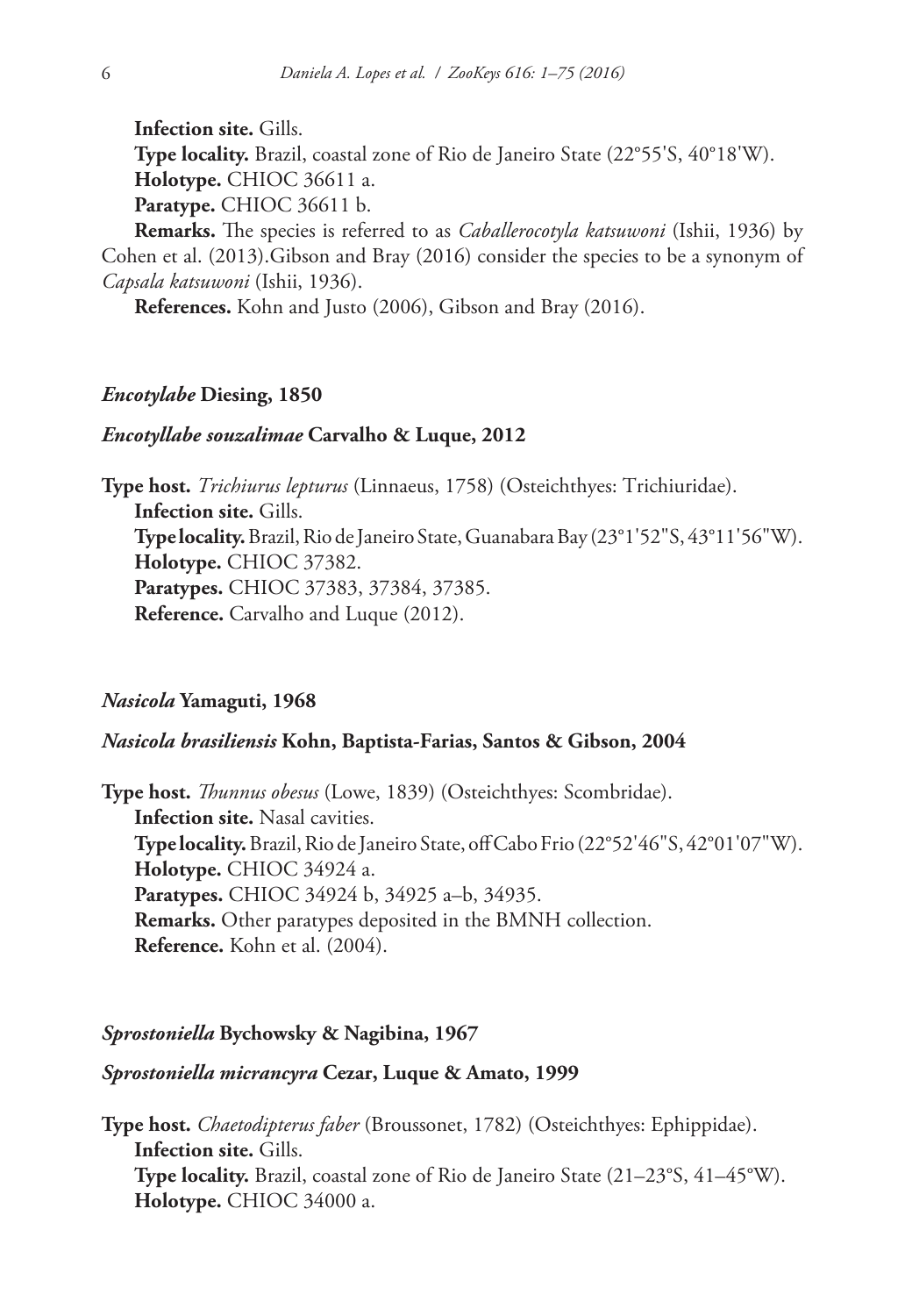**Paratypes.** CHIOC 34000 b–d. **Remarks.** Other paratype deposited in CNHE. **Reference.** Cezar et al. (1999).

# **Dactylogyridae Bychowsky, 1933** *Ameloblastella* **Kritsky, Mendoza-Franco & Scholz, 2000**

# *Ameloblastella paranaensis* **(França, Isaac, Pavanelli & Takemoto, 2003) Mendoza-Franco & Scholz, 2009**

**Type host.** *Iheringichthys labrosus* (Lütken, 1874) (Osteichthyes: Pimelodidae). **Infection site.** Gills.

**Type locality.** Brazil, upper Paraná River floodplain (22°43'S, 53°10'W). **Holotype.** CHIOC 34598 a.

**Paratypes.** CHIOC 34598 b, 34588 a–d.

**Remarks.** Material deposited as *Pseudovancleaveus paranaensis*. Mendoza-Franco and Scholz (2009) transferred *Pseudovancleaveus* to *Ameloblastella*.

**References.** França et al. (2003), Mendoza-Franco and Scholz (2009), Monteiro et al. (2010a).

# *Anacanthoroides* **Kritsky & Thatcher, 1976**

## *Anacanthoroides sanctifrancisci* **Monteiro & Brasil-Sato, 2014**

**Type host.** *Prochilodus argenteus* Spix & Agassiz, 1829 (Osteichthyes: Prochilodontidae). **Infection site.** Gill filaments.

**Type locality.** Brazil, Minas Gerais State, São Francisco River near Três Marias Reservoir (18°12'32"S, 45°14'41"W).

**Holotype.** CHIOC 37914.

**Paratypes.** CHIOC 37915, 37916 a–b, 37917, 37918 a–c, 37919, 37920 a–b. **Reference.** Monteiro and Brasil-Sato (2014a).

#### *Anacanthorus* **Mizelle & Price, 1965**

## *Anacanthorus acuminatus* **Kristky, Boeger & Van Every, 1992**

**Type host.** *Triportheus angulatus* (Spix & Agassiz, 1829) (Osteichthyes: Triportheidae). **Infection site.** Gills. **Type locality.** Brazil, Amazonas State, Furo do Catalão near Manaus. **Paratype.** CHIOC 33369.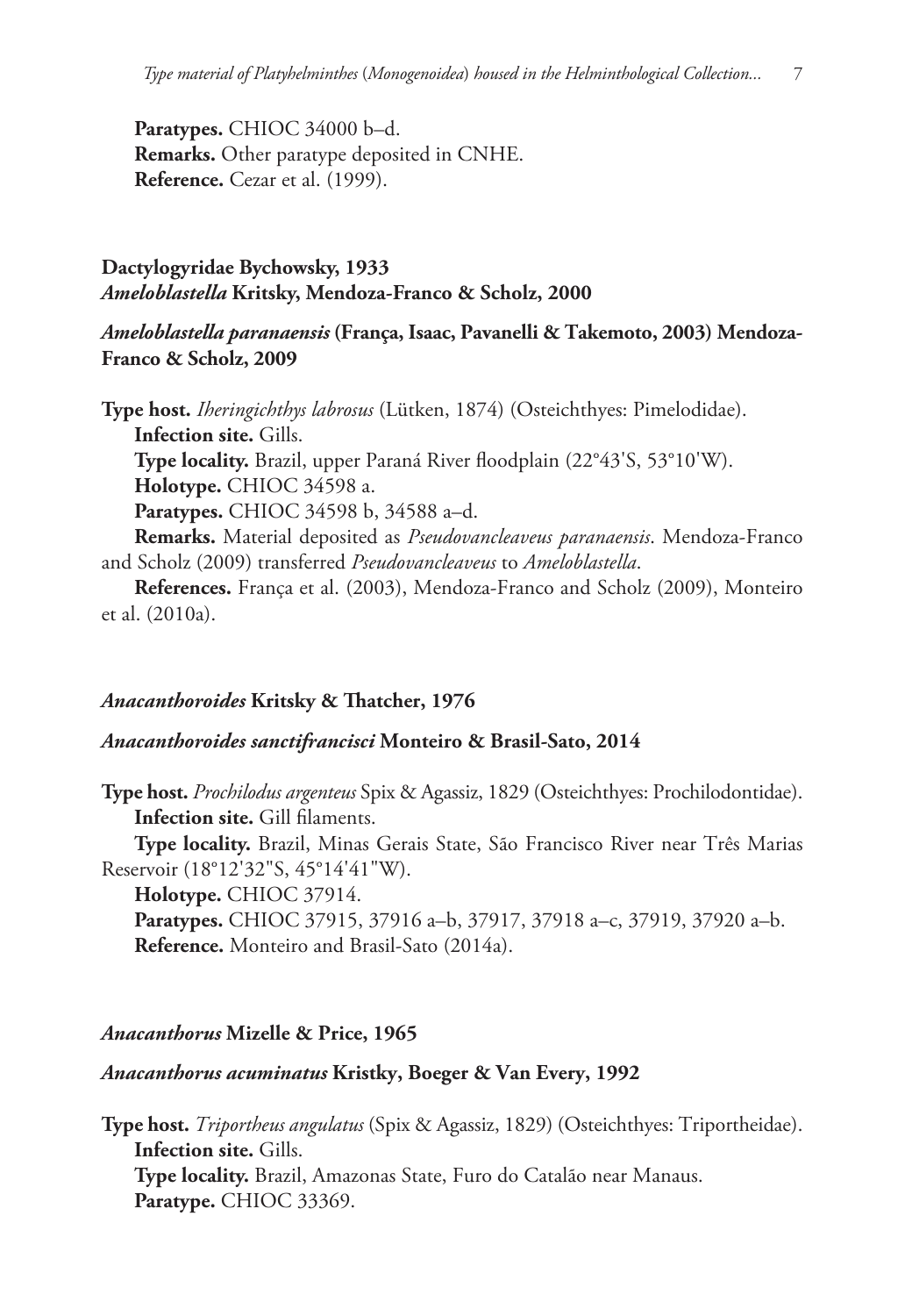**Remarks.** Specimen deposited in CHIOC collected from the type host/locality. Holotype deposited in the INPA collection. Other paratypes deposited in HWML. The CHIOC was cited in the original description as one of those collections of deposit, but its number was not informed there.

**Reference.** Kritsky et al. (1992).

### *Anacanthorus adkruidenieri* **Monteiro, Cohen & Brasil-Sato, 2015**

**Type host.** *Salminus franciscanus* Lima & Britski, 2007 (Osteichthyes: Bryconidae). **Infection site.** Gills.

**Type locality.** Brazil, Minas Gerais State, São Francisco River near Três Marias Reservoir (18°12'32"S, 45°15'41"W).

**Holotype.** CHIOC 38018 a.

**Paratypes.** CHIOC 38017 a–b, 38018 b–e, 38019 a–d, 38020 a–d **Reference.** Monteiro et al. (2015).

#### *Anacanthorus alatus* **Kristky, Boeger & Van Every, 1992**

**Type host.** *Triportheus albus* Cope, 1872

**Infection site.** Gills.

**Type locality.** Brazil, Amazonas State, Furo do Catalão near Manaus.

**Paratype.** CHIOC 33365.

**Remarks.** Specimen deposited in CHIOC collected from the type host/locality. Holotype deposited in the INPA collection. Other paratypes deposited in HWML and USNM. The CHIOC was cited in the original description as one of those collections of deposit, but its number was not informed there.

**Reference.** Kristky et al. (1992).

#### *Anacanthorus amazonicus* **Van Every & Kristky, 1992**

**Type host.** *Serrasalmus rhombeus* (Linnaeus, 1766) (Osteichthyes: Serrasalmidae). **Infection site.** Gills.

**Type locality.** Brazil, Amazonas State, Água Branca stream, Pitinga River. **Paratypes.** CHIOC 33389 a–b.

**Remarks.** Specimens from CHIOC collected in the Uatamã River. Holotype deposited in the INPA collection. Other paratypes deposited in HWML and USNM. The CHIOC was cited in the original description as one of those collections of deposit, but its number was not informed there.

**Reference.** Van Every and Kristky (1992).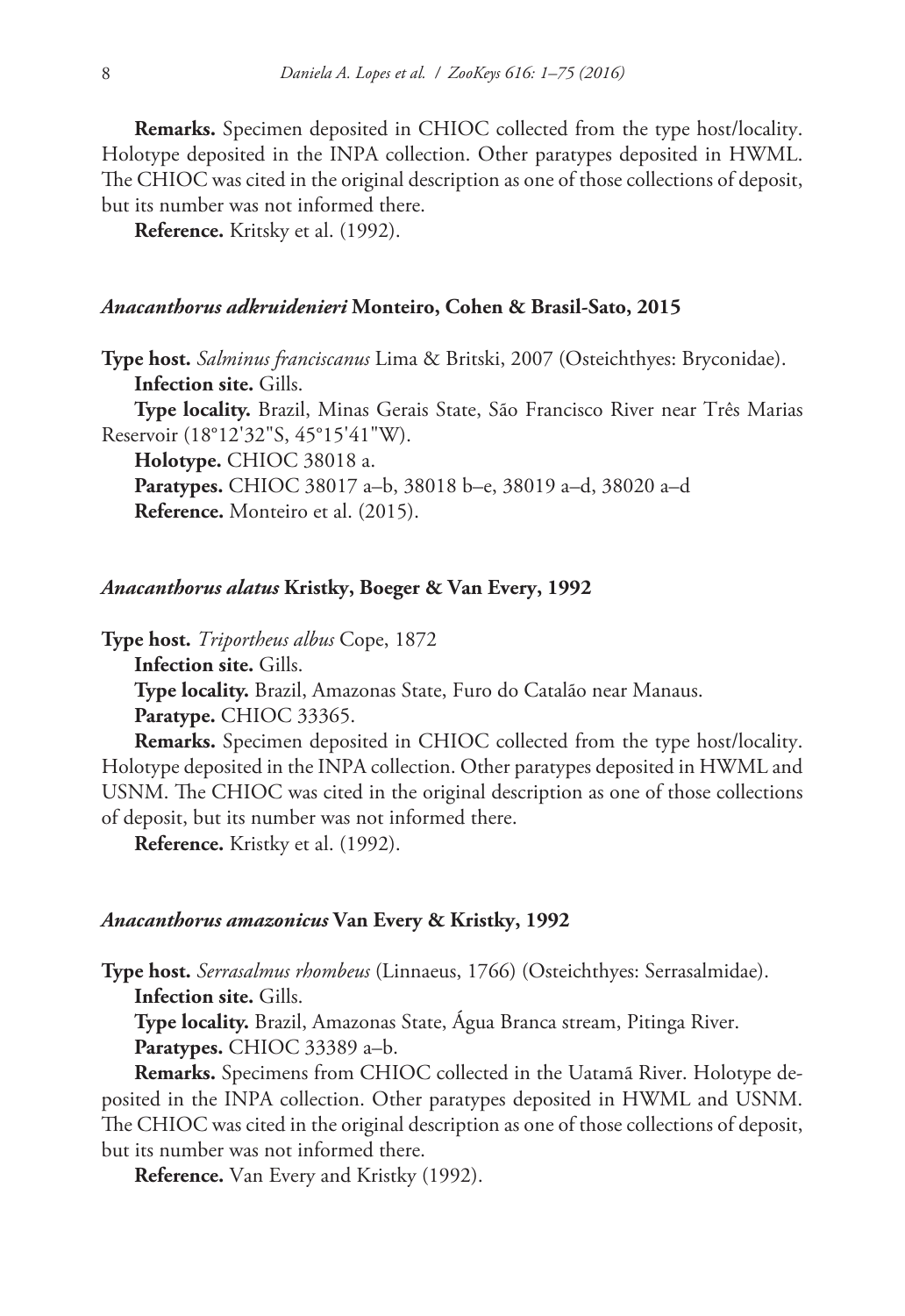## *Anacanthorus bellus* **Kristky, Boeger & Van Every, 1992**

**Type host.** *Triportheus albus*

**Infection site.** Gills.

**Type locality.** Brazil, Amazonas State, Furo do Catalão near Manaus. **Paratype.** CHIOC 33366.

**Remarks.** Specimen deposited in CHIOC collected from the type host/locality. Holotype deposited in the INPA collection. Other paratypes deposited in HWML and USNM. The CHIOC was cited in the original description as one of those collections of deposit, but its number was not informed there.

**Reference.** Kristky et al. (1992).

## *Anacanthorus bicuspidatus* **Cohen, Kohn & Boeger, 2012**

**Type host.** *Salminus brasiliensis* (Cuvier, 1816)

**Infection site.** Gills.

**Type locality.** Brazil, Paraná State, Paraná River, below and above of the reservoir of Itaipu Hydroelectric Power Station, in the locality of Guaíra (24°04'48"S, 54°15'21"W).

**Holotype.** CHIOC 37595.

**Paratypes.** CHIOC 37587, 37588, 37598 a–b, 37600, 37604, 37612, 37613, 37623, 37631, 37722, 37730.

**Reference.** Cohen et al. (2012).

## *Anacanthorus brevicirrus* **Monteiro, Kritsky & Brasil-Sato, 2010**

**Type host.** *Brycon orthotaenia* (Günther, 1864) (Osteichthyes: Bryconidae). **Infection site.** Gills.

**Type locality.** Brazil, Minas Gerais State, São Francisco River near Três Marias Reservoir (18°12'32"S, 45°15'41"W).

**Holotype.** CHIOC 37333 a.

**Paratypes.** CHIOC 37333 b–c, 37334.

**Remarks.** Other paratypes deposited in the collections of INPA, IPCAS and USNM. **Reference.** Monteiro et al. (2010b).

## *Anacanthorus calophallus* **Kristky, Boeger & Van Every, 1992**

**Type host.** *Triportheus elongatus* (Günther, 1864) **Infection site.** Gills.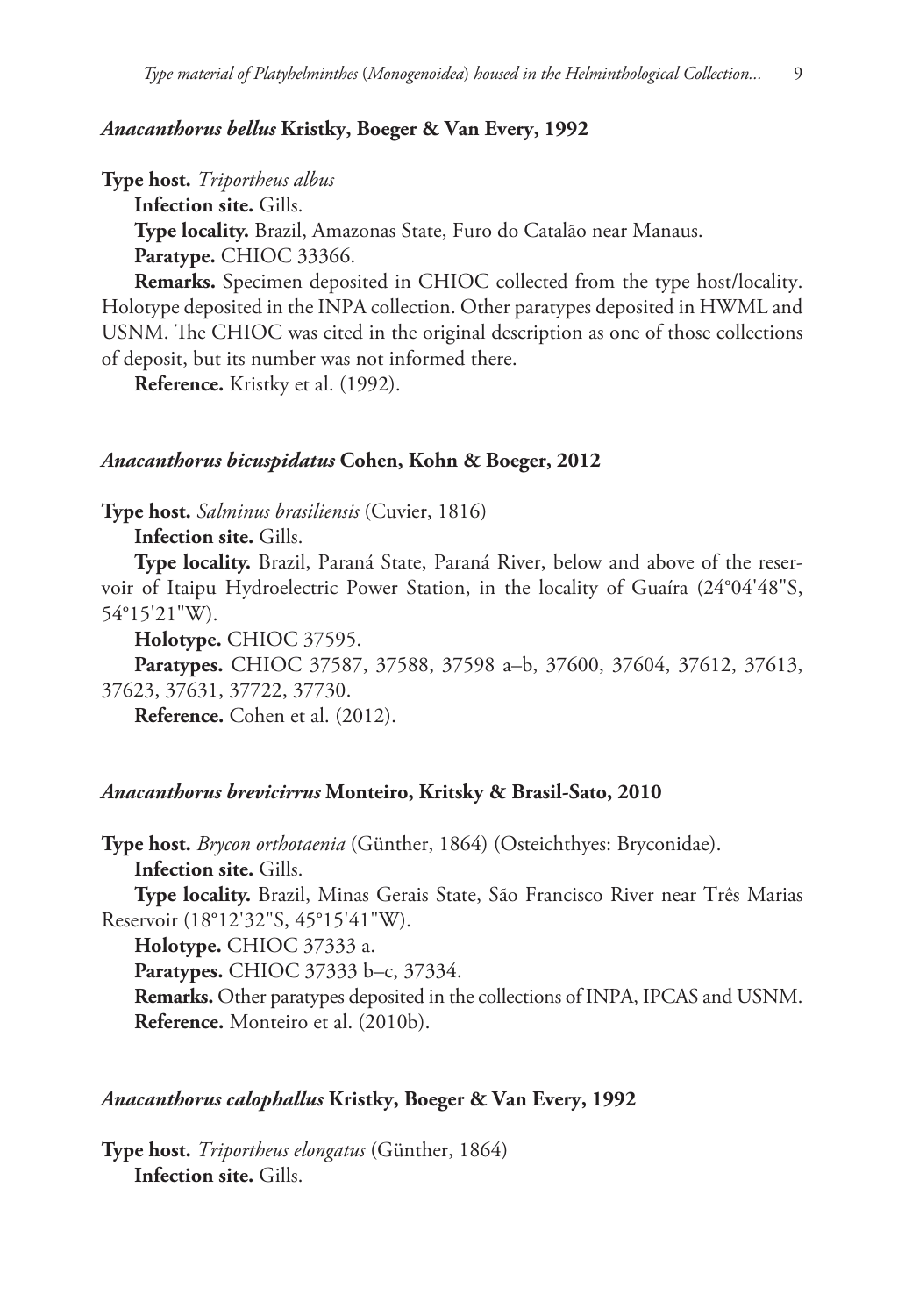**Type locality.** Brazil, Amazonas State, Manaus, Solimões River near Marchantaria Island.

**Paratype.** CHIOC 33377.

**Remarks.** Specimen deposited in CHIOC collected from the type host/locality. Holotype deposited in the INPA collection. Other paratypes deposited in HWML and USNM. The CHIOC was cited in the original description as one of those collections of deposit, but its number was not informed there.

**Reference.** Kritsky et al. (1992).

## *Anacanthorus carinatus* **Kristky, Boeger & Van Every, 1992**

**Type host.** *Triportheus angulatus*

**Infection site.** Gills.

**Type locality.** Brazil, Amazonas State, Manaus, Bairro São Jorge.

**Paratype.** CHIOC 33370.

**Remarks.** Specimen deposited in CHIOC collected from the type host/locality. Holotype deposited in the INPA collection. Other paratypes deposited in HWML and USNM. The CHIOC was cited in the original description as one of those collections of deposit, but its number was not informed there.

**Reference.** Kritsky et al. (1992).

#### *Anacanthorus catoprioni* **Kristky, Boeger & Van Every, 1992**

**Type host.** *Catoprion mento* (Cuvier, 1819) (Osteichthyes: Serrasalmidae). **Infection site.** Gills.

**Type locality.** Brazil, Amazonas State, Uatumã River, Balbina.

**Paratype.** CHIOC 33383.

**Remarks.** Specimen deposited in CHIOC collected from the type host/locality. Holotype deposited in the INPA collection. Other paratypes deposited in HWML and USNM. The CHIOC was cited in the original description as one of those collections of deposit, but its number was not informed there.

**Reference.** Kritsky et al. (1992).

#### *Anacanthorus chelophorus* **Kristky, Boeger & Van Every, 1992**

**Type host.** *Triportheus angulatus* **Infection site.** Gills. **Type locality.** Brazil, Amazonas State, Manaus, Bairro São Jorge. **Paratype.** CHIOC 33371.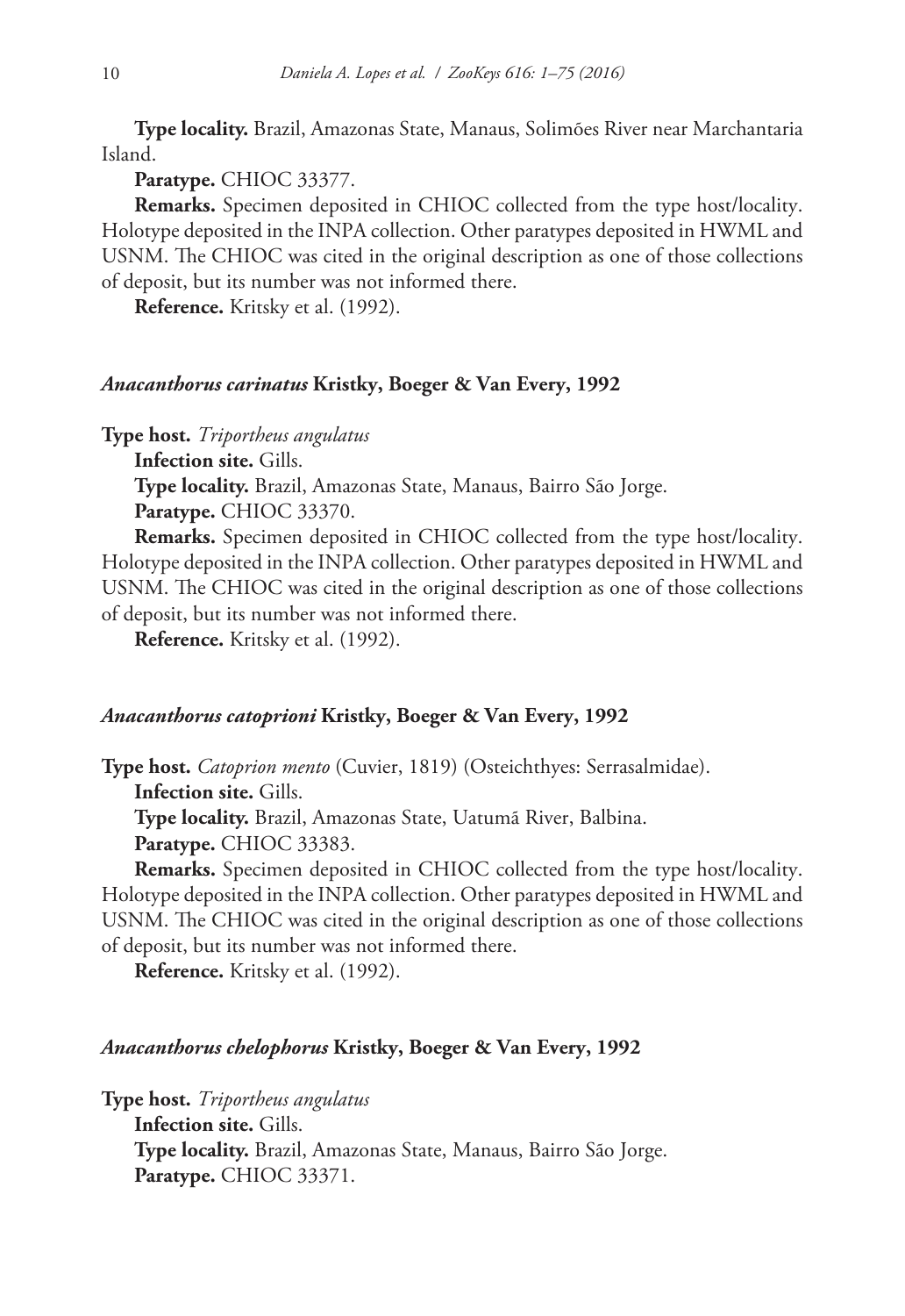**Remarks.** Specimen deposited in CHIOC collected from the type host/locality. Holotype deposited in the INPA collection. Other paratypes deposited in HWML and USNM. The CHIOC was cited in the original description as one of those collections of deposit, but its number was not informed there.

**Reference.** Kritsky et al. (1992).

## *Anacanthorus cinctus* **Van Every & Kristky, 1992**

**Type host.** *Pristobrycon striolatus* (Steindachner, 1908)

**Infection site.** Gills.

**Type locality.** Brazil, Amazonas State, Uatumã River, Samaumã Lake.

**Paratypes.** CHIOC 33605 a–b.

**Remarks.** Specimens deposited in CHIOC collected from the type host/locality. Holotype deposited in the INPA collection. Other paratypes deposited in HWML and USNM. The CHIOC was cited in the original description as one of those collections of deposit, but its number was not informed there.

**Reference.** Van Every and Kritsky (1992).

## *Anacanthorus cladophallus* **Van Every & Kristky, 1992**

**Type host.** *Serrasalmus spilopleura* Kner, 1858

**Infection site.** Gills.

**Type locality.** Brazil, Amazonas State, Manaus, Solimões River near Marchantaria Island.

**Paratypes.** CHIOC 33393 a–b.

**Remarks.** Specimens deposited in CHIOC collected from the type host/locality. Holotype deposited in the INPA collection. Other paratypes deposited in HWML and USNM. The CHIOC was cited in the original description as one of those collections of deposit, but its number was not informed there.

**Reference.** Van Every and Kritsky (1992).

## *Anacanthorus contortus* **Cohen, Kohn & Boeger, 2012**

**Type host.** *Salminus brasiliensis*

**Infection site.** Gills.

**Type locality.** Brazil, Paraná State, Paraná River, below and above of the reservoir of Itaipu Hydroelectric Power Station, Guaíra (24°04'48"S, 54°15'21"W).

**Holotype.** CHIOC 37662 a.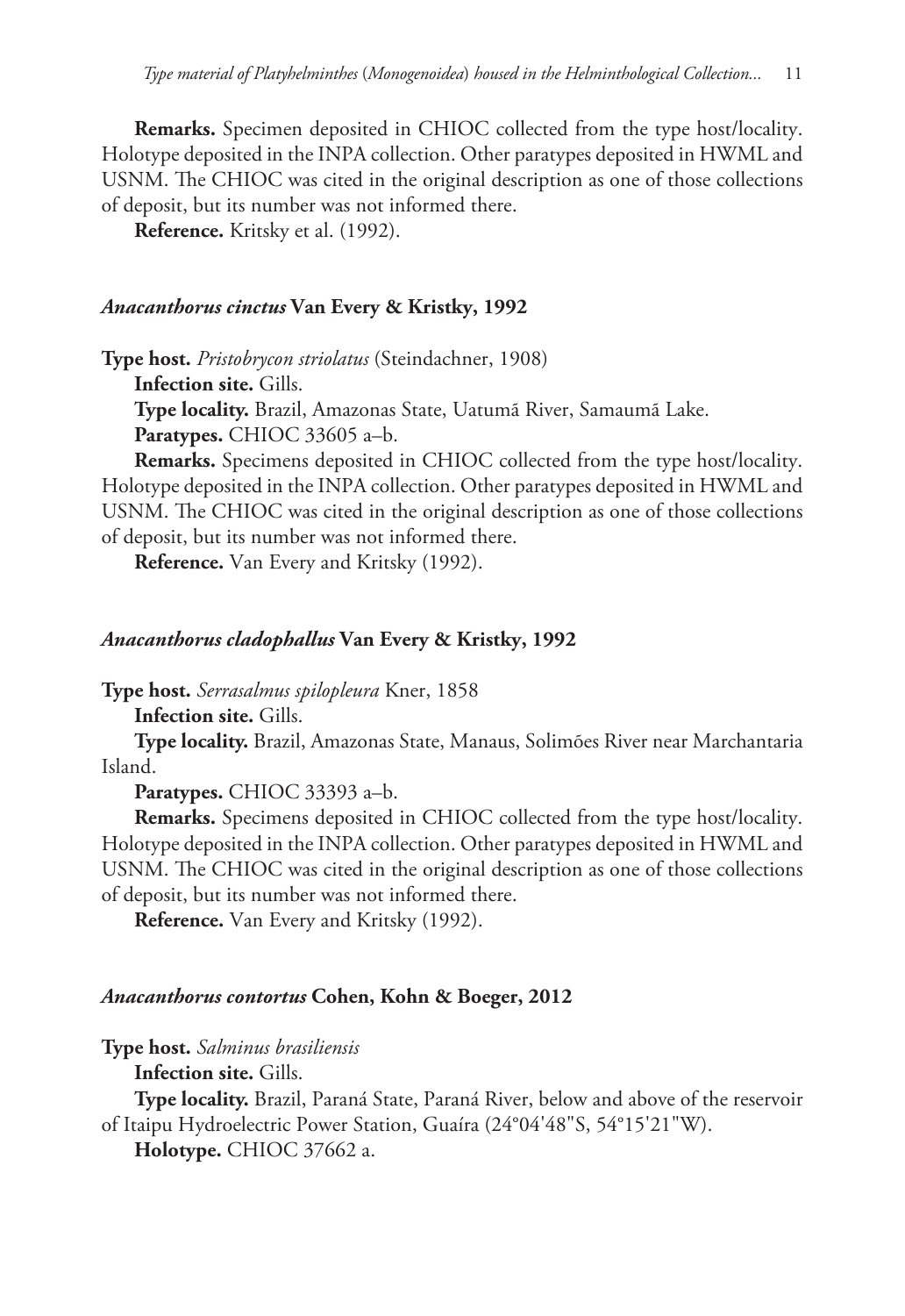**Paratypes.** CHIOC 37583, 37601 a–c, 37605, 37615, 37620 a–b, 37621 a–b, 37626, 37632, 37660 a–c, 37662 b, 37705, 37706, 37707, 37714, 37716, 37718 a–b, 37721, 37724, 37727 a–b, 37729.

**Reference.** Cohen et al. (2012).

### *Anacanthorus cornutus* **Kristky, Boeger & Van Every, 1992**

**Type host.** *Triportheus angulatus*

**Infection site.** Gills.

**Type locality.** Brazil, Amazonas State, Manaus, Bairro São Jorge.

**Paratype.** CHIOC 33372.

**Remarks.** Specimen deposited in CHIOC collected from the type host/locality. Holotype deposited in the INPA collection. Other paratypes deposited in HWML and USNM. The CHIOC was cited in the original description as one of those collections of deposit, but its number was not informed there.

**Reference.** Kritsky et al. (1992).

## *Anacanthorus crytocaulus* **Van Every & Kristky, 1992**

**Type host.** *Pristobrycon striolatus*

**Infection site.** Gills.

**Type locality.** Brazil, Amazonas State, Uatumã River, Samaumã Lake.

**Paratypes.** CHIOC 33606 a–b.

**Remarks.** Specimens deposited in CHIOC collected from the type host/locality. Holotype deposited in the INPA collection. Other paratypes deposited in HWML and USNM. The CHIOC was cited in the original description as one of those collections of deposit, but its number was not informed there.

**Reference.** Van Every and Kritsky (1992).

### *Anacanthorus daulometrus* **Cohen, Kohn & Boeger, 2012**

**Type host.** *Salminus brasiliensis*

**Infection site.** Gills.

**Type locality.** Brazil, Paraná State, Paraná River, below and above of the reservoir of Itaipu Hydroelectric Power Station, Guaíra (24°04'48"S, 54°15'21"W).

**Holotype.** CHIOC 37681.

**Paratypes.** CHIOC 37596, 37602, 37614, 37630, 37636, 37641, 37659, 37663, 37666 a–c, 37668, 37671, 37683, 37684, 37709 a–b, 37711 a–c, 37713 a–b, 37717, 37726, 37728.

**Reference.** Cohen et al. (2012).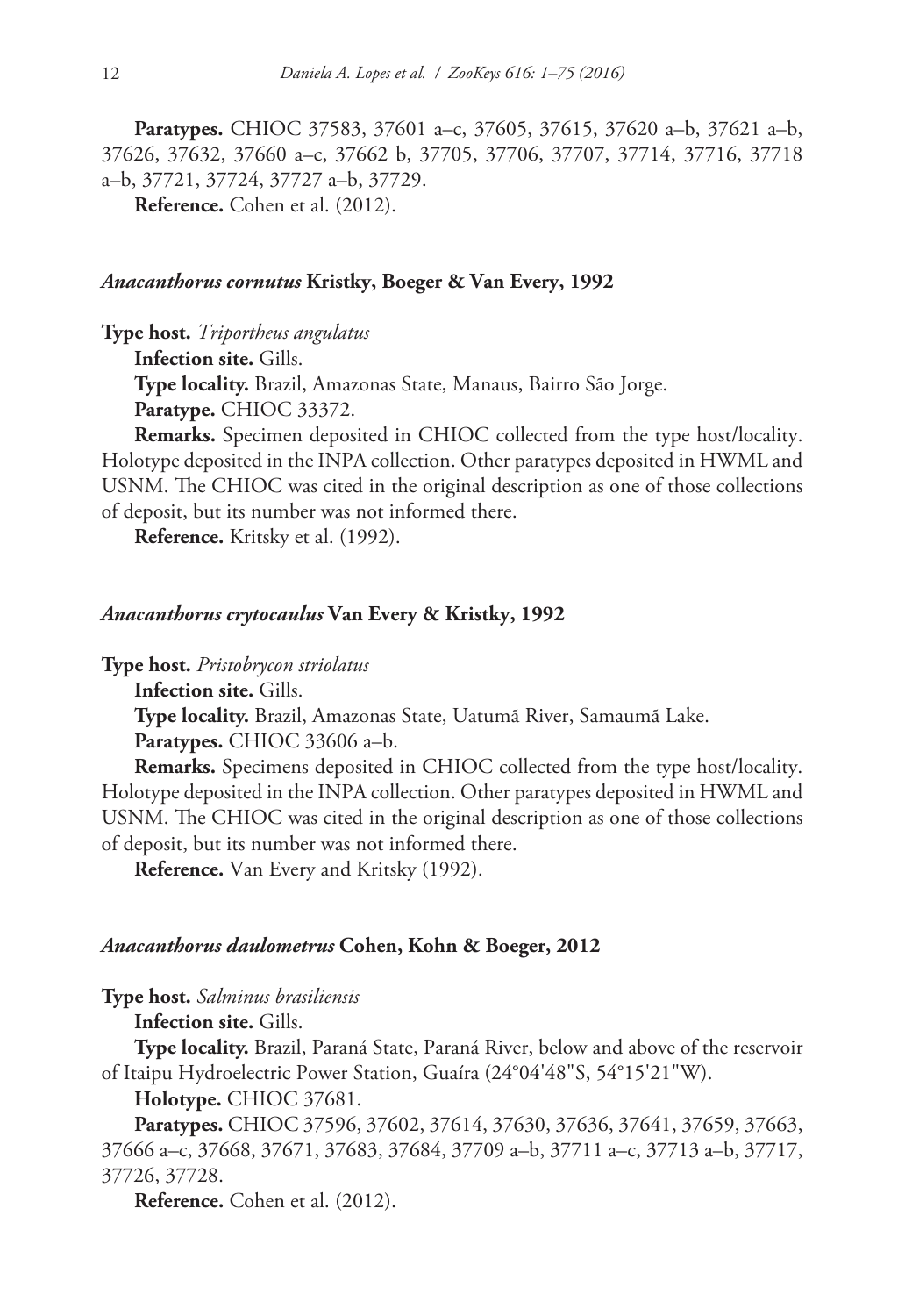#### *Anacanthorus dipelecinus* **Kristky, Boeger & Van Every, 1992**

**Type host.** *Roeboides myersii* Gill, 1870 (Osteichthyes: Characidae). **Infection site.** Gills.

**Type locality.** Brazil, Amazonas State, Manaus, Solimões River near Marchantaria Island.

**Paratype.** CHIOC 33600.

**Remarks.** Specimen deposited in CHIOC collected from the type host/locality. Holotype deposited in the INPA collection. Other paratypes deposited in HWML and USNM. The CHIOC was cited in the original description as one of those collections of deposit, but its number was not informed there.

**Reference.** Kritsky et al. (1992).

#### *Anacanthorus douradensis* **Cohen, Kohn & Boeger, 2012**

**Type host.** *Salminus brasiliensis*

**Infection site.** Gills.

**Type locality.** Brazil, Paraná State, Paraná River, below and above of the reservoir of Itaipu Hydroelectric Power Station, Guaíra (24°04'48"S, 54°15'21"W).

**Holotype.** CHIOC 37594.

**Paratypes.** CHIOC 37584, 37599 a–b, 37610, 37611, 37616, 37654, 37679. **Reference.** Cohen et al. (2012).

#### *Anacanthorus euryphallus* **Kristky, Boeger & Van Every, 1992**

**Type host.** *Triportheus angulatus*

**Infection site.** Gills.

**Type locality.** Brazil, Amazonas State, Furo do Catalão near Manaus. **Paratype.** CHIOC 33373.

**Remarks.** Specimen deposited in CHIOC collected from the type host/locality. Holotype deposited in the INPA collection. Other paratypes deposited in HWML and USNM. The CHIOC was cited in the original description as one of those collections of deposit, but its number was not informed there.

**Reference.** Kritsky et al. (1992).

## *Anacanthorus formosus* **Kristky, Boeger & Van Every, 1992**

**Type host.** *Triportheus elongatus* **Infection site.** Gills. **Type locality.** Brazil, Amazonas State, Furo do Catalão near Manaus.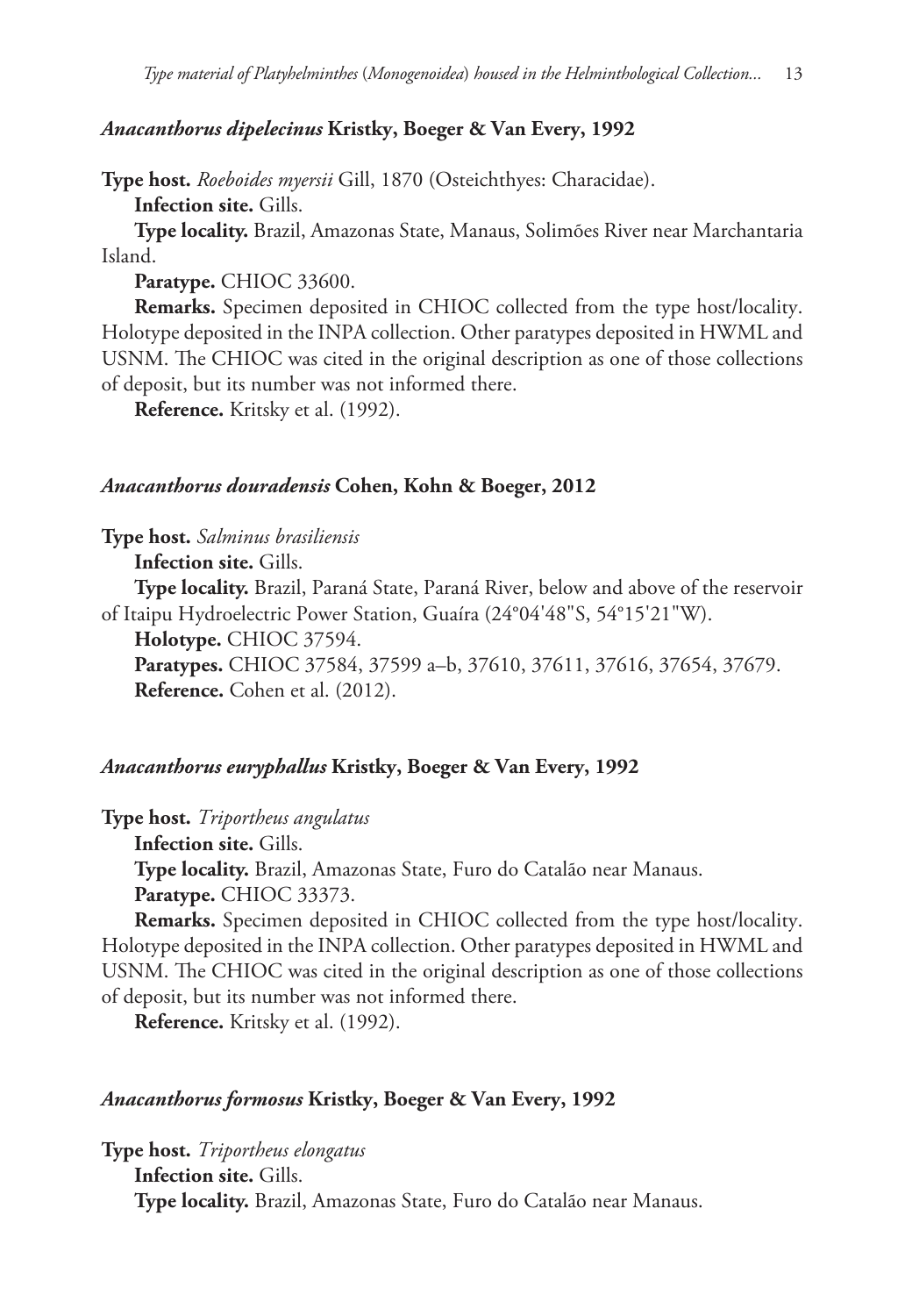**Paratype.** CHIOC 33378.

**Remarks.** Specimen deposited in CHIOC collected from the type host/locality. Holotype deposited in the INPA collection. Other paratypes deposited in HWML and USNM. The CHIOC was cited in the original description as one of those collections of deposit, but its number was not informed there.

**Reference.** Kritsky et al. (1992).

#### *Anacanthorus franciscanus* **Monteiro, Kritsky & Brasil-Sato, 2010**

**Type host.** *Brycon orthotaenia*

**Infection site.** Gills.

**Type locality.** Brazil, Minas Gerais State, São Francisco River near Três Marias Reservoir (18°12'32"S, 45°15'41"W).

**Holotype.** CHIOC 37330.

**Paratypes.** CHIOC 37331 a–e, 37332.

**Remarks.** Other material deposited in the collections of INPA, IPCAS and USNM. **Reference.** Monteiro et al. (2010b).

#### *Anacanthorus furculus* **Kristky, Boeger & Van Every, 1992**

**Type host.** *Triportheus elongatus*

**Infection site.** Gills.

**Type locality.** Brazil, Amazonas State, Solimões River near Manaus.

**Paratype.** CHIOC 33379.

**Remarks.** Specimen from CHIOC collected in the Manaus Fish market. Holotype deposited in the INPA collection. Other paratypes deposited in HWML and USNM. The CHIOC was cited in the original description as one of those collections of deposit, but its number was not informed there.

**Reference.** Kritsky et al. (1992).

## *Anacanthorus glyptophallus* **Kristky, Boeger & Van Every, 1992**

**Type host.** *Triportheus angulatus*

**Infection site.** Gills.

**Type locality.** Brazil, Amazonas State, Manaus, Bairro São Jorge.

**Paratype.** CHIOC 33374.

**Remarks.** Specimen deposited in CHIOC collected from the type host/locality. Holotype deposited in the INPA collection. Other paratypes deposited in HWML and USNM. The CHIOC was cited in the original description as one of those collections of deposit, but its number was not informed there.

**Reference.** Kritsky et al. (1992).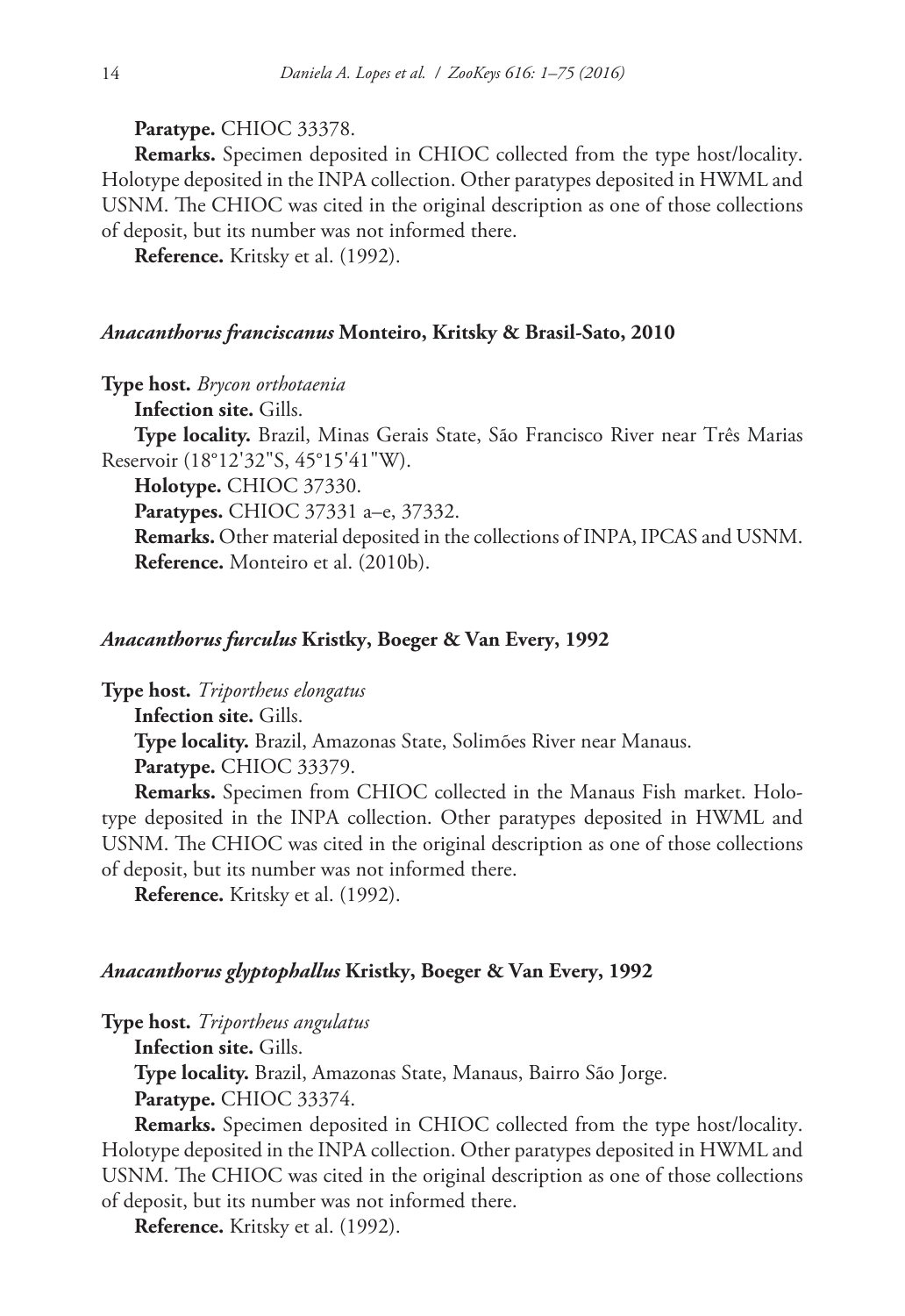## *Anacanthorus gravihamulatus* **Van Every & Kristky, 1992**

**Type host.** *Serrasalmus rhombeus*

**Infection site.** Gills.

**Type locality.** Brazil, Amazonas State, Uatumã River, Água Branca stream, Pitinga River.

**Paratypes.** CHIOC 33391 a–b.

**Remarks.** Specimens deposited in CHIOC collected from the type host/locality. Holotype deposited in the INPA collection. Other paratypes deposited in HWML and USNM. The CHIOC was cited in the original description as one of those collections of deposit, but its number was not informed there.

**Reference.** Van Every and Kristky (1992).

## *Anacanthorus jegui* **Van Every & Kristky, 1992**

**Type host.** *Serrasalmus rhombeus*

**Infection site.** Gills.

**Type locality.** Brazil, Amazonas State, Uatumã River, a tributary of Amazonas River.

**Paratype.** CHIOC 33390.

**Remarks.** Specimen from CHIOC collected in the Pitinga River, Água Branca stream (Amazonas State). Holotype deposited in the INPA collection. Other paratypes deposited in HWML and USNM. The CHIOC was cited in the original description as one of those collections of deposit, but its number was not informed there.

**Reference.** Van Every and Kristky (1992).

#### *Anacanthorus lasiophallus* **Van Every & Kristky, 1992**

**Type host.** *Pristobrycon striolatus*

**Infection site.** Gills.

**Type locality.** Brazil, Amazonas State, Água Branca stream, Pitinga River.

**Paratypes.** CHIOC 33607 a–b.

**Remarks.** Specimens from CHIOC collected in the Samaumã Lake, Uatumã River (Amazonas State). Holotype deposited in the INPA collection. Other paratypes deposited in HWML and USNM. The CHIOC was cited in the original description as one of those collections of deposit, but its number was not informed there.

**Reference.** Van Every and Kristky (1992).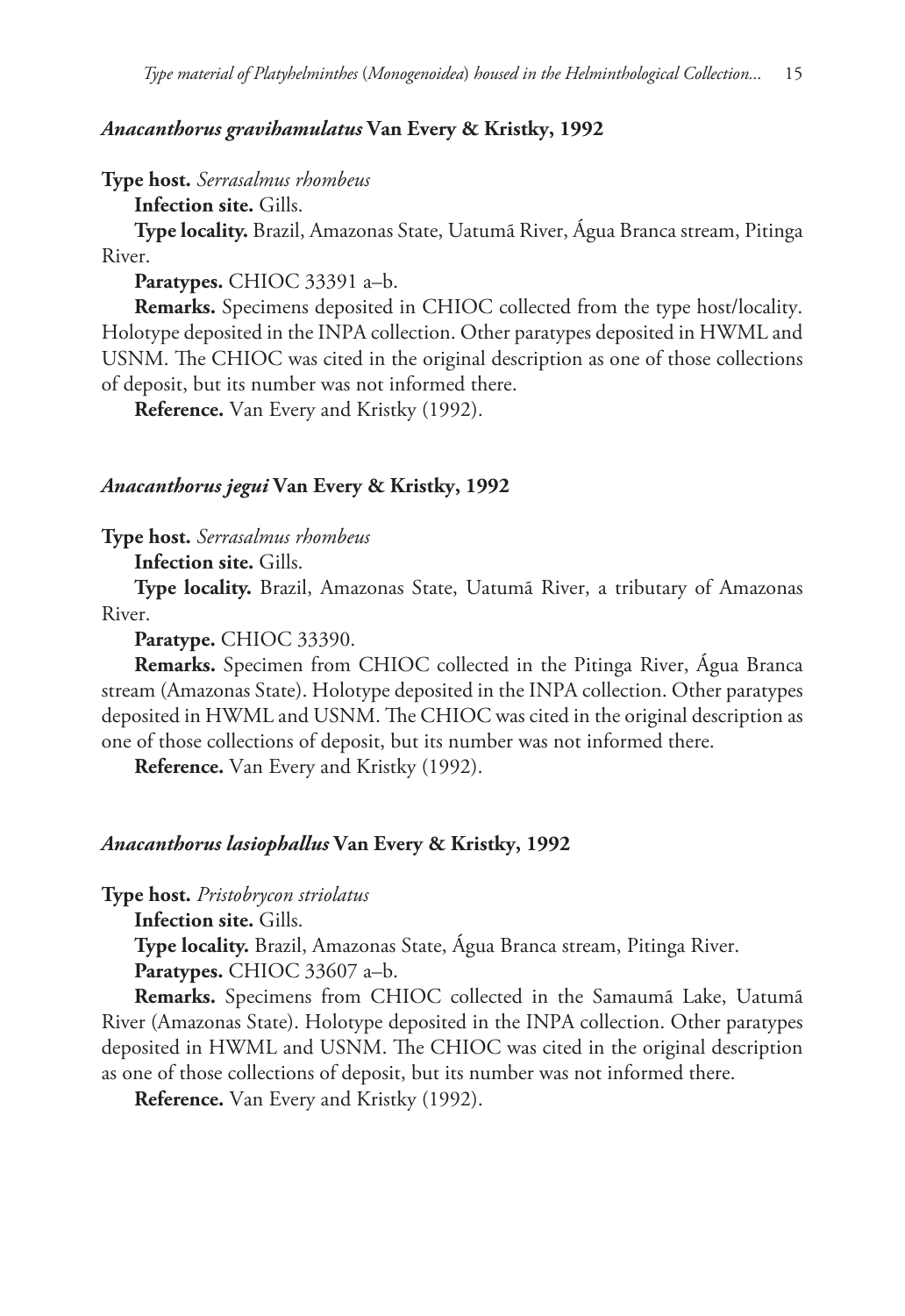## *Anacanthorus lepyrophallus* **Kristky, Boeger & Van Every, 1992**

**Type host.** *Serrasalmus elongatus* Kner, 1858

**Infection site.** Gills.

**Type locality.** Brazil, Amazonas State, Negro River near Manaus. **Paratype.** CHIOC 33385.

**Remarks.** Specimen deposited in CHIOC collected from the type host/locality. Holotype deposited in the INPA collection. Other paratypes deposited in HWML and USNM. The CHIOC was cited in the original description as one of those collections of deposit, but its number was not informed there.

**Reference.** Kristky et al. (1992).

## *Anacanthorus mastigophallus* **Kristky, Boeger & Van Every, 1992**

**Type host.** *Pristobrycon eigenmanni* Norman, 1929

**Infection site.** Gills.

**Type locality.** Brazil, Amazonas State, Uatumã River, Nazaré. **Paratype.** CHIOC 33602.

**Remarks.** Specimen from CHIOC collected in Santa Luzia, Uatumã River. Holotype deposited in the INPA collection. Other paratypes deposited in HWML and USNM. The CHIOC was cited in the original description as one of those collections of deposit, but its number was not informed there.

**Reference.** Kristky et al. (1992).

## *Anacanthorus mesocondylus* **Van Every & Kristky, 1992**

**Type host.** *Serrasalmus elongatus*

**Infection site.** Gills.

**Type locality.** Brazil, Amazonas State, Manaus, Solimões River near Marchantaria Island.

**Paratypes.** CHIOC 33384 a–b.

**Remarks.** Specimens deposited in CHIOC collected from the type host/locality. Holotype deposited in the INPA collection. Other paratypes deposited in HWML and USNM. The CHIOC was cited in the original description as one of those collections of deposit, but its number was not informed there.

**Reference.** Van Every and Kristky (1992).

### *Anacanthorus nanus* **Kristky, Boeger & Van Every, 1992**

**Type host.** *Triportheus angulatus*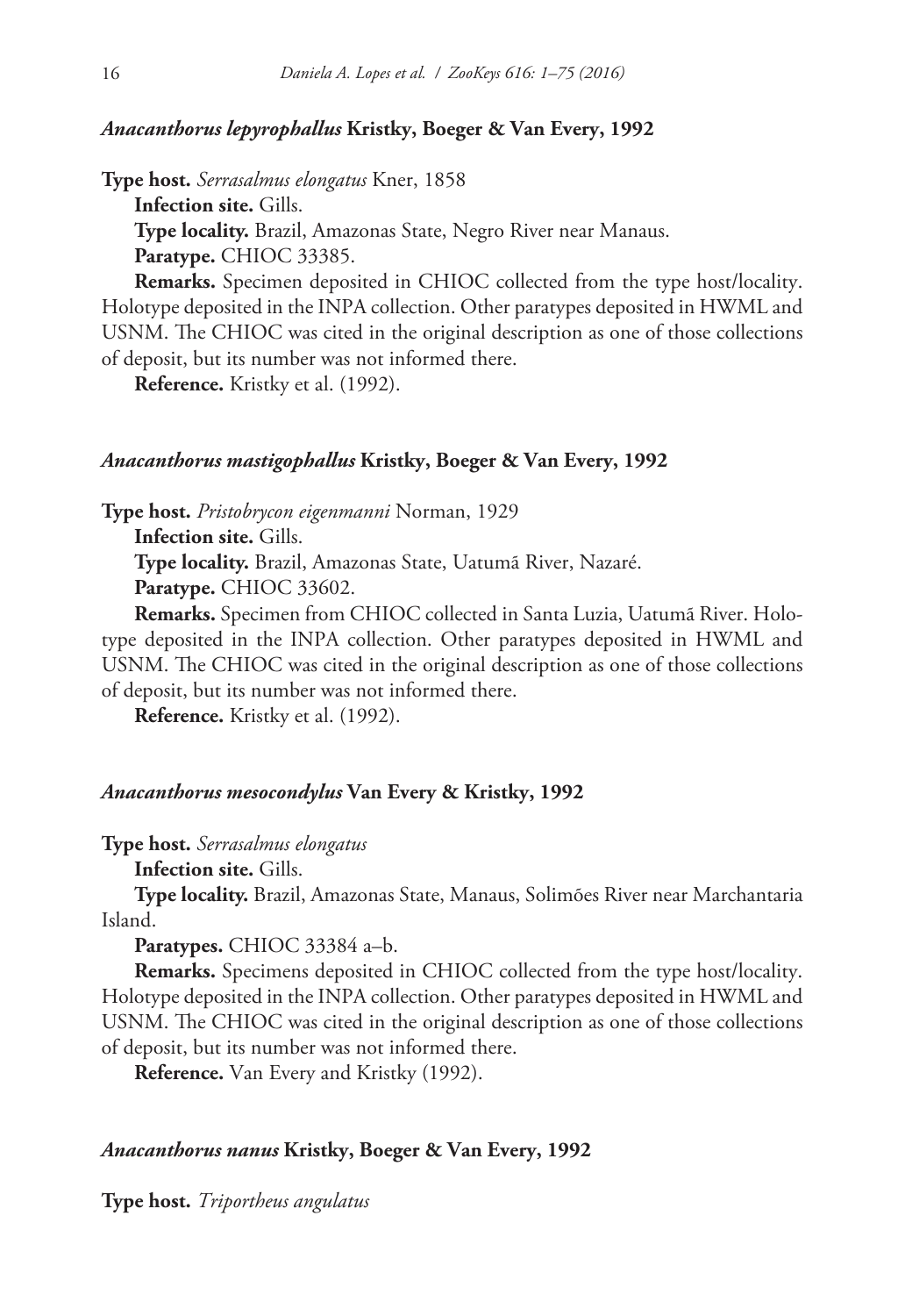**Infection site.** Gills. **Type locality.** Brazil, Amazonas State, Manaus, Bairro São Jorge. **Paratype.** CHIOC 33375.

**Remarks.** Specimen deposited in CHIOC collected from the type host/locality. Holotype deposited in the INPA collection. Other paratypes deposited in HWML and USNM. The CHIOC was cited in the original description as one of those collections of deposit, but its number was not informed there.

**Reference.** Kristky et al. (1992).

## *Anacanthorus palamophallus* **Kristky, Boeger & Van Every, 1992**

**Type host.** *Pristobrycon eigenmanni*

**Infection site.** Gills.

**Type locality.** Brazil, Amazonas State, Uatumã River, Nazaré.

**Paratype.** CHIOC 33603.

**Remarks.** Specimen deposited in CHIOC collected from the type host/locality. Holotype deposited in the INPA collection. Other paratypes deposited in HWML and USNM. The CHIOC was cited in the original description as one of those collections of deposit, but its number was not informed there.

**Reference.** Kristky et al. (1992).

## *Anacanthorus paradouradensis* **Monteiro, Cohen & Brasil-Sato, 2015**

**Type host.** *Salminus franciscanus*

**Infection site.** Gills. **Type locality.** Brazil, Minas Gerais State, São Francisco River near Três Marias Reservoir (18°12'32"S, 45°15'41"W). **Holotype.** CHIOC 38023 a.

**Paratypes.** CHIOC 38021 a–d, 38022 a–c, 38023 b–d, 38024 a–d. **Reference.** Monteiro et al. (2015).

#### *Anacanthorus parakruidenieri* **Cohen, Kohn & Boeger, 2012**

**Type host.** *Salminus brasiliensis*

**Infection site.** Gills.

**Type locality.** Brazil, Paraná State, Paraná River, below and above of the reservoir of Itaipu Hydroelectric Power Station, Guaíra (24°04'48"S, 54°15'21"W).

**Holotype.** CHIOC 37656.

**Paratypes.** CHIOC 37603 a–b, 37617, 37624, 37633 a–b, 37639, 37661 a–b, 37697. **Reference.** Cohen et al. (2012).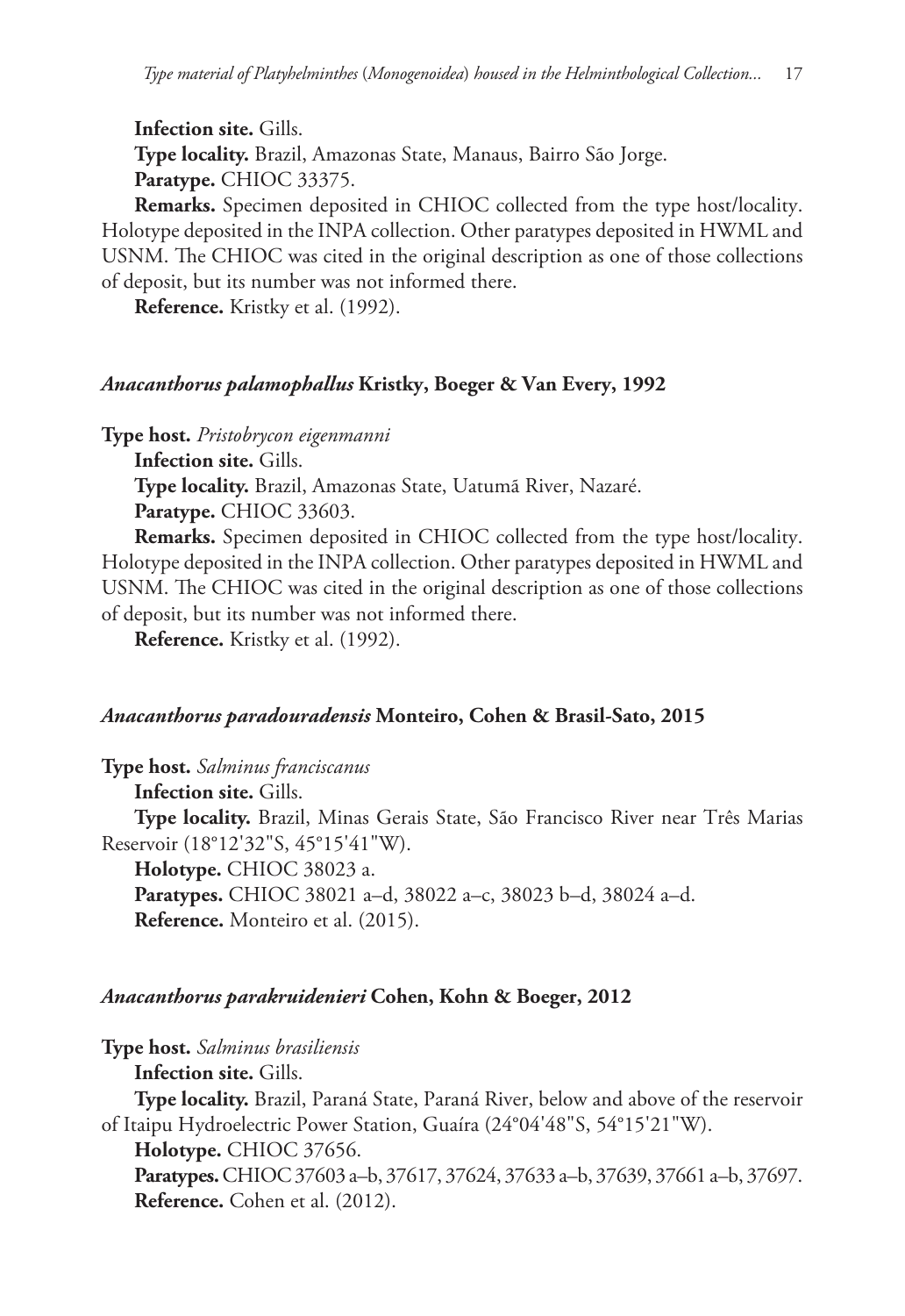## *Anacanthorus paraspathulatus* **Kristky, Boeger & Van Every, 1992**

**Type host.** *Mylossoma duriventre* (Cuvier, 1818) [= *Mylossoma duriventris*] (Osteichthyes: Serrasalmidae).

**Infection site.** Gills.

**Type locality.** Brazil, Amazonas State, Manaus, Solimões River near Marchantaria Island.

**Paratype.** CHIOC 33396.

**Remarks.** Specimen deposited in CHIOC collected from the type host/locality. Holotype deposited in the INPA collection. Other paratypes deposited in HWML and USNM. The CHIOC was cited in the original description as one of those collections of deposit, but its number was not informed there.

**Reference.** Kristky et al. (1992).

## *Anacanthorus pedanophallus* **Kristky, Boeger & Van Every, 1992**

**Type host.** *Myleus rubripinnis* (Müller & Troschel, 1844) [= *Myleus rubripinnus*] (Osteichthyes: Serrasalmidae).

**Infection site.** Gills.

**Type locality.** Brazil, Amazonas State, Uatumã River, Nazaré.

**Paratype.** CHIOC 33397.

**Remarks.** Specimen deposited in CHIOC collected from the type host/locality. Holotype deposited in the INPA collection. Other paratypes deposited in HWML and USNM. The CHIOC was cited in the original description as one of those collections of deposit, but its number was not informed there.

**Reference.** Kristky et al. (1992).

#### *Anacanthorus pelorophallus* **Kristky, Boeger & Van Every, 1992**

**Type host.** *Triportheus elongatus*

**Infection site.** Gills.

**Type locality.** Brazil, Amazonas State, Manaus, Solimões River near Marchantaria Island.

**Paratype.** CHIOC 33380.

**Remarks.** Specimen from CHIOC collected in the Manaus Fish market. Holotype deposited in the INPA collection. Other paratypes deposited in HWML and USNM. The CHIOC was cited in the original description as one of those collections of deposit, but its number was not informed there.

**Reference.** Kristky et al. (1992).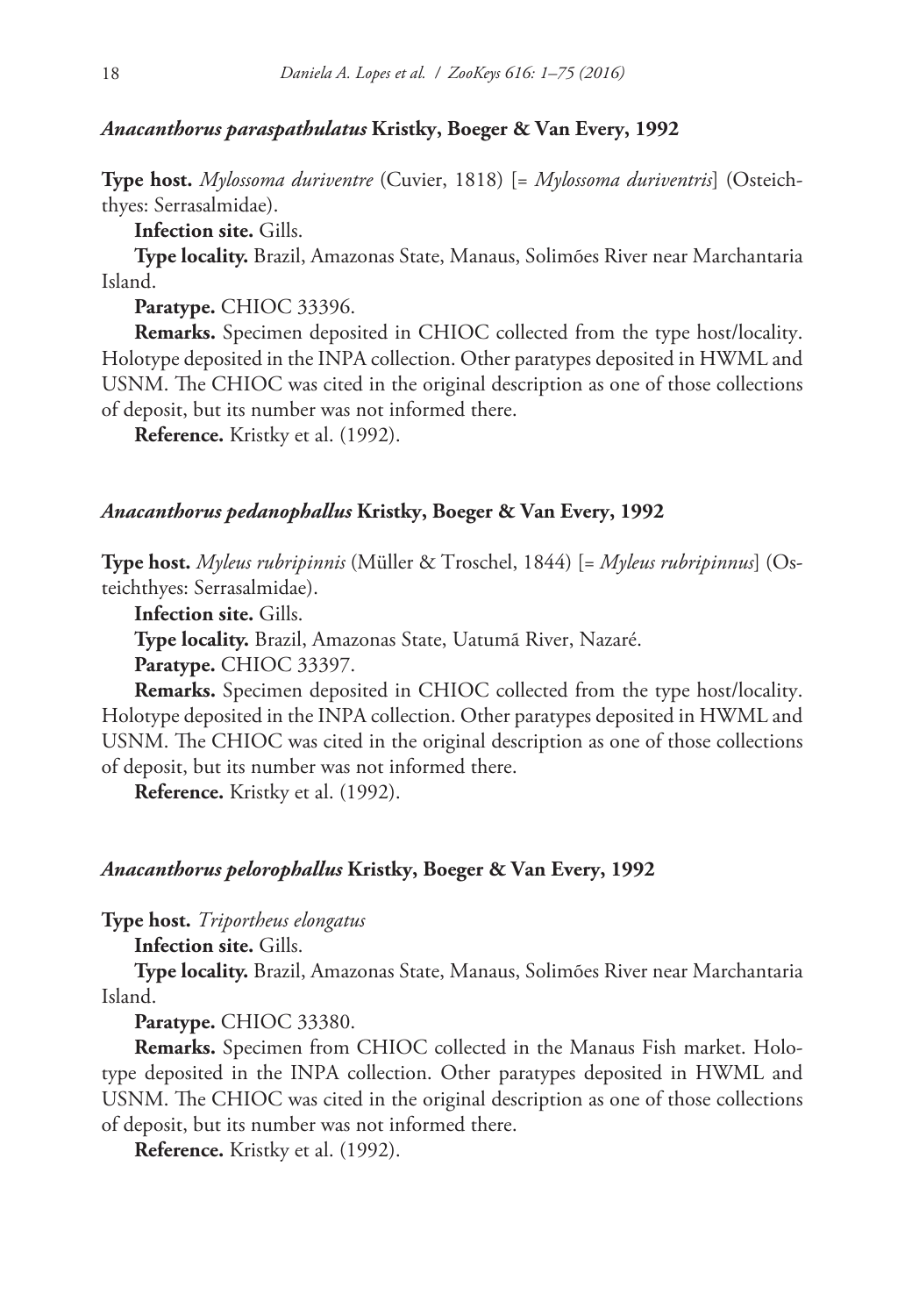### *Anacanthorus penilabiatus* **Boeger, Husak & Martins, 1995**

**Type host.** *Piaractus mesopotamicus* (Holmberg, 1887) (Osteichthyes: Serrasalmidae). **Infection site.** Gills.

**Type locality.** Brazil, São Paulo State, Jaboticabal, Aquaculture Center of the Paulista State University.

**Holotype.** CHIOC 33268 a.

**Paratypes.** CHIOC 33268 b–j.

**Remarks.** Other paratypes deposited in the collections of HWML and USNM. **Reference.** Boeger et al. (1995b).

### *Anacanthorus periphallus* **Kristky, Boeger & Van Every, 1992**

**Type host.** *Serrasalmus* sp.

**Infection site.** Gills.

**Type locality.** Brazil, Amazonas State, Furo do Catalão near Manaus.

**Paratype.** CHIOC 33395.

**Remarks.** Specimen deposited in CHIOC collected from the type host/locality. Holotype deposited in the INPA collection. Other paratypes deposited in HWML and USNM. The CHIOC was cited in the original description as one of those collections of deposit, but its number was not informed there.

**Reference.** Kristky et al. (1992).

#### *Anacanthorus pithophallus* **Kristky, Boeger & Van Every, 1992**

**Type host.** *Triportheus angulatus*

**Infection site.** Gills.

**Type locality.** Brazil, Amazonas State, Manaus, Bairro São Jorge. **Paratype.** CHIOC 33376.

**Remarks.** Specimen deposited in CHIOC collected from the type host/locality. Holotype deposited in the INPA collection. Other paratypes deposited in HWML and USNM. The CHIOC was cited in the original description as one of those collections of deposit, but its number was not informed there.

**Reference.** Kristky et al. (1992).

#### *Anacanthorus prodigiosus* **Van Every & Kristky, 1992**

**Type host.** *Serrasalmus elongatus* **Infection site.** Gills.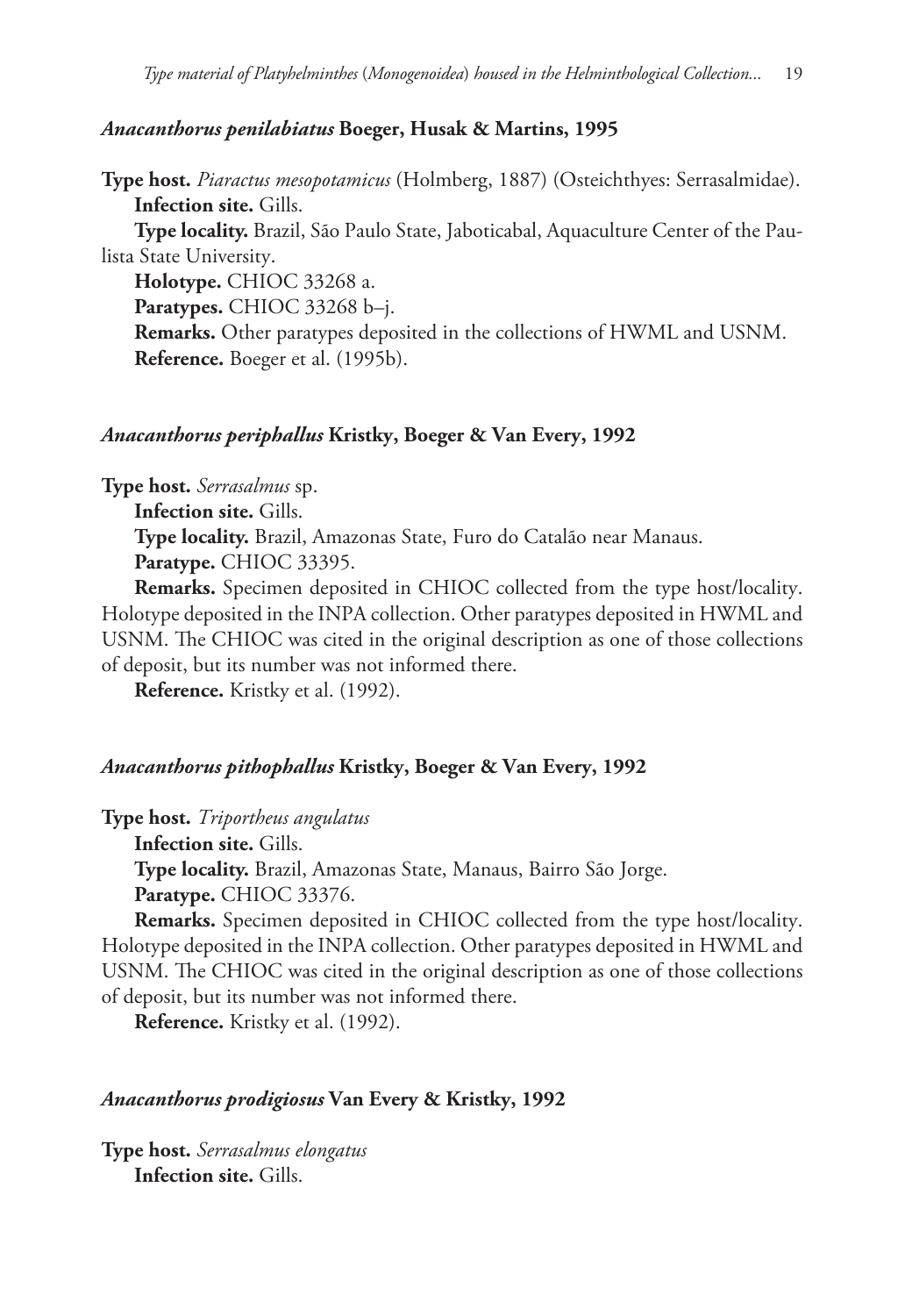**Type locality.** Brazil, Amazonas State, Negro River near Manaus. **Paratypes.** CHIOC 33386 a–b.

**Remarks.** Specimen deposited in CHIOC collected from the type host/locality. Holotype deposited in the INPA collection. Other paratypes deposited in HWML and USNM. The CHIOC was cited in the original description as one of those collections of deposit, but its number was not informed there.

**Reference.** Van Every and Kristky (1992).

### *Anacanthorus quinqueramus* **Kristky, Boeger & Van Every, 1992**

**Type host.** *Triportheus albus*

**Infection site.** Gills.

**Type locality.** Brazil, Amazonas State, Furo do Catalão near Manaus.

**Paratype.** CHIOC 33367.

**Remarks.** Specimen deposited in CHIOC collected from the type host/locality. Holotype deposited in the INPA collection. Other paratypes deposited in HWML and USNM. The CHIOC was cited in the original description as one of those collections of deposit, but its number was not informed there.

**Reference.** Kristky et al. (1992).

### *Anacanthorus ramosissimus* **Van Every Boeger & Kristky, 1992**

**Type host.** *Serrasalmus elongatus*

**Infection site.** Gills.

**Type locality.** Brazil, Amazonas State, Manaus, Solimões River near Marchantaria Island.

**Paratypes.** CHIOC 33387 a–b.

**Remarks.** Specimens deposited in CHIOC collected from the type host/locality. Holotype deposited in the INPA collection. Other paratypes deposited in HWML and USNM. The CHIOC was cited in the original description as one of those collections of deposit, but its number was not informed there.

**Reference.** Van Every and Kristky (1992).

#### *Anacanthorus ramulosus* **Kristky, Boeger & Van Every, 1992**

**Type host.** *Triportheus albus*

**Infection site.** Gills.

**Type locality.** Brazil, Amazonas State, Furo do Catalão near Manaus.

**Paratype.** CHIOC 33368.

**Remarks.** Specimen deposited in CHIOC collected from the type host/locality. Holotype deposited in the INPA collection. Other paratypes deposited in HWML and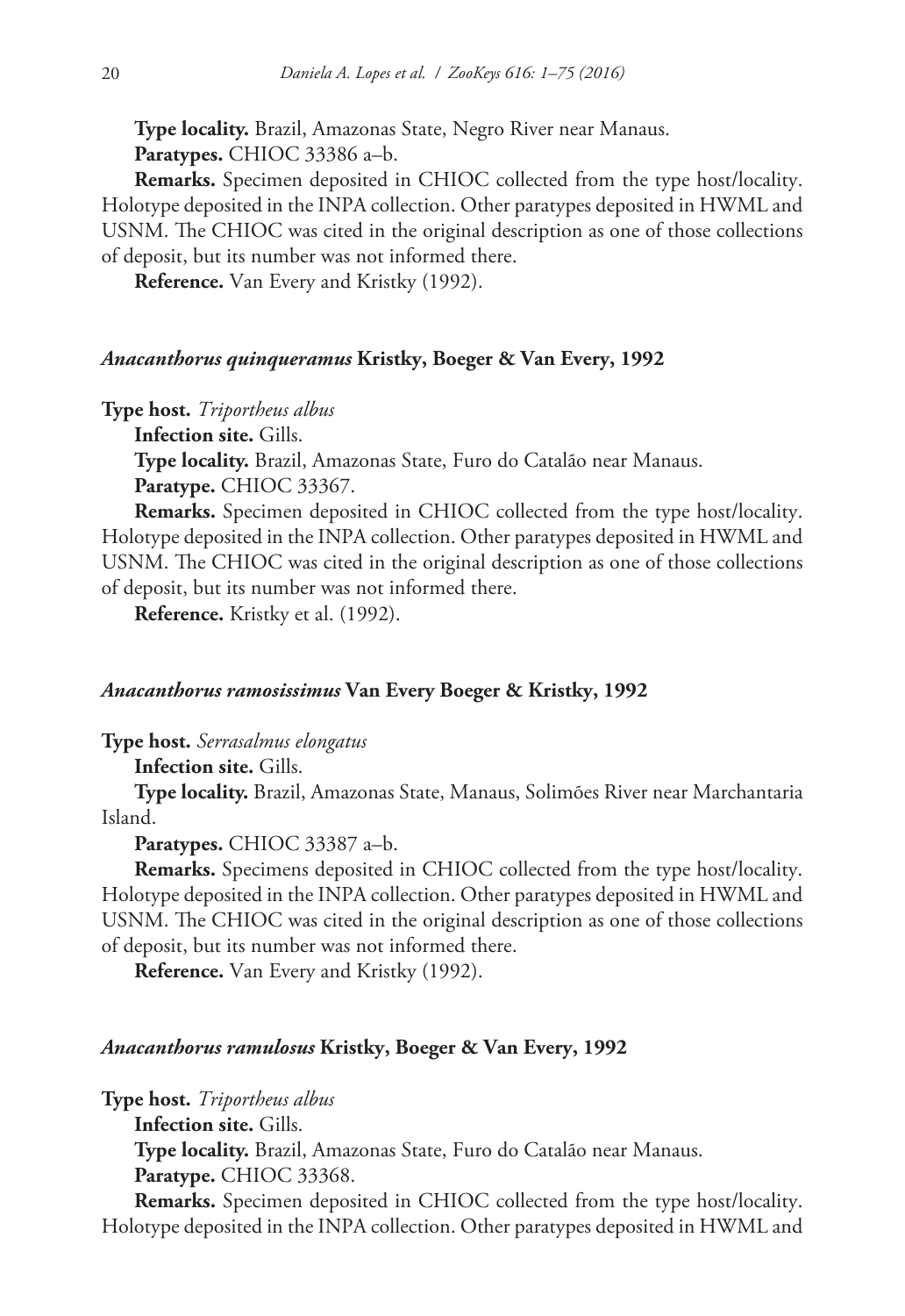USNM. The CHIOC was cited in the original description as one of those collections of deposit, but its number was not informed there.

**Reference.** Kristky et al. (1992).

#### *Anacanthorus scapanus* **Van Every & Kristky, 1992**

**Type host.** *Serrasalmus spilopleura*

**Infection site.** Gills.

**Type locality.** Brazil, Amazonas State, Manaus, Solimões River near Marchantaria Island.

**Paratype.** CHIOC 33394.

**Remarks.** Specimen deposited in CHIOC collected from the type host/locality. Holotype deposited in the INPA collection. Other paratypes deposited in HWML and USNM. The CHIOC was cited in the original description as one of those collections of deposit, but its number was not informed there.

**Reference.** Van Every and Kristky (1992).

#### *Anacanthorus sciponophallus* **Van Every & Kristky, 1992**

**Type host.** *Serrasalmus elongatus*

**Infection site.** Gills.

**Type locality.** Brazil, Amazonas State, Manaus, Solimões River near Marchantaria Island.

**Paratypes.** CHIOC 33388 a–b.

**Remarks.** Specimens deposited in CHIOC collected from the type host/locality. Holotype deposited in the INPA collection. Other paratypes deposited in HWML and USNM. The CHIOC was cited in the original description as one of those collections of deposit, but its number was not informed there.

**Reference.** Van Every and Kristky (1992).

#### *Anacanthorus serrasalmi* **Van Every & Kristky, 1992**

**Type host.** *Serrasalmus rhombeus*

**Infection site.** Gills.

**Type locality.** Brazil, Amazonas State, Água Branca stream, Pitinga River.

**Paratypes.** CHIOC 33392 a–b.

**Remarks.** Specimens from CHIOC collected in the Uatumã River (Amazonas State). Holotype deposited in the INPA collection. Other paratypes deposited in HWML and USNM. The CHIOC was cited in the original description as one of those collections of deposit, but its number was not informed there.

**Reference.** Van Every and Kristky (1992).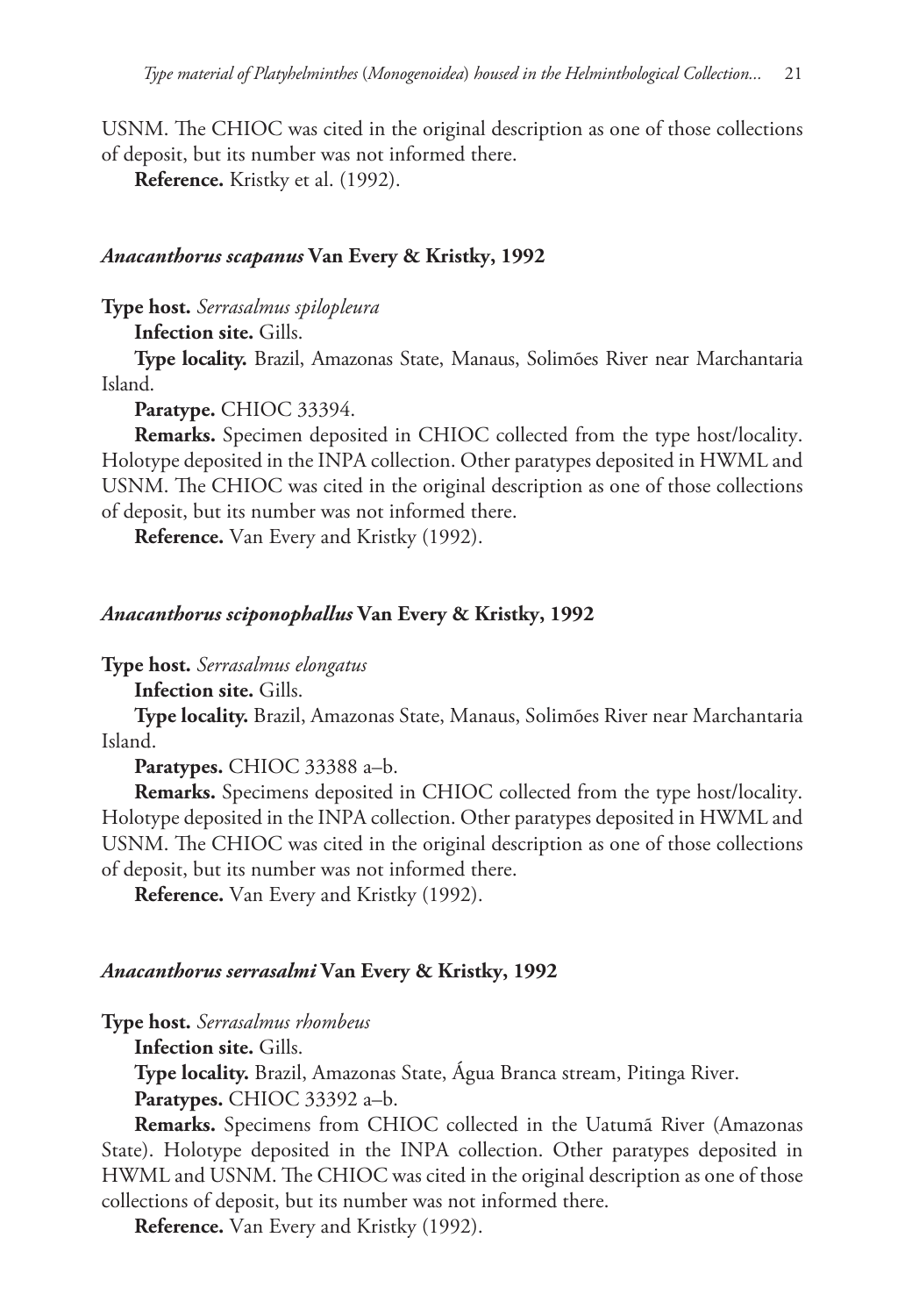## *Anacanthorus spinatus* **Kristky, Boeger & Van Every, 1992**

**Type host.** *Myleus rubripinnis*

**Infection site.** Gills.

**Type locality.** Brazil, Amazonas State, Uatumã River, Nazaré. **Paratype.** CHIOC 33398.

**Remarks.** Specimen deposited in CHIOC collected from the type host/locality. Holotype deposited in the INPA collection. Other paratypes deposited in HWML and USNM. The CHIOC was cited in the original description as one of those collections of deposit, but its number was not informed there.

**Reference.** Kristky et al. (1992).

#### *Anacanthorus stachophallus* **Kristky, Boeger & Van Every, 1992**

**Type host.** *Pygocentrus nattereri* Kner, 1858 (Osteichthyes: Serrasalmidae).

**Infection site.** Gills.

**Type locality.** Brazil, Amazonas State, Manaus, Solimões River near Marchantaria Island.

**Paratype.** CHIOC 33601.

**Remarks.** Specimen deposited in CHIOC collected from the type host/locality. Holotype deposited in the INPA collection. Other paratypes deposited in HWML and USNM. The CHIOC was cited in the original description as one of those collections of deposit, but its number was not informed there.

**Reference.** Kristky et al. (1992).

## *Anacanthorus stagmophallus* **Kristky, Boeger & Van Every, 1992**

**Type host.** *Myleus rubripinnis*

**Infection site.** Gills.

**Type locality.** Brazil, Amazonas State, Uatumã River, Nazaré.

**Paratype.** CHIOC 33399.

**Remarks.** Specimen deposited in CHIOC collected from the type host/locality. Holotype deposited in the INPA collection. Other paratypes deposited in HWML and USNM. The CHIOC was cited in the original description as one of those collections of deposit, but its number was not informed there.

**Reference.** Kristky et al. (1992).

### *Anacanthorus strongylophallus* **Kristky, Boeger & Van Every, 1992**

**Type host.** *Triportheus elongatus*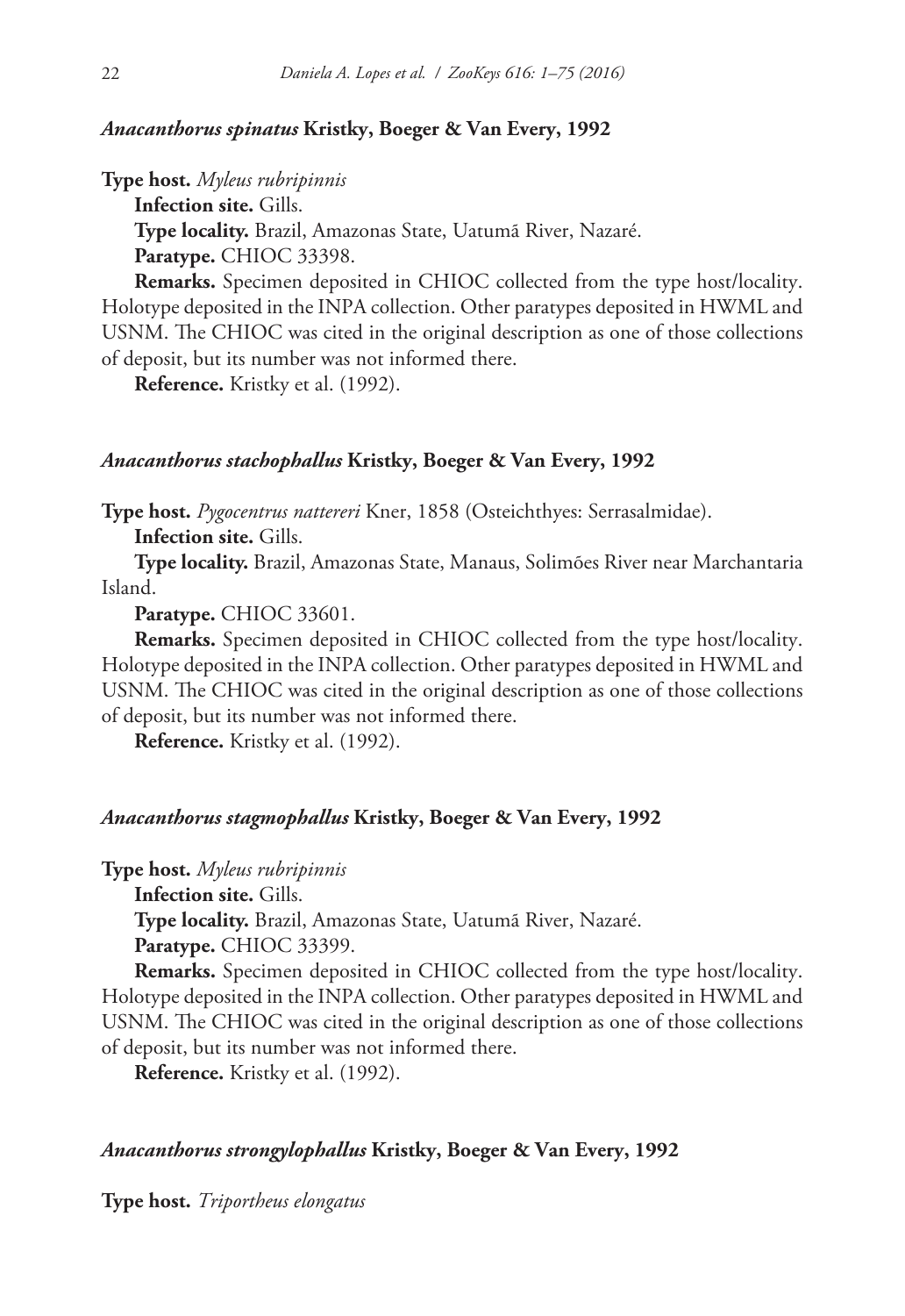**Infection site.** Gills.

**Type locality.** Brazil, Amazonas State, Manaus, Solimões River near Marchantaria Island.

**Paratype.** CHIOC 33381.

**Remarks.** Specimen deposited in CHIOC collected from the type host/locality. Holotype deposited in the INPA collection. Other paratypes deposited in HWML and USNM. The CHIOC was cited in the original description as one of those collections of deposit, but its number was not informed there.

**Reference.** Kristky et al. (1992).

## *Anacanthorus toledoensis* **Leão, São Clemente & Cohen, 2015**

**Type host.** *Piaractus mesopotamicus*

**Infection site.** Gills.

**Type locality.** Brazil, Paraná State, Paraná River, in the locality of Toledo (24°44'29.0"S, 53°44'51.2"W).

**Holotype.** CHIOC 37905 a.

**Paratypes.** CHIOC 37905 b–c. **Remarks.** Other paratypes deposited in the INPA collection. **Reference.** Leão et al. (2015).

## *Anacanthorus tricornis* **Kristky, Boeger & Van Every, 1992**

**Type host.** *Triportheus elongatus*

**Infection site.** Gills.

**Type locality.** Brazil, Amazonas State, Manaus, Solimões River near Marchantaria Island.

**Paratype.** CHIOC 33382.

**Remarks.** Specimen deposited in CHIOC collected from the type host/locality. Holotype deposited in the INPA collection. Other paratypes deposited in HWML and USNM. The CHIOC was cited in the original description as one of those collections of deposit, but its number was not informed there.

**Reference.** Kristky et al. (1992).

#### *Anacanthorus xaniophallus* **Kristky, Boeger & Van Every, 1992**

**Type host.** *Pristobrycon eigenmanni* **Infection site.** Gills. **Type locality.** Brazil, Amazonas State, Uatumã River, Nazaré. **Paratypes.** CHIOC 33604 a–c.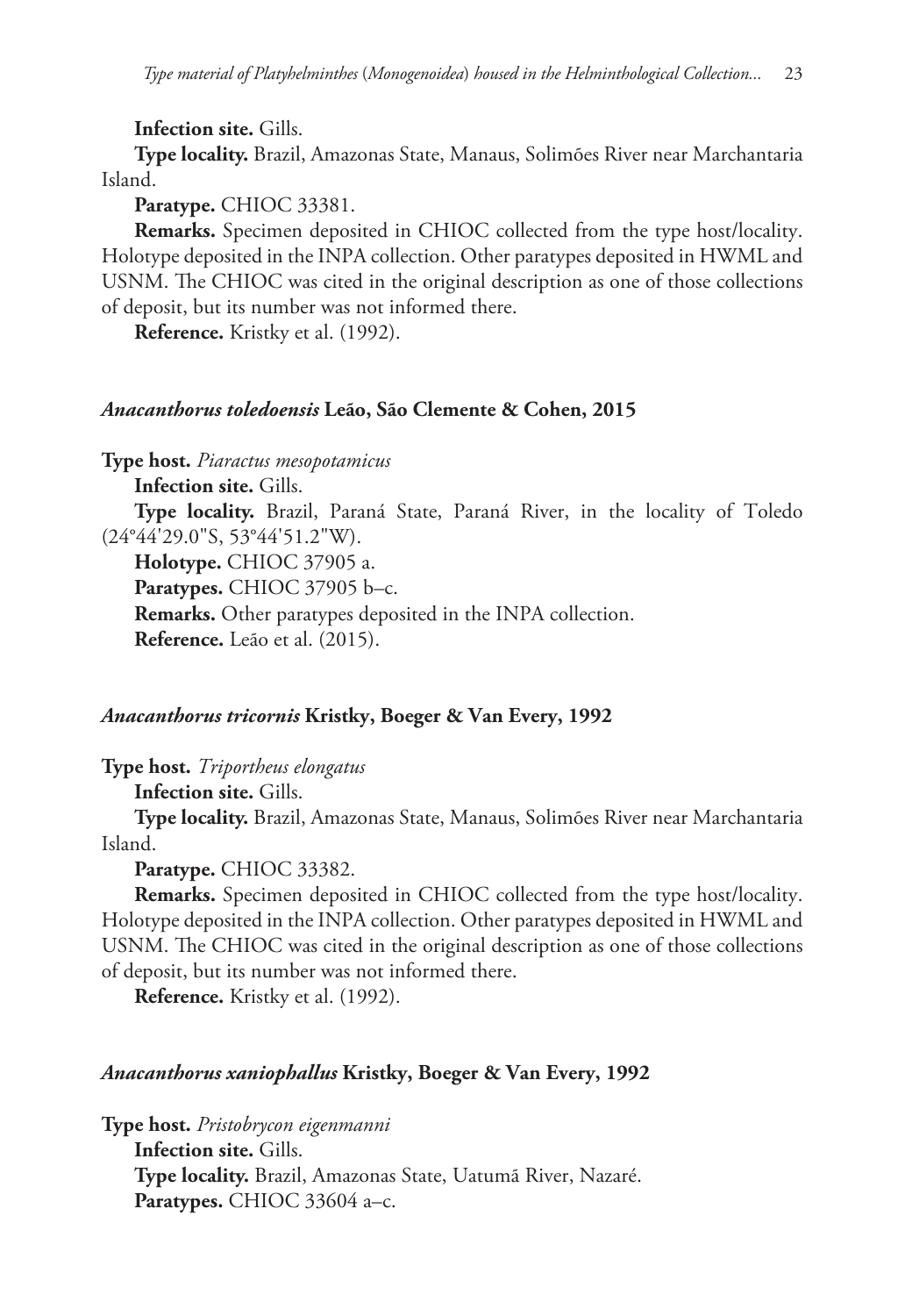**Remarks.** Specimens deposited in CHIOC collected from the type host/locality. Holotype deposited in the INPA collection. Other paratypes deposited in HWML and USNM. The CHIOC was cited in the original description as one of those collections of deposit, but its number was not informed there.

**Reference.** Kristky et al. (1992).

## *Annulotrematoides* **Kritsky & Boeger, 1995**

## **\****Annulotrematoides amazonicus* **Kritsky & Boeger, 1995**

**Type host.** *Psectrogaster rutiloides* (Kner, 1858) (Osteichthyes: Curimatidae). **Infection site.** Gills. **Type locality.** Brazil, Amazonas State, Manaus, Furo do Catalão.

**Holotype.** CHIOC 33364.

**Remarks.** Collection number referred to as CHIOC "33664" in the original description due to a mistake. Paratypes deposited in HWML and USNPC.

**Reference.** Kritsky and Boeger (1995).

## *Annulotrematoides bryconi* **Cuglianna, Cordeiro & Luque, 2003**

**Type host.** *Brycon cephalus* (Günther, 1869) **Infection site.** Gills. **Type locality.** Brazil, São Paulo State, ponds in Pirassununga. **Holotype.** CHIOC 36276. **Paratypes.** CHIOC 36272, 36273 a–b, 36274 a–b, 36275. **Remarks.** Four paratypes deposited in UNICAMP. **Reference.** Cuglianna et al. (2003).

#### *Annulotrematoides glossophallus* **Cohen, Kohn & Boeger, 2012**

**Type host.** *Salminus brasiliensis* **Infection site.** Gills. **Type locality.** Brazil, Paraná State, Paraná River below and above of the reservoir of Itaipu Hydroelectric Power Station, Guaíra (24°04'48"S, 54°15'21"W). **Holotype.** CHIOC 37607. **Paratypes.** CHIOC 37586, 37618, 37625, 37627, 37629, 37642, 37657 a–b, 37669, 37682. **Reference.** Cohen et al. (2012).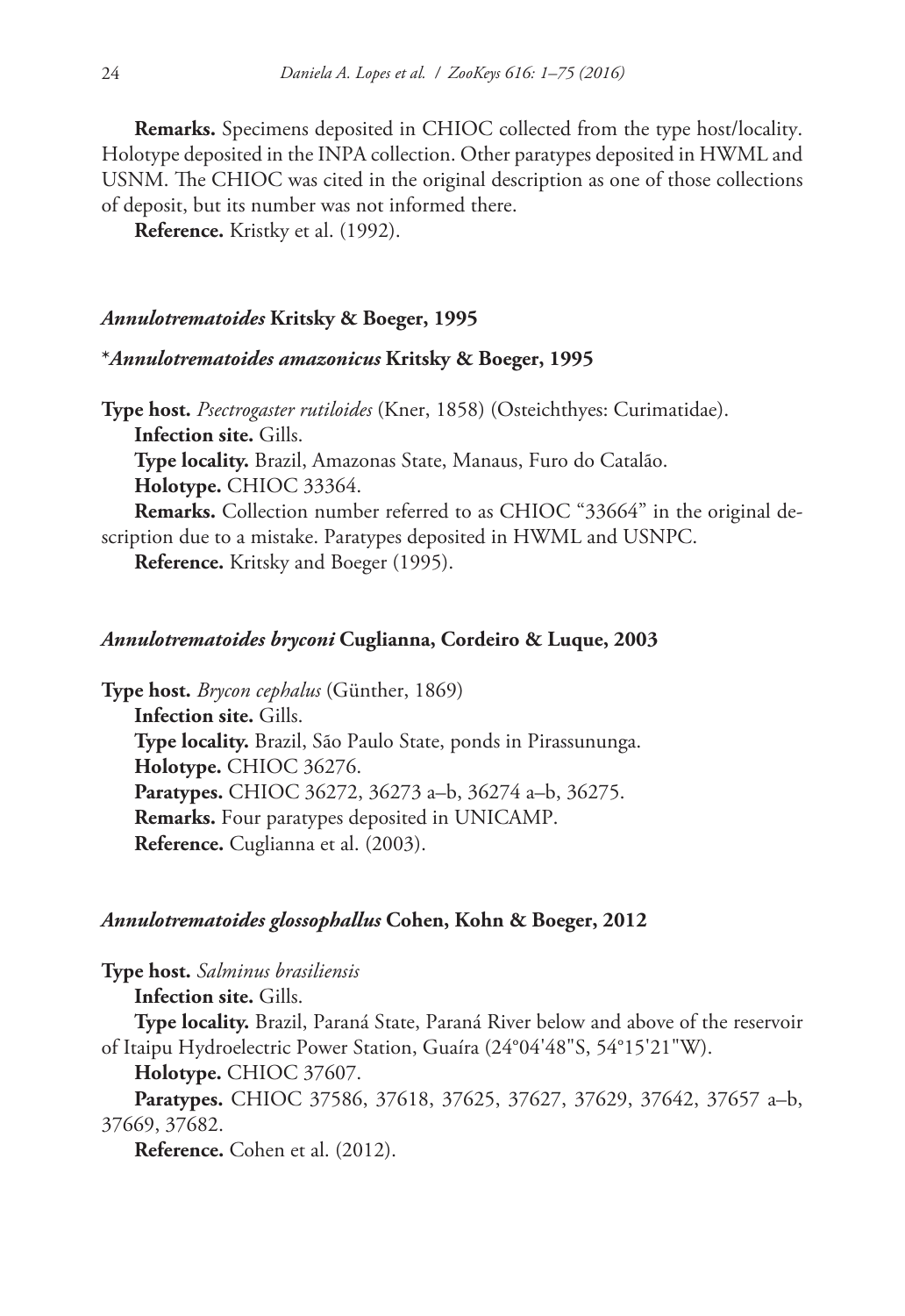## *Annulotrematoides parisellei* **Cohen, Kohn & Boeger, 2012**

## **Type host.** *Salminus brasiliensis*

**Infection site.** Gills.

**Type locality.** Brazil, Paraná State, Paraná River below and above of the reservoir of Itaipu Hydroelectric Power Station, Guaíra (24°04'48"S, 54°15'21"W).

**Holotype.** CHIOC 37689.

**Paratypes.** CHIOC 37585, 37589, 37590, 37591, 37592, 37593, 37597, 37608, 37619, 37622 a–b, 37634, 37643, 37648, 37649 a–b, 37652, 37658, 37664 a–b, 37667, 37676, 37677, 37680, 37685, 37686, 37692 a–b, 37694, 37698 a–b, 37701, 37715, 37725. **Reference.** Cohen et al. (2012).

## *Apedunculata* **Cuglianna, Cordeiro & Luque, 2009**

## **\****Apedunculata discoidea* **Cuglianna, Cordeiro & Luque, 2009**

**Type host.** *Prochilodus lineatus* (Valenciennes, 1837) **Infection site.** Gills. **Type locality.** Brazil, São Paulo State, ponds in Pirassununga. **Holotype.** CHIOC 36904. **Paratypes.** CHIOC 36905, 36906, 36907, 36908. **Reference.** Cuglianna et al. (2009).

## *Aphanoblastella* **Kritsky, Mendoza-Franco & Scholz, 2000**

## *Aphanoblastella juizforense* **Carvalho, Tavares & Luque, 2009**

**Type host.** *Rhamdia quelen* (Quoy & Gaimard, 1824) (Osteichthyes: Heptapteridae). **Infection site.** Gills.

**Type locality.** Brazil, Minas Gerais State, Juiz de Fora, Paraibuna River (21°41'20"S, 43°20'40"W).

**Holotype.** CHIOC 37175 a. **Paratypes.** CHIOC 37175 b–e. **Reference.** Carvalho et al. (2009).

#### *Cacatuocotyle* **Boeger, Domingues & Kritsky, 1997**

## *Cacatuocotyle guaibensis* **Gallas, Calegaro-Marques & Amato, 2014**

**Type host.** *Astyanax* aff. *fasciatus* (Cuvier, 1819) (Osteichthyes: Characidae).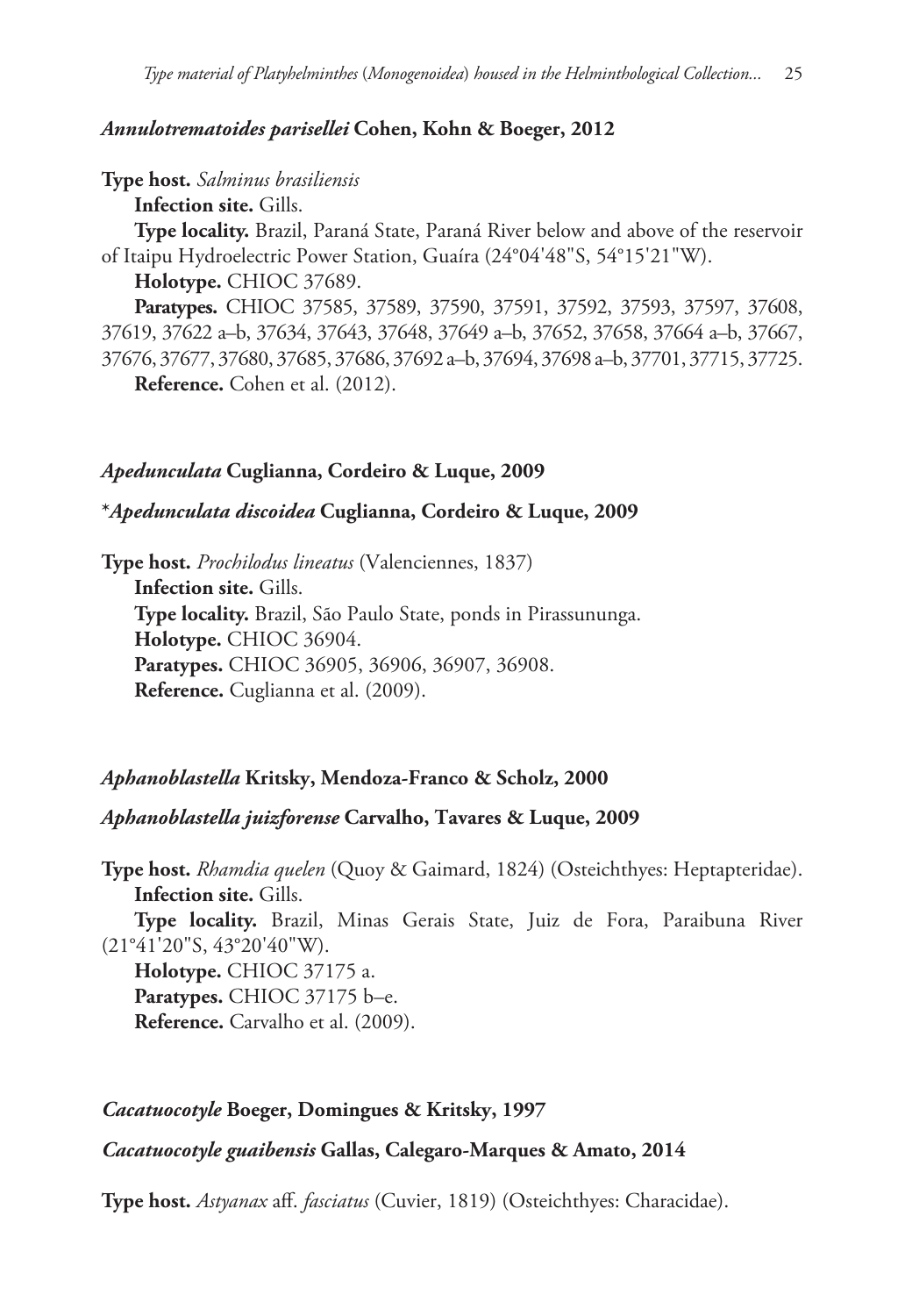**Infection site.** External surface.

**Type locality.** Brazil, Rio Grande do Sul State, Guaíba Lake, Barra do Ribeiro (30°17'11"S, 51°18'01"W).

**Holotype.** CHIOC 37965 a. **Paratypes.** CHIOC 37965 b–c. **Reference.** Gallas et al. (2014).

#### **\****Cacatuocotyle paranaensis* **Boeger, Domingues & Kritsky, 1997**

**Type host.** *Characidium lanei* Travassos, 1967 (Osteichthyes: Crenuchidae).

**Infection site.** Gills.

**Type locality.** Brazil, Paraná State, Antonina, Cacatu River.

**Holotype.** CHIOC 33682 a.

**Paratypes.** CHIOC 33683 a–b, 33684 a–e, 33685 a–d.

**Remarks.** All paratypes were collected from *C. pterostictum* Gomes, 1947, except CHIOC 33685 b, which was collected from the type host. Other paratypes deposited in HWML and USNPC.

**Reference.** Boeger et al. (1997).

## *Chauhanellus* **Bychowsky & Nagibina, 1969**

## *Chauhanellus boegeri* **Domingues & Fehlauer, 2006**

**Type host.** *Genidens barbus* (Lacepède, 1803) (Osteichthyes: Ariidae).

**Infection site.** Gills.

**Type locality.** Brazil, Paraná State, Guaratuba, Guaratuba Bay (25°52'16.73"S, 48°39'07.32"W).

**Paratypes.** CHIOC 36821 a–e.

**Remarks.** Specimens deposited in CHIOC collected from the type host/locality. Holotype deposited in MZUSP. Other paratypes deposited in MZUSP and USNPC.

**Reference.** Domingues and Fehlauer (2006).

#### *Chauhanellus hamatopeduncularoideum* **Domingues, Soares & Watanabe, 2016**

**Type host.** *Amphiarius rugispinis* (Valenciennes, 1840) (Osteichthyes: Ariidae).

**Infection site.** Secondary lamellae of the gills.

**Type locality.** Brazil, Pará State, Bragança, Fishing village of Ajuruteua (0°49'31"N, 46°36'29"W).

**Holotype.** CHIOC 38240 a. **Paratypes.** CHIOC 38240 b–h.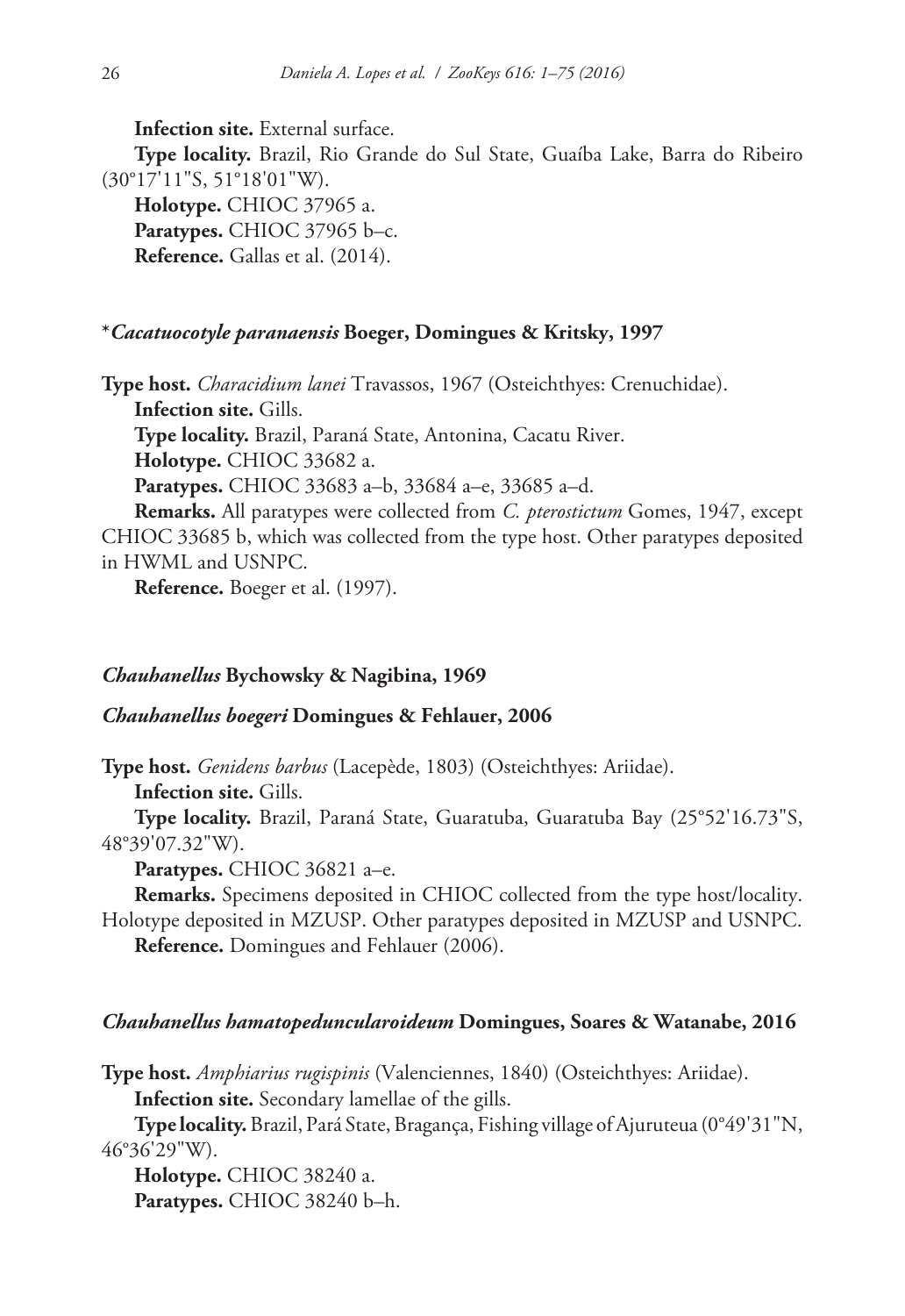**Remarks.** Other paratypes deposited in the collections of INPA and MPEG. **Reference.** Domingues et al. (2016).

## *Chauhanellus hypenocleithrum* **Domingues, Soares & Watanabe, 2016**

**Type host.** *Sciades proops* (Valenciennes, 1840) (Osteichthyes: Ariidae). **Infection site.** Secondary lamellae of the gills.

**Type locality.** Brazil, Pará State, Bragança, Fishing village of Ajuruteua (0°49'31"N, 46°36'29"W).

**Holotype.** CHIOC 38247.

**Paratypes.** CHIOC 38248 a–b, 38249 a–b, 38250 a–b. **Remarks.** Other paratypes deposited in the collections of INPA and MPEG. **Reference.** Domingues et al. (2016).

## *Chauhanellus neotropicalis* **Domingues & Fehlauer, 2006**

**Type host.** *Aspistor luniscutis* (Valenciennes, 1840) (Osteichthyes: Ariidae).

**Infection site.** Gills.

**Type locality.** Brazil, Paraná State, Paranaguá, Fish market.

**Paratypes.** CHIOC 36823 a–b.

**Remarks.** Holotype deposited in MZUSP. Other paratypes deposited in MZUSP and USNPC.

**Reference.** Domingues and Fehlauer (2006).

# *Chauhanellus susamlimae* **Domingues, Soares & Watanabe, 2016**

**Type host.** *Sciades herzbergii* (Bloch, 1794)

**Infection site.** Secondary lamellae of the gills.

**Type locality.** Brazil, Pará State, Bragança, Fishing village of Ajuruteua (0°49'31"N, 46°36'29"W).

**Holotype.** CHIOC 38251 a.

**Paratypes.** CHIOC 38251 b–h.

**Remarks.** Other paratypes deposited in the collections of INPA and MPEG. **Reference.** Domingues et al. (2016).

## *Chauhanellus velum* **Domingues, Soares & Watanabe, 2016**

**Type host.** *Sciades couma* (Valenciennes, 1840) **Infection site.** Internal borders of the primary lamellae of the gills.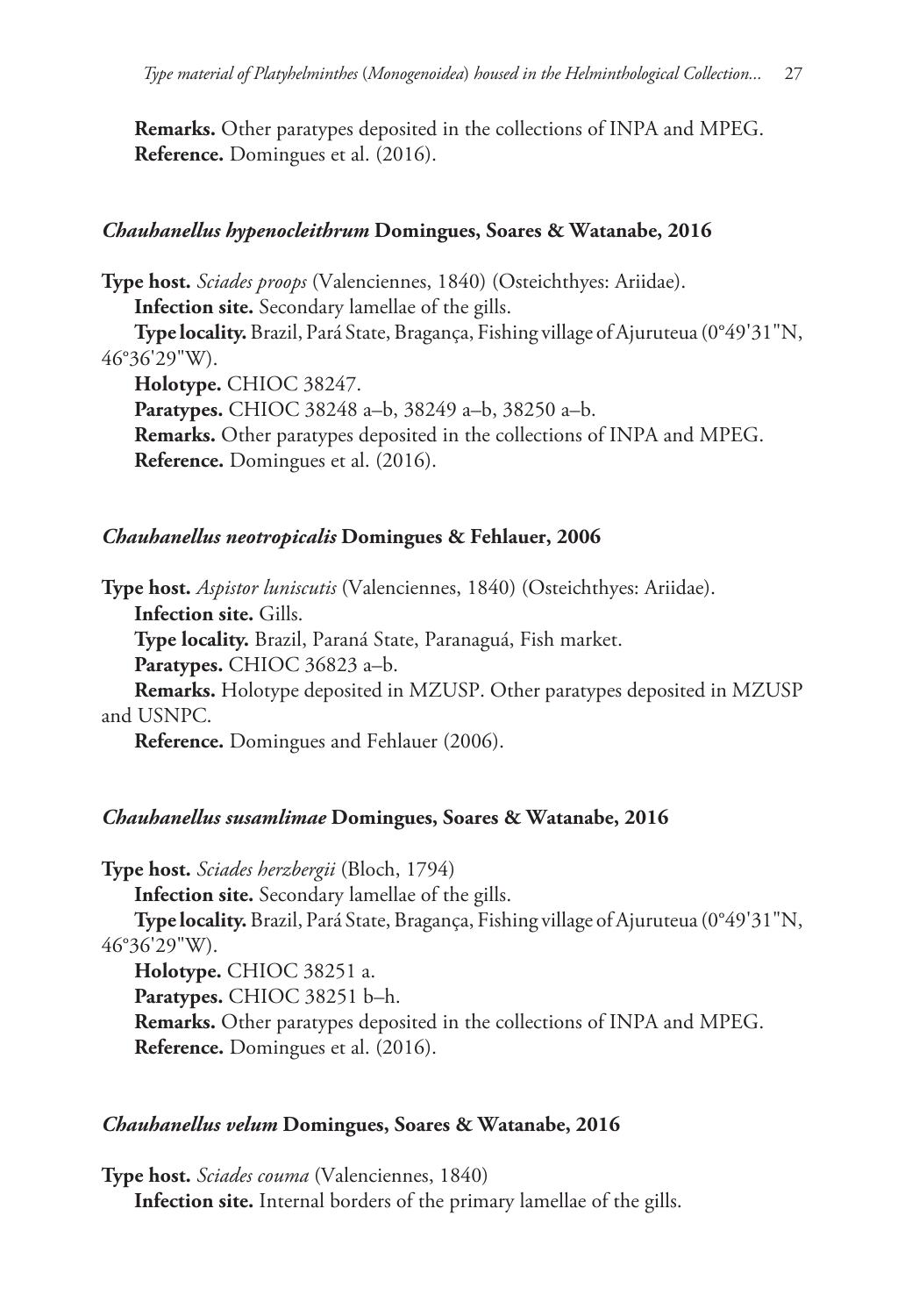**Type locality.** Brazil, Pará State, Bragança, Fish market. **Holotype.** CHIOC 38261. **Remarks.** Paratype deposited in the INPA collection. **Reference.** Domingues et al. (2016).

#### *Demidospermus* **Suriano, 1983**

## *Demidospermus araguaiaensis* **Cepeda & Luque, 2010**

**Type host.** *Brachyplatystoma filamentosum* (Lichtenstein, 1819) (Osteichthyes: Pimelodidae).

**Infection site.** Gill lamellae.

**Type locality.** Brazil, Mato Grosso State, Araguaia River (13°23'07.3"S, 50°39'58.1"W).

**Holotype.** CHIOC 37326. **Paratype.** CHIOC 37327. **Remarks.** Other paratype deposited in the INPA collection. **Reference.** Cepeda and Luque (2010).

## *Demidospermus brachyplatystomae* **Cepeda & Luque, 2010**

**Type host.** *Brachyplatystoma filamentosum* **Infection site.** Gill lamellae. **Type locality.** Brazil, Mato Grosso State, Araguaia River (13°23'07.3"S, 50°39'58.1"W). **Holotype.** CHIOC 37320. **Paratypes.** CHIOC 37321 a–b, 37322 a–d. **Remarks.** Other paratypes deposited in the INPA collection. **Reference.** Cepeda and Luque (2010).

#### *Demidospermus ceccarellii* **Cepeda & Luque, 2010**

**Type host.** *Brachyplatystoma filamentosum*

**Infection site.** Gill lamellae.

**Type locality.** Brazil, Mato Grosso State, Araguaia River (13°23'07.3"S, 50°39'58.1"W).

**Holotype.** CHIOC 37323.

**Paratypes.** CHIOC 37324 a–d, 37325 a–e.

**Remarks.** Other paratypes deposited in the INPA collection.

**Reference.** Cepeda and Luque (2010).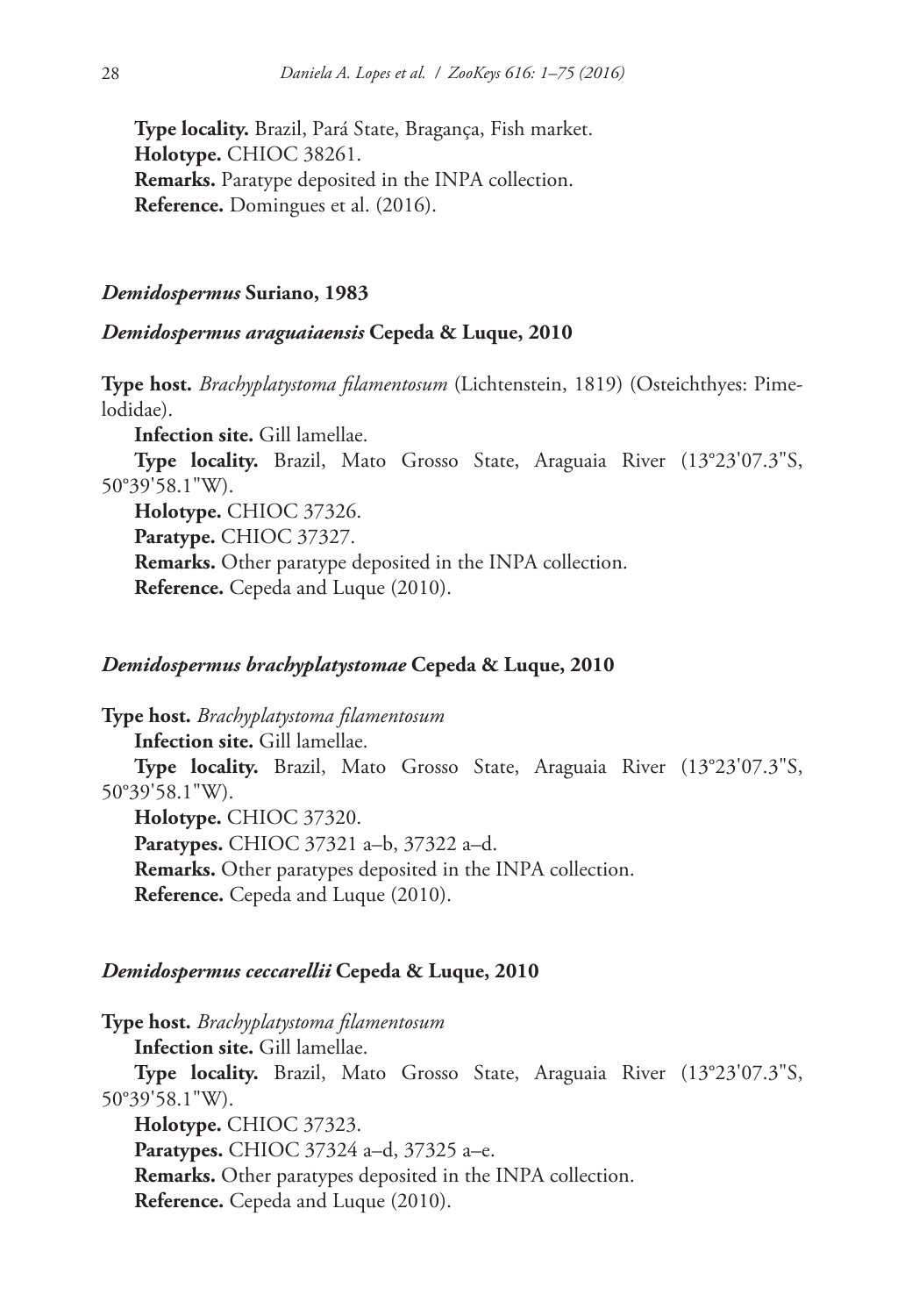## *Demidospermus labrosi* **França, Isaac, Pavanelli & Takemoto, 2003**

**Type host.** *Iheringichthys labrosus*

**Infection site.** Gills.

**Type locality.** Brazil, upper Paraná River floodplain (22°43'S, 53°10'W). **Holotype.** CHIOC 34594 a.

**Paratypes.** CHIOC 34587 a–c, 34594 b–c, 34595, 34596, 34597.

**Remarks.** Some authors considered the species to be a synonym of *Demidospermus cornicinus* Kritsky & Gutiérrez, 1998 (Cohen and Kohn 2008a, Monteiro et al. 2010a). Takemoto et al. (2009) referred to it as *D. labrosi*.

**References.** França et al. (2003), Cohen and Kohn (2008a), Takemoto et al. (2009), Monteiro et al. (2010a).

#### *Demidospermus mandi* **França, Isaac, Pavanelli & Takemoto, 2003**

**Type host.** *Iheringichthys labrosus*

**Infection site.** Gills.

**Type locality.** Brazil, upper Paraná River floodplain (22°43'S, 53°10'W).

**Holotype.** CHIOC 34586 a.

**Paratypes.** CHIOC 34586 b, 34589, 34590, 34591, 34592, 34593 a–b.

**Remarks.** Some authors considered the species to be a synonym of *Demidospermus leptosynophallus* Kritsky & Gutiérrez, 1998 (Cohen and Kohn 2008a, Monteiro et al. 2010a). Takemoto et al. (2009) referred to it as *D. mandi*.

**References.** França et al. (2003), Cohen and Kohn (2008a), Takemoto et al. (2009), Monteiro et al. (2010a).

#### *Demidospermus osteomystax* **Tavernari, Takemoto, Lacerda & Pavanelli, 2010**

**Type host.** *Auchenipterus osteomystax* Miranda-Ribeiro, 1918 (Osteichthyes: Auchenipteridae).

**Infection site.** Gills.

**Type locality.** Brazil, upper Paraná River floodplain (22°50'–22°70'S, 53°15'– 53°40'W).

**Holotype.** CHIOC 37252 a. **Paratypes.** CHIOC 37252 b, 37253, 37254. **Reference.** Tavernari et al. (2010).

#### *Demidospermus paranaensis* **Ferrari-Hoeinghaus, Bellay, Takemoto & Pavanelli, 2010**

**Type host.** *Loricariichthys platymetopon* Isbrücker & Nijssen, 1979 (Osteichthyes: Loricariidae).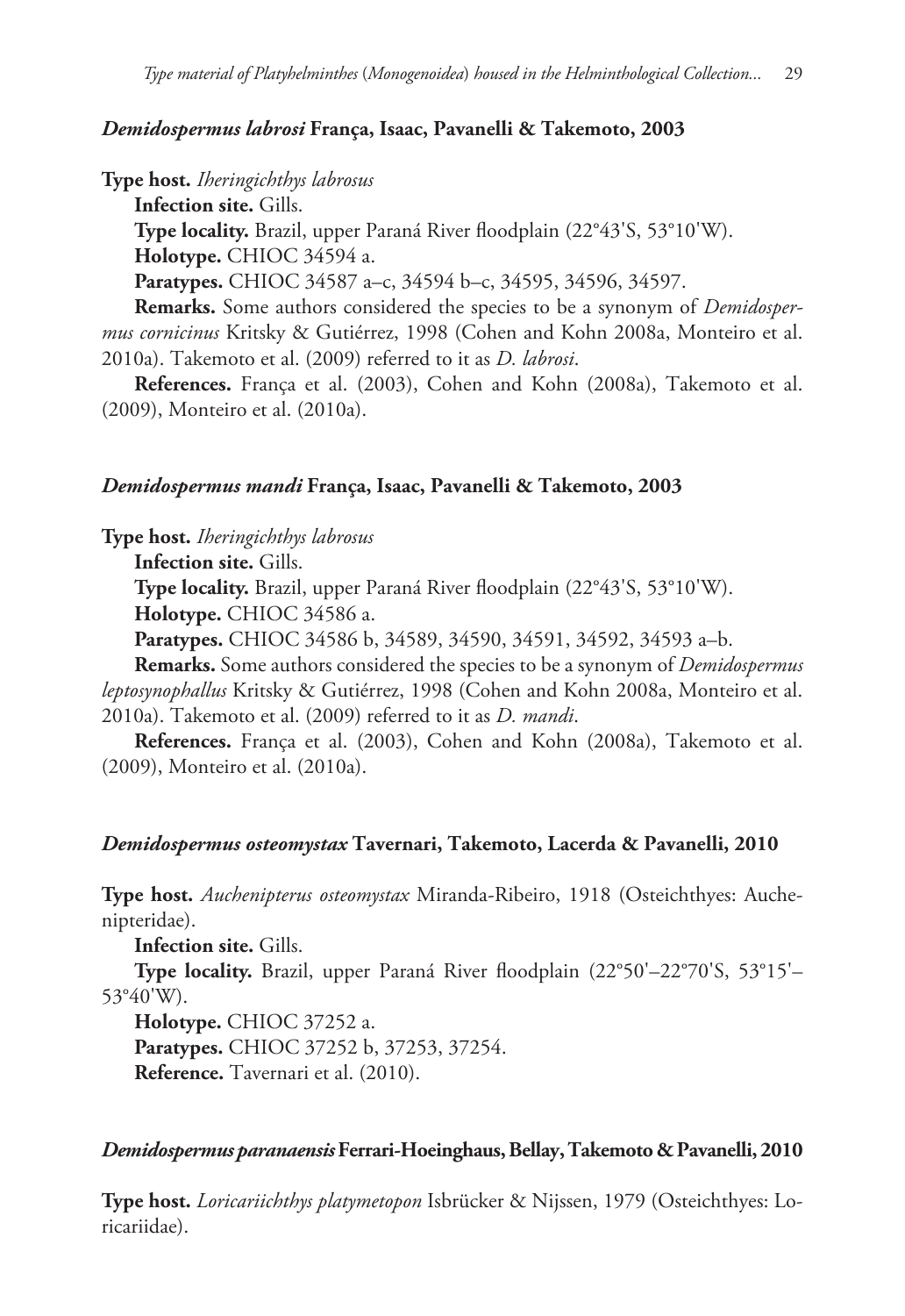**Infection site.** Gill filaments. **Type locality.** Brazil, upper Paraná River floodplain (22°43'S, 53°10'W). **Holotype.** CHIOC 37255 a. **Paratypes.** CHIOC 37255 b–e. **Reference.** Ferrari-Hoeinghaus et al. (2010).

#### *Euryhaliotrema* **Kritsky & Boeger, 2002**

## *Euryhaliotrema dontykoleos* **Fehlauer & Boeger, 2005**

**Type host.** *Pachyurus junki* Soares & Casatti, 2000 (Osteichthyes: Sciaenidae). **Infection site.** Gills.

**Type locality.** Brazil, Tocantins State, Santa Rosa, São Valério River (11°21'57"S, 48°28'35"W)

**Paratypes.** CHIOC 36497, 36498, 36499 a–c, 36500.

**Remarks.** Paratypes collected in different localities of the Tocantins River (Tocantins State): CHIOC 36498 (Peixe, 11°46'19"S, 48°27'26"W), 36499 a–c (Ipueiras, 11°18'50"S, 48°27'26"W) and 36500 (Porto Nacional, 10°41'45"S, 48°21'43"W). Holotype deposited in MZUSP. Other paratypes deposited in MNHN, MZUSP and USNPC.

**Reference.** Fehlauer and Boeger (2005).

#### *Hamatopeduncularia* **Yamaguti, 1953**

## *Hamatopeduncularia cangatae* **Domingues, Soares & Watanabe, 2016**

**Type host.** *Aspistor quadriscutis* (Valenciennes, 1840) **Infection site.** Secondary lamellae of the gills. **Type locality.** Brazil, Pará State, Bragança, Fish market. **Holotype.** CHIOC 38264. **Paratypes.** CHIOC 38265 a–b, 38266. **Remarks.** Other paratypes deposited in the INPA collection. **Reference.** Domingues et al. (2016).

## *Jainus* **Mizelle, Kritsky & Crane, 1968**

#### *Jainus iocensis* **Cohen, Kohn & Boeger, 2012**

**Type host.** *Salminus brasiliensis* **Infection site.** Gills.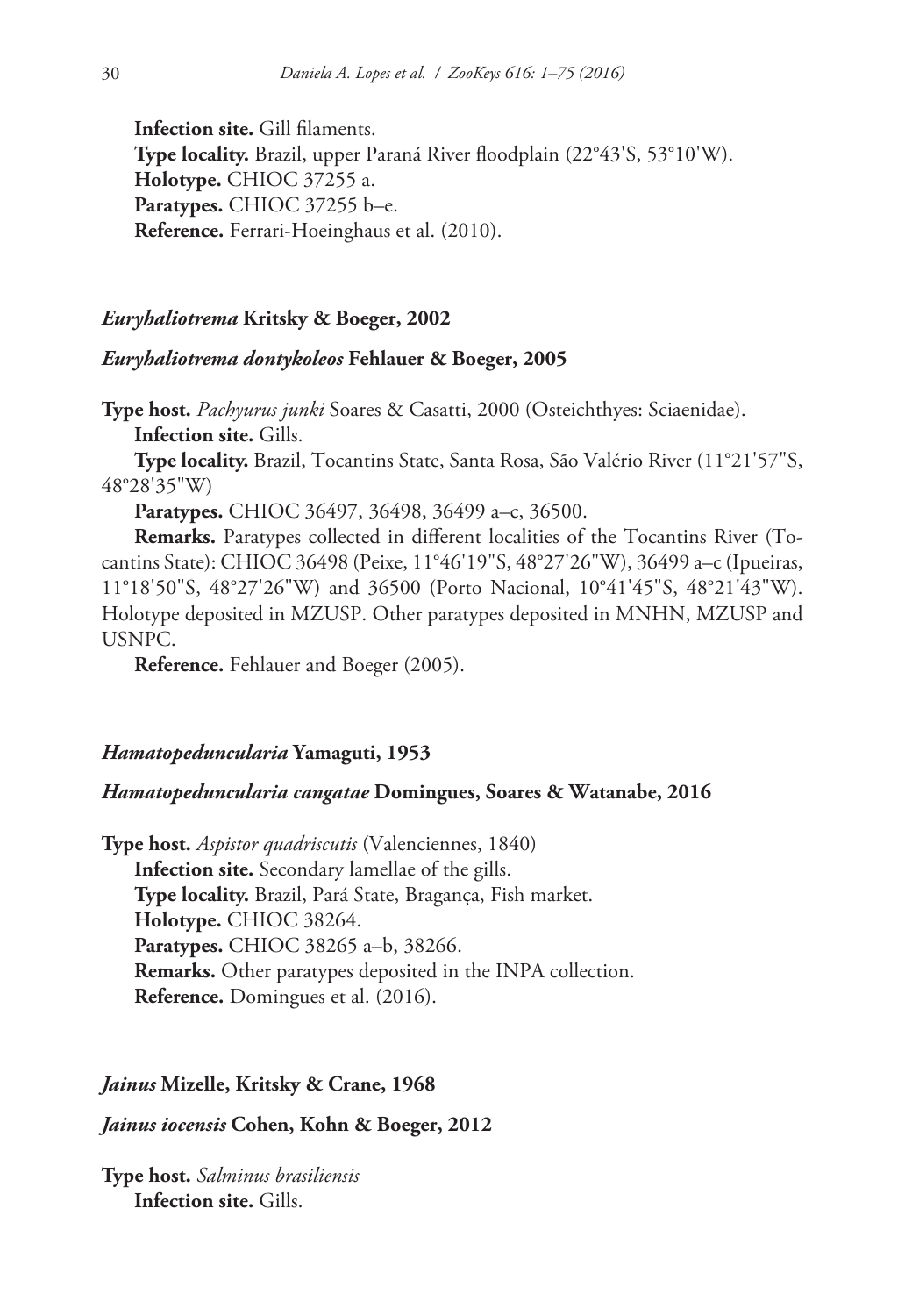**Type locality.** Brazil, Paraná River below and above of the reservoir of Itaipu Hydroelectric Power Station, Guaíra (24°04'48"S, 54°15'21"W).

**Holotype.** CHIOC 37647 a.

**Paratypes.** CHIOC 37606, 37635, 37637 a–c, 37638, 37640 a–b, 37644, 37645, 37646, 37647 b, 37650, 37651, 37653, 37655, 37670, 37672 a–c, 37673 a–b, 37675, 37687 a–b, 37690, 37695 a–c, 37700, 37702, 37703, 37704, 37708, 37710 a–b, 37712, 37723.

**Reference.** Cohen et al. (2012).

## *Jainus piava* **Karling, Bellay, Takemoto & Pavanelli, 2011**

**Type host.** *Schizodon borellii* (Boulenger, 1900) (Osteichthyes: Anostomidae). **Infection site.** Gill filaments.

**Type locality.** Brazil, upper Paraná River floodplain (22°50'–22°70'S, 53°15'– 53°40'W).

**Holotype.** CHIOC 37235 a. **Paratypes.** CHIOC 37235 b–c, 37236. **Reference.** Karling et al. (2011a).

# *Kritskyia* **Kohn, 1990**

## *Kritskyia annakohnae* **Boeger, Tanaka & Pavanelli, 2001**

**Type host.** *Serrasalmus marginatus* Valenciennes, 1836

**Infection site.** Urinary bladder and ureters.

**Type locality.** Brazil, Paraná State, upper Paraná River, Baía River near Porto Rico. **Holotype.** CHIOC 34243 a.

**Paratypes.** CHIOC 34243 b–m, 34244, 34245 a–b.

**Remarks.** Paratypes CHIOC 34244 and 34245 a–b collected from *S. spilopleura* Kner, 1858. Other paratypes deposited in the collections of INPA, HWML, MNHN and USNPC.

**Reference.** Boeger et al. (2001).

## *Kritskyia boegeri* **Takemoto, Lizama & Pavanelli, 2002**

**Type host.** *Prochilodus lineatus* **Infection site.** Urinary bladder. **Type locality.** Brazil, upper Paraná River floodplain. **Holotype.** CHIOC 34701. **Paratypes.** CHIOC 34599, 34700. **Reference.** Takemoto et al. (2002).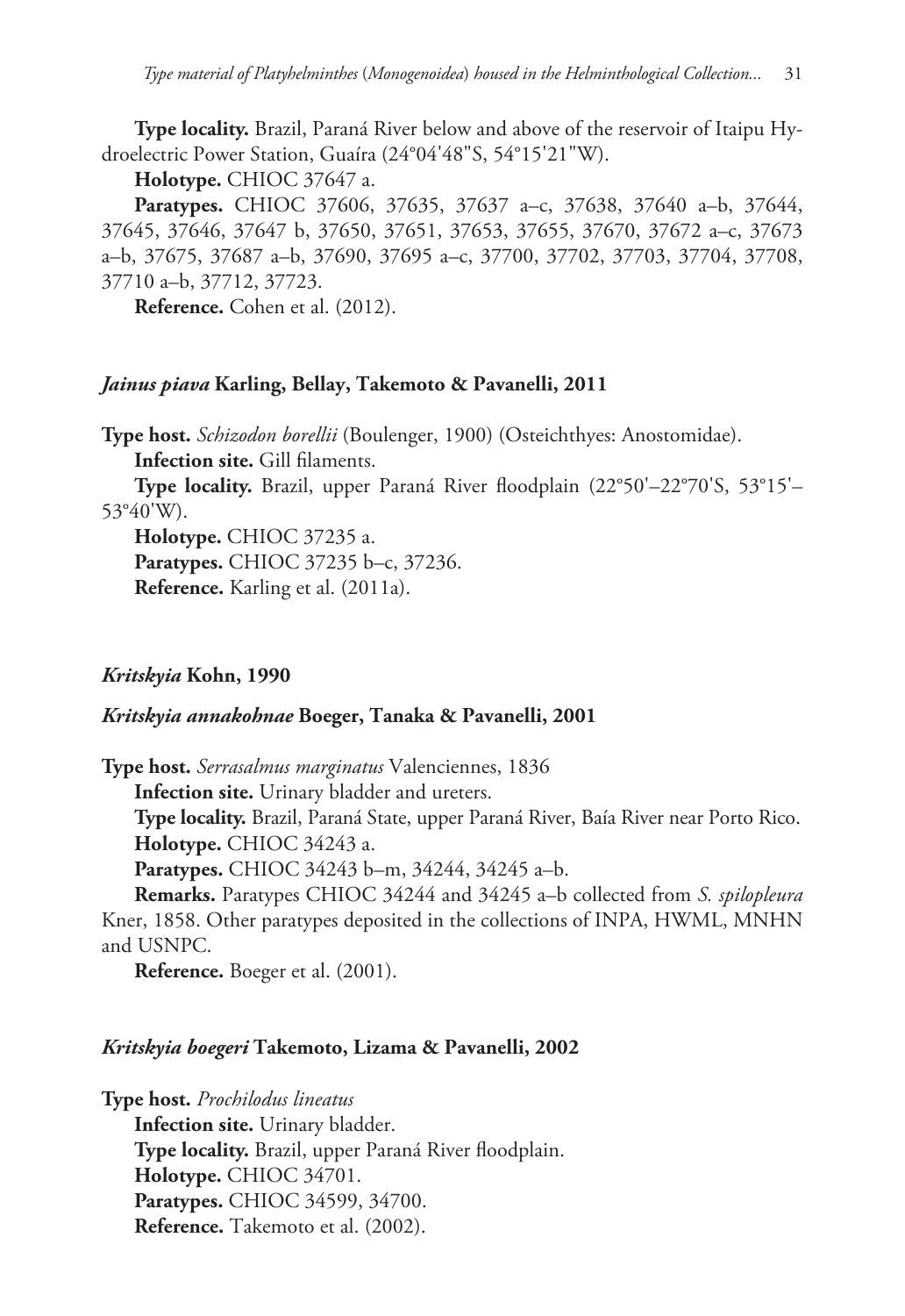#### *Kritskyia eirasi* **Guidelli, Takemoto & Pavanelli, 2003**

**Type host.** *Leporinus lacustris* Campos, 1945 (Osteichthyes: Anostomidae). **Infection site.** Urinary bladder and ureters.

**Type locality.** Brazil, upper Paraná River floodplain (22°50'–22°70'S, 53°15'– 53°40'W).

**Holotype.** CHIOC 36401.

**Paratypes.** CHIOC 36396, 36397, 36398 a–b, 36399, 36400. **Reference.** Guidelli et al. (2003).

## **\****Kritskyia moraveci* **Kohn, 1990**

**Type host.** *Rhamdia quelen*

**Infection site.** Urinary bladder and ureters.

**Type locality.** Brazil, Rio Grande do Sul State, reservoir of the Hydroelectric Power of Passo Fundo, São Valentim (27°32'S, 52°44'W).

**Holotype.** CHIOC 32443 c.

**Paratypes.** CHIOC 32443 a–b, d–r, 32444 a–b. **Reference.** Kohn (1990).

#### *Kritskyia salmini* **Cepeda, Ceccarelli & Luque, 2011**

**Type host.** *Salminus brasiliensis* **Infection site.** Urinary bladder. **Type locality.** Brazil, Mato Grosso State, Pantanal wetlands, Cuiabá River (17°50'48"S, 57°24'6"W) **Holotype.** CHIOC 37533 a. **Paratypes.** CHIOC 37533 b–j. **Remarks.** Other paratypes deposited in the INPA collection. **Reference.** Cepeda et al. (2011).

### *Ligophorus* **Euzet & Suriano, 1977**

# *Ligophorus brasiliensis* **Abdallah, Azevedo & Luque, 2009**

**Type host.** *Mugil liza* Valenciennes, 1836 (Osteichthyes: Mugilidae). **Infection site.** Gill lamellae.

**Type locality.** Brazil, Rio de Janeiro State, Guandu River (22°48'32"S, 43°37'35"W).

**Holotype.** CHIOC 37180 a.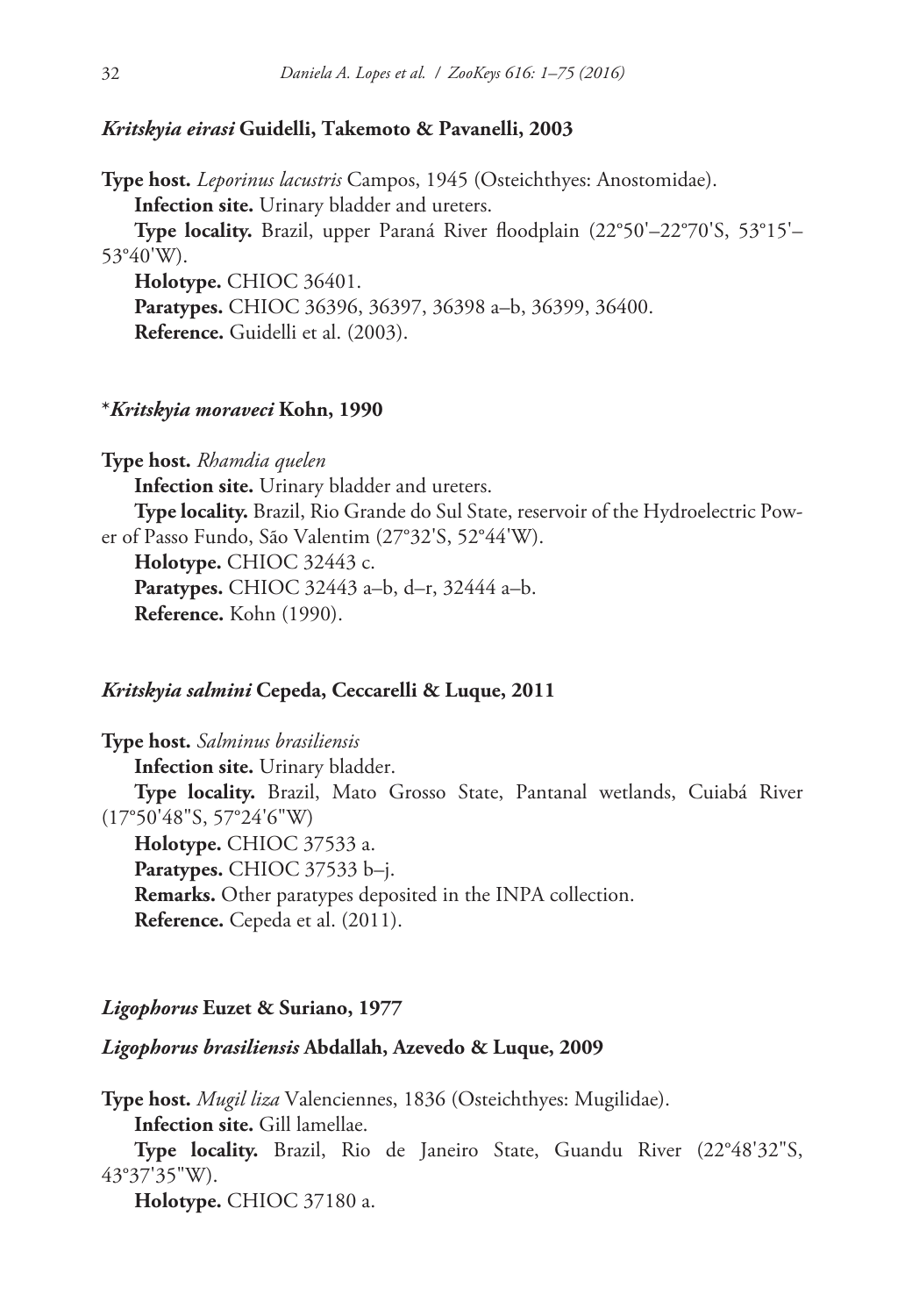**Paratypes.** CHIOC 37180 b–d. **Reference.** Abdallah et al. (2009).

### *Ligophorus guanduensis* **Abdallah, Azevedo & Luque, 2009**

**Type host.** *Mugil liza* **Infection site.** Gill lamellae. **Type locality.** Brazil, Rio de Janeiro State, Guandu River (22°48'32"S, 43°37'35"W). **Holotype.** CHIOC 37181 a. **Paratypes.** CHIOC 37181 b–d. **Reference.** Abdallah et al. (2009).

#### *Ligophorus lizae* **Abdallah, Azevedo & Luque, 2009**

**Type host.** *Mugil liza*

**Infection site.** Gill lamellae.

**Type locality.** Brazil, Rio de Janeiro State, Guandu River (22°48'32"S, 43°37'35"W).

**Holotype.** CHIOC 37178 a. **Paratype.** CHIOC 37178 b. **Reference.** Abdallah et al. (2009).

#### *Ligophorus tainhae* **Abdallah, Azevedo & Luque, 2009**

**Type host.** *Mugil liza* **Infection site.** Gill lamellae. **Type locality.** Brazil, Rio de Janeiro State, Guandu River (22°48'32"S, 43°37'35"W).

**Holotype.** CHIOC 37179 a. **Paratypes.** CHIOC 37179 b–d. **Reference.** Abdallah et al. (2009).

#### *Marumbius* **Boeger, Ferreira, Vianna & Patella, 2014**

#### *Marumbius amplexus* **Boeger, Ferreira, Vianna & Patella, 2014**

**Type host.** *Characidium lanei* **Infection site.** Gills.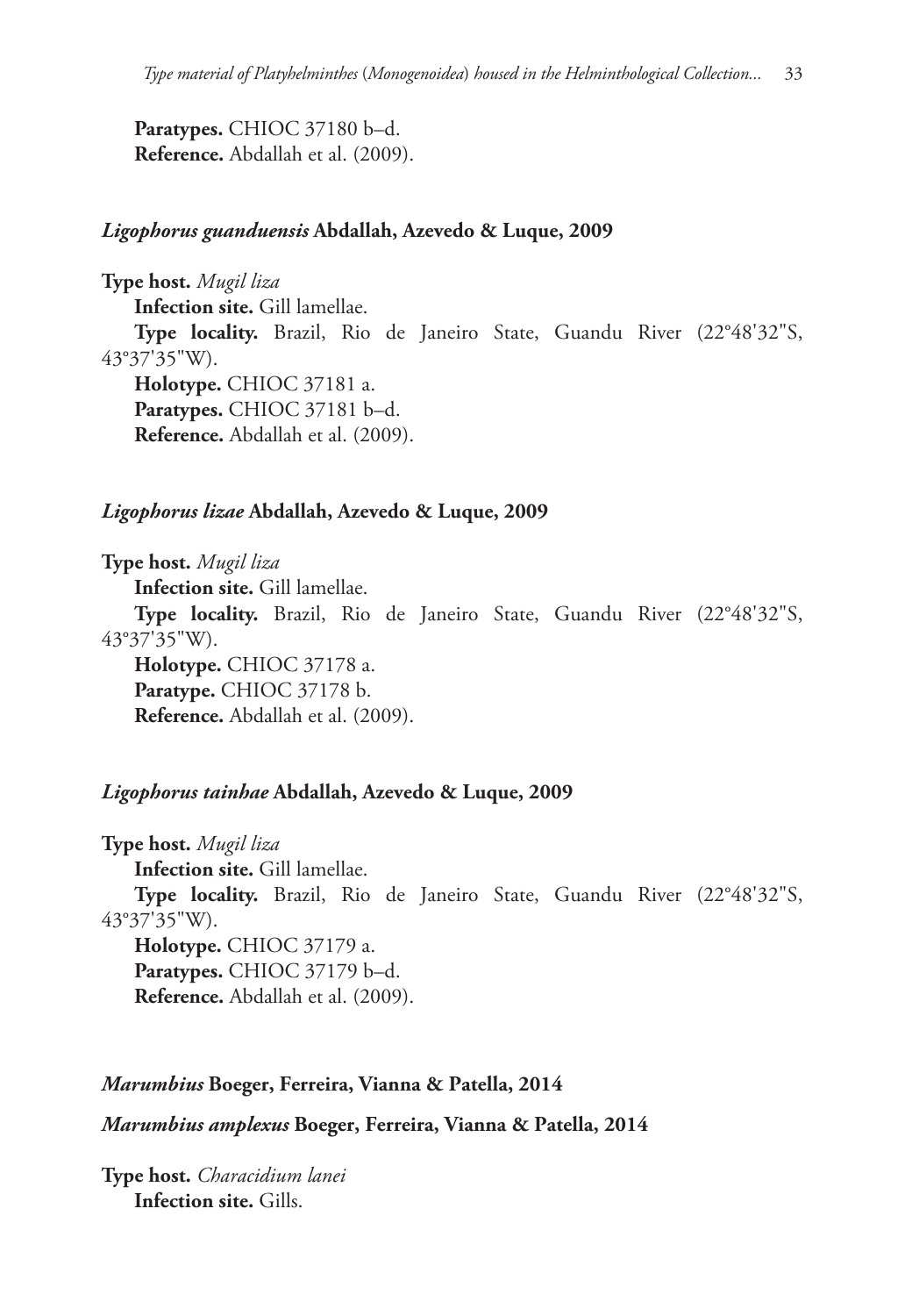**Type locality.** Brazil, Paraná State, Morretes, Marumbi River (25°29'27"S, 45°49'67"W).

**Holotype.** CHIOC 37897. **Paratype.** CHIOC 37896. **Remarks.** Other paratypes deposited in the collections of IPCAS and USNPC. **Reference.** Boeger et al. (2014).

#### **\****Marumbius dorsivaginatus* **Boeger, Ferreira, Vianna & Patella, 2014**

**Type host.** *Characidium pterostictum* Gomes, 1947

**Infection site.** Gills.

**Type locality.** Brazil, Paraná State, Morretes, Marumbi River (25°29'27"S, 45°49'67"W).

**Holotype.** CHIOC 37893.

**Paratypes.** CHIOC 37884, 37885, 37886, 37887, 37888, 37889, 37890, 37891, 37892, 37894, 37895.

**Remarks.** Other paratypes deposited in the collections of IPCAS, HWML and USNPC.

**Reference.** Boeger et al. (2014).

#### *Mexicana* **Caballero & Bravo-Hollis, 1959**

## *Mexicana anisotremum* **Cezar, Paschoal & Luque, 2012**

**Type host.** *Anisotremus virginicus* (Linnaeus, 1758) (Osteichthyes: Haemulidae). **Infection site.** Gills. **Type locality.** Brazil, coastal zone of Rio de Janeiro State (21–23°S, 42–45°W). **Holotype.** CHIOC 37767. **Paratypes.** CHIOC 37768, 37769. **Remarks.** Paratype CHIOC 37769 collected from *A. surinamensis* (Bloch, 1791). **Reference.** Cezar et al. (2012).

#### *Mexicana atlantica* **Luque, Amato & Takemoto, 1992**

**Type host.** *Haemulon steindachneri* (Jordan & Gilbert, 1882) (Osteichthyes: Haemulidae). **Infection site.** Distal portion of gill filaments.

**Type locality.** Brazil, Rio de Janeiro State, Sepetiba Bay, Itacuruçá (22°51'S, 43°56'W).

**Paratypes.** CHIOC 33109, 33110.

**Remarks.** Holotype and other paratypes deposited in the USNM collection. **Reference.** Luque et al. (1992).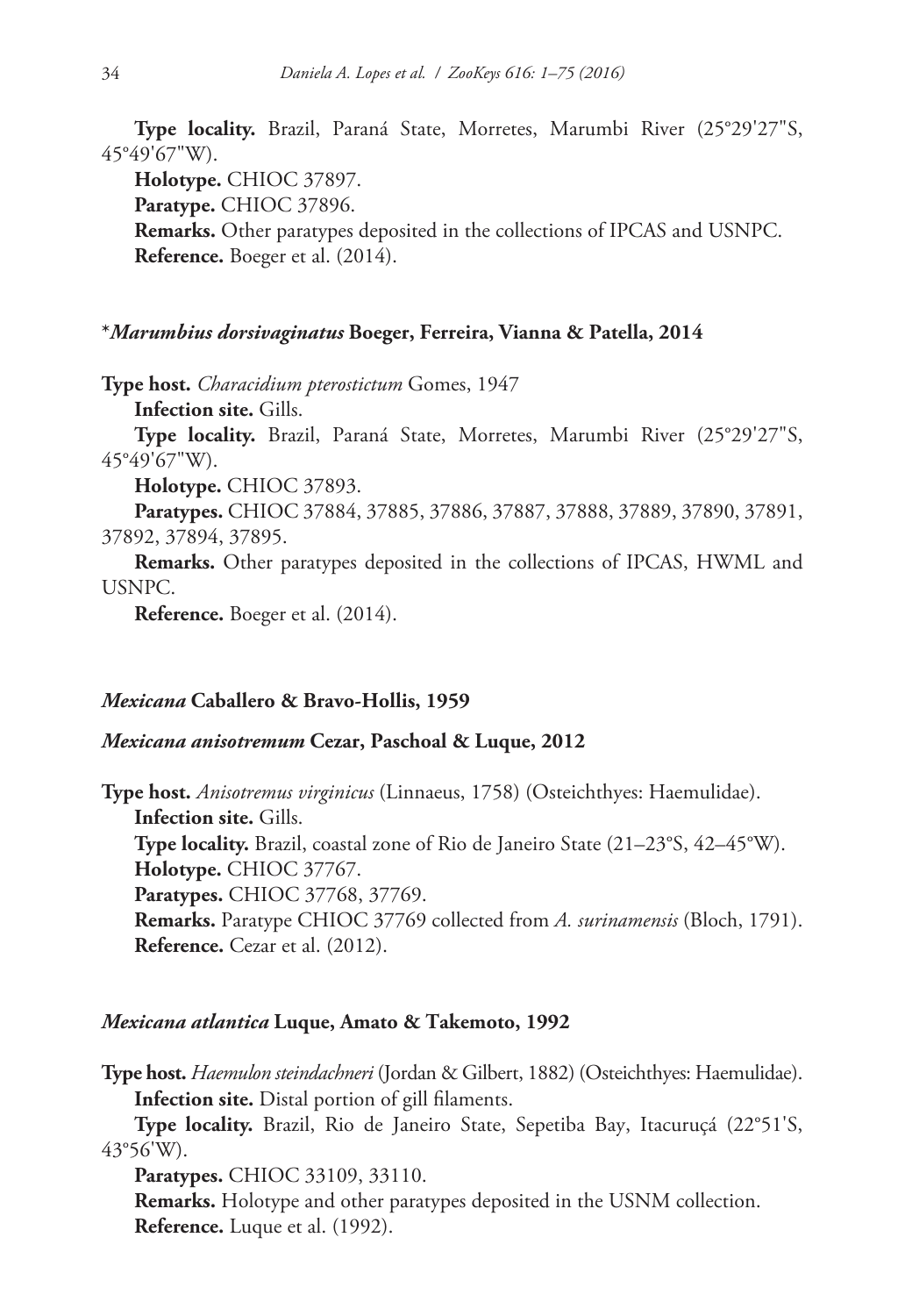# *Mymarothecium* **Kritsky, Boeger & Jégu, 1996**

# *Mymarothecium boegeri* **Cohen & Kohn, 2005**

**Type host.** *Colossoma macropomum* (Cuvier, 1816) (Osteichthyes: Serrasalmidae). **Infection site.** Gills. **Type locality.** Brazil, Ceará State, Pentecoste, Aquaria of the Research Center in Aquiculture "Rodolfo von Ihering, DNOCS". **Holotype.** CHIOC 36453. **Paratypes.** CHIOC 36454, 36455, 36456, 36457. **Reference.** Cohen and Kohn (2005).

# *Mymarothecium ianwhittingtoni* **Leão, São Clemente & Cohen, 2015**

**Type host.** *Piaractus mesopotamicus*

**Infection site.** Gills.

**Type locality.** Brazil, Paraná State, Paraná River, Toledo (24°44'29.0"S, 53°44'51.2"W).

**Holotype.** CHIOC 37906 a. **Paratypes.** CHIOC 37906 b–d.

**Remarks.** Other paratypes deposited in the INPA collection. **Reference.** Leão et al. (2015).

# *Mymarothecium viatorum* **Boeger, Piasecki & Sobecka, 2002**

**Type host.** *Piaractus brachypomus* (Cuvier, 1818) **Infection site.** Gills. **Type locality.** Poland, Szczecin, Odra River. **Holotype.** CHIOC 35041. **Paratypes.** CHIOC 35042 a–i. **Remarks.** Other paratypes deposited in the collections of INPA, HWML and USNPC. **Reference.** Boeger et al. (2002).

# *Notozothecium* **Boeger & Kritsky, 1988**

# *Notozothecium lamotheargumedoi* **Cohen & Kohn, 2008**

**Type host.** *Rhaphiodon vulpinus* Spix & Agassiz, 1829 (Osteichthyes: Cynodontidae). **Infection site.** Gills.

**Type locality.** Brazil, Paraná State, inside and outside of the reservoir of Itaipu Hydroelectric Power Station, Foz do Iguaçú (25°32'52"S, 54°35'17"W).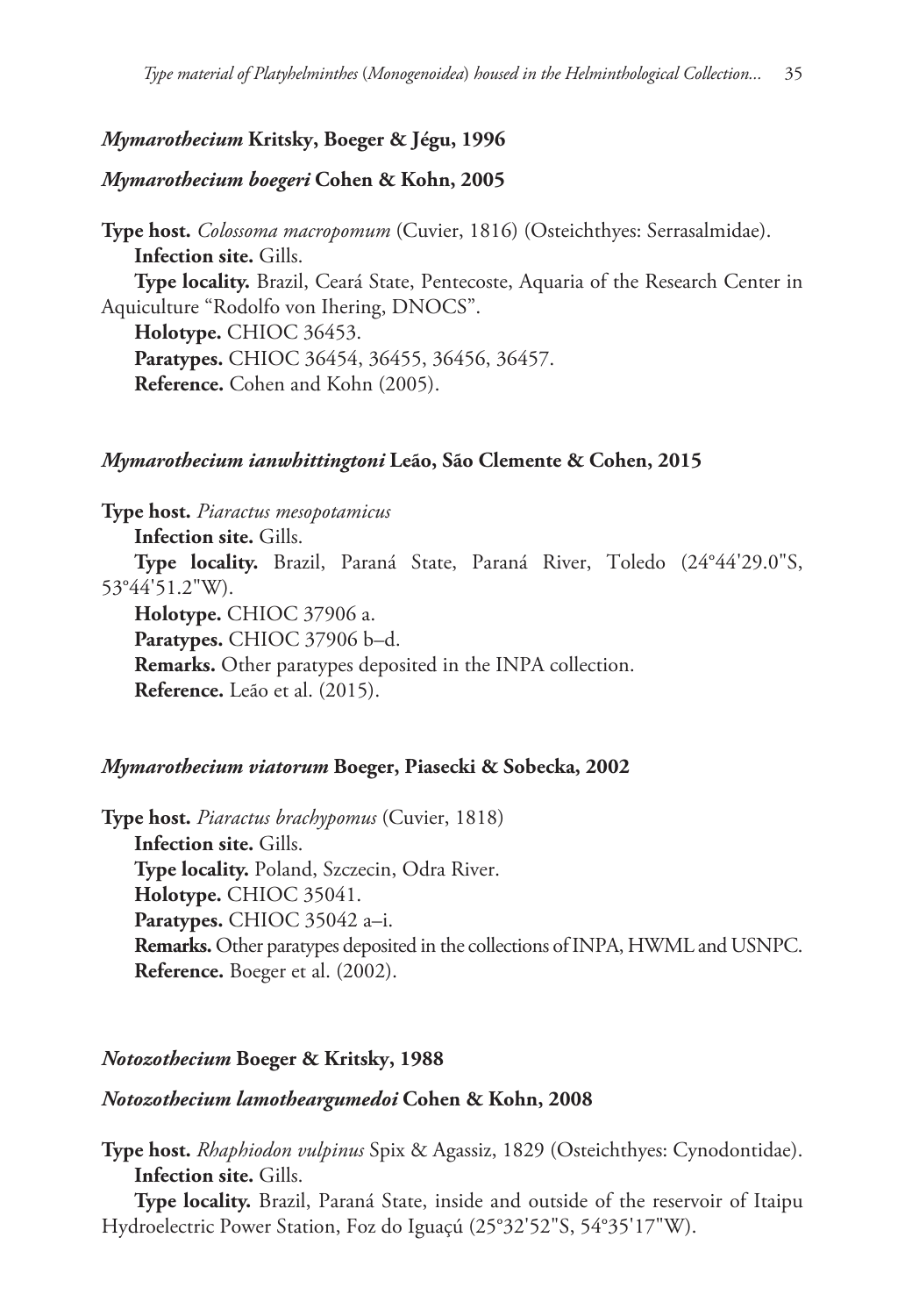**Holotype.** CHIOC 36895.

**Paratypes.** CHIOC 36896 a–b, 36897 a–d, 36898, 36899 a–d, 36900 a–s, 36901 a–e. **Remarks.** Paratypes collected in different localities of the reservoir of Itaipu Hydroelectric Power Station: CHIOC 36897 a–d and 36898 (Santa Helena, 24°51'37"S, 54°19'58"W),

and 36899 a–d, 36900 a–d and 36901 a–e (Guaíra, 24°04'48"S, 54°15'21"W).

**Reference.** Cohen and Kohn (2008b).

#### *Parancylodiscoides* **Caballero & Bravo-Hollis, 1960**

## *Parancylodiscoides caballerobravorum* **Cezar, Luque & Amato, 1999**

**Type host.** *Chaetodipterus faber*

**Infection site.** Gill filaments.

**Type locality.** Brazil, coastal zone of Rio de Janeiro State (21–23°S, 41–45°W).

**Holotype.** CHIOC 34001 a.

**Paratypes.** CHIOC 34001 b–d.

**Remarks.** Collection numbers were not cited in the original description. Other paratypes deposited in CNHE. Kritsky (2012) considered the species to be a synonym of *Parancylodiscoides longiphallus* (MacCallum, 1915).

**References.** Cezar et al. (1999), Kritsky (2012).

## *Pavanelliella* **Kritsky & Boeger, 1998**

## *Pavanelliella laertei* **Aguiar, Ceccarelli & Luque, 2011**

**Type host.** *Pimelodus microstoma* Steindachner, 1877 (= *Pimelodus heraldoi* Azpelicueta, 2001) (Osteichthyes: Pimelodidae).

**Infection site.** Nasal cavity.

**Type locality.** Brazil, São Paulo State, Pirassununga, Cachoeira de Emas, Mogi Guaçu River (21°58'S, 47°26'W).

**Holotype.** CHIOC 37561. **Paratypes.** CHIOC 37562, 37563, 37564, 37565, 37566. **Reference.** Aguiar et al. (2011).

## *Pavanelliella takemotoi* **Aguiar, Ceccarelli & Luque, 2011**

**Type host.** *Pimelodus maculatus* Lacepède, 1803

**Infection site.** Nasal cavity.

**Type locality.** Brazil, São Paulo State, Pirassununga, Cachoeira de Emas, Mogi Guaçu River (21°58'S, 47°26'W).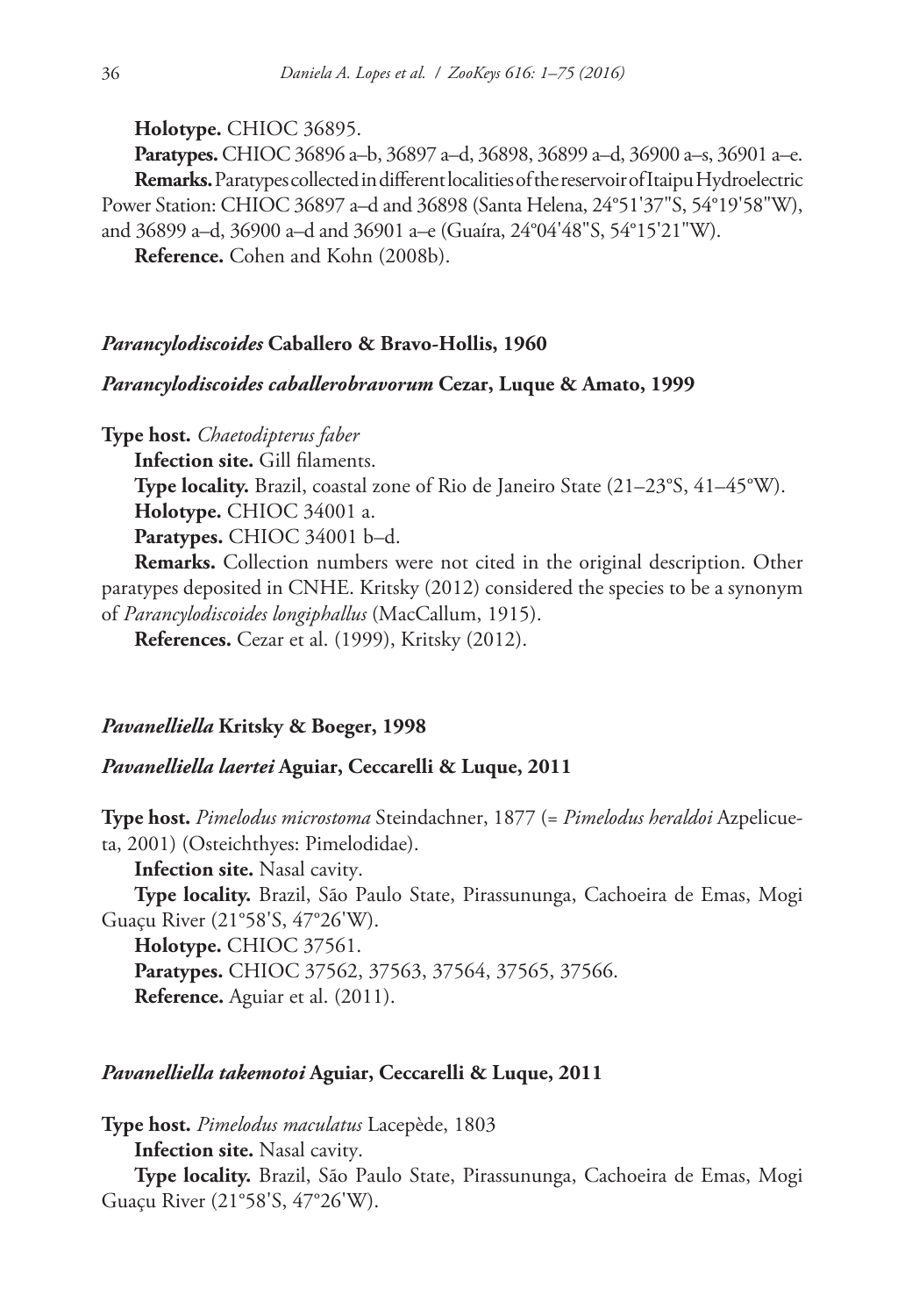**Holotype.** CHIOC 37567 a.

**Paratypes.** CHIOC 37567 b, 37568 a–f, 37569, 37570 a–b, 37571, 37572, 37573, 37574, 37575 a–b, 37576 a–b, 37577 a–b, 37578, 37579 a–b, 37580, 37582 a–c. **Reference.** Aguiar et al. (2011).

### *Philocorydoras* **Suriano, 1986**

# *Philocorydoras longus* **Yamada, Brandão, Yamada & Silva, 2015**

**Type host.** *Hoplosternum littorale* (Hancock, 1828) (Osteichthyes: Callichthyidae). **Infection site.** Gills. **Type locality.** Brazil, São Paulo State, Taquarituba, upper Paranapanema River, Jurumirim Reservoir (23°12'17"S, 49°13'19"W).

**Holotype.** CHIOC 38205. **Paratype.** CHIOC 38206. **Reference.** Yamada et al. (2015).

### *Protogyrodactylus* **Johnston & Tiegs, 1922**

### *Protogyrodactylus ethiopicus* **Boeger, Diamaka, Pariselle & Patella, 2012**

**Type host.** *Gerres nigri* Günther, 1859 (Osteichthyes: Gerreidae).

**Infection site.** Gills.

**Type locality.** Senegal, Bamboung, Sine–Saloum River (13°49'30.5"N, 16°31'44"W).

**Paratypes.** CHIOC 37744 a–n.

**Remarks.** Holotype deposited in the MNHN collection. Other paratypes deposited in MNHN and USNPC.

**Reference.** Boeger et al. (2012).

### *Protogyrodactylus kritskyi* **Boeger, Diamaka, Pariselle & Patella, 2012**

**Type host.** *Gerres nigri*

**Infection site.** Gills.

**Type locality.** Senegal, Bamboung, Sine–Saloum River (13°49'30.5"N, 16°31'44"W).

**Paratypes.** CHIOC 37743 a–k.

**Remarks.** Holotype deposited in the MNHN collection. Other paratypes deposited in MNHN and USNPC.

**Reference.** Boeger et al. (2012).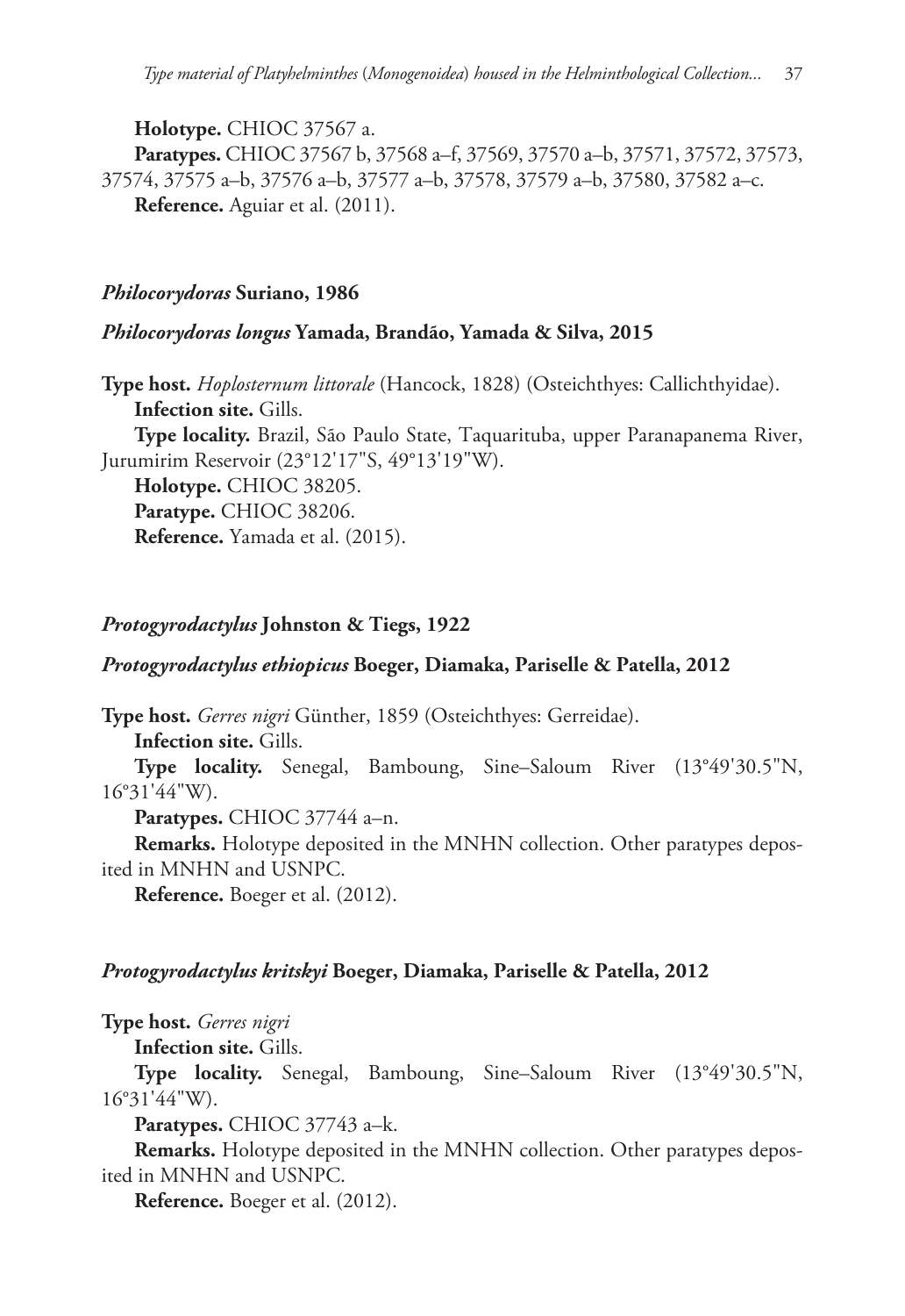### *Protorhinoxenus* **Domingues & Boeger, 2002**

### **\****Protorhinoxenus prochilodi* **Domingues & Boeger, 2002**

**Type host.** *Prochilodus lineatus*

**Infection site.** Gill filaments.

**Type locality.** Brazil, Paraná State, metropolitan area of Curitiba, Campina Grande do Sul, reservoir of Capivari–Cachoeira.

**Holotype.** CHIOC 34542. **Paratype.** CHIOC 34543. **Remarks.** Other paratypes deposited in the collections of INPA and IPCR. **Reference.** Domingues and Boeger (2002).

#### *Pseudempleurosoma* **Yamaguti, 1965**

### *Pseudempleurosoma gibsoni* **Santos, Mourão & Cárdenas, 2001**

**Type host.** *Paralonchurus brasiliensis* (Steindachner, 1875) (Osteichthyes: Sciaenidae). **Infection site.** Oesophagous. **Type locality.** Brazil, São Paulo State, off Ubatuba (23°35'S, 045°06'W). **Holotype.** CHIOC 34337 a. **Paratypes.** CHIOC 34337 b–e, 34338 a–b. **Reference.** Santos et al. (2001).

### *Pseudempleurosoma guanabarensis* **Carvalho & Luque, 2012**

**Type host.** *Trichiurus lepturus*

**Infection site.** Oesophagous.

**Type locality.** Brazil, Rio de Janeiro State, Guanabara Bay (23°1'52"S, 43°11'56"W).

**Holotype.** CHIOC 37389. **Paratypes.** CHIOC 37390 a–c, 37391. **Reference.** Carvalho and Luque (2012).

### *Rhinonastes* **Kritsky, Thatcher & Boeger, 1988**

### *Rhinonastes curimatae* **Monteiro & Brasil-Sato, 2014**

**Type host.** *Prochilodus argenteus* **Infection site.** Nasal cavity.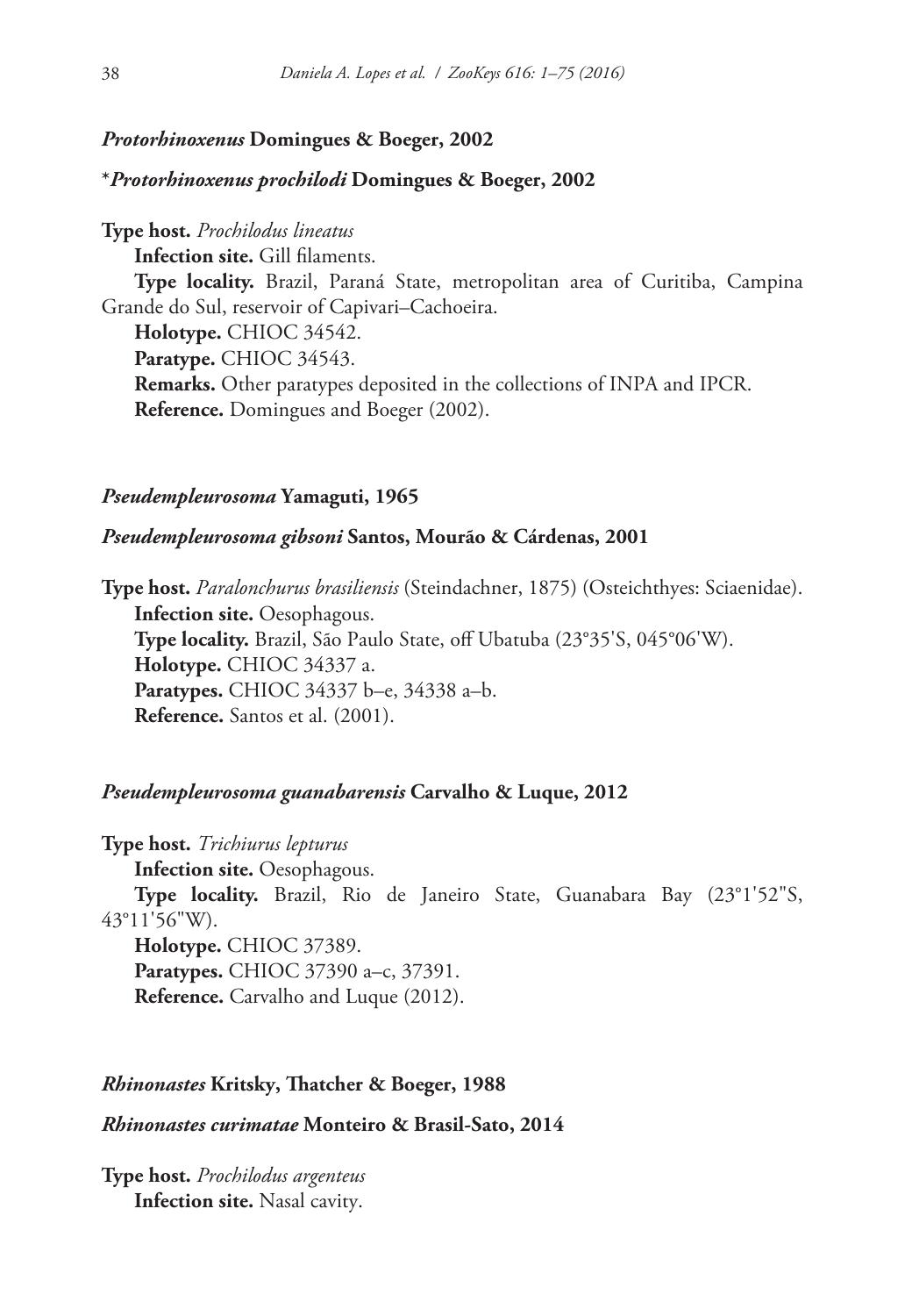**Type locality.** Brazil, Minas Gerais State, São Francisco River near Três Marias (18°12'32"S, 45°14'41"W). **Holotype.** CHIOC 37953 a. **Paratypes.** CHIOC 37953 b–c, 37954 a–f, 37955. **Reference.** Monteiro and Brasil-Sato (2014b).

## *Rhinoxenus* **Kritsky, Thatcher & Boeger, 1988**

### *Rhinoxenus anaclaudiae* **Domingues & Boeger, 2005**

**Type host.** *Triportheus* cf. *nematurus* (Kner, 1858) **Infection site.** Nasal cavity. **Type locality.** Brazil, Mato Grosso do Sul State, Miranda River, Passo do Lontra. **Holotype.** CHIOC 36300. **Paratypes.** CHIOC 36301 a–e. **Remarks.** Other paratypes deposited in INPA, MZUSP, MNHN and USNPC. **Reference.** Domingues and Boeger (2005).

#### *Rhinoxenus bulbovaginatus* **Boeger, Domingues & Pavanelli, 1995**

**Type host.** *Salminus brasiliensis* **Infection site.** Nasal cavities. **Type locality.** Brazil, Paraná State, Paraná River basin near Porto Rico. **Holotype.** CHIOC 33269 a. **Paratypes.** CHIOC 33269 b–e. **Remarks.** Other paratypes deposited in the collections of HWML and USNM. **Reference.** Boeger et al. (1995a).

#### *Rhinoxenus curimbatae* **Domingues & Boeger, 2005**

**Type host.** *Prochilodus* cf. *lineatus*

**Infection site.** Nasal cavity.

**Type locality.** Brazil, Paraná State, metropolitan area of Curitiba, Campina Grande do Sul, reservoir of Capivari–Cachoeira.

**Holotype.** CHIOC 36303.

**Paratypes.** CHIOC 36304 a–b.

**Remarks.** Other paratypes deposited in the collections of INPA and MNHN. **Reference.** Domingues and Boeger (2005).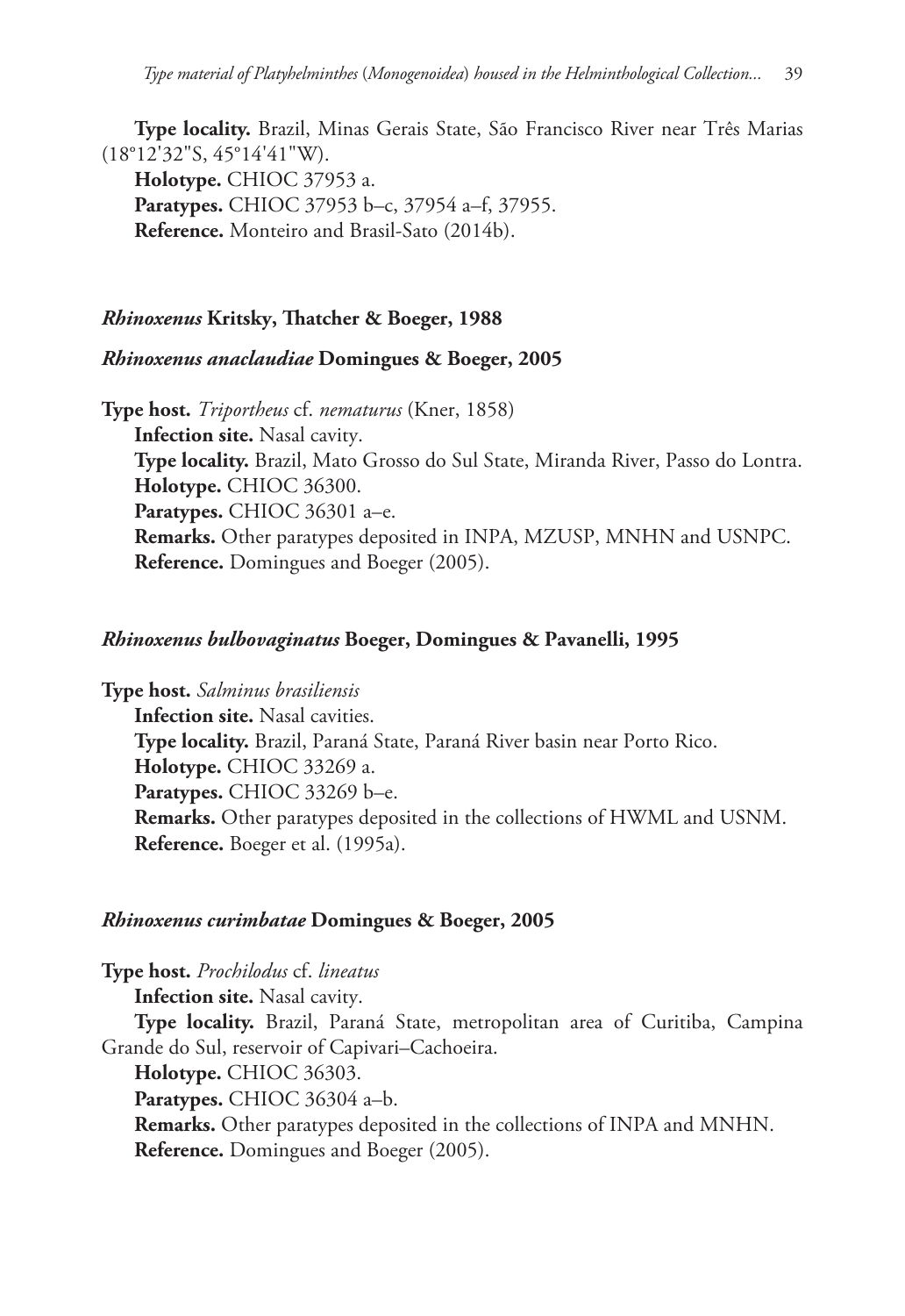### *Rhinoxenus euryxenus* **Domingues & Boeger, 2005**

**Type host.** *Serrasalmus marginatus* **Infection site.** Nasal cavity. **Type locality.** Brazil, Mato Grosso do Sul State, Paraná River, Medalha Bay. **Holotype.** CHIOC 36293. **Paratypes.** CHIOC 36294 a–g. **Remarks.** Other paratypes deposited in the collections of INPA and MNHN. **Reference.** Domingues and Boeger (2005).

### *Rhinoxenus guianensis* **Domingues & Boeger, 2005**

**Type host.** *Curimata cyprinoides* (Linnaeus, 1766) (Osteichthyes: Curimatidae). **Infection site.** Nasal cavity. **Type locality.** French Guiana, Degrad Forian, Iracoubo. **Holotype.** CHIOC 36305. **Paratypes.** CHIOC 36306 a–d. **Remarks.** Other paratypes deposited in the collections of INPA, MNHN and

USNPC.

**Reference.** Domingues and Boeger (2005).

#### *Sciadicleithrum* **Kritsky, Thatcher & Boeger, 1989**

### *Sciadicleithrum araguariensis* **Paschoal, Scholz, Tavares-Dias & Luque, 2016**

**Type host.** *Crenicichla labrina* (Spix & Agassiz, 1831) (Osteichthyes: Cichlidae). **Infection site.** Gills.

**Type locality.** Brazil, Amapá State, Ferreira Gomes, Araguari River (0°52'N, 51°12'W).

**Holotype.** CHIOC 38091 a. **Paratypes.** CHIOC 38091 b–d. **Remarks.** Other paratype deposited in the IPCA collection. **Reference.** Paschoal et al. (2016).

### *Sciadicleithrum edgari* **Paschoal, Scholz, Tavares-Dias & Luque, 2016**

**Type host.** *Satanoperca jurupari* (Heckel, 1840) (Osteichthyes: Cichlidae). **Infection site.** Gills.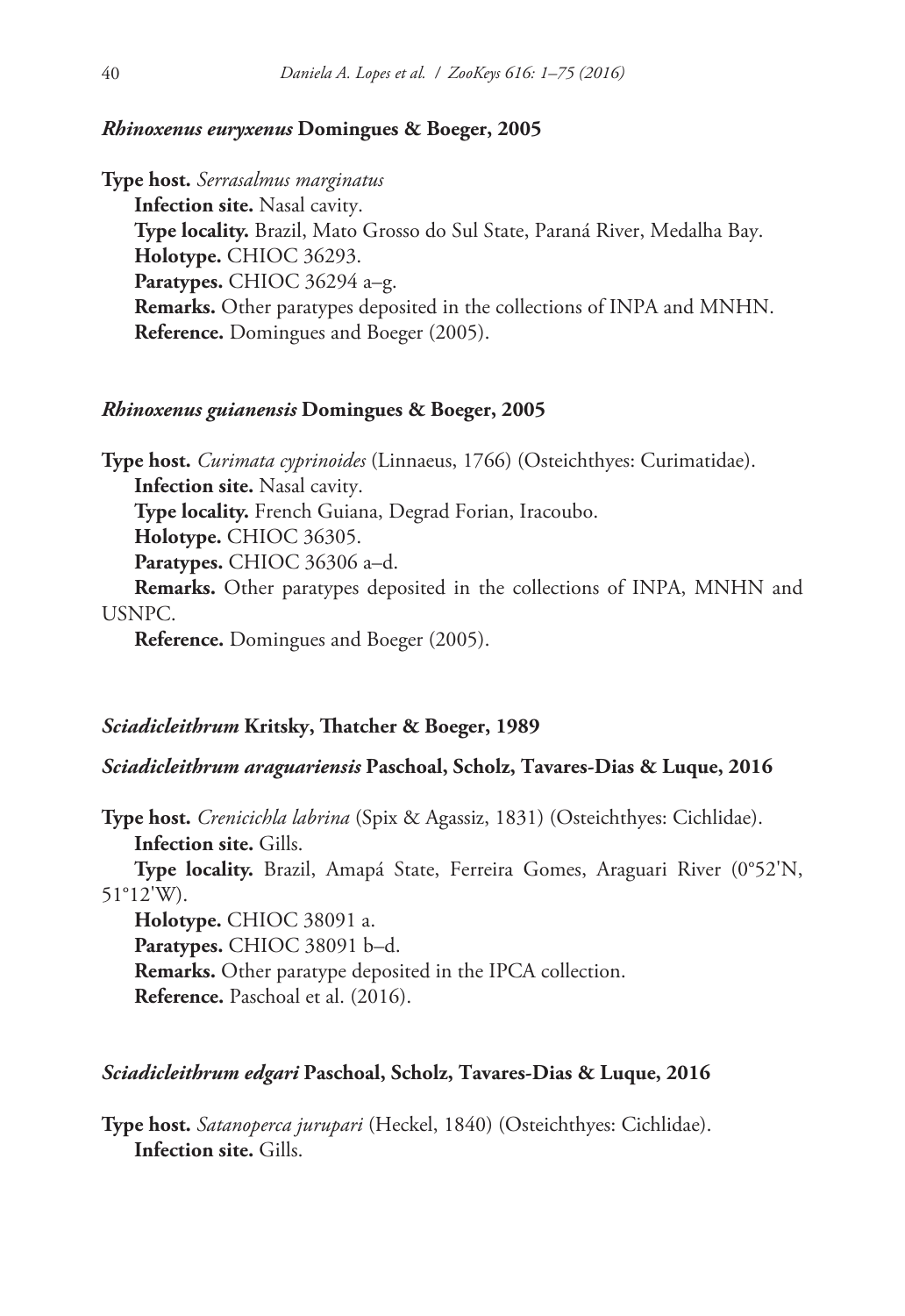**Type locality.** Brazil, Amapá State, Ferreira Gomes, Araguari River (0°52'N, 51°12'W).

**Holotype.** CHIOC 38092 a. **Paratypes.** CHIOC 38092 b–c. **Remarks.** Other paratype deposited in the IPCA collection. **Reference.** Paschoal et al. (2016).

# *Sciadicleithrum frequens* **Bellay, Takemoto, Yamada & Pavanelli, 2008**

**Type host.** *Geophagus brasiliensis* (Quoy & Gaimard, 1824) (Osteichthyes: Cichlidae). **Infection site.** Gills.

**Type locality.** Brazil, Paraná State, Ivaí River basin, Mourão Reservoir (24°02'S, 52°22'W).

**Holotype.** CHIOC 36924.

**Paratypes.** CHIOC 36921 a–c, 36922, 36923.

**Remarks.** Paratypes collected in other reservoirs: CHIOC 36921 a–c (Iguaçu River basin, Iraí, 25°25'S, 49°06'W) and 36922 (Piriqui River basin, Melissa, 24°48'S, 53°18'W). Other paratype deposited in the BMNH collection.

**Reference.** Bellay et al. (2008).

# *Sciadicleithrum guanduensis* **Carvalho, Tavares & Luque, 2008**

**Type host.** *Geophagus brasiliensis*

**Infection site.** Gills.

**Type locality.** Brazil, Rio de Janeiro State, Seropédica, Guandu River (22°48'32"S, 43°37'35"W).

**Holotype.** CHIOC 36989 a. **Paratypes.** CHIOC 36989 b–f. **Reference.** Carvalho et al. (2008).

# *Sciadicleithrum joanae* **Yamada, Takemoto, Bellay & Pavanelli, 2009**

**Type host.** *Crenicichla niederleinii* Holmberg, 1891 **Infection site.** Gill filaments. **Type locality.** Brazil, Paraná, Paraná River (22°50'–22°70'S, 53°15'–53°40'W). **Holotype.** CHIOC 37161. **Paratypes.** CHIOC 37162, 37163 a–b, 37164. **Reference.** Yamada et al. (2009).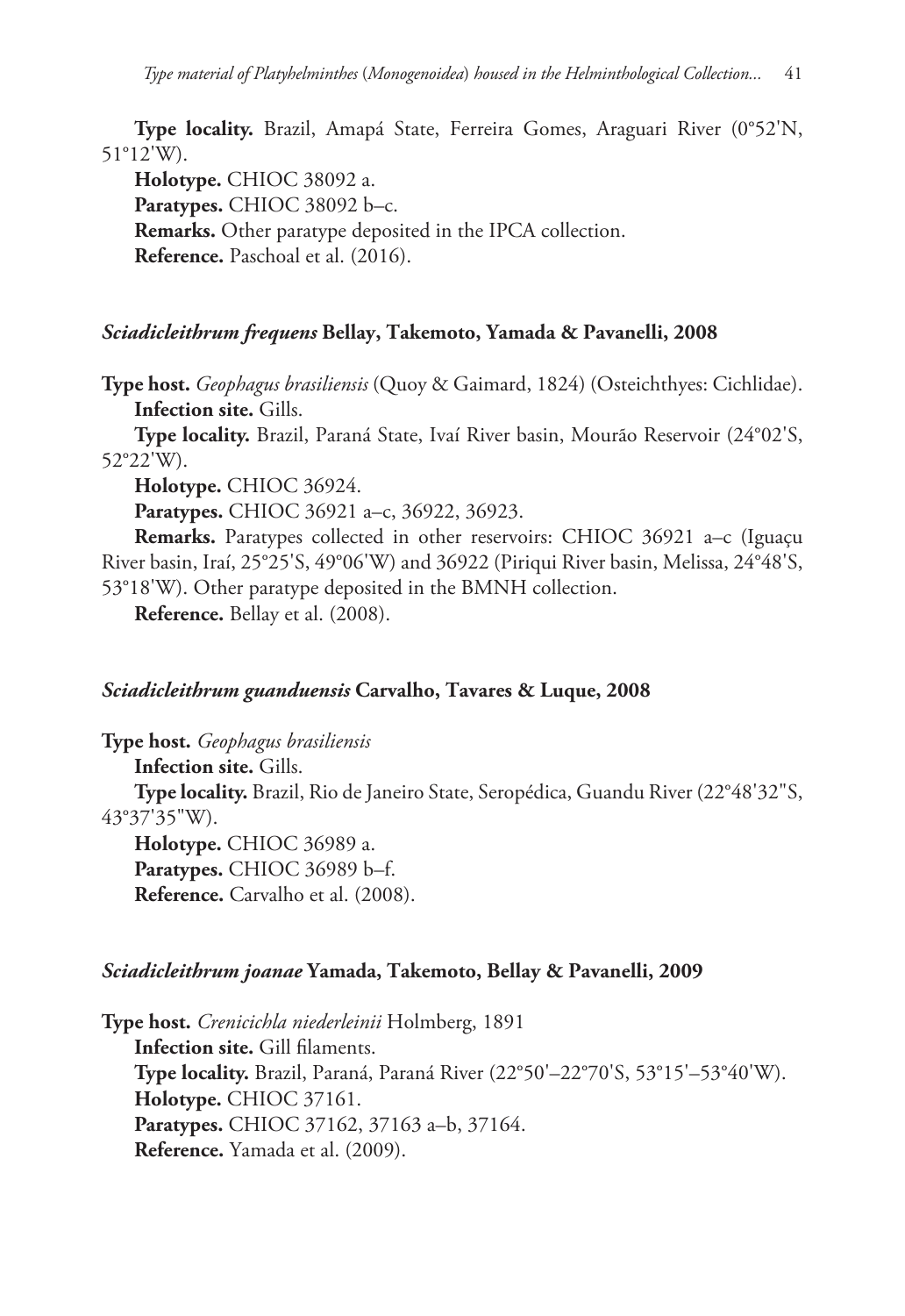### *Sciadicleithrum jurupari* **Melo, Santos & Santos, 2012**

**Type host.** *Satanoperca jurupari* **Infection site.** Gills. **Type locality.** Brazil, Pará State, Belém, Guamá River (01°27'21"S, 48°30'14"W). **Holotype.** CHIOC 37766 a. **Paratypes.** CHIOC 37766 b–f. **Reference.** Melo et al. (2012).

### *Sciadicleithrum kritskyi* **Bellay, Takemoto, Yamada & Pavanelli, 2009**

**Type host.** *Geophagus proximus* (Castelnau, 1855) **Infection site.** Gill filaments. **Type locality.** Brazil, Paraná State, upper Paraná River floodplain, Porto Rico (22°50'–22°70'S, 53°15'–53°40'W). **Holotype.** CHIOC 37188. **Paratypes.** CHIOC 37189, 37190, 37191. **Reference.** Bellay et al. (2009).

### *Sciadicleithrum paranaensis* **Bellay, Takemoto, Yamada & Pavanelli, 2009**

**Type host.** *Geophagus proximus* **Infection site.** Gill filaments. **Type locality.** Brazil, Paraná State, upper Paraná River floodplain, Porto Rico (22°50'–22°70'S, 53°15'–53°40'W). **Holotype.** CHIOC 37183. **Paratypes.** CHIOC 37184, 37185, 37186, 37187. **Reference.** Bellay et al. (2009).

#### *Sciadicleithrum satanopercae* **Yamada, Takemoto, Bellay & Pavanelli, 2009**

**Type host.** *Satanoperca pappaterra* (Heckel, 1840) **Infection site.** Gill filaments. **Type locality.** Brazil, Paraná State, upper Paraná River floodplain (22°50'–22°70'S, 53°15'–53°40'W). **Holotype.** CHIOC 37165 a. **Paratypes.** CHIOC 37165 b, 37166 a–b, 37167. **Reference.** Yamada et al. (2009).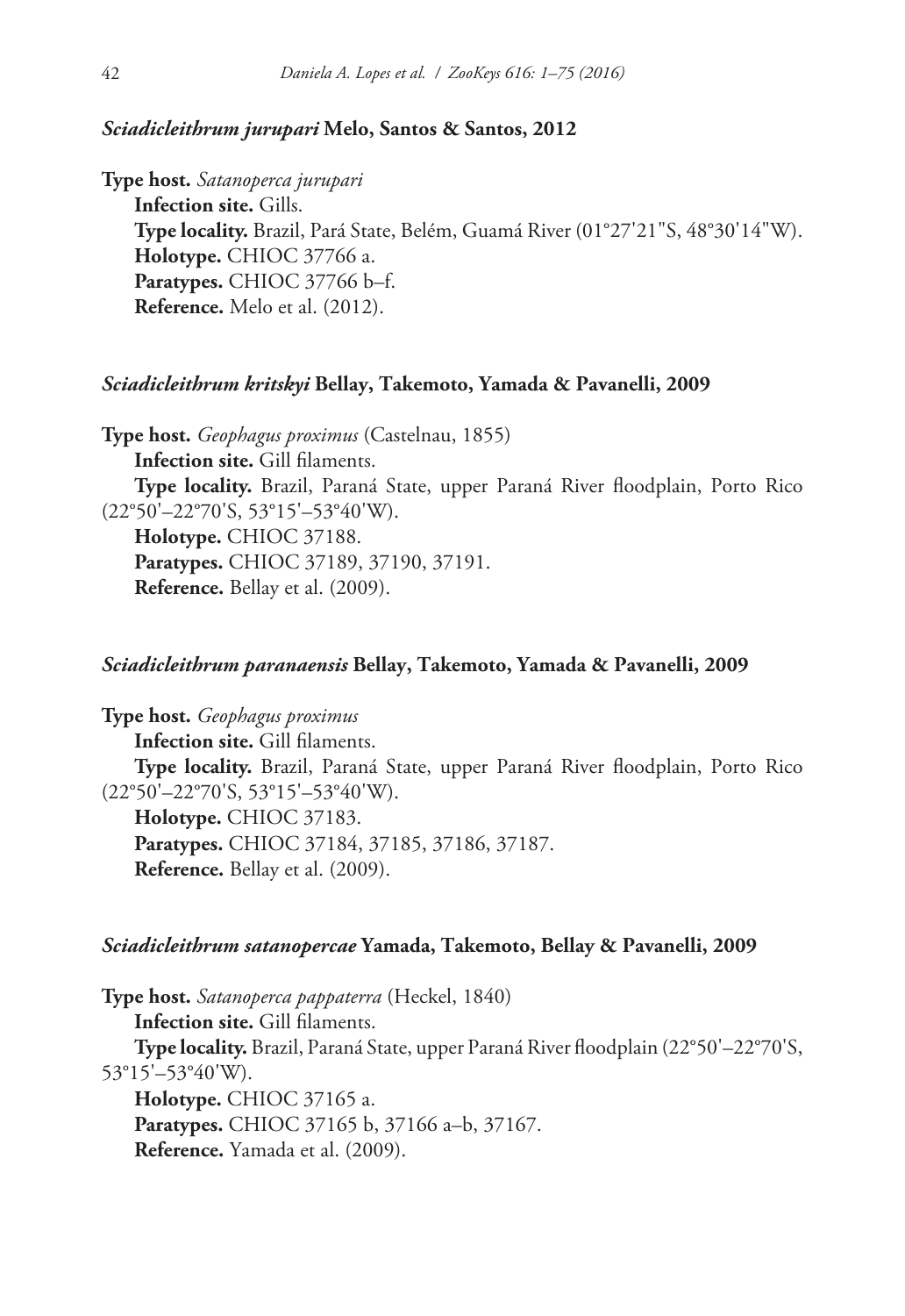# *Susanlimae* **Boeger, Pariselle & Patella, 2015**

### **\****Susanlimae ianwhittingtoni* **Boeger, Pariselle & Patella, 2015**

**Type host.** *Pseudeutropius moolenburghae* Weber & de Beaufort, 1913 (Osteichthyes: Schilbeidae).

**Infection site.** Gill rakers.

**Type locality.** Indonesia, Jambi Province, Pemayung Subdistrict, Batang Hari River, near Kubu Kandang village (1°36'17.51"S, 103°19'16.65"E).

**Holotype.** CHIOC 38202 a.

**Paratypes.** CHIOC 38202 b–c.

**Remarks.** Two paratypes deposited in MNHN and one paratype kept in the private collection of Antoine Pariselle.

**Reference.** Boeger et al. (2015).

# *Telethecium* **Kritsky, Van Every & Boeger, 1996**

#### **\****Telethecium nasalis* **Kritsky, Van Every & Boeger, 1996**

**Type host.** *Osteoglossum bicirrhosum* (Vandelli, 1829) (Osteichthyes: Osteoglossidae). **Infection site.** Nasal cavity. **Type locality.** Brazil, Amazonas State, Furo do Catalão near Manaus. **Holotype.** CHIOC 33639. **Remarks.** Paratypes deposited in HWML and USNPC. **Reference.** Kritsky et al. (1996).

#### *Telethecium paniculum* **Kritsky, Van Every & Boeger, 1996**

**Type host.** *Pellona flavipinnis* (Valenciennes, 1837) (Osteichthyes: Pristigasteridae). **Infection site.** Nasal cavity.

**Type locality.** Brazil, Amazonas State, Solimões River, Marchantaria Island near Manaus.

**Holotype.** CHIOC 33640.

**Remarks.** Paratypes deposited in HWML and USNPC. **Reference.** Kritsky et al. (1996).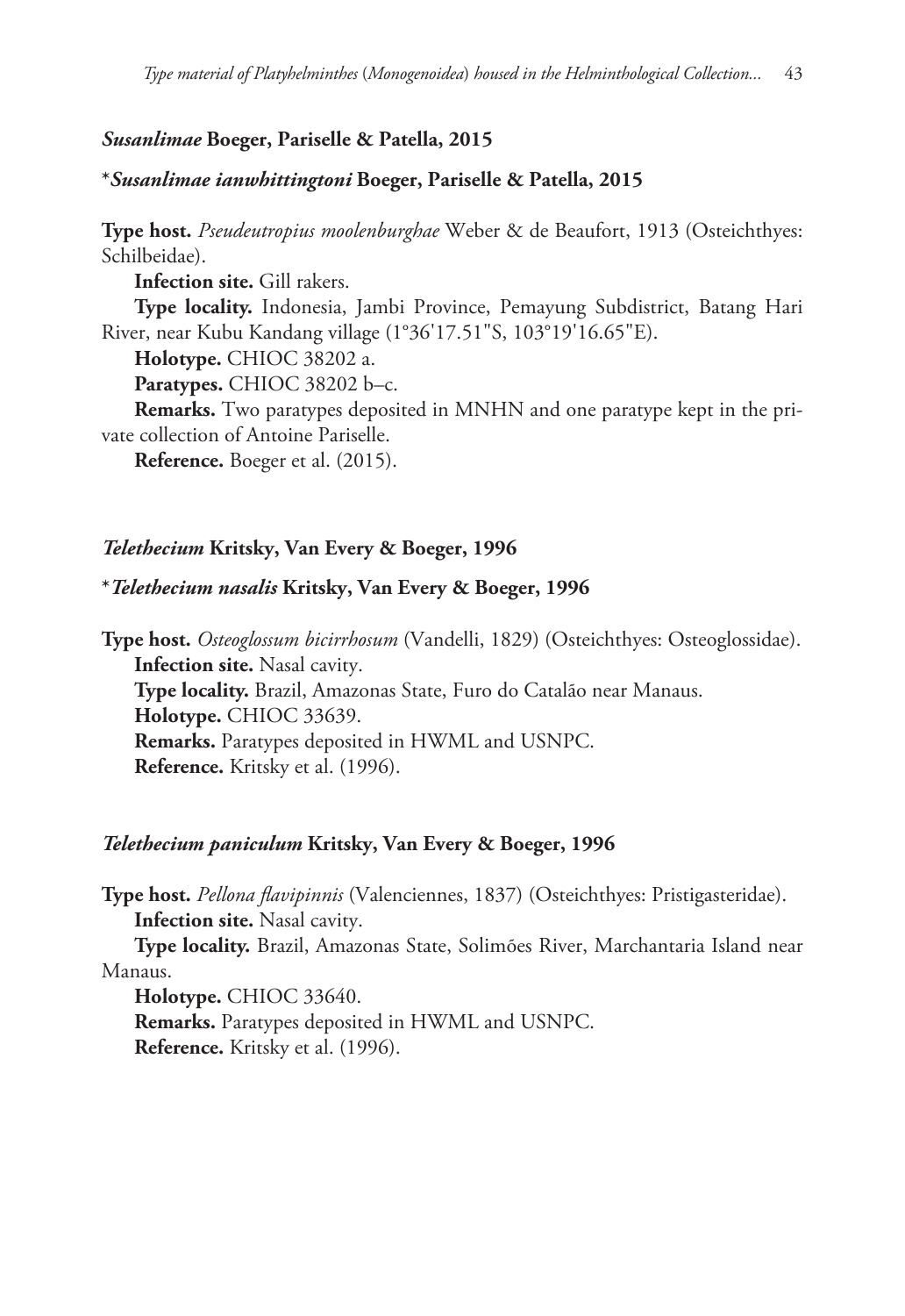### *Tereancistrum* **Kritsky, Thatcher & Kayton, 1980**

#### *Tereancistrum arcuatus* **Cohen, Kohn & Boeger, 2012**

**Type host.** *Salminus brasiliensis* **Infection site.** Gills. **Type locality.** Brazil, Paraná State, Paraná River below and above of the reservoir of Itaipu Hydroelectric Power Station, Guaíra (24°04'48"S, 54°15'21"W). **Holotype.** CHIOC 37628. **Paratypes.** CHIOC 37609, 37665, 37674 a–b, 37678. **Reference.** Cohen et al. (2012).

#### *Tereancistrum curimba* **Lizama, Takemoto & Pavanelli, 2004**

**Type host.** *Prochilodus lineatus* **Infection site.** Gills. **Type locality.** Brazil, upper Paraná River floodplain (22°43'S, 53°10'W). **Holotype.** CHIOC 36224. **Paratypes.** CHIOC 36225, 36226, 36227 a–b, 36228. **Remarks.** Other paratypes deposited in BMNH and USNPC. **Reference.** Lizama et al. (2004).

### *Tereancistrum paranaensis* **Karling, Lopes, Takemoto & Pavanelli, 2014**

**Type host.** *Schizodon borellii*

**Infection site.** Gill filaments.

**Type locality.** Brazil, upper Paraná River floodplain (22°50'–22°70'S, 53°15'– 53°40'W).

**Holotype.** CHIOC 37868. **Paratypes.** CHIOC 37866, 37867. **Reference.** Karling et al. (2014).

### *Tereancistrum pirassununguensis* **Cepeda, Ceccarelli & Luque, 2012**

**Type host.** *Prochilodus lineatus*

**Infection site.** Gills.

**Type locality.** Brazil, São Paulo State, Pirassununga, Mogi Guaçu River (21°55'32.49"S, 47°22'13.76"W).

**Holotype.** CHIOC 37816 a. **Paratypes.** CHIOC 37816 b–j. **Reference.** Cepeda et al. (2012).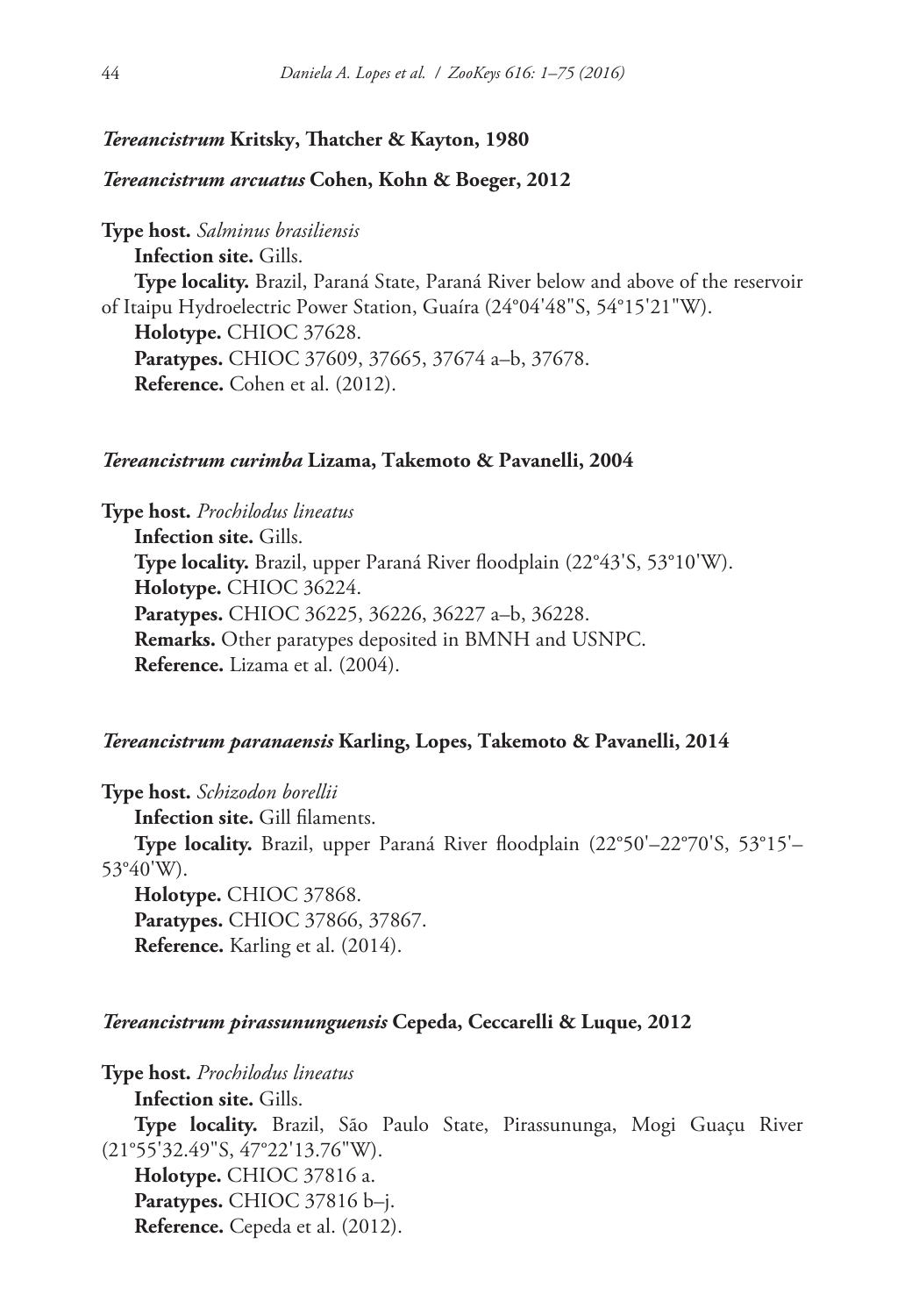# *Tereancistrum toksonum* **Lizama, Takemoto & Pavanelli, 2004**

**Type host.** *Prochilodus lineatus* **Infection site.** Gills. **Type locality.** Brazil, upper Paraná River floodplain (22°43'S, 53°10'W). **Holotype.** CHIOC 36229. **Paratypes.** CHIOC 36230 a–b, 36231. **Remarks.** Other paratypes deposited in BMNH and USNPC. **Reference.** Lizama et al. (2004).

### *Trinibaculum* **Kritsky, Thatcher & Kayton, 1980**

### *Trinibaculum rotundus* **Karling, Lopes, Takemoto & Pavanelli, 2011**

**Type host.** *Schizodon borellii*

**Infection site.** Gill filaments.

**Type locality.** Brazil, upper Paraná River floodplain (22°50'–22°70'S, 53°15'– 53°40'W).

**Holotype.** CHIOC 37529 a. **Paratypes.** CHIOC 37529 b–e. **Reference.** Karling et al. (2011b).

# *Trinigyrus* **Hanek, Molnar & Fernando, 1974**

### *Trinigyrus mourei* **Boeger & Belmont-Jégu, 1994**

**Type host.** *Squaliforma emarginata* (Valenciennes, 1840) [= *Hypostomus emarginatus*] (Osteichthyes: Loricariidae).

**Infestation site.** Body surface. **Type locality.** Brazil, Amazonas State, Manaus, Bairro São Jorge. **Holotype.** CHIOC 33052 a. **Paratypes.** CHIOC 33052 b–d. **Remarks.** Other paratypes deposited in the collections of HWML and USNM. **Reference.** Boeger and Belmont-Jégu (1994).

### *Unilatus* **Mizelle & Kritsky, 1967**

### *Unilatus irae* **Branches & Domingues, 2014**

**Type host.** *Leporacanthicus galaxias* Isbrücker & Nijssen, 1989 (Osteichthyes: Loricariidae).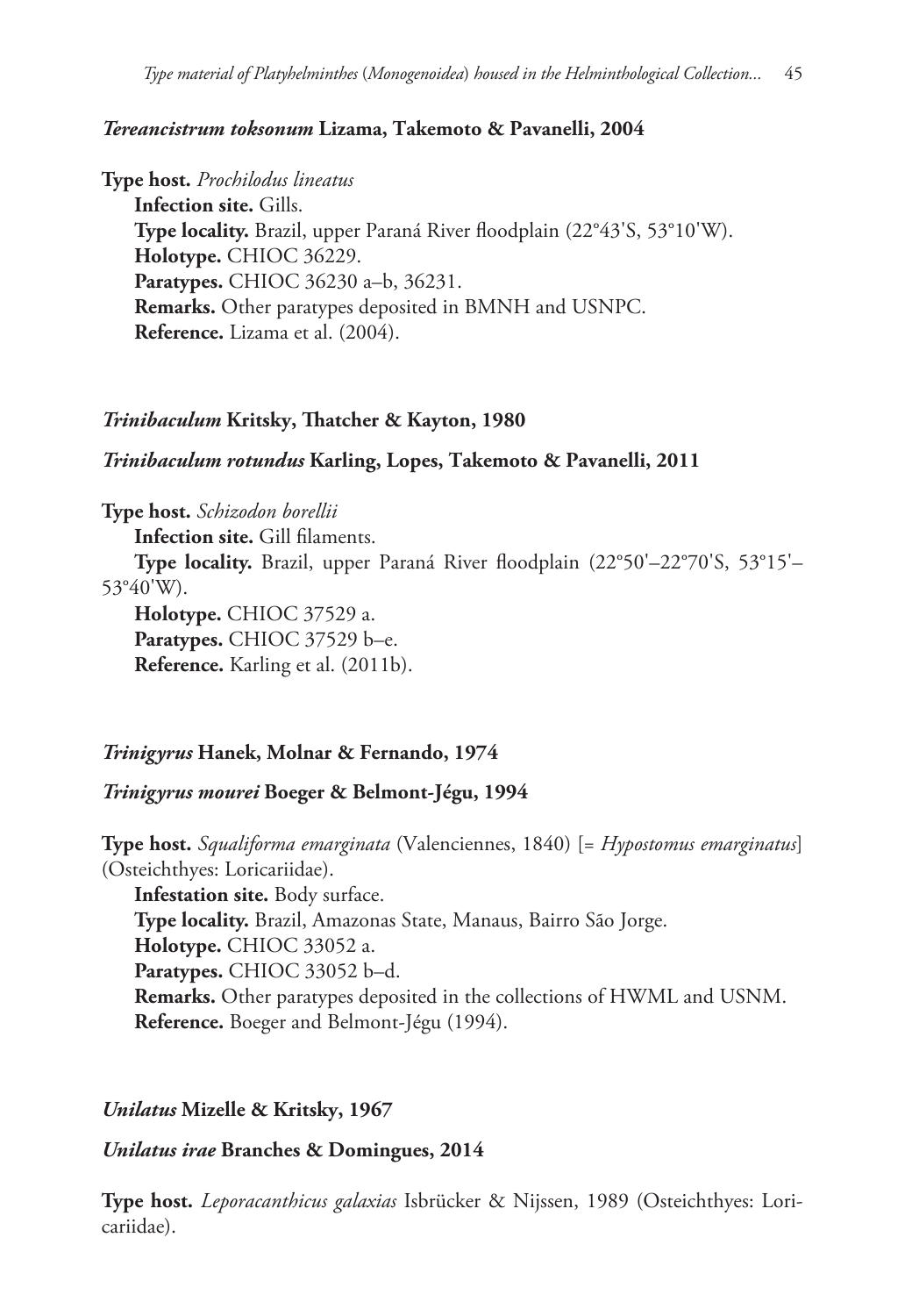**Infection site.** Gills. **Type locality.** Brazil, Pará State, Guamá River, Capitão Poço (1°34.465'S, 47°02.063'W). **Holotype.** CHIOC 37861 a. **Paratypes.** CHIOC 37861 b–k. **Remarks.** Other paratypes deposited in INPA, MPEG and USNPC.

**Reference.** Branches and Domingues (2014).

# *Urocleidoides* **Mizelle & Price, 1964**

# *Urocleidoides aimarai* **Moreira, Scholz & Luque, 2015**

**Type host.** *Hoplias aimara* (Valenciennes, 1847) (Osteichthyes: Erythrinidae). **Infection site.** Gills. **Type locality.** Brazil, Pará State, Xingu River around Altamira (3°12'S, 52°12'W). **Holotype.** CHIOC 38001 a. **Paratypes.** CHIOC 38001 b–d. **Remarks.** Two paratypes deposited in the IPCAS collection. **Reference.** Moreira et al. (2015).

### *Urocleidoides brasiliensis* **Rosim, Mendoza-Franco & Luque, 2011**

**Type host.** *Hoplias malabaricus* (Bloch, 1794) **Infection site.** Gill lamellae. **Type locality.** Brazil, Mato Grosso State, Cuiabá (16°58'N, 56°25'W). **Holotype.** CHIOC 37470 a. **Paratypes.** CHIOC 37470 b–f. **Reference.** Rosim et al. (2011).

### *Urocleidoides cuiabai* **Rosim, Mendoza-Franco & Luque, 2011**

**Type host.** *Hoplias malabaricus* **Infection site.** Gill lamellae. **Type locality.** Brazil, Mato Grosso State, Cuiabá (16°58'N, 56°25'W). **Holotype.** CHIOC 37469 a. **Paratypes.** CHIOC 37469 b–e. **Remarks.** Other paratypes deposited in CNHE. **Reference.** Rosim et al. (2011).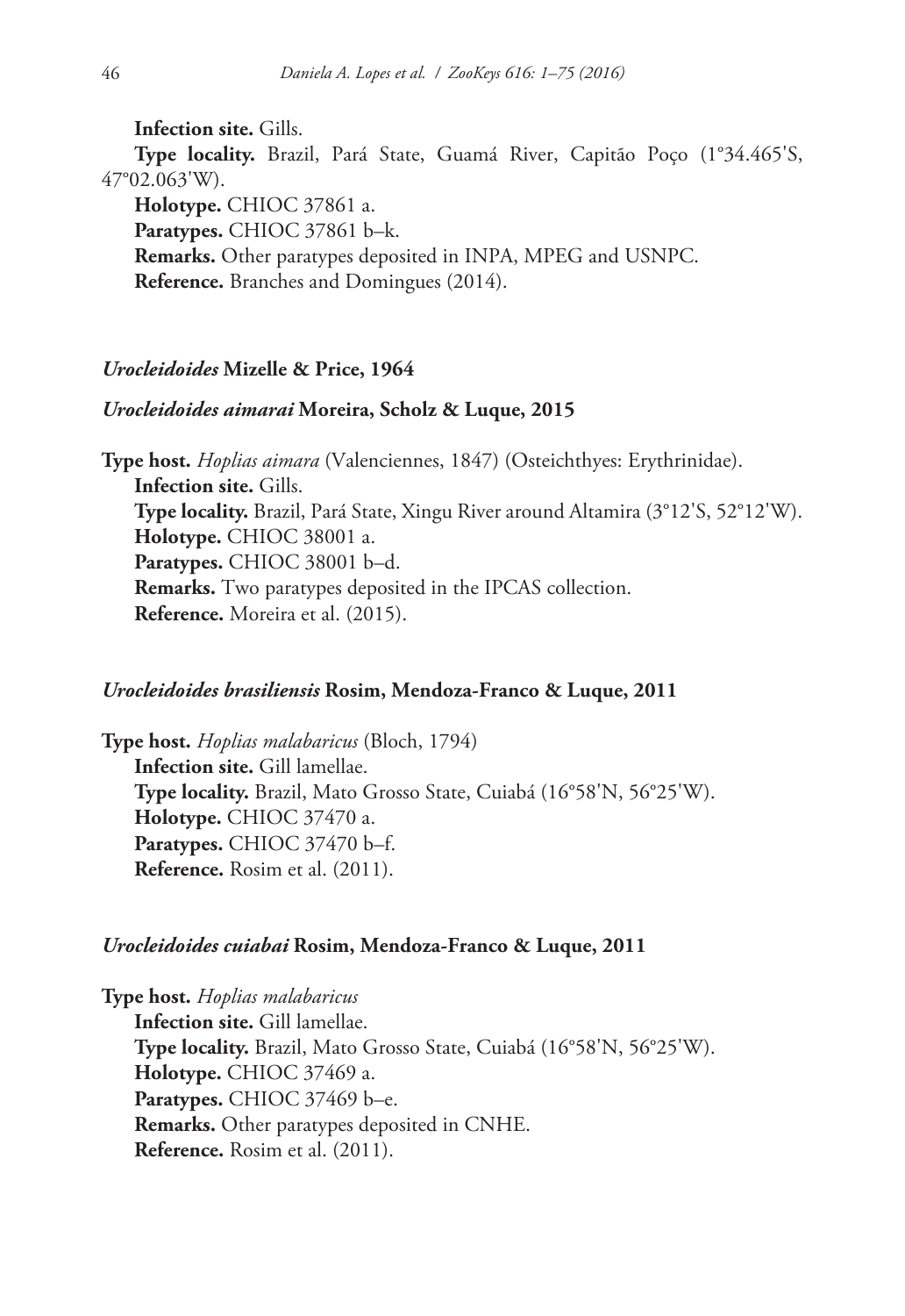# *Urocleidoides malabaricusi* **Rosim, Mendoza-Franco & Luque, 2011**

**Type host.** *Hoplias malabaricus* **Infection site.** Gill lamellae. **Type locality.** Brazil, Mato Grosso State, Cuiabá (16°58'N, 56°25'W). **Holotype.** CHIOC 37466 a. **Paratypes.** CHIOC 37466 b–c. **Reference.** Rosim et al. (2011).

### *Urocleidoides naris* **Rosim, Mendoza-Franco & Luque, 2011**

**Type host.** *Hoplias malabaricus*

**Infection site.** Nasal cavities. **Type locality.** Brazil, Mato Grosso State, Cuiabá (16°58'N, 56°25'W). **Holotype.** CHIOC 37468 a. **Paratypes.** CHIOC 37468 b–k. **Remarks.** Other paratypes deposited in CNHE. **Reference.** Rosim et al. (2011).

### *Urocleidoides xinguensis* **Moreira, Scholz & Luque, 2015**

**Type host.** *Hoplias aimara* **Infection site.** Gills. **Type locality.** Brazil, Pará State, Xingu River around Altamira (3°12'S, 52°12'W). **Holotype.** CHIOC 38002 a. **Paratypes.** CHIOC 38002 b–d. **Remarks.** Two paratypes deposited in the IPCAS collection. **Reference.** Moreira et al. (2015).

### *Whittingnocotyle* **Santos Neto, Rodrigues & Domingues, 2015**

**\****Whittingnocotyle caetei* **Santos Neto, Rodrigues & Domingues, 2015**

**Type host.** *Hoplerythrinus unitaeniatus* (Agassiz, 1829) (Osteichthyes: Erythrinidae). **Infection site.** Gills.

**Type locality.** Brazil, Pará State, Augusto Corrêa, Caeté River (01°3'58.21"S, 46°40'3.65"W).

**Holotype.** CHIOC 38012 a. **Paratypes.** CHIOC 38012 b–d. **Remarks.** Other paratypes deposited in INPA and MPEG. **Reference.** Santos Neto et al. (2015).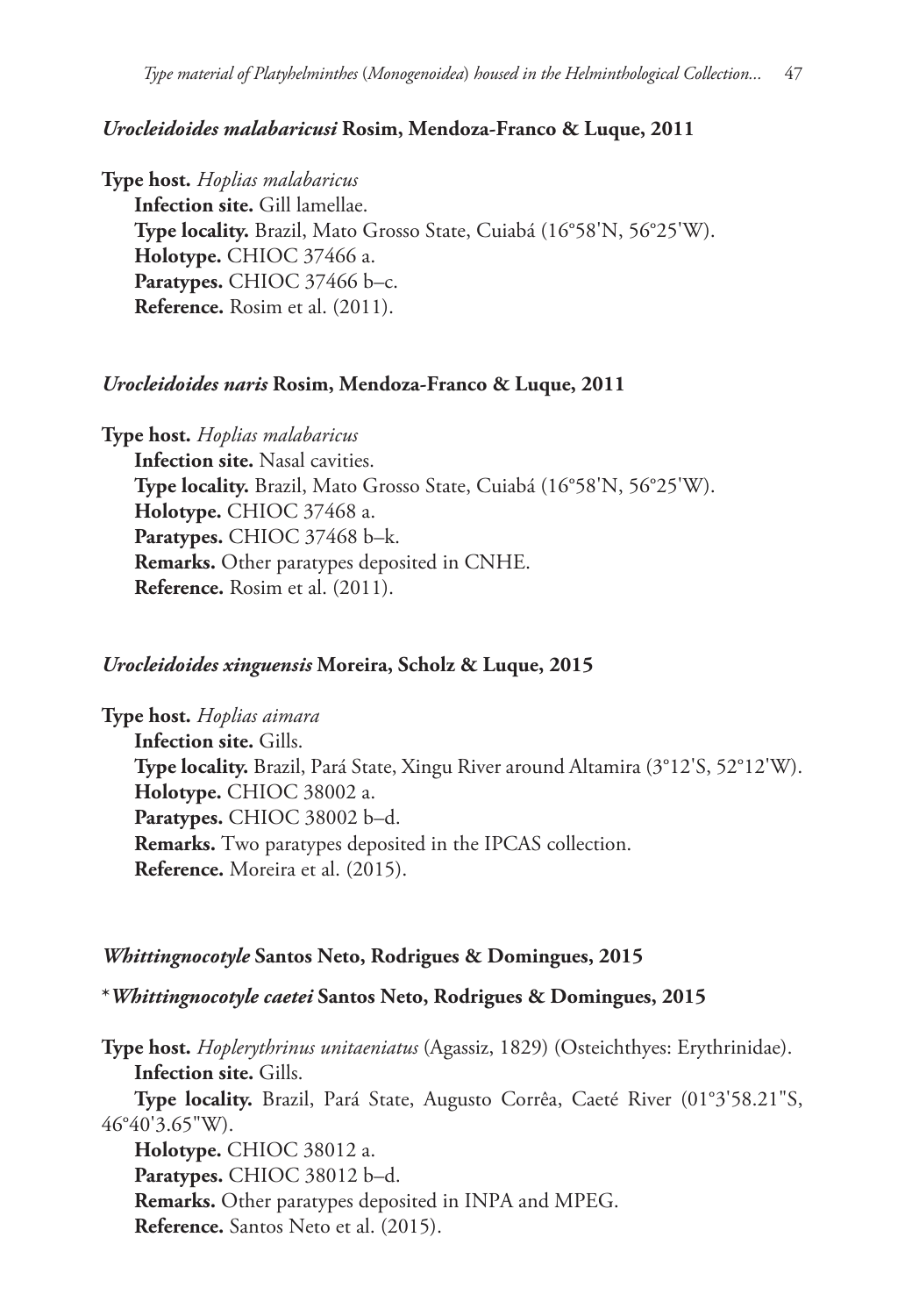### *Whittingnocotyle jeju* **Santos Neto, Rodrigues & Domingues, 2015**

**Type host.** *Hoplerythrinus unitaeniatus*

**Infection site.** Gills.

**Type locality.** Brazil, Pará State, Irituia, Guamá River (01°51'59.8"S, 47°24'17.2"W).

**Holotype.** CHIOC 38014 a. **Paratypes.** CHIOC 38014 b–e. **Remarks.** Other paratypes deposited in INPA and MPEG. **Reference.** Santos Neto et al. (2015).

# **Diplectanidae Monticelli, 1903** *Acleotrema* **Johnston & Tiegs, 1922**

### *Acleotrema lamothei* **Santos, Bianchi & Gibson, 2008**

**Type host.** *Kyphosus incisor* (Cuvier, 1831) (Osteichthyes: Kyphosidae). **Infection site.** Gills.

**Type locality.** Brazil, off Rio de Janeiro State, Ilha Grande Bay (23°00'–23°40'S, 44°00'–44°40'W)

**Holotype.** CHIOC 36926 a. **Paratypes.** CHIOC 36926 b–d. **Reference.** Santos et al. (2008).

### *Anoplectanum* **Boeger, Fehlauer & Marques, 2006**

### **\****Anoplectanum haptorodynatum* **Boeger, Fehlauer & Marques, 2006**

**Type host.** *Petilipinnis grunniens* (Jardine & Schomburgk, 1843) (Osteichthyes: Sciaenidae).

**Infection site.** Gills.

**Type locality.** Brazil, Tocantins State, Tocantins River, Porto Nacional (10°41'45"S, 48°25'54"W).

**Paratypes.** CHIOC 36504 a–b.

**Remarks.** Paratypes from CHIOC collected in the Tocantins River, Santa Helena (Tocantins State). Holotype deposited in MZUSP. Other paratypes deposited in INPA, MZUSP, MNHN and USNPC.

**Reference.** Boeger et al. (2006).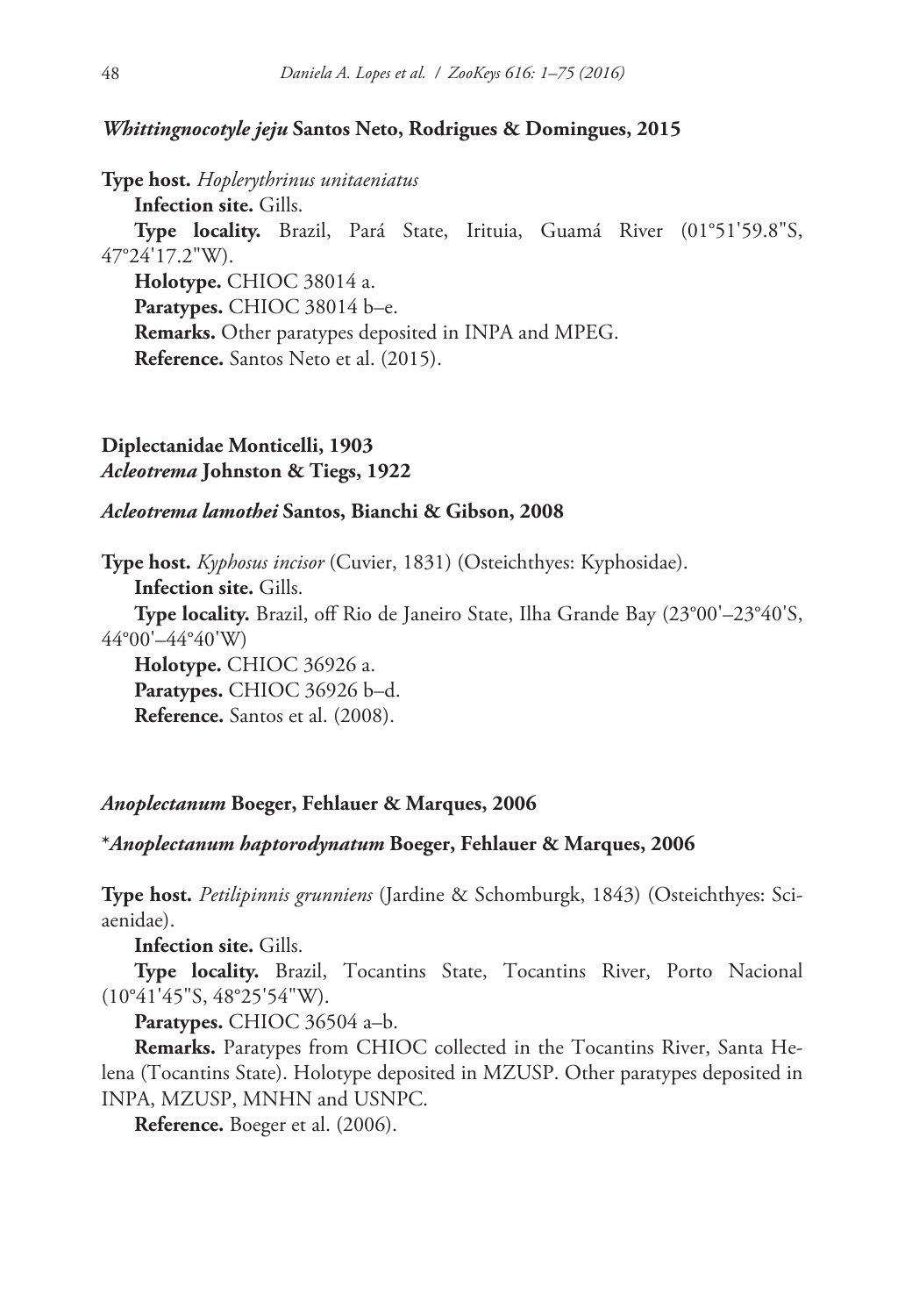### *Anoplectanum microsoma* **Boeger, Fehlauer & Marques, 2006**

**Type host.** *Pachyurus junki*

**Infection site.** Gills.

**Type locality.** Brazil, Tocantins State, Tocantins River, Santa Helena. **Paratypes.** CHIOC 36503 a–b.

**Remarks.** Holotype deposited in MZUSP. Other paratypes deposited in INPA, MZUSP, MNHN and USNPC.

**Reference.** Boeger et al. (2006).

# *Darwinoplectanum* **Domingues, Diamanka & Pariselle, 2011**

# *Darwinoplectanum amphiatlanticus* **Domingues, Diamanka & Pariselle, 2011**

**Type host.** *Eucinostomus melanopterus* (Bleecker, 1863) (Osteichthyes: Gerreidae). **Infection site.** Gills. **Type locality.** Senegal, Sine Saloum, Bamboung (13°49'30.5"N, 16°31'44"W). **Holotype.** CHIOC 37546 a. **Paratypes.** CHIOC 37546 b–d. **Remarks.** Other paratypes deposited in INPA, MPEG and USNPC. **Reference.** Domingues et al. (2011).

# **\****Darwinoplectanum figueiredoi* **Domingues, Diamanka & Pariselle, 2011**

**Type host.** *Eucinostomus argenteus* Baird & Girard, 1855

**Infection site.** Gills.

**Type locality.** Brazil, Paraná State, Pontal do Paraná (25°35'28.27"S, 48°21'10.70"W).

**Holotype.** CHIOC 37545 a. **Paratypes.** CHIOC 37545 b–f. **Remarks.** Other paratypes deposited in INPA, MPEG and USNPC. **Reference.** Domingues et al. (2011).

# *Diplectanum* **Diesing 1858**

# *Diplectanum copiosum* **Boeger, Fehlauer & Marques, 2006**

**Type host.** *Pachyurus junki* **Infection site.** Gills. **Type locality.** Brazil, Tocantins State, Tocantins River, Santa Helena.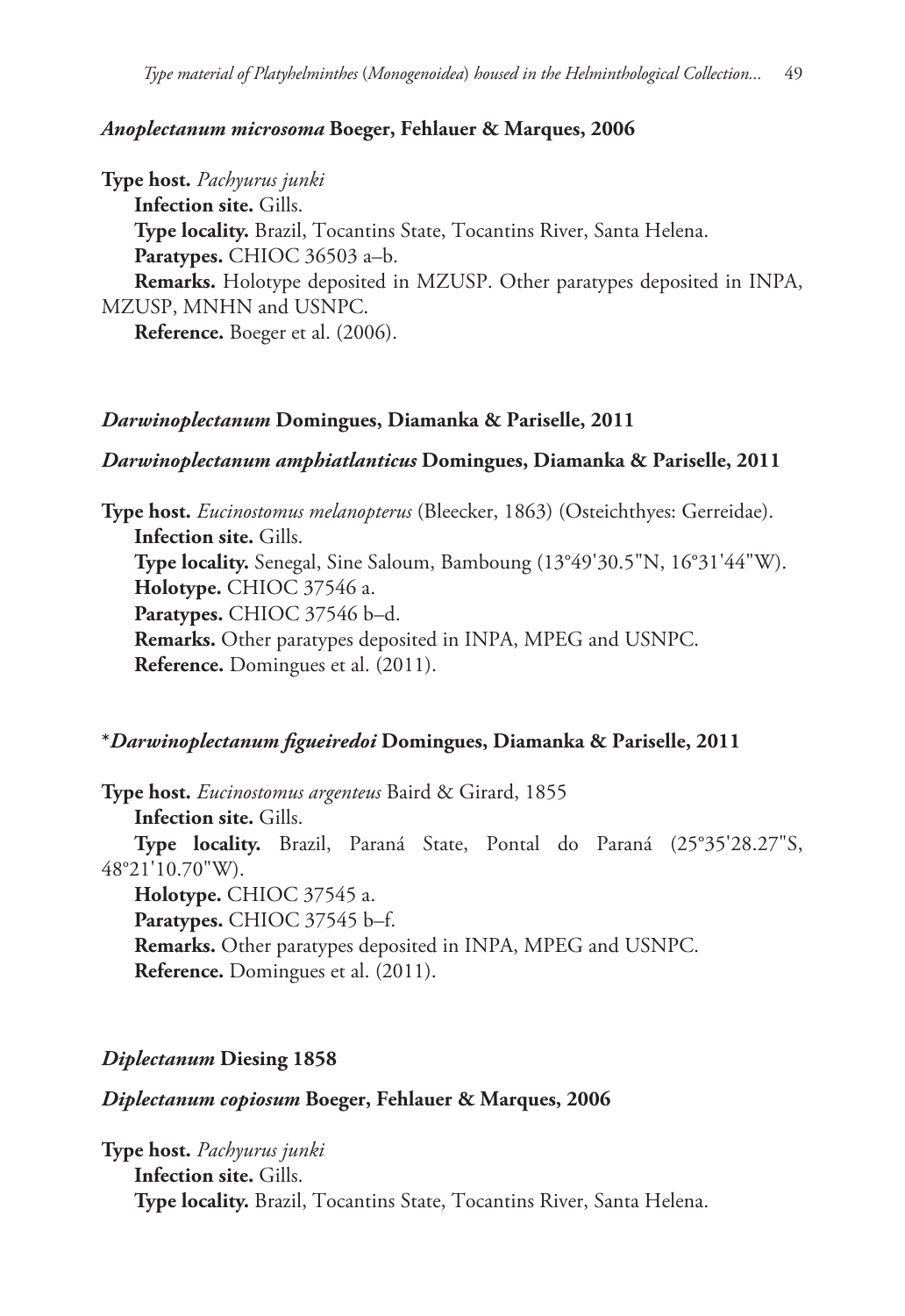**Paratypes.** CHIOC 36501 a–m.

**Remarks.** Holotype deposited in MZUSP. Other paratypes deposited in INPA, MZUSP and USNPC.

**Reference.** Boeger et al. (2006).

### *Diplectanum monticelli* **Domingues & Boeger, 2003**

**Type host.** *Cynoscion leairchus* (Cuvier, 1830) (Osteichthyes: Sciaenidae). **Infection site.** Gills. **Type locality.** Brazil, Rio de Janeiro State, Itacuruçá (22°55'S, 43°55'W). **Holotype.** CHIOC 34962. **Paratypes.** CHIOC 34963 a–b, 34964 a–c. **Remarks.** Other paratypes deposited in HWML and USNPC. **Reference.** Domingues and Boeger (2003).

### *Diplectanum squamatum* **Santos, Timi & Gibson, 2002**

**Type host.** *Cynoscion guatucupa* (Cuvier, 1830) **Infection site.** Gills. **Type locality.** Argentina, off Mar del Plata (38°08'S, 57°32'W). **Holotype.** CHIOC 34538 a. **Paratypes.** CHIOC 34538 b–d. **Remarks.** Other paratype deposited in the BMNH collection. **Reference.** Santos et al. (2002).

### *Pseudorhabdosynochus* **Yamaguti, 1958**

# *Psedorhabdosynochus jeanloui* **Knoff, Cohen, Cárdenas, Cárdenas-Callirgos & Gomes, 2015**

**Type host.** *Paranthias colonus* (Valenciennes, 1846) (Osteichthyes: Serranidae). **Infection site.** Gill arches. **Type locality.** Peru, Lima, off Chorrillos (12°13'25"S, 76°43'49"W). **Holotype.** CHIOC 38016 a. **Paratypes.** CHIOC 38016 b–i. **Remarks.** Other paratype deposited in the MNHN collection. **Reference.** Knoff et al. (2015).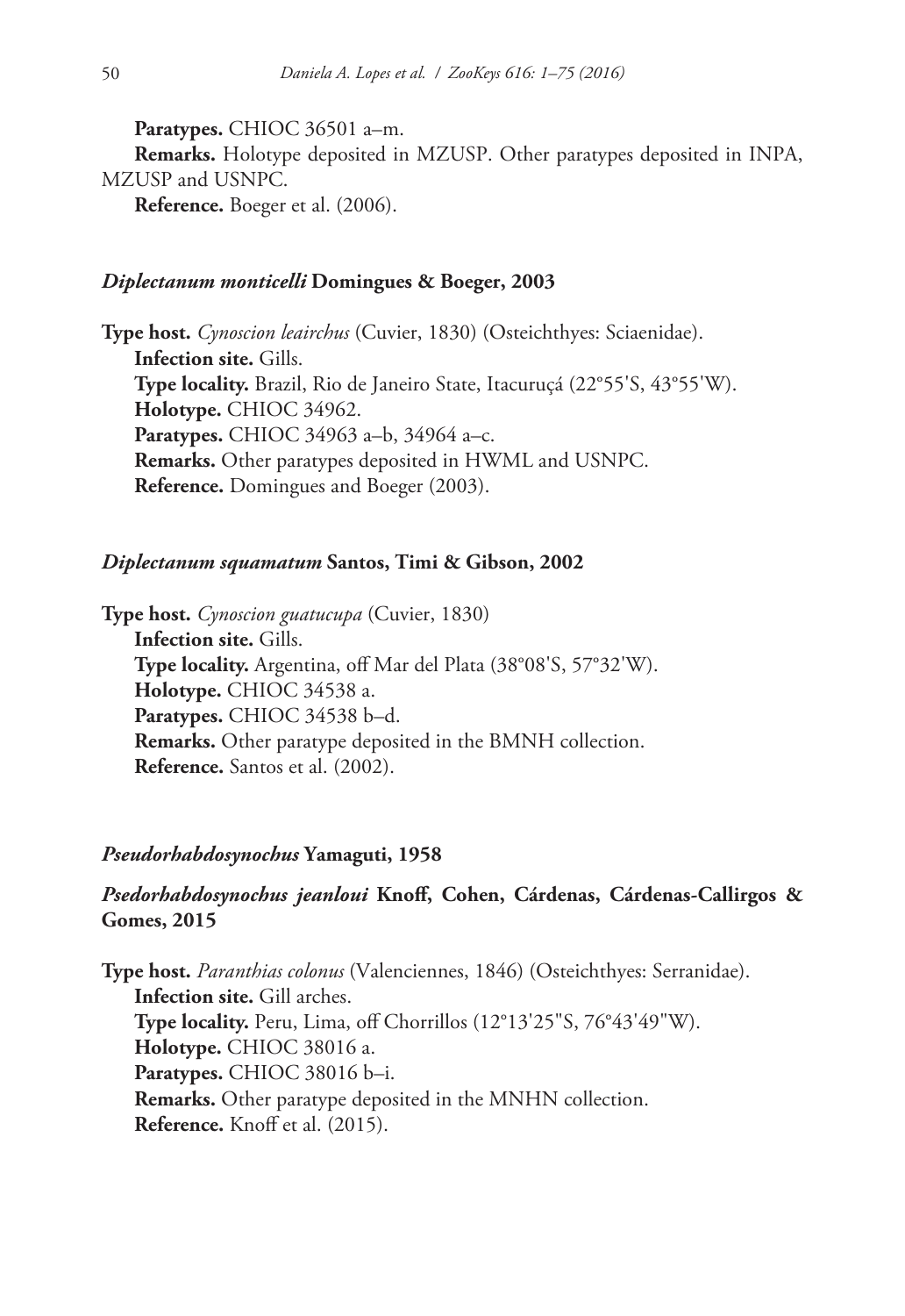### *Pseudorhabdosynochus sulamericanus* **Santos, Buchmann & Gibson, 2000**

**Type host.** *Hyporthodus niveatus* (Valenciennes, 1828) [= *Epinephelus niveatus*] (Osteichthyes: Serranidae).

**Infection site.** Gills.

**Type locality.** Brazil, Rio de Janeiro State, Rio de Janeiro, off Cagarras Islands (23°02'S, 43°12'W).

**Holotype.** CHIOC 33985 a.

**Paratypes.** CHIOC 33985 b–i.

**Remarks.** Other paratype deposited in the BMNH collection. **Reference.** Santos et al. (2000).

### *Rhabdosynochus* **Mizelle & Blatz, 1941**

### *Rhabdosynochus hargisi* **Kritsky, Boeger & Robaldo, 2001**

**Type host.** *Centropomus undecimalis* (Bloch, 1792) (Osteichthyes: Centropomidae). **Infection site.** Gills.

**Type locality.** Brazil, Pernambuco State, Itamaracá, earthen ponds (7°41'S, 34°53'W). **Paratypes.** CHIOC 34298 a–d.

**Remarks.** Holotype deposited in the INPA collection. Other paratypes deposited in INPA, MPM, HWML and USNPC.

**Reference.** Kritsky et al. (2001).

### *Rhabdosynochus hudsoni* **Kritsky, Boeger & Robaldo, 2001**

**Type host.** *Centropomus undecimalis*

**Infection site.** Gills.

**Type locality.** Brazil, Pernambuco State, Itamaracá, earthen ponds (7°41'S, 34°53'W).

**Paratypes.** CHIOC 34297 a–d.

**Remarks.** Holotype deposited in the INPA collection. Other paratypes deposited in INPA, MPM, HWML and USNPC.

**Reference.** Kritsky et al. (2001).

### *Spinomatrix* **Boeger, Fehlauer & Marques, 2006**

### **\****Spinomatrix penteormos* **Boeger, Fehlauer & Marques, 2006**

**Type host.** *Pachyurus adspersus* Steindachner, 1879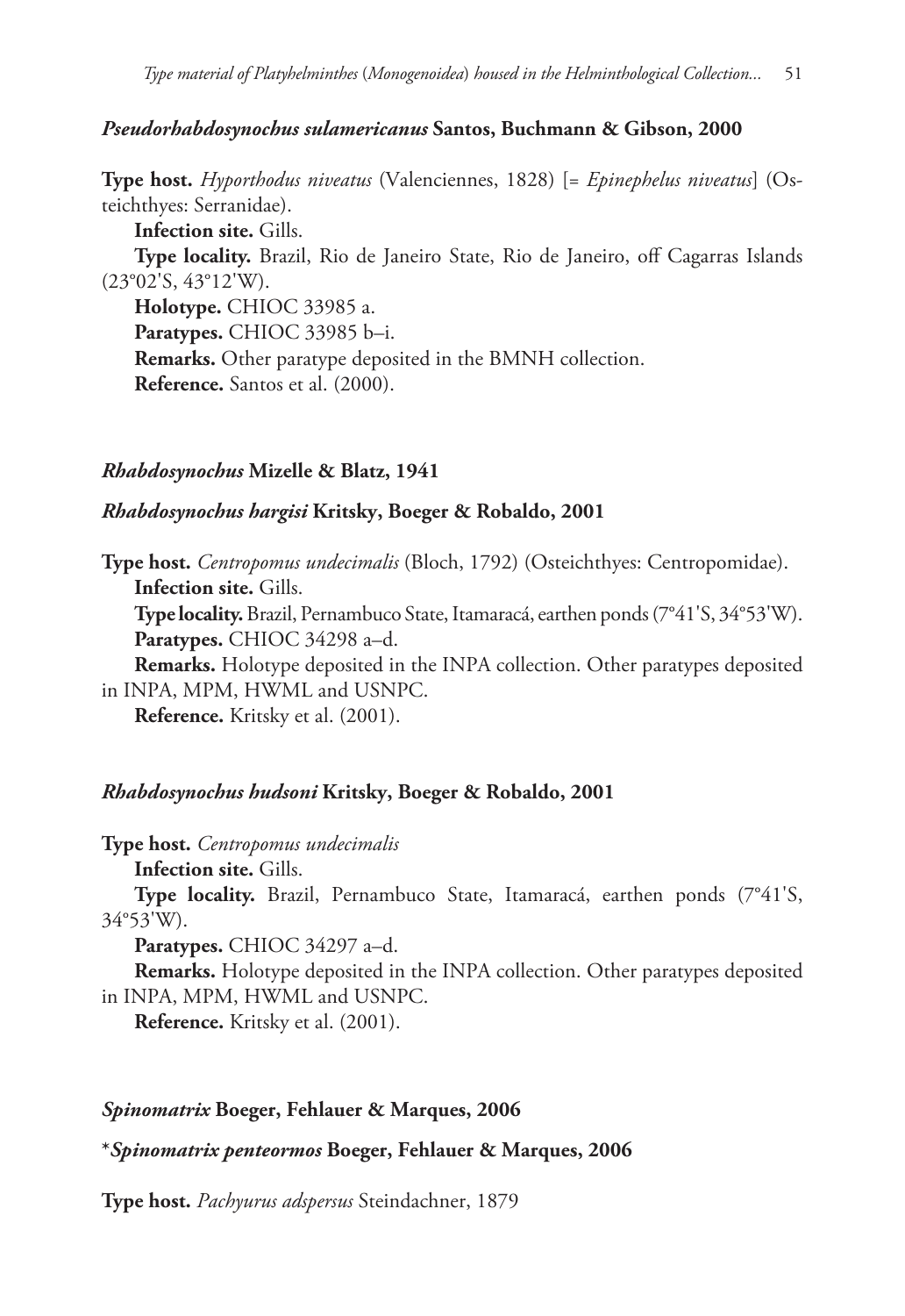**Infection site.** Gills.

**Type locality.** Brazil, Minas Gerais State, Vau-Açú, Piranga River, Cachoeirinha da Brecha downstream (20°32'S, 42°57'W).

**Paratypes.** CHIOC 36502 a–f.

**Remarks.** Holotype deposited in MZUSP. Other paratypes deposited in INPA, MZUSP, MNHN, HWML and USNPC.

**Reference.** Boeger et al. (2006).

# **Gyrodactylidae Van Beneden & Hesse, 1863** *Diechodactylus* **Vianna, Boeger & Silva-Souza, 2008**

### *Diechodactylus joaberi* **Vianna, Boeger & Silva-Souza, 2008**

**Type host.** *Gymnotus carapo* (Linnaeus, 1758) (Osteichthyes: Gymnotidae). **Infestation site.** Body surface.

**Type locality.** Brazil, São Paulo State, São Carlos, Córrego do Feijão stream (22°06'10.7"S, 47°44'36.7"W).

**Holotype.** CHIOC 36854 a.

**Paratypes.** CHIOC 36854 b–e.

**Remarks.** Other paratypes deposited in INPA and USNPC.

**Reference.** Vianna et al. (2008).

# *Gyrodactylus* **Nordmann, 1832**

# *Gyrodactylus anisopharynx* **Popazoglo & Boeger, 2000**

**Type host.** *Corydoras paleatus* (Jenyns, 1842) (Osteichthyes: Callichthyidae). **Infestation site.** Body surface.

**Type locality.** Brazil, Paraná State, Piraquara, Piraquara River (25°29'59"S, 49°02'40"W).

**Holotype.** CHIOC 34215.

**Paratypes.** CHIOC 34217 a–d, 34218 a–b, 34219, 34220, 34221 b, g–j, 34222. **Remarks.** Other paratypes deposited in IPCR, MNHN, HWML and USNPC. CHIOC 34216, 34221 a, c–f and 32223 were cited as paratypes in the original description, but they are paratypes of *G. corydori* Bueno-Silva & Boeger (2009).

**References.** Popazoglo and Boeger (2000), Bueno-Silva and Boeger (2009).

# *Gyrodactylus carolinae* **Boeger, Ferreira, Vianna & Patella, 2014**

**Type host.** *Characidium lanei*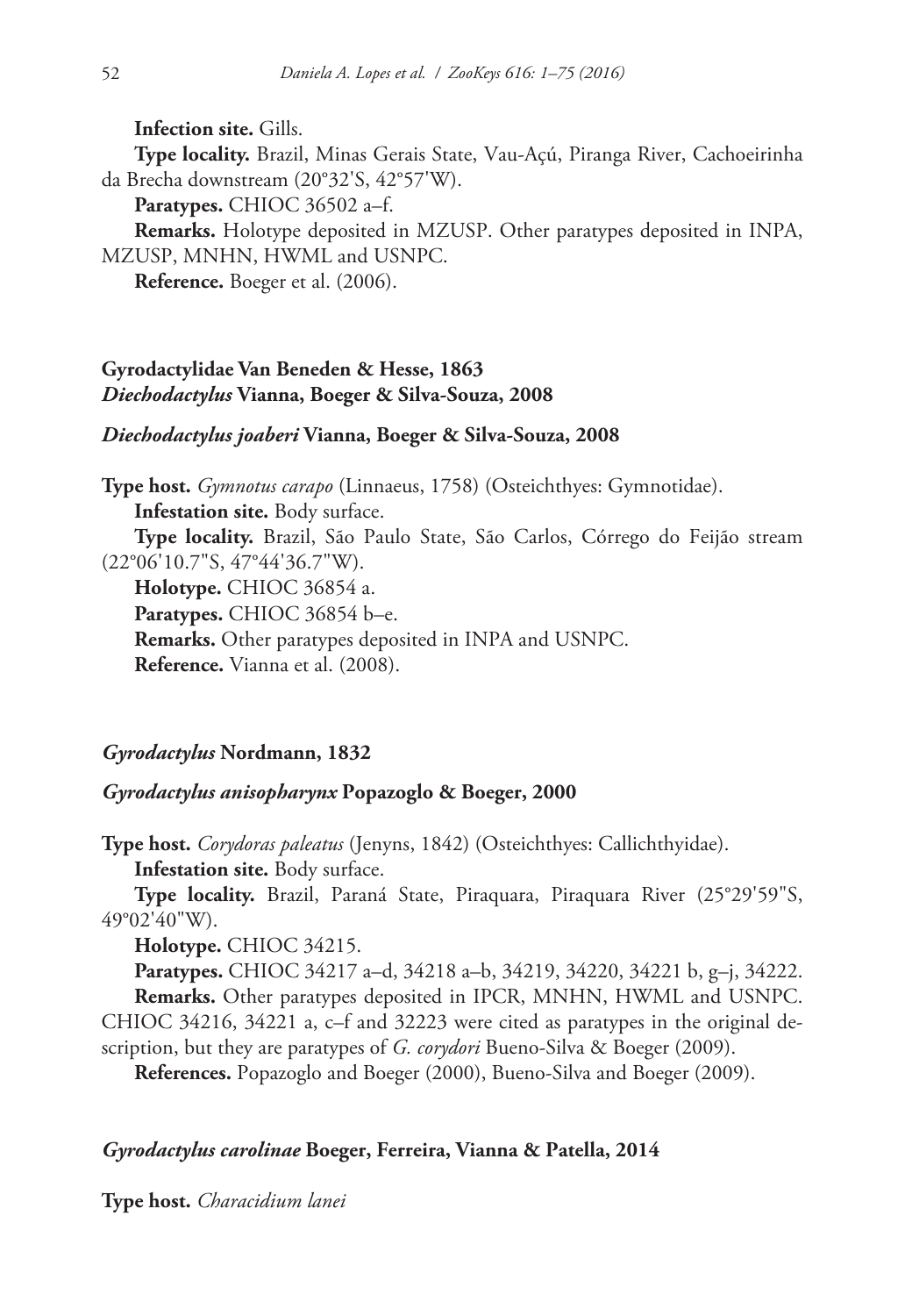### **Infestation site.** Body surface.

**Type locality.** Brazil, Paraná State, Morretes, Marumbi River (25°29'27"S, 45°49'67"W).

**Holotype.** CHIOC 37880. **Paratypes.** CHIOC 37875, 37876, 37877, 37878, 37879, 37900. **Remarks.** Other paratypes deposited in IPCAS, HWML and USNPC. **Reference.** Boeger et al. (2014).

### *Gyrodactylus corydori* **Bueno-Silva & Boeger, 2009**

**Type host.** *Corydoras paleatus*

**Infestation site.** Body surface.

**Type locality.** Brazil, Paraná State, São José dos Pinhais, Miringuava River (25°38'06"S, 49°05'07"W).

**Paratypes.** CHIOC 34216, 34221 a, c–f, 34223 a–b, 36911, 36912.

**Remarks.** Paratypes from CHIOC collected in the Piraquara River (25°29'59"S, 49°02'40"W), Piraquara (Paraná State). Holotype deposited in MZUSP. Other paratypes deposited in MZUSP, MNHN, IPCR, HWML and USNPC.

**Reference.** Bueno-Silva and Boeger (2009).

### *Gyrodactylus geophagensis* **Boeger & Popazoglo, 1995**

**Type host.** *Geophagus brasiliensis*

**Infestation site.** Body surface.

**Type locality.** Brazil, Rio de Janeiro State, Itaguaí, Da Guarda River.

**Holotype.** CHIOC 33144 a.

**Paratypes.** CHIOC 33144 b–e

**Remarks.** Other paratypes deposited in the collections of HWML and USNM. **Reference.** Boeger and Popazoglo (1995).

### *Gyrodactylus inesperatus* **Boeger, Ferreira, Vianna & Patella, 2014**

**Type host.** *Characidium* sp.

**Infestation site.** Body surface.

**Type locality.** Brazil, São Paulo State, Ribeirão Bonito, Das Almas River (24°8'52"S, 48°20'52"W).

**Holotype.** CHIOC 37869.

**Paratypes.** CHIOC 37870, 37871, 37872, 37873, 37874.

**Remarks.** Other paratypes deposited in IPCAS, HWML and USNPC.

**Reference.** Boeger et al. (2014).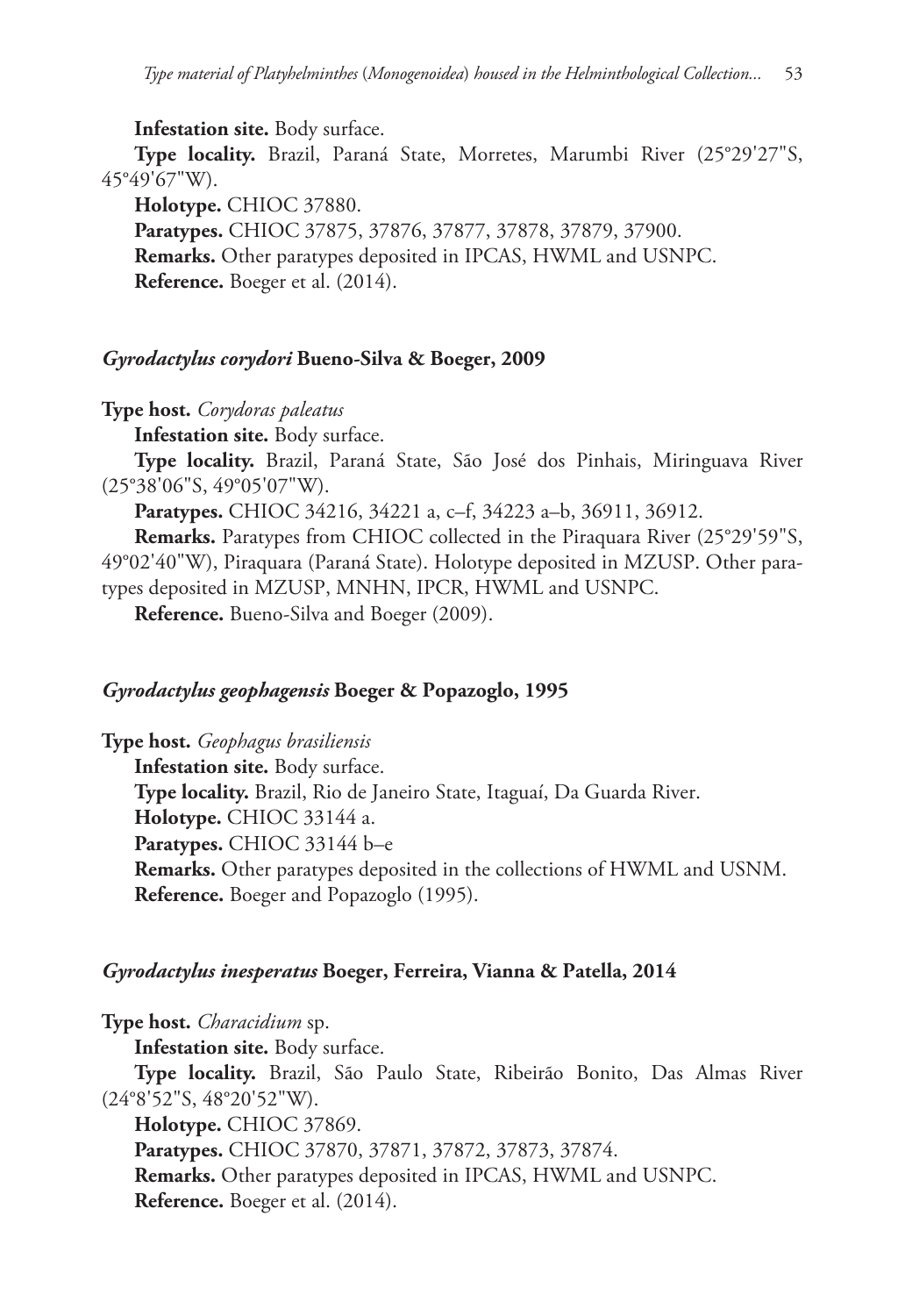### *Gyrodactylus samirae* **Popazoglo & Boeger, 2000**

**Type host.** *Corydoras ehrhardti* Steindachner, 1910 **Infestation site.** Body surface. **Type locality.** Brazil, Paraná State, Piraquara, Piraquara River. **Holotype.** CHIOC 34226 a. **Paratypes.** CHIOC 34226 b, 34227, 34228, 34229 a–g. **Remarks.** Other paratypes deposited in IPCR, MNHN, HWML and USNPC. **Reference.** Popazoglo and Boeger (2000).

### *Gyrodactylus trairae* **Boeger & Popazoglo, 1995**

**Type host.** *Hoplias* aff. *malabaricus* **Infestation site.** Body surface. **Type locality.** Brazil, Rio de Janeiro State, Nova Iguaçú, Guandu River. **Holotype.** CHIOC 33215 a. **Paratypes.** CHIOC 33215 b–i. **Remarks.** Other paratypes deposited in the collections of HWML and USNM. **Reference.** Boeger and Popazoglo (1995).

### *Hiperoplestes* **Boeger, Kritsky & Belmont-Jégu, 1994**

### **\****Hiperopletes malmbergi* **Boeger, Kritsky & Belmont-Jégu, 1994**

**Type host.** *Rhineloricaria* sp. (Osteichthyes: Loricariidae). **Infestation site.** Body surface. **Type locality.** Brazil, Amazonas State, Manaus, Candiru stream. **Holotype.** CHIOC 33050 a. **Paratypes.** CHIOC 33050 b–l. **Remarks.** Other paratypes deposited in the collections of HWML and USNM. **Reference.** Boeger et al. (1994).

### *Nothogyrodactylus* **Kritsky & Boeger, 1991**

### *Nothogyrodactylus amazonicus* **Kritsky & Boeger, 1991**

**Type host.** *Ancistrus* sp. (Osteichthyes: Loricariidae). **Infestation site.** Skin.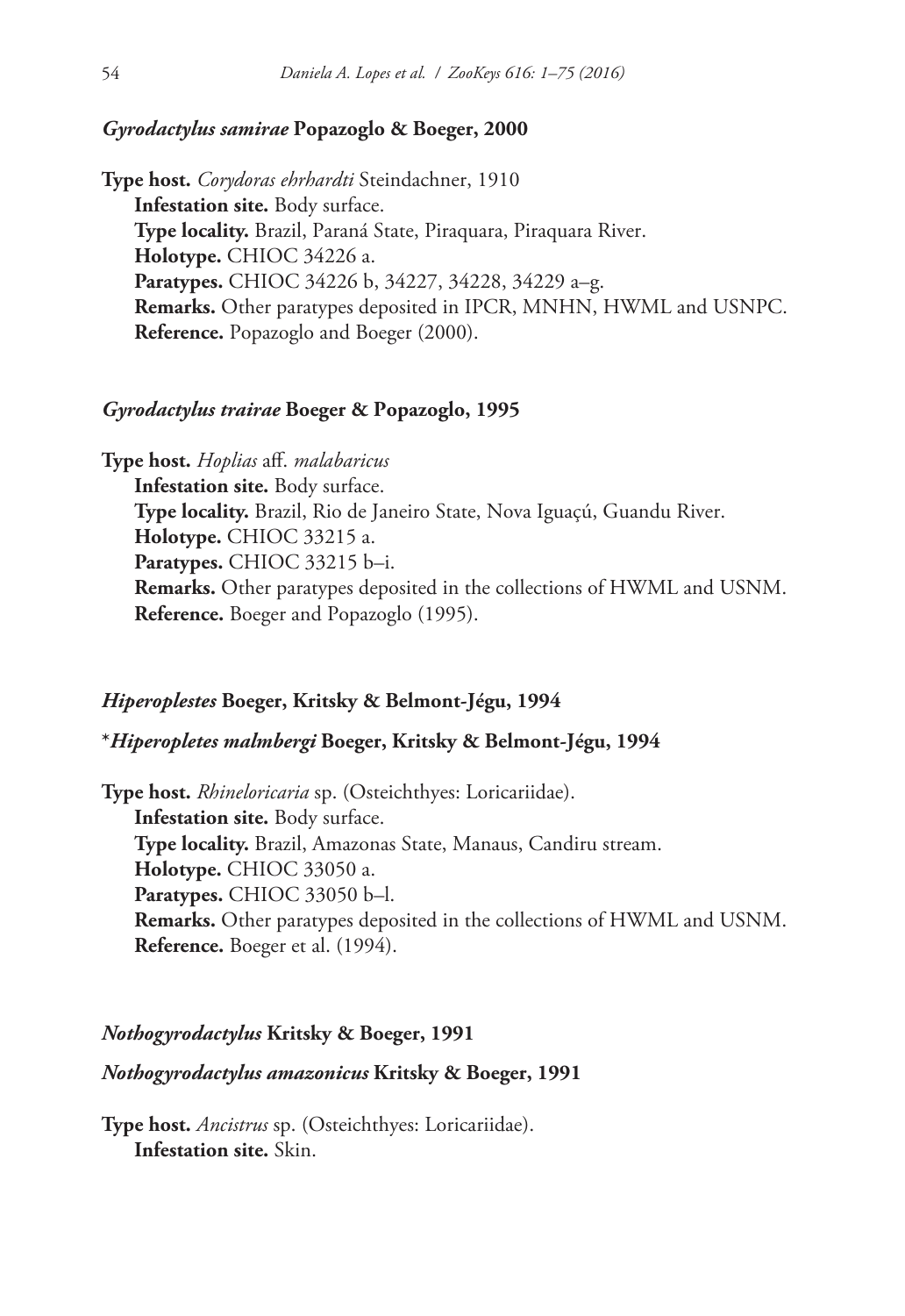**Type locality.** Brazil, Amazonas State, Manaus, Bairro São Jorge. **Paratype.** CHIOC 32706. **Remarks.** Holotype deposited in the INPA collection. Other paratypes deposited in BMNH, HWML, USNM and ZIAC. **Reference.** Kritsky and Boeger (1991).

# **\****Nothogyrodactylus clavatus* **Kritsky & Boeger, 1991**

**Type host.** *Ancistrus* sp. **Infestation site.** Skin. **Type locality.** Brazil, Amazonas State, Manaus, Bairro São Jorge. **Paratype.** CHIOC 32705. **Remarks.** Holotype deposited in the INPA collection. Other paratypes deposited in BMNH, HWML, USNM and ZIAC. **Reference.** Kritsky and Boeger (1991).

### *Nothogyrodactylus plaesiophallus* **Kritsky & Boeger, 1991**

**Type host.** *Ancistrus* sp. **Infestation site.** Skin. **Type locality.** Brazil, Amazonas State, Manaus, Bairro São Jorge. **Paratype.** CHIOC 32707. **Remarks.** Holotype deposited in the INPA collection. Other paratypes deposited in BMNH, HWML, USNM and ZIAC. **Reference.** Kritsky and Boeger (1991).

### *Phanerothecium* **Kritsky & Thatcher, 1977**

### *Phanerothecium harrisi* **Kritsky & Boeger, 1991**

**Type host.** *Hypostomus plecostomus* (Linnaeus, 1758) [= *Plecostomus plecostomus* ] (Osteichthyes: Loricariidae).

**Infestation site.** Skin.

**Type locality.** Brazil, Amazonas State, Manaus, Bairro São Jorge. **Paratype.** CHIOC 32704.

**Remarks.** Holotype deposited in the INPA collection. Other paratypes deposited

in BMNH, HWML, USNM and ZIAC.

**Reference.** Kritsky and Boeger (1991).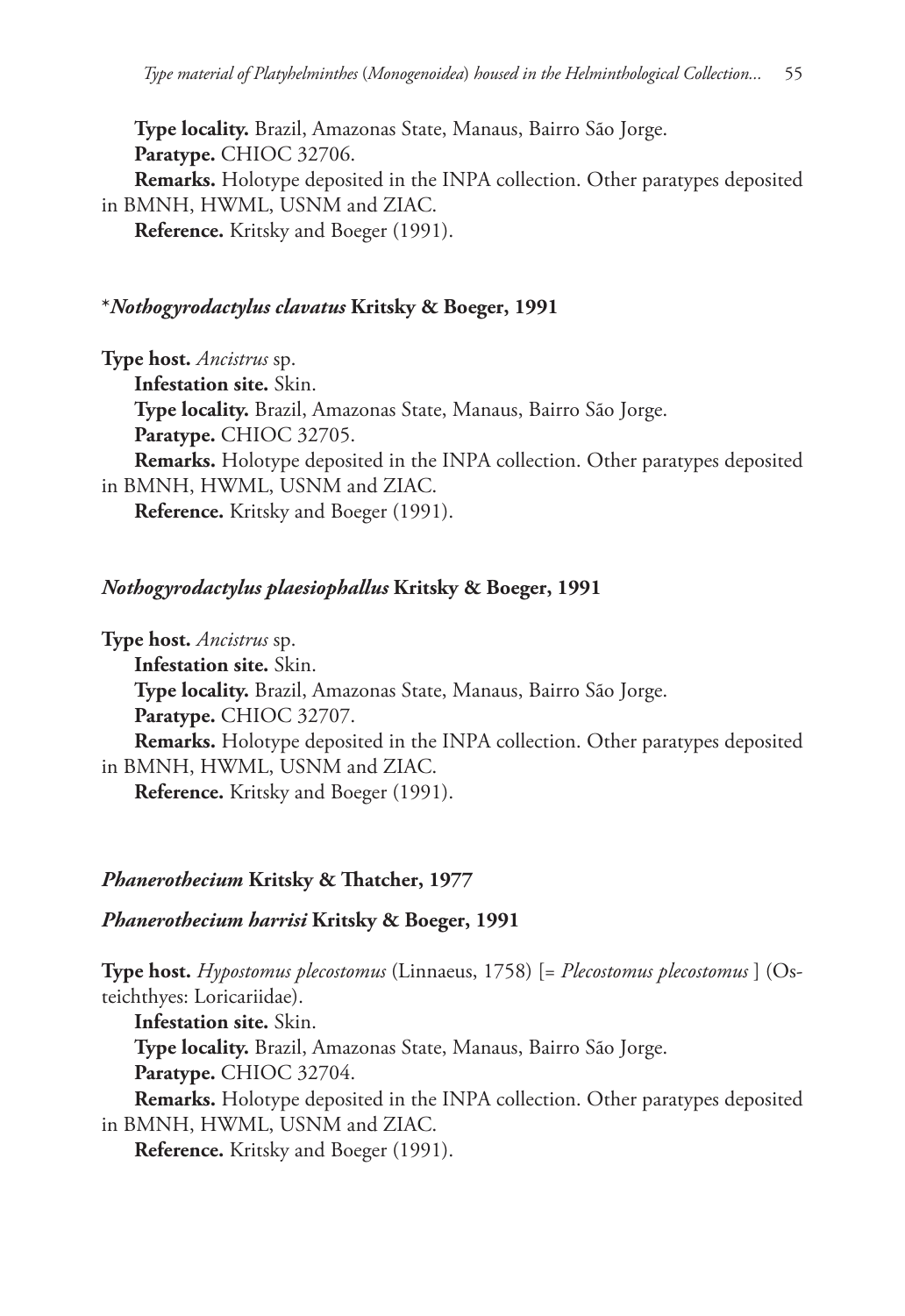### *Phanerothecium spinatus* **Boeger, Kritsky & Belmont-Jégu, 1994**

**Type host.** *Hypostomus punctatus* Valenciennes, 1840 (Osteichthyes: Loricariidae). **Infestation site.** Body surface. **Type locality.** Brazil, Rio de Janeiro State, Nova Iguaçú, Guandú River. **Holotype.** CHIOC 33051 a. **Paratypes.** CHIOC 33051 b–k. **Remarks.** Other paratypes deposited in the collections of HWML and USNM. **Reference.** Boeger et al. (1994).

#### *Polyclithrum* **Rogers, 1967**

#### *Polyclithrum boegeri* **Ernst, Whittington & Jones, 2000**

**Type host.** *Mugil liza* (= *Mugil platanus* Günther, 1880) **Infestation site.** Body washings. **Type locality.** Brazil, Rio de Janeiro State, Itaguaí, Da Guarda River. **Holotype.** CHIOC 33988 a. **Paratype.** CHIOC 33988 b. **Remarks.** Other paratypes deposited in the QM collection. **Reference.** Ernst et al. (2000).

**Monocotylidae Taschenberg, 1879** *Heterocotyle* **Scott, 1904**

# *Heterocotyle sulamericana* **Santos, Santos, Cunha & Chisholm, 2012**

**Type host.** *Dasyatis guttata* (Bloch & Schneider, 1801) (Osteichthyes: Dasyatidae). **Infection site.** Gills, between secondary lamellae. **Type locality.** Brazil, Rio de Janeiro State, off Angra dos Reis (23°00'24"S, 44°19'05"W). **Holotype.** CHIOC 37551 a. **Paratypes.** CHIOC 37551 b–d. **Remarks.** Collection numbers referred to as "3751" in the original description due to a mistake. Other paratypes deposited in AHC SAMA. **Reference.** Santos et al. (2012).

#### *Monocotyle* **Taschenberg, 1878**

*Monocotyle guttatae* **Santos, Santos & Gibson, 2006**

**Type host.** *Dasyatis guttata*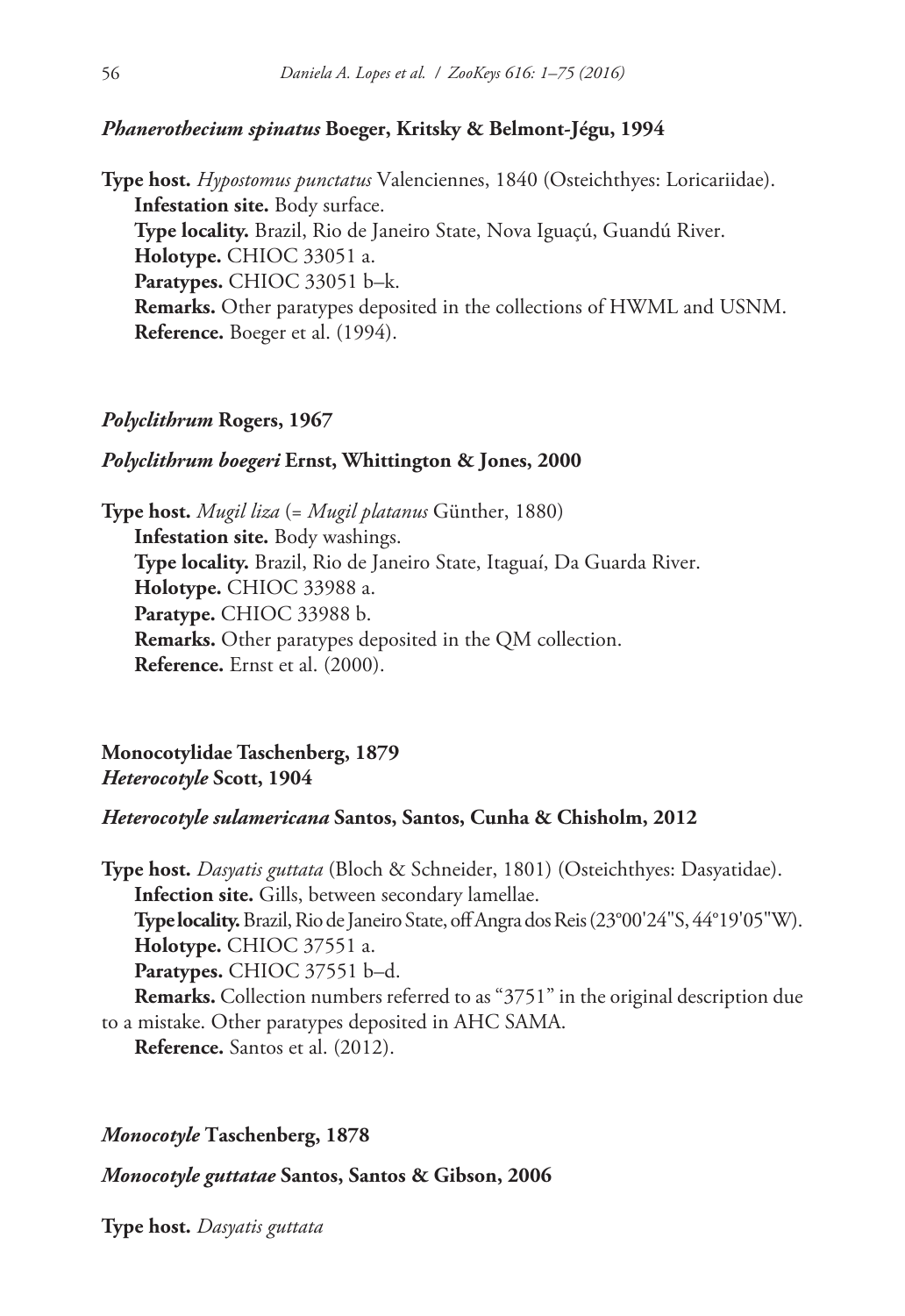**Infection site.** Gills. **Type locality.** Brazil, Rio de Janeiro State, off Angra dos Reis (23°00'24"S, 44°19'05"W).

**Holotype.** CHIOC 36577. **Paratypes.** CHIOC 36578 a–c. **Remarks.** Other paratype deposited in the BMNH collection. **Reference.** Santos et al. (2006).

### *Potamotrygonocotyle* **Mayes, Brooks & Thorson, 1981**

### *Potamotrygonocotyle aramasae* **Domingues, Pancera & Marques, 2007**

**Type host.** *Paratrygon aiereba* (Müller & Henle, 1841) (Chondricthyes: Potamotrygonidae).

**Infection site.** Gills.

**Type locality.** Brazil, Amazonas State, Barcelos, Negro River (0°58'11"S, 62°55'13"W)

**Paratypes.** CHIOC 36886, 36887 a–c.

**Remarks.** Holotype deposited in MZUSP. Other paratypes deposited in INPA, MZUSP, IPCR, HWML and USNPC.

**Reference.** Domingues et al. (2007).

### *Potamotrygonocotyle auriculocotyle* **Domingues & Marques, 2011**

**Type host.** *Potamotrygon motoro* (Müller & Henle, 1841) (Chondricthyes: Potamotrygonidae).

**Infection site.** Gills.

**Type locality.** Brazil, Pará State, Cachoeira do Arari, Arari River, Urubu stream (1°00'36"S, 48°57'36"W).

**Paratype.** CHIOC 37399.

**Remarks.** Holotype deposited in MZUSP. Other paratypes deposited in INPA and MZUSP. Paratypes collected in a different site along the Urubu stream (0°59'58.2"S, 48°57'52.5594"W).

**Reference.** Domingues and Marques (2011).

### *Potamotrygonocotyle chisholmae* **Domingues & Marques, 2007**

**Type host.** *Potamotrygon motoro*

**Infection site.** Gills.

**Type locality.** Brazil, Mato Grosso do Sul State, Miranda, Salobra River (20°14'26"S, 56°22'42"W).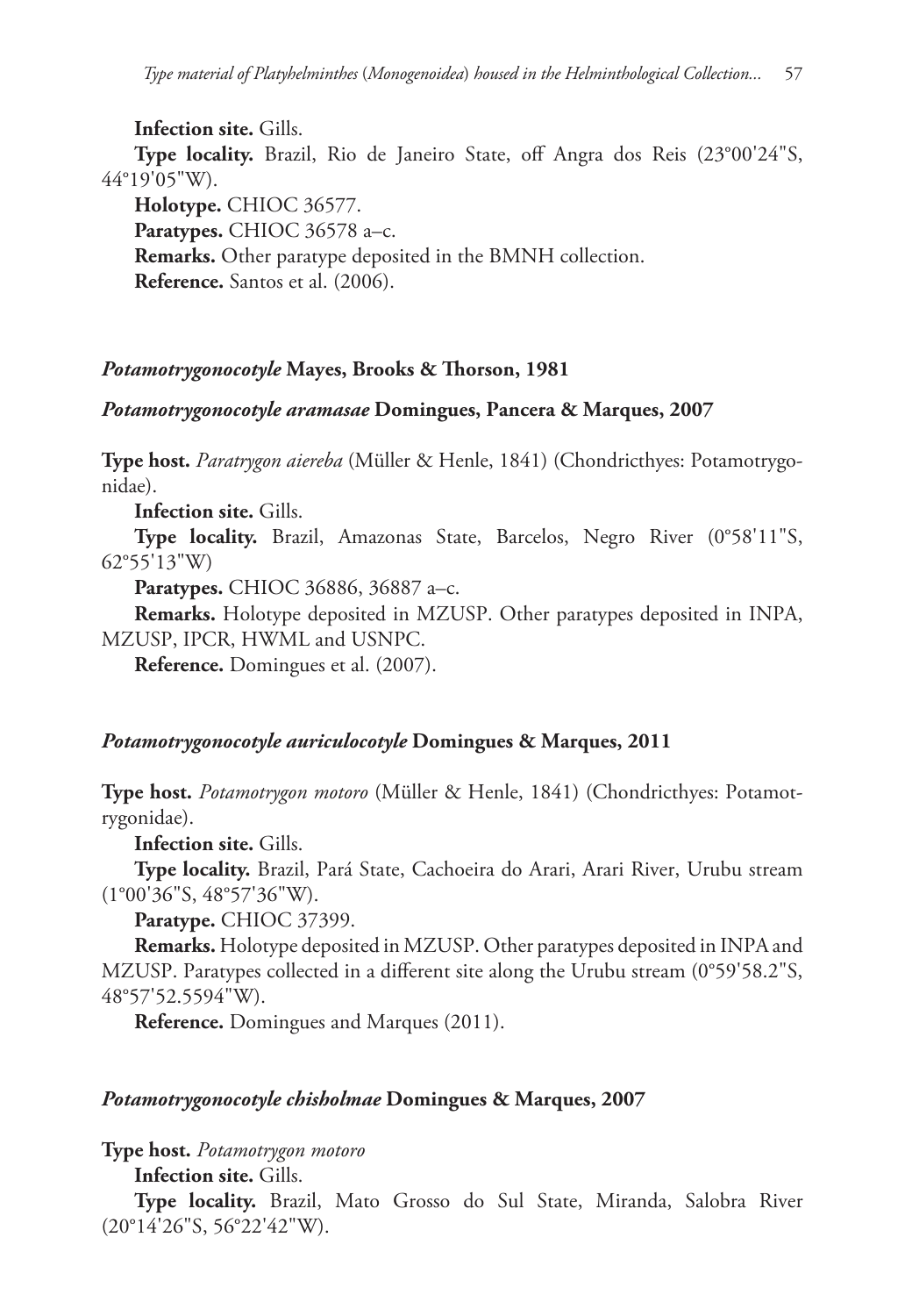**Paratypes.** CHIOC 36699 a–e.

**Remarks.** Holotype deposited in MZUSP. Other paratypes deposited in INPA, MZUSP, HWML and USNPC.

**Reference.** Domingues and Marques (2007).

### *Potamotrygonocotyle dromedarius* **Domingues & Marques, 2007**

**Type host.** *Potamotrygon motoro*

**Infection site.** Gills.

**Type locality.** Brazil, Mato Grosso do Sul State, Miranda, Salobra River (20°14'26"S, 56°22'42"W).

**Paratype.** CHIOC 36802.

**Remarks.** Holotype deposited in MZUSP. Other paratypes deposited in INPA, MZUSP, HWML and USNPC.

**Reference.** Domingues and Marques (2007).

#### *Potamotrygonocotyle eurypotamoxenus* **Domingues & Marques, 2007**

**Type host.** *Potamotrygon* cf. *motoro*

**Infection site.** Gills.

**Type locality.** Brazil, Mato Grosso do Sul State, Miranda, Salobra River (20°14'26"S, 56°22'42"W).

**Paratype.** CHIOC 36803.

**Remarks.** Holotype deposited in MZUSP. Other paratypes deposited in INPA, MZUSP, HWML and USNPC. Domingues and Marques (2011) considered this species to be a synonym of *P. tsalickisi* Mayes, Brooks & Thorson, 1981.

**References.** Domingues and Marques (2007), Domingues and Marques (2011).

#### *Potamotrygonocotyle quadracotyle* **Domingues, Pancera & Marques, 2007**

**Type host.** *Potamotrygon* sp.

**Infection site.** Gills.

**Type locality.** Brazil, Amazonas State, Barcelos, Negro River (0°58'11"S, 62°55'13"W).

**Paratypes.** CHIOC 36883 a–d.

**Remarks.** Holotype deposited in MZUSP. Other paratypes deposited in INPA, MZUSP, IPCR, HWML and USNPC.

**Reference.** Domingues et al. (2007).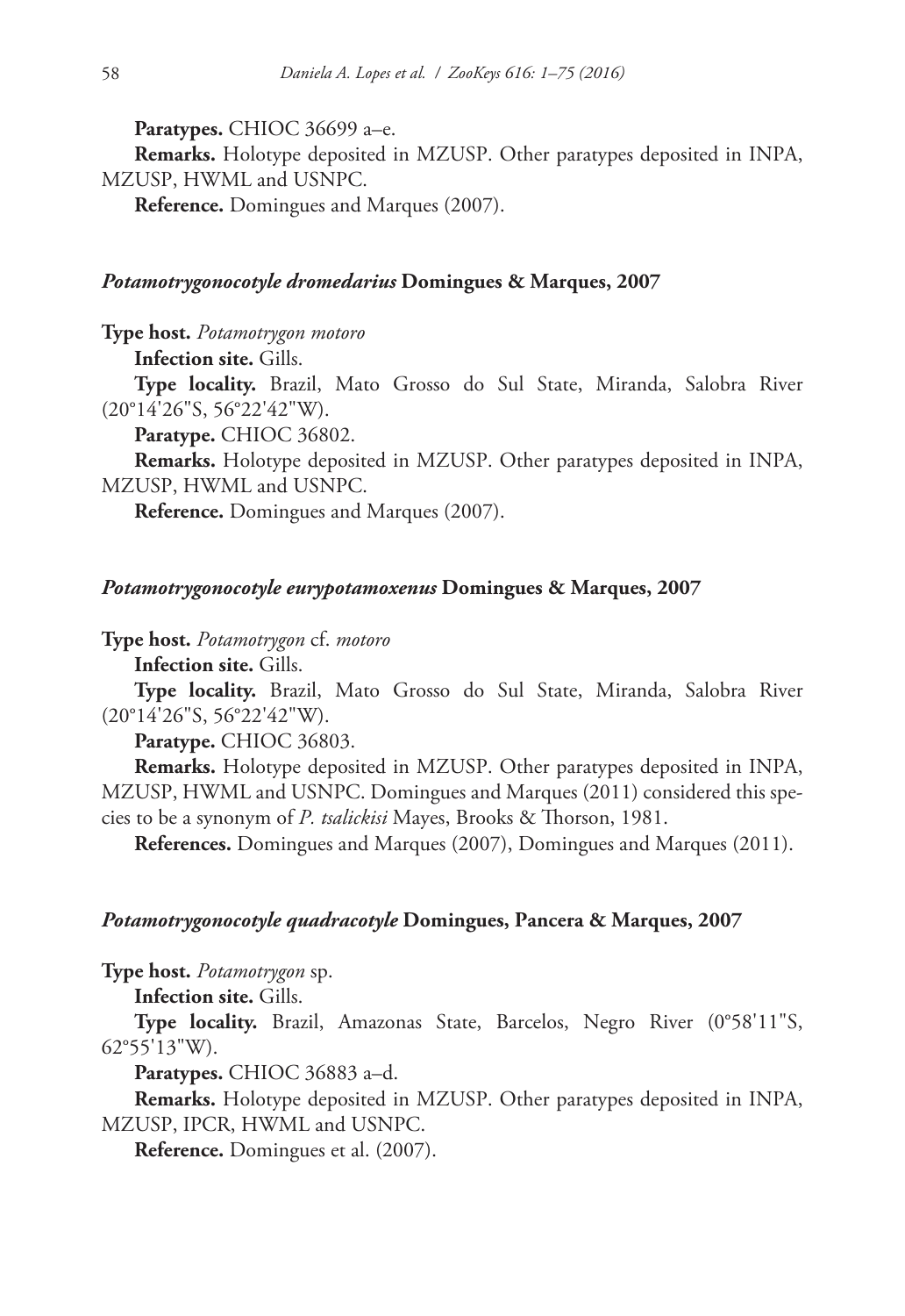### *Potamotrygonocotyle rionegrense* **Domingues, Pancera & Marques, 2007**

**Type host.** *Potamotrygon* sp.

**Infection site.** Gills.

**Type locality.** Brazil, Amazonas State, Barcelos, Negro River (0°58'11"S, 62°55'13"W).

**Paratypes.** CHIOC 36885 a–d.

**Remarks.** Holotype deposited in MZUSP. Other paratypes deposited in INPA, MZUSP, IPCR, HWML and USNPC.

**Reference.** Domingues et al. (2007).

### *Potamotrygonocotyle septemcotyle* **Domingues & Marques, 2011**

**Type host.** *Potamotrygon scobina* Garman, 1913

**Infection site.** Gills.

**Type locality.** Brazil, Pará State, Colares, Marajó Bay, Tocantins River (0°55'45"S, 48°17'29"W).

**Paratypes.** CHIOC 37397 a–b.

**Remarks.** Holotype deposited in MZUSP. Other paratypes deposited in INPA, MZUSP and USNPC.

**Reference.** Domingues and Marques (2011).

### *Potamotrygonocotyle tatianae* **Domingues & Marques, 2011**

**Type host.** *Paratrygon* sp.

**Infection site.** Gills.

**Type locality.** Brazil, Amazonas State, Benjamin Constant, Yavari River (4°18'15.1194"S, 70°4'19.56"W).

**Paratype.** CHIOC 37404.

**Remarks.** Holotype deposited in MZUSP. Other paratypes deposited in INPA, MZUSP, HMWL and USNPC. Paratypes collected in a different site along the Yavari River (4°18'25"S, 70°4'31"W).

**Reference.** Domingues and Marques (2011).

#### *Potamotrygonocotyle tocantinsense* **Domingues & Marques, 2011**

**Type host.** *Potamotrygon* cf. *scobina*

**Infection site.** Gills.

**Type locality.** Brazil, Tocantins State, Ipueiras, Tocantins River (11°18'36"S, 48°27'36"W).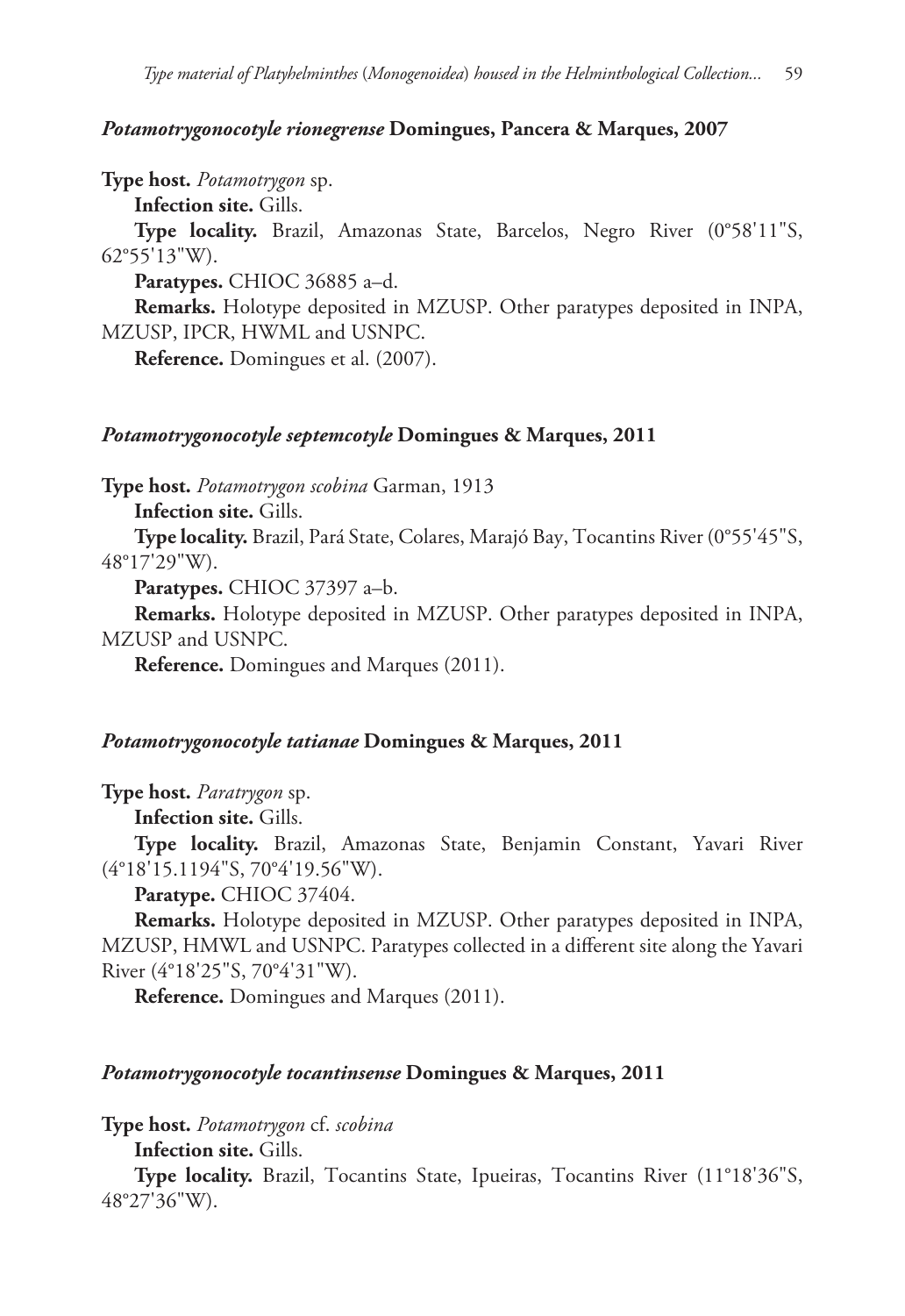**Paratypes.** CHIOC 37405 a–c.

**Remarks.** Holotype deposited in MZUSP. Other paratypes deposited in INPA, MZUSP and USNPC. Paratypes collected from a different site along the Tocantins River (11°15'48.52"S, 48°26'56.79"W).

**Reference.** Domingues and Marques (2011).

### *Potamotrygonocotyle umbella* **Domingues, Pancera & Marques, 2007**

**Type host.** *Potamotrygon* sp.

**Infection site.** Gills.

**Type locality.** Brazil, Amazonas State, Barcelos, Negro River (0°58'11"S, 62°55'13"W).

**Paratypes.** CHIOC 36884 a–b.

**Remarks.** Holotype deposited in MZUSP. Other paratypes deposited in INPA, MZUSP, IPCR, HWML and USNPC.

**Reference.** Domingues et al. (2007).

### *Potamotrygonocotyle uruguayensis* **Domingues & Marques, 2007**

**Type host.** *Potamotrygon brachyura* (Günther, 1880)

**Infection site.** Gills.

**Type locality.** Brazil, Rio Grande do Sul State, Porto Xavier, Uruguay River (27°54'00"S, 55°08'00"W).

**Paratypes.** CHIOC 36807 a–d.

**Remarks.** Domingues and Marques (2011) considered this species to be a synonym of *P. chisholmae*. Holotype deposited in MZUSP. Other paratypes deposited in INPA, MZUSP, HWML and USNPC.

**References.** Domingues and Marques (2007), Domingues and Marques (2011).

**Subclass Polystomatoinea Lebedev, 1986 Polystomatidae Gamble, 1896** *Neopolystoma* **Price, 1939**

### *Neopolystoma fentoni* **Platt, 2000**

**Type host.** *Cryptochelys leucostoma* (Duméril & Bibron, 1851) (Testudines: Kinosternidae) **Infection site.** Conjunctival sac.

**Type locality.** Costa Rica, Guanacaste, Santa Rosa, Guanacaste Conservation Area, Quebrada Costa Rica (10°49.666'N, 85°38.216'W).

**Paratypes.** CHIOC 34292, 34293 a–b, 34294.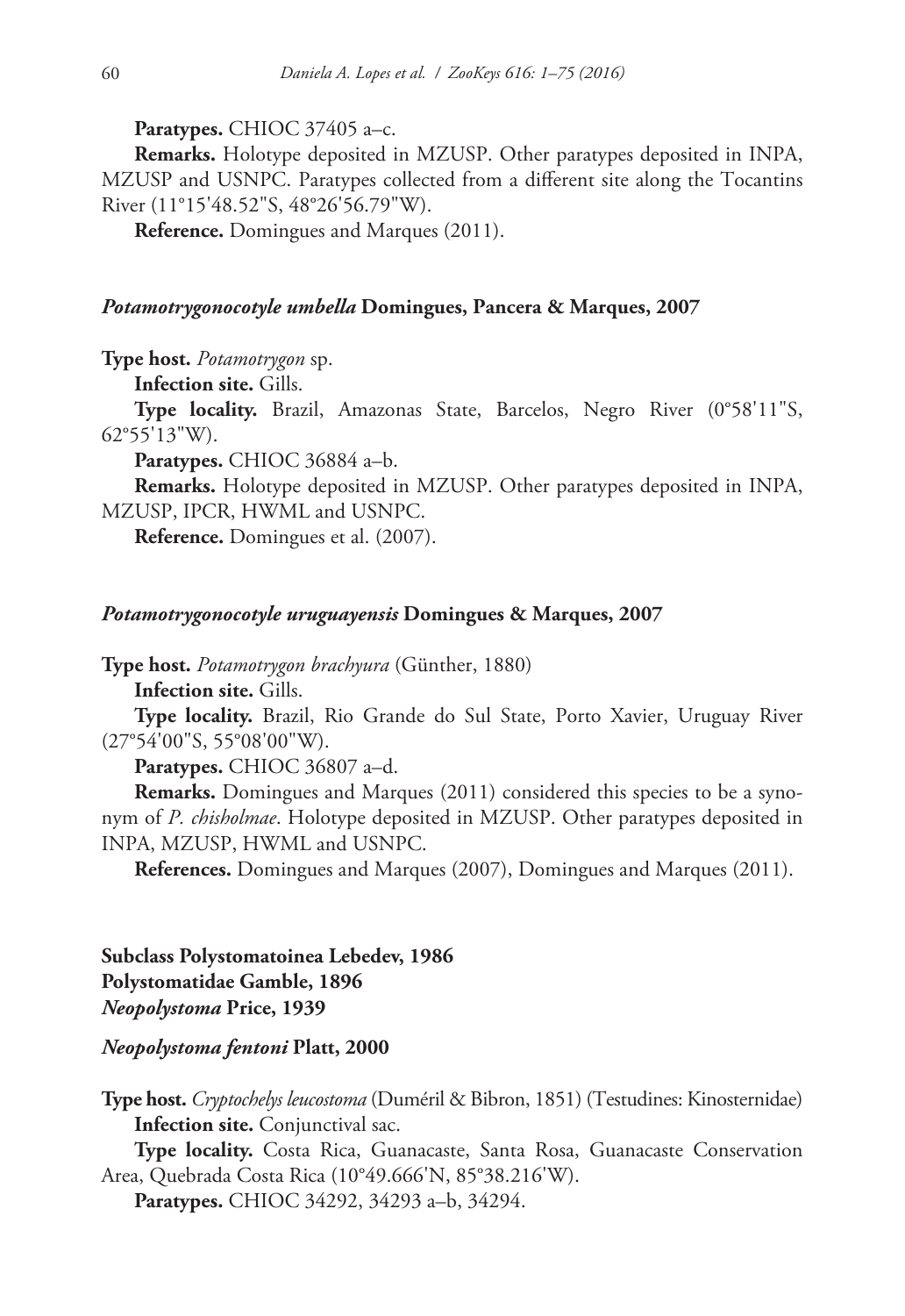**Remarks.** CHIOC 34292 and 34293 a–b were collected from *Rhinoclemmys pulcherrima* (Gray, 1856) (Testudines: Geoemydidae) in Quebrada El Duende (10°50.236'N, 85°36.724'W), Guanacaste Conservation Area. Holotype and other paratypes deposited in USNPC.

**Reference.** Platt (2000).

### *Polystomoides* **Ward, 1917**

#### *Polystomoides brasiliensis* **Vieira, Novelli, Sousa & SouzaLima, 2008**

**Type host.** *Hydromedusa maximiliani* (Mikan, 1825) (Testudines: Chelidae).

**Infection site.** Buccal and pharyngeal cavities.

**Type locality.** Brazil, Minas Gerais State, Juiz de Fora, lake of Mariano Procópio Museum (21°41'20"S, 43°20'40"W).

**Holotype.** CHIOC 36902. **Paratypes.** CHIOC 36903 a–d. **Reference.** Vieira et al. (2008).

# **Subclass Oligochoinea Bychowsky, 1937 Allodiscocotylidae Tripathi, 1959** *Metacamopiella* **Kohn, Santos & Lebedev, 1996**

### **\****Metacamopiella euzeti* **Kohn, Santos & Lebedev, 1996**

**Type host.** *Trachinotus carolinus* (Linnaeus, 1766) (Osteichthyes: Carangidae). **Infection site.** Gills. **Type locality.** Brazil, Rio de Janeiro State, Guanabara Bay (23°48'S, 43°10'W). **Holotype.** CHIOC 33059. **Remarks.** Paratypes deposited in PC–IBPRAS. **Reference.** Kohn et al. (1996).

#### *Metacamopia oligoplites* **Takemoto, Amato & Luque, 1996**

**Type host.** *Oligoplites palometa* (Cuvier, 1833) (Osteichthyes: Carangidae). **Infection site.** Gills. **Type locality.** Brazil, Rio de Janeiro State, Itacuruça, Sepetiba Bay (22°51'S, 43°56'W). **Holotype.** CHIOC 33623 a. **Paratypes.** CHIOC 33623 b–c, 33624, 33625. **Remarks.** Other paratypes deposited in USNPC. **Reference.** Takemoto et al. (1996).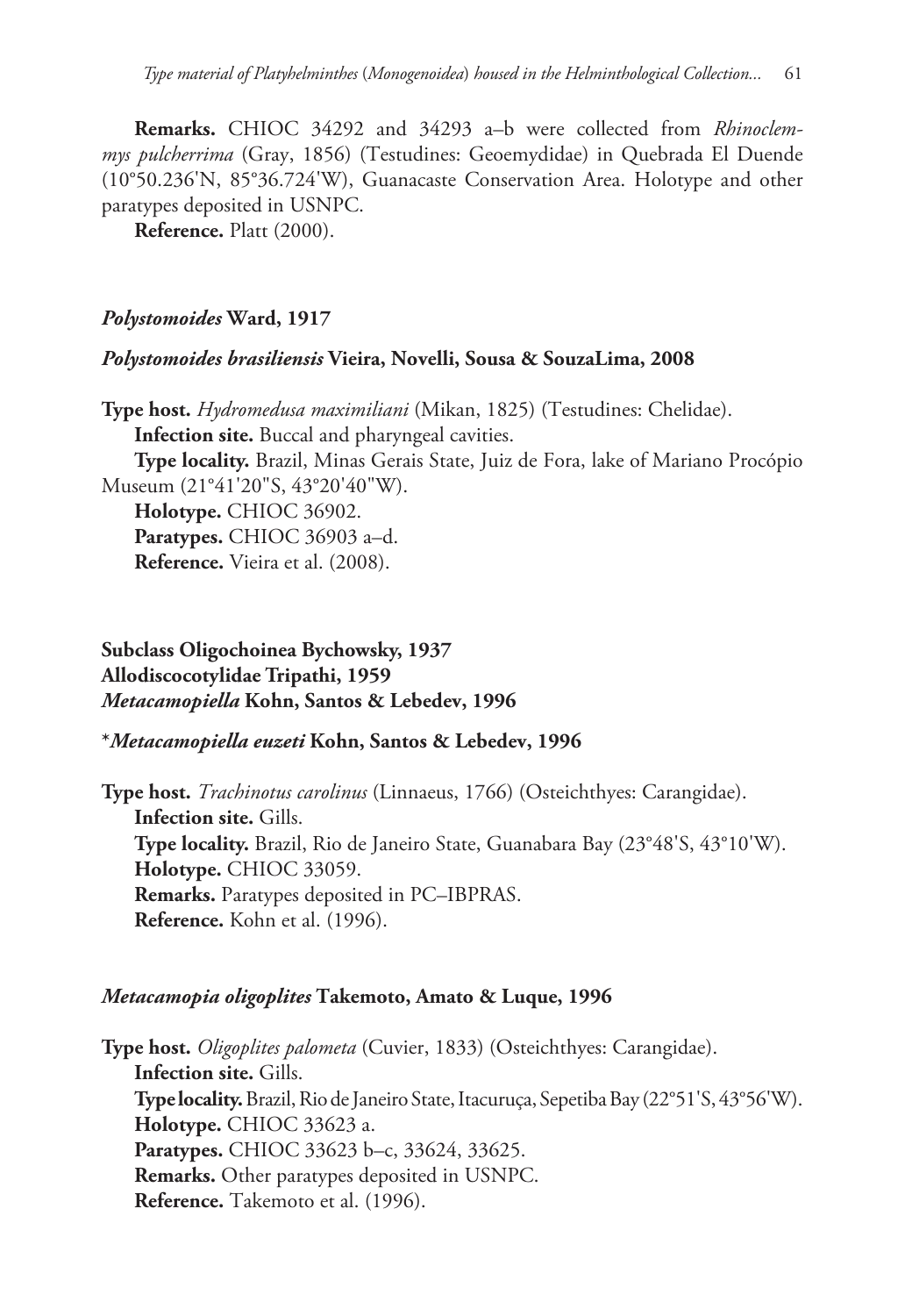# **Anoplodiscidae Tagliani, 1912** *Anoplodiscus* **Sonsino, 1890**

# *Anoplodiscus longivaginatus* **Paraguassú, Luque & Alves, 2002**

**Type host.** *Pagrus pagrus* (Linnaeus, 1758) (Osteichthyes: Sparidae). **Infection site.** Mouth and gills. **Type locality.** Brazil, coastal zone of Rio de Janeiro State (21–23°S, 41–45°W). **Holotype.** CHIOC 34905. **Paratypes.** CHIOC 34906 a–d, 34907. **Remarks.** Other paratypes deposited in MPM and USNPC. **Reference.** Paraguassú et al. (2002).

# **Diclidophoridae Cerfontaine, 1895** *Absonifibula* **Lawler & Overstreet, 1976**

### *Absonifibula estuarina* **Santos & Timi, 2009**

**Type host.** *Cynoscion guatucupa* **Infection site.** Gills. **Type locality.** Argentina, Buenos Aires Province, Mar del Plata (38°08'S 57°32'W). **Paratypes.** CHIOC 37205 a–d. **Remarks.** Holotype and other paratypes deposited in CHMLP. **Reference.** Santos and Timi (2009).

# *Choricotyle* **van Beneden & Hesse, 1863**

### *Choricotyle brasiliensis* **Luque, Amato & Takemoto, 1993**

**Type host.** *Orthopristis ruber* (Cuvier, 1830) (Osteichthyes: Haemulidae). **Infection site.** Gills. **Type locality.** Brazil, Rio de Janeiro State, Sepetiba Bay (22°51'S, 43°56'W). **Paratypes.** CHIOC 33105, 33106. **Remarks.** Holotype and other paratypes deposited in the USNM collection. **Reference.** Luque et al. (1993a).

# *Choricotyle orthopristis* **Luque, Amato & Takemoto, 1993**

**Type host.** *Orthopristis ruber* **Infection site.** Gills.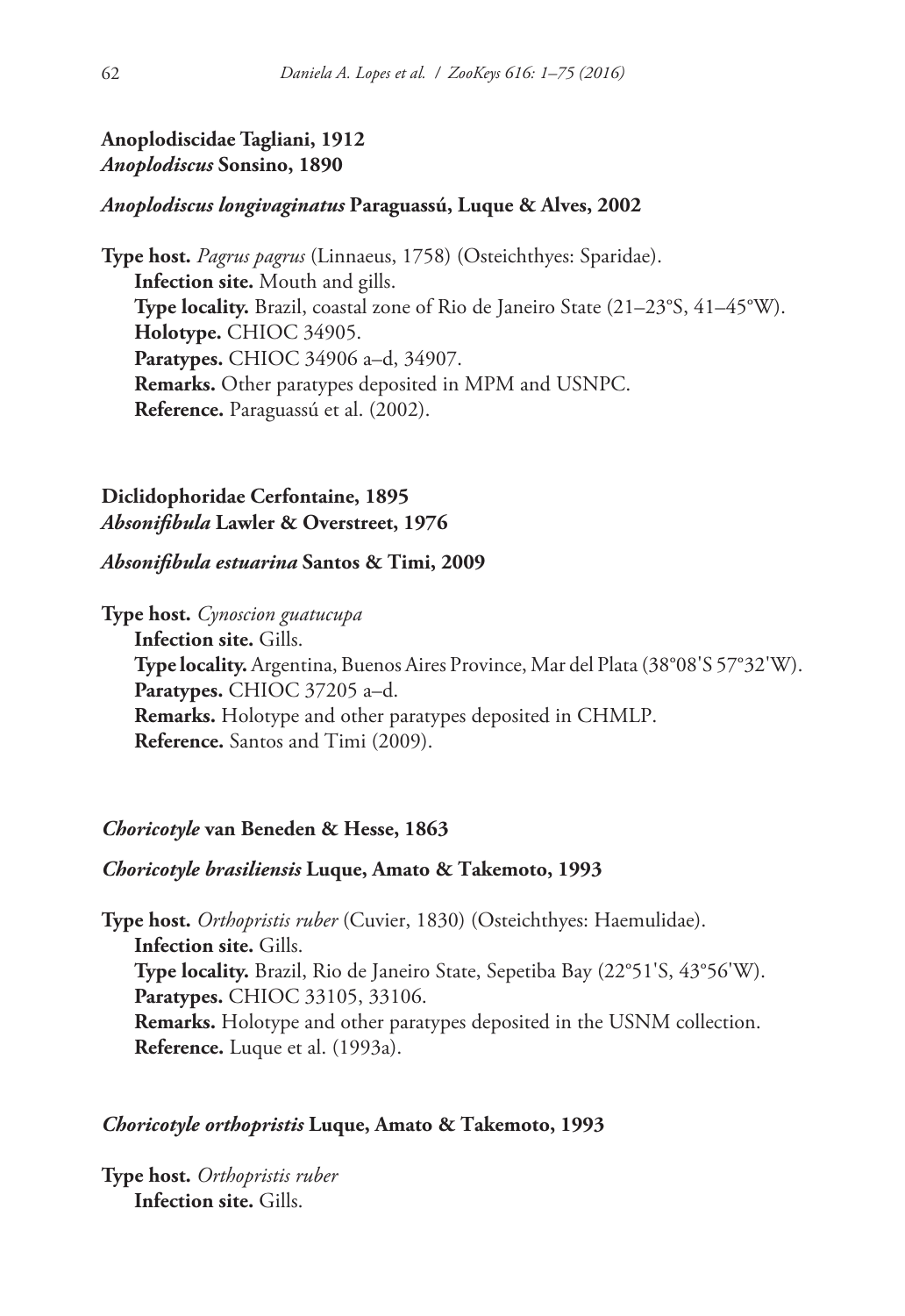**Type locality.** Brazil, Rio de Janeiro State, Sepetiba Bay (22°51'S, 43°56'W). **Paratypes.** CHIOC 33108 a–b.

**Remarks.** One of the collection numbers is referred to as "38108b" in the original description due to a mistake. Holotype and other paratypes deposited in the USNM collection.

**Reference.** Luque et al. (1993a).

### *Choricotyle rohdei* **Cohen, Cárdenas, Fernandes & Kohn, 2011**

**Type host.** *Ctenosciaena gracilicirrhus* (Metzelaar, 1919) (Osteichthyes: Sciaenidae). **Infection site.** Gill lamellae.

**Type locality.** Brazil, Rio de Janeiro State, Angra dos Reis (23°00'24"S, 44°19'05"W).

**Holotype.** CHIOC 37473 a.

**Paratypes.** CHIOC 37473 b, 37474 a–b, 37475, 37476 a–b, 37477 a–b, 37478, 37479 a–b, 37480, 37481, 37482, 37483 a–c, 37484 a–b, 37485, 37486, 37487, 37488 a–b, 37489 a–c, 37490 a–c, 37491.

**Reference.** Cohen et al. (2011).

# **Heteraxinidae Unnithan, 1957** *Probursata* **Bravo-Hollis, 1984**

### *Probursata brasiliensis* **Takemoto, Amato & Luque, 1993**

**Type host.** *Oligoplites palometa*

**Infection site.** Gill filaments.

**Type locality.** Brazil, Rio de Janeiro State, Sepetiba Bay, Itacuruçá (22°61'S, 43°56'W).

**Holotype.** CHIOC 33069.

**Paratypes.** CHIOC 33053 a–b, 33054, 33055, 33056, 33057.

**Remarks.** Other paratypes deposited in the USNM collection.

**Reference.** Takemoto et al. (1993).

**Macrovalvitrematidae Yamaguti, 1963** *Pseudotagia* **Yamaguti, 1963**

*Pseudotagia rubri* **Luque, Amato & Takemoto, 1993b**

**Type host.** *Orthopristis ruber* **Infection site.** Gills.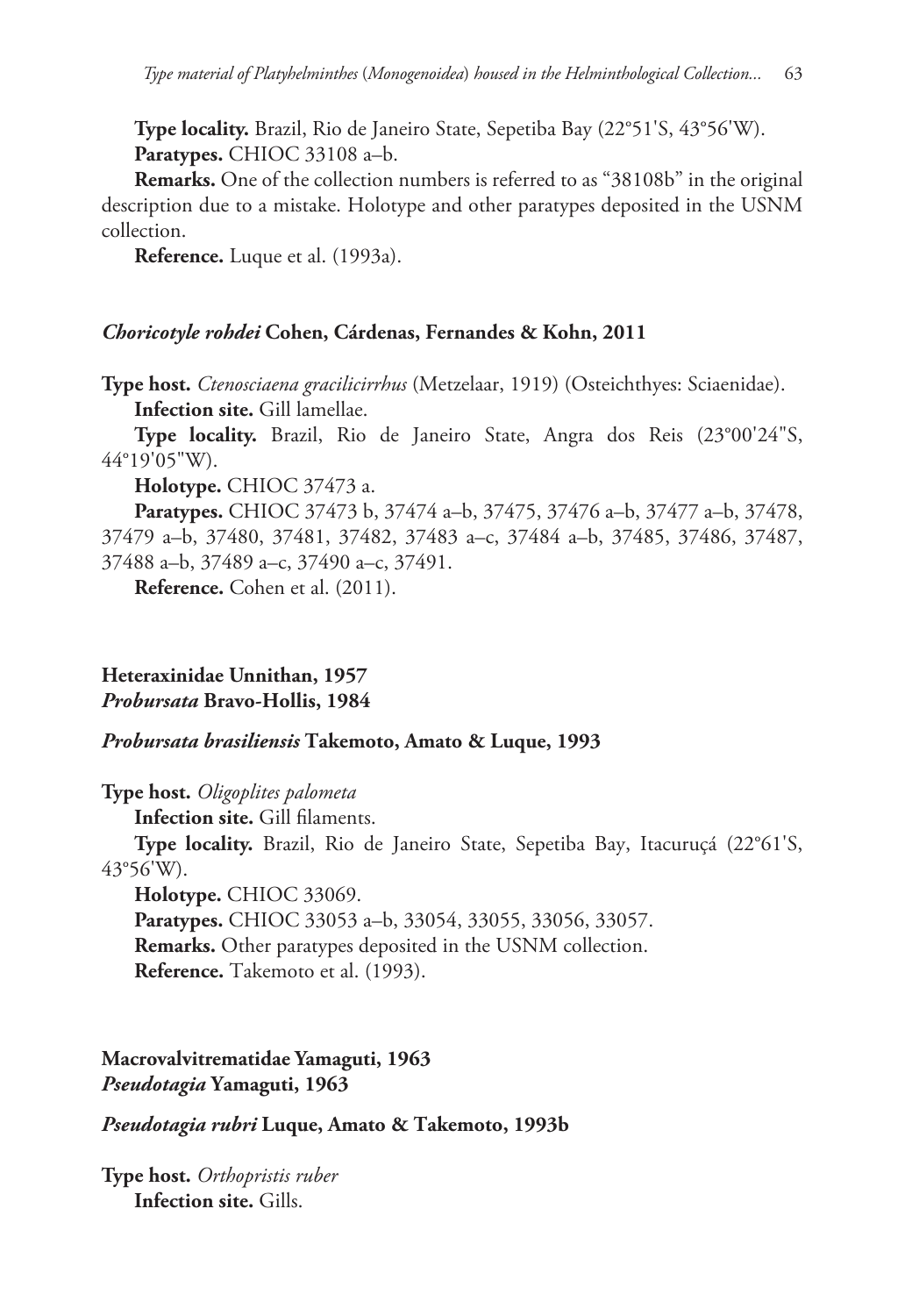**Type locality.** Brazil, Rio de Janeiro State, Sepetiba Bay, Itacuruçá (22°51'S, 43°56'W).

**Paratypes.** CHIOC 33100, 33101, 33102.

**Remarks.** Holotype and other paratypes deposited in the USNM collection. **Reference.** Luque et al. (1993b).

# **Mazocraeidae Price, 1936** *Cribomazocraes* **Mamaevm, 1981**

### *Cribomazocraes travassosi* **Santos & Kohn, 1992**

**Type host.** *Harengula clupeola* (Cuvier, 1829) (Osteichthyes: Clupeidae). **Infection site.** Gills. **Type locality.** Brazil, Rio de Janeiro State, Rio de Janeiro, Ilha do Governador. **Holotype.** CHIOC 32758. **Remarks.** No paratype deposited, only vouchers. **Reference.** Santos and Kohn (1992).

# **Microcotylidae Taschenberg, 1879** *Microcotyle* **van Beneden & Hesse, 1863**

### *Microcotyle pseudopercis* **Amato & Cezar, 1994**

**Type host.** *Pseudopercis numida* Miranda-Ribeiro, 1903 (Osteichthyes: Pinguipedidae). **Infection site.** Gill filaments. **Type locality.** Brazil, coast of Rio de Janeiro State (21–23°S, 41–45°W). **Paratypes.** CHIOC 33290 a–b. **Remarks.** Holotype and other paratype deposited in the USNM collection. **Reference.** Amato and Cezar (1994).

#### *Paranaella* **Kohn, Baptista-Farias & Cohen, 2000**

### **\****Paranaella luquei* **Kohn, Baptista-Farias & Cohen, 2000**

**Type host.** *Hypostomus* sp. **Infection site.** Gills. **Type locality.** Brazil, Paraná State, Paraná River, reservoir of the Itaipu Hydroelectric Power Station. **Holotype.** CHIOC 33954 a. **Paratypes.** CHIOC 33954 b–h.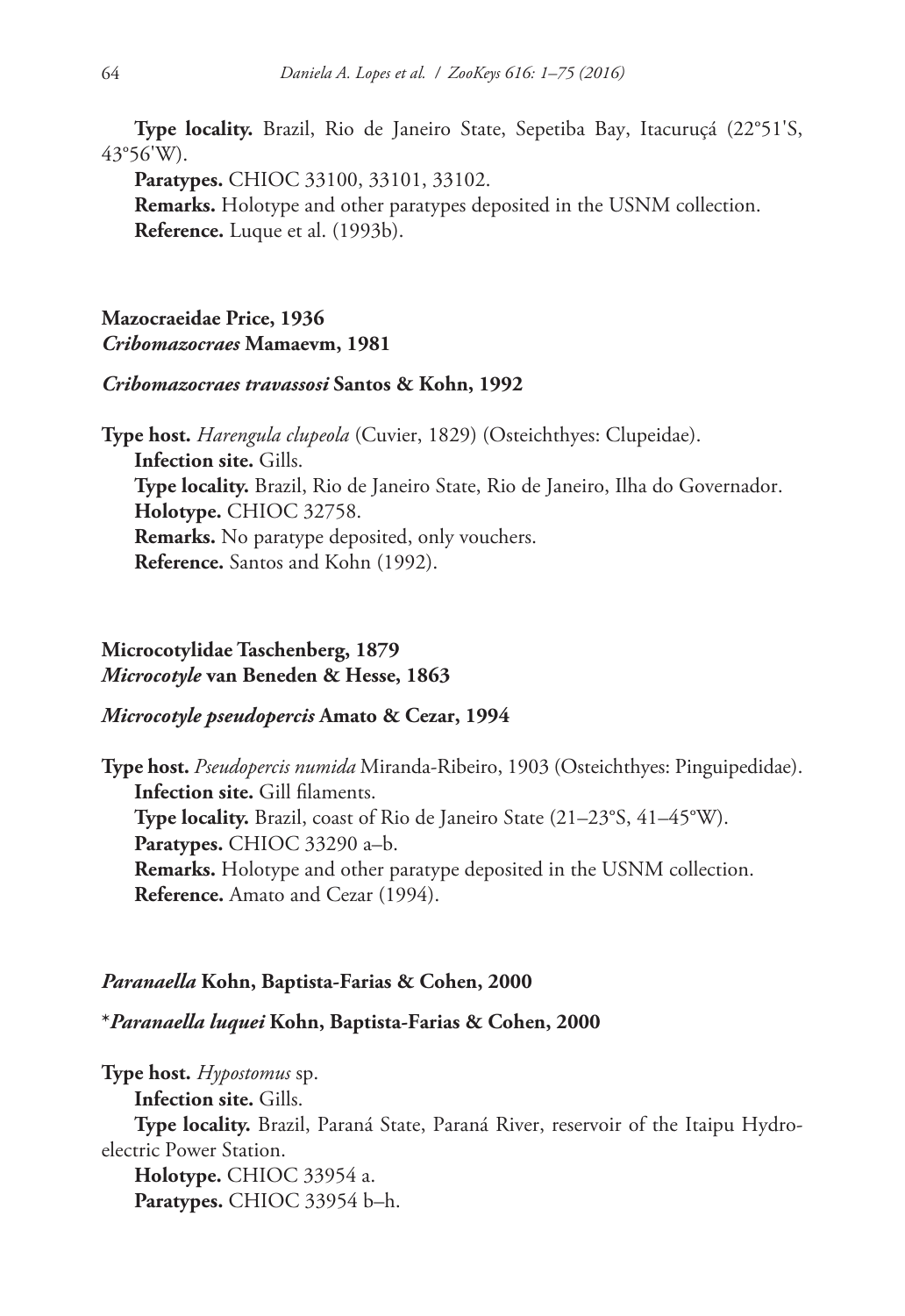**Remarks.** There is no paratype "i", as informed in the original description. That was a mistake.

**Reference.** Kohn et al. (2000).

**Plectanocotylidae Poche, 1926** *Octoplectanocotyla* **Yamaguti, 1937**

*Octoplectanocotyla travassosi* **Carvalho & Luque, 2012**

**Type host.** *Trichiurus lepturus* **Infection site.** Gills. **Type locality.** Brazil, Rio de Janeiro State, Guanabara Bay (23°1'52"S, 43°11'56"W). **Holotype.** CHIOC 37386. **Paratypes.** CHIOC 37387 a–b, 37388 a–b. **Reference.** Carvalho and Luque (2012).

### **Acknowledgements**

The authors are grateful to David Elliff of GAAm Grupo Avançado de Assessoria Médica LTDA for reviewing the English of this manuscript. We thank Juliane Nunes Bernardo, Marianna Silva Costa, and Tainah Domingos Soares for technical support. AM is grateful to the National Bank for Economic and Social Development (Banco Nacional de Desenvolvimento Econômico e Social, BNDES), Project No: VPPLR-001-FIO-14-2-1-36, and the Foundation for Health-related Scientific and Technological Development in Health (Fundação para o Desenvolvimento Científico e Tecnológico em Saúde, FIOTEC) for the technological research development fellowship.

### **References**

- Abdallah VD, Azevedo RK, Luque JL (2009) Four new species of *Ligophorus* (Monogenea: Dactylogyridae) parasitic on *Mugil liza* (Actinopterygii: Mugilidae) from Guandu River, Southeastern Brazil. Journal of Parasitology 95(4): 855–864. [doi: 10.1645/GE-1914.1](http://dx.doi.org/10.1645/GE-1914.1)
- Aguiar JC, Ceccarelli PS, Luque JL (2011) Two new species of *Pavanelliella* (Monogenea, Dactylogyridae) parasitic on pimelodid fishes from Mogi Guaçu river, southeastern Brazil, and notes on the morphology of *P. pavanellii*. Neotropical Helminthology 5(2): 213–224.
- Amato JFR, Cezar AD (1994) A new species of *Microcotyle* Van Beneden and Hesse, 1863, parasitic on "namorado", *Pseudopercis numida* Ribeiro, 1903 and *P. semifasciata* (Cuvier, 1829), from the coast of the state of Rio de Janeiro, Brazil. Revista Brasileira de Parasitologia Veterinária 3(1): 41–44.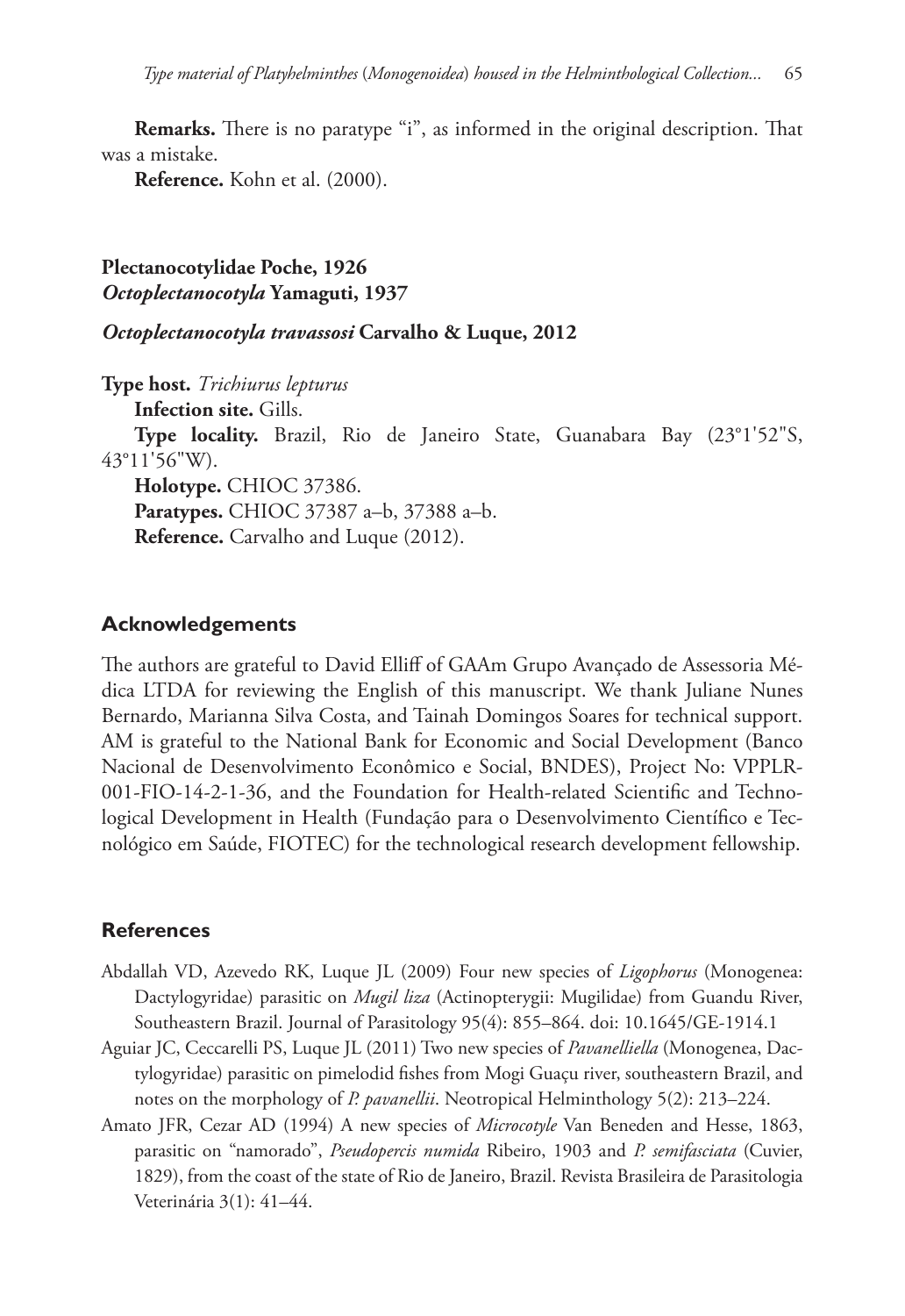- Bellay S, Takemoto RM, Yamada FH, Pavanelli GC (2008) A new species of *Sciadicleithrum* (Monogenea: Ancyrocephalinae), gill parasite of *Geophagus brasiliensis* (Quoy and Gaimard) (Teleostei: Cichlidae) from reservoirs in the State of Paraná, Brazil. Zootaxa 1700: 63–68.
- Bellay S, Takemoto RM, Yamada FH, Pavanelli GC (2009) Two new species of *Sciadicleithrum* (Monogenea: Dactylogyridae), gill parasites of *Geophagus proximus* (Castelnau) (Teleostei: Cichlidae), from the upper Parana River floodplain, Brazil. Zootaxa 2081: 57–66.
- Boeger WA, Belmont-Jégu E (1994) Neotropical Monogenoidea. 21. *Trinigyrus mourei* sp. n. (Dactylogyridae) from the gills of the Amazonian catfish *Hypostomus emarginatus* (Loricariidae). Amazoniana 13(1): 13–16.
- Boeger WA, Diamanka A, Pariselle A, Patella L (2012) Two new species of *Protogyrodactylus* (Monogenoidea: Dactylogyridae) from the gills of *Gerres nigri* (Teleostei: Gerreidae) from Senegal. Folia Parasitologica 59(1): 59–63. doi: [10.14411/fp.2012.009](http://dx.doi.org/10.14411/fp.2012.009)
- Boeger WA, Domingues MV, Kritsky DC (1997) Neotropical Monogenoidea. 32. *Cacatuocotyle paranaensis* n. g., n. sp. (Dactylogyridae, Ancyrocephalinae) from *Characidium* spp. (Teleostei, Characidae) from the State of Paraná, Brazil. Systematic Parasitology 36: 75–78. [doi: 10.1023/A:1005796027406](http://dx.doi.org/10.1023/A:1005796027406)
- Boeger WA, Domingues MV, Pavanelli, GC (1995a) Neotropical Monogenoidea. 24. *Rhinoxenus bulbovaginatus* n. sp. (Dactylogyridae, Ancyrocephalinae) from the nasal cavity of *Salminus maxillosus* (Osteichthyes, Characidae) from the Rio Paraná, Paraná, Brazil. Memórias do Instituto Oswaldo Cruz 90(6): 695–698. [doi: 10.1590/S0074-02761995000600007](http://dx.doi.org/10.1590/S0074-02761995000600007)
- Boeger WA, Fehlauer KH, Marques EE (2006) Neotropical Monogenoidea. 49. Four new species of the Diplectanidae (Dactylogyrinea) from the gills of some pachyurines (Teleostei: Sciaenidae) from the Rio Tocantins and Rio Doce Basins, with the proposal of *Anoplectanum* n. g. and *Spinomatrix* n. g. Systematic Parasitology 64: 57–68. doi: [10.1007/s11230-](http://dx.doi.org/10.1007/s11230-005-9021-7) [005-9021-7](http://dx.doi.org/10.1007/s11230-005-9021-7)
- Boeger WA, Ferreira RC, Vianna RT, Patella L (2014) Neotropical Monogenoidea 59. Polyonchoineans from *Characidium* spp. (Characiformes: Crenuchidae) from southern Brazil. Folia Parasitologica 61(2): 120–132. [doi: 10.14411/fp.2014.010](http://dx.doi.org/10.14411/fp.2014.010)
- Boeger WA, Husak WS, Martins ML (1995b) Neotropical Monogenoidea. 25. *Anacanthorus penilabiatus* n. sp. (Dactylogyridae, Anacanthorinae) from *Piaractus mesopotamicus* (Osteichthyes, Serrasalmidae), cultivated in the State of São Paulo, Brazil. Memórias do Instituto Oswaldo Cruz 90(6): 699–701. [doi: 10.1590/S0074-02761995000600008](http://dx.doi.org/10.1590/S0074-02761995000600008)
- Boeger WA, Kritsky DC (1993) Phylogeny and a revised classification of the Monogenoidea Bychowsky, 1937 (Platyhelminthes). Systematic Parasitology 26: 1–32. [doi: 10.1007/](http://dx.doi.org/10.1007/BF00009644) [BF00009644](http://dx.doi.org/10.1007/BF00009644)
- Boeger WA, Kritsky DC, Belmont-Jégu E (1994) Neotropical Monogenoidea. 20. Two new species of oviparous Gyrodactylidea (Polyonchoinea) from loricariid catfishes (Siluriformes) in Brazil and the phylogenetic status of Ooegyrodactylidae Harris, 1983. Journal of the Helminthological Society of Washington 61(1): 34–44.
- Boeger WA, Pariselle A, Patella L (2015) *Susanlimae ianwhittingtoni* gen. nov., sp. nov. (Monogenoidea: Dactylogyridae), a dweller of the gill rakers of *Pseudeutropius moolenburghae* (Siluriformes: Schilbeidae) from Sumatra. Zoologia 32(6): 532–537. [doi: 10.1590/S1984-](http://dx.doi.org/10.1590/S1984-46702015000600011) [46702015000600011](http://dx.doi.org/10.1590/S1984-46702015000600011)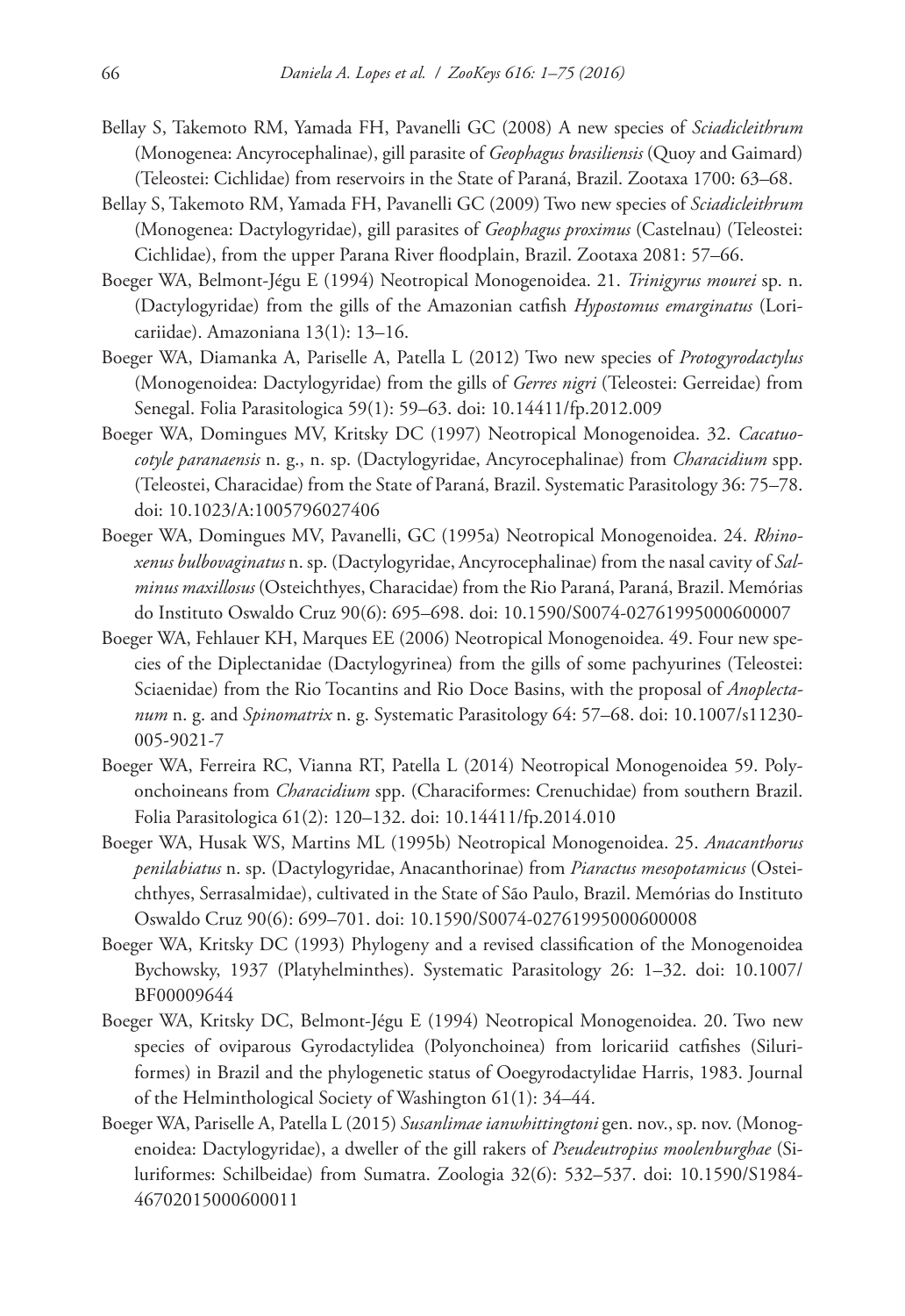- Boeger WA, Piasecki W, Sobecka E (2002) Neotropical Monogenoidea. 44. *Mymarothecium viatorum* sp. n. (Ancyrocephalinae) from the gills of *Piaractus brachypomus* (Serrasalmidae, Teleostei) captured in a warm-water canal of a power plant in Szczecin, Poland. Acta Ichthyologica et Piscatoria 32(2): 157–162.
- Boeger WA, Popazoglo F (1995) Neotropical Monogenoidea. 23. Two new species of *Gyrodactylus* (Gyrodactylidae) from a cichlid and an erythrinid fish of Southeastern Brazil. Memórias do Instituto Oswaldo Cruz 90(6): 689–694. [doi: 10.1590/S0074-02761995000600006](http://dx.doi.org/10.1590/S0074-02761995000600006)
- Boeger WA, Tanaka LK, Pavanelli GC (2001) Neotropical Monogenoidea. 39: a new species of *Kritskyia* (Dactylogyridae, Ancyrocephalinae) from the ureters and urinary bladder of *Serrasalmus marginatus* and *S. spilopleura* (Characiformes, Serrasalmidae) from southern Brazil with an emended generic diagnosis. Zoosystema 23(1): 5–10.
- Branches B, Domingues MV (2014) A new species of *Unilatus* (Platyhelminths: Monogenoidea) from the gills of *Leporacanthicus galaxias* Isbrücker et Nijssen (Siluriformes: Loricariidae) from Brazil. Acta Parasitologica 59(1): 91–97. [doi: 10.2478/s11686-014-0213-7](http://dx.doi.org/10.2478/s11686-014-0213-7)
- Bueno-Silva M, Boeger WA (2009) Neotropical Monogenoidea. 53. *Gyrodactylus corydori* sp. n. and redescription of *Gyrodactylus anisopharynx* (Gyrodactylidea: Gyrodactylidae), parasites of *Corydoras* spp. (Siluriformes: Callichthyidae) from southern Brazil. Folia Parasitologica 56(1): 13–20. [doi: 10.14411/fp.2009.003](http://dx.doi.org/10.14411/fp.2009.003)
- Carvalho AR, Luque JL (2012) Three new species of monogeneans parasitic on Atlantic cutlassfish *Trichiurus lepturus* (Perciformes: Trichiuridae) from Southeastern Brazil. Acta Scientiarum 34(3): 359–365. [doi: 10.4025/actascibiolsci.v34i3.10360](http://dx.doi.org/10.4025/actascibiolsci.v34i3.10360)
- Carvalho AR, Tavares LER, Luque JL (2008) A new species of *Sciadicleithrum* (Monogenea, Dactylogyridae) parasitic on *Geophagus brasiliensis* (Perciformes, Cichlidae) from Guandu River, Southeastern Brazil. Acta Parasitologica 53(3): 237–239. [doi: 10.2478/s11686-008-](http://dx.doi.org/10.2478/s11686-008-0035-6) [0035-6](http://dx.doi.org/10.2478/s11686-008-0035-6)
- Carvalho AR, Tavares LER, Luque JL (2009) A new species of *Aphanoblastella* (Monogenea: Dactylogyridae) parasitic on *Rhamdia quelen* (Siluriformes: Heptapteridae) from Southeastern Brazil. Acta Scientiarum 31(3): 323–325. [doi: 10.4025/actascibiolsci.v31i3.4917](http://dx.doi.org/10.4025/actascibiolsci.v31i3.4917)
- Cepeda PB, Ceccarelli PS, Luque JL (2011) A new species of *Kritskyia* (Monogenea, Dactylogyridae) parasitic in the urinary bladder of *Salminus brasiliensis* (Characiformes) from the Pantanal wetlands, Brazil. Acta Parasitologica 56(3): 270–273. [doi: 10.2478/s11686-011-0055-5](http://dx.doi.org/10.2478/s11686-011-0055-5)
- Cepeda PB, Ceccarelli OS, Luque JL (2012) A new species of *Tereancistrum* (Monogenea, Dactylogyridae) parasitic on *Prochilodus lineatus* (Valenciennes, 1837) (Characiformes) from Mogiguaçu river, Brazil. Neotropical Helminthology 6(2): 205–210.
- Cepeda PB, Luque JL (2010) Three new species of *Demidospermus* (Monogenea: Dactylogyridae) parasitic on *Brachyplatystoma filamentosum* (Siluriformes: Pimelodidae) from the Araguaia River, Brazil. Journal of Parasitology 96(5): 869–873. [doi: 10.1645/GE-2331.1](http://dx.doi.org/10.1645/GE-2331.1)
- Cezar AD, Luque JL, Amato JFR (1999) Two new species of Monogenea (Platyhelminths: Cercomeridea) parasitic on *Chaetodipterus faber* (Teleostei: Ephippidae) from the Brazilian coastal zone. Revista de Biología Tropical 47(3): 393–398.
- Cezar AD, Paschoal F, Luque JL (2012) A new species of *Mexicana* (Monogenea: Dactylogyridae) parasitic on two species of *Anisotremus* (Perciformes: Haemulidae) from the Brazilian coastal zone. Neotropical Helminthology 6(1): 25–29.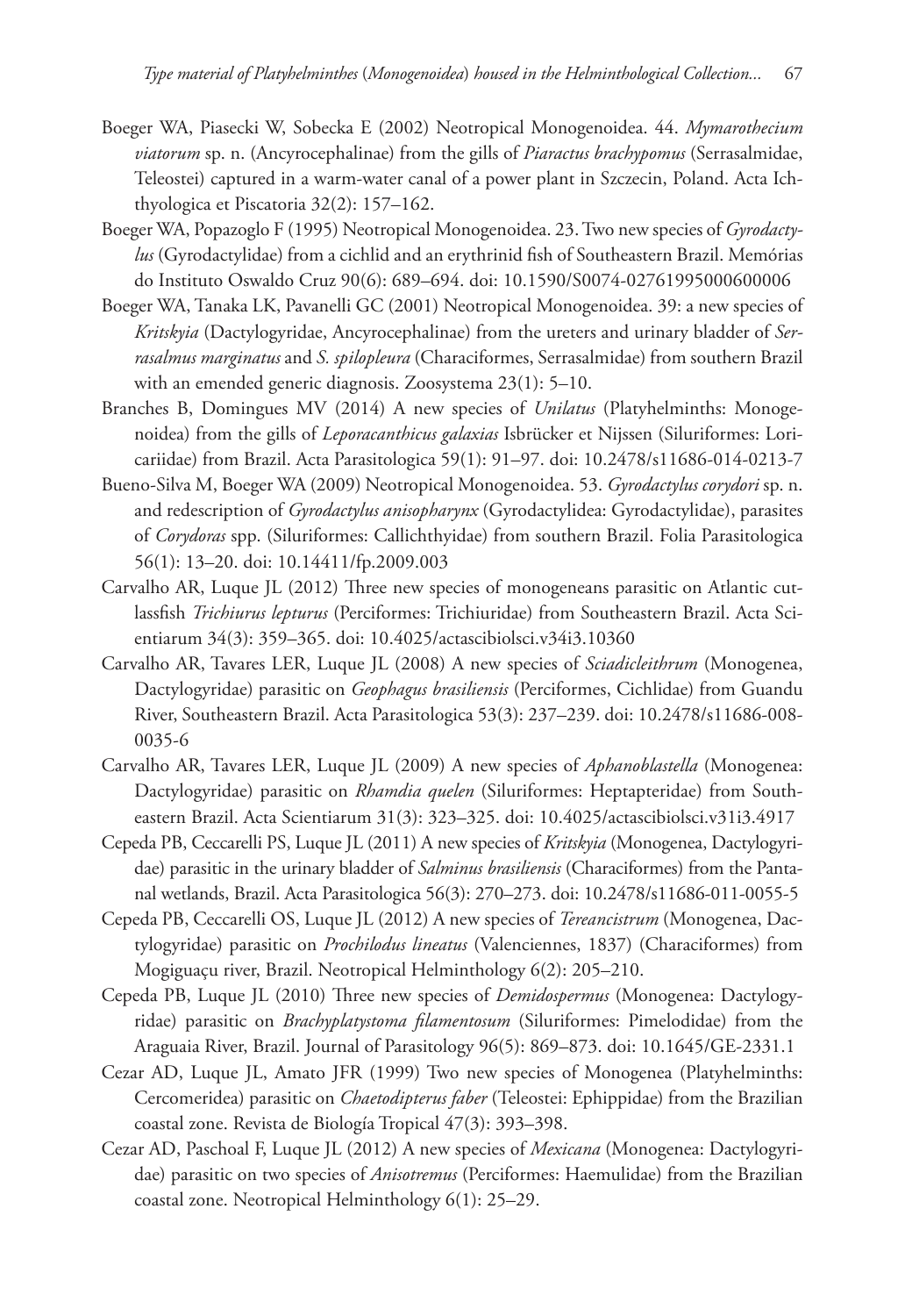- Cohen SC, Cárdenas MQ, Fernandes BMM, Kohn A (2011) A new species of *Choricotyle* (Monogenoidea: Diclidophoridae) from *Ctenosciaena gracilicirrhus* (Teleostei: Sciaenidae), a marine fish occurring in the littoral zone from the state of Rio de Janeiro, Brazil. Comparative Parasitology 78(2): 261–264. [doi: 10.1654/4506.1](http://dx.doi.org/10.1654/4506.1)
- Cohen SC, Justo MCN, Kohn A (2013) South American Monogenoidea parasites of fishes, amphibians and reptiles. Oficina de Livros, Rio de Janeiro, 663 pp.
- Cohen SC, Kohn A (2005) A new species of *Mymarothecium* and new host and geographical records for *M. viatorum* (Monogenea: Dactylogyridae), parasites of freshwater fishes in Brazil. Folia Parasitologica 52(4): 307–310. [doi: 10.14411/fp.2005.042](http://dx.doi.org/10.14411/fp.2005.042)
- Cohen SC, Kohn A (2008a) New data on species of *Demidospermus* (Dactylogyridae, Monogenea) parasitizing fishes from the Reservoir of the Itaipu Hydroelectric Power Station, Paraná State, Brazil, with new synonymies. Revista Brasileira de Parasitologia Veterinária 17(3): 167–170. [doi: 10.1590/S1984-29612008000300011](http://dx.doi.org/10.1590/S1984-29612008000300011)
- Cohen SC, Kohn A (2008b) A new species of the genus *Notozothecium* (Monogenea, Dactylogyridae) parasitizing the gills of *Rhaphiodon vulpinus* (Cynodontidae, Characiformes) from the Paraná River, State of Paraná, Brazil. Revista Mexicana de Biodiversidad 79: 95S–98S.
- Cohen SC, Kohn A, Boeger WA (2012) Neotropical Monogenoidea. 57. Nine new species of Dactylogyridae (Monogenoidea) from the gill of *Salminus brasiliensis* (Characidae, Characiformes) from the Paraná River, State of Paraná, Brazil. Zootaxa 3049: 57–68.
- Cuglianna AM, Cordeiro NS, Luque JL (2003) *Annulotrematoides bryconi* sp. n. (Monogenea: Dactylogyridae) parasitic on *Brycon cephalus* (Osteichthyes: Characidae) from Brazil. Folia Parasitologica 50: 272–274. [doi: 10.14411/fp.2003.046](http://dx.doi.org/10.14411/fp.2003.046)
- Cuglianna AM, Cordeiro NS, Luque JL (2009) *Apenduculata discoidea* gen. n., sp. n. (Monogenea: Dactylogyridae) parasitic on *Prochilodus lineatus* (Valenciennes, 1837) (Characiformes: Prochilodontidae) from southeastern Brazil. Brazilian Journal of Zoology 69(3): 895–898. [doi: 10.1590/S1519-69842009000400018](http://dx.doi.org/10.1590/S1519-69842009000400018)
- Domingues MV, Boeger WA (2002) Neotropical Monogenoidea. 40. *Protorhinoxenus prochilodi* gen. n., sp. n. (Monogenoidea: Ancyrocephalinae), parasite of *Prochilodus lineatus* (Characiformes: Prochilodontidae) from South Brazil. Folia Parasitologica 49: 35–38. [doi:](http://dx.doi.org/10.14411/fp.2002.009) [10.14411/fp.2002.009](http://dx.doi.org/10.14411/fp.2002.009)
- Domingues MV, Boeger WA (2003) Neotropical Monogenoidea. 43. *Diplectanum monticellii* n. sp. (Diplectanidae) from the gills of *Cynoscion leiarchus* (Perciformes: Sciaenidae) in Brazil. Journal of Parasitology 89(4): 698–700. [doi: 10.1645/GE-55R](http://dx.doi.org/10.1645/GE-55R)
- Domingues MV, Boeger WA (2005) Neotropical Monogenoidea. 47. Phylogeny and coevolution of species of *Rhinoxenus* (Platyhelminths, Monogenoidea, Dactylogyridae) and their Characiformes hosts (Teleostei, Ostariophysi) with description of four new species. Zoosystema 27(3): 441–467.
- Domingues MV, Diamanka A, Pariselle A (2011) Monogenoids (Diplectanidae, Polyonchoinea) from the gills of mojarras (Perciformes, Gerreidae) with the resurrection of *Neodiplectanum* Mizelle and Blatz, 1941 and the proposal of *Darwinoplectanum* n. gen. Zootaxa 3010: 1–19.
- Domingues MV, Fehlauer KH (2006) New species of *Chauhanellus* (Monogenoidea, Platyhelminths) from the gills of Southern Atlantic marine catfishes (Siluriformes, Ariidae) of the Neotropical region. Zootaxa 1365: 61–68.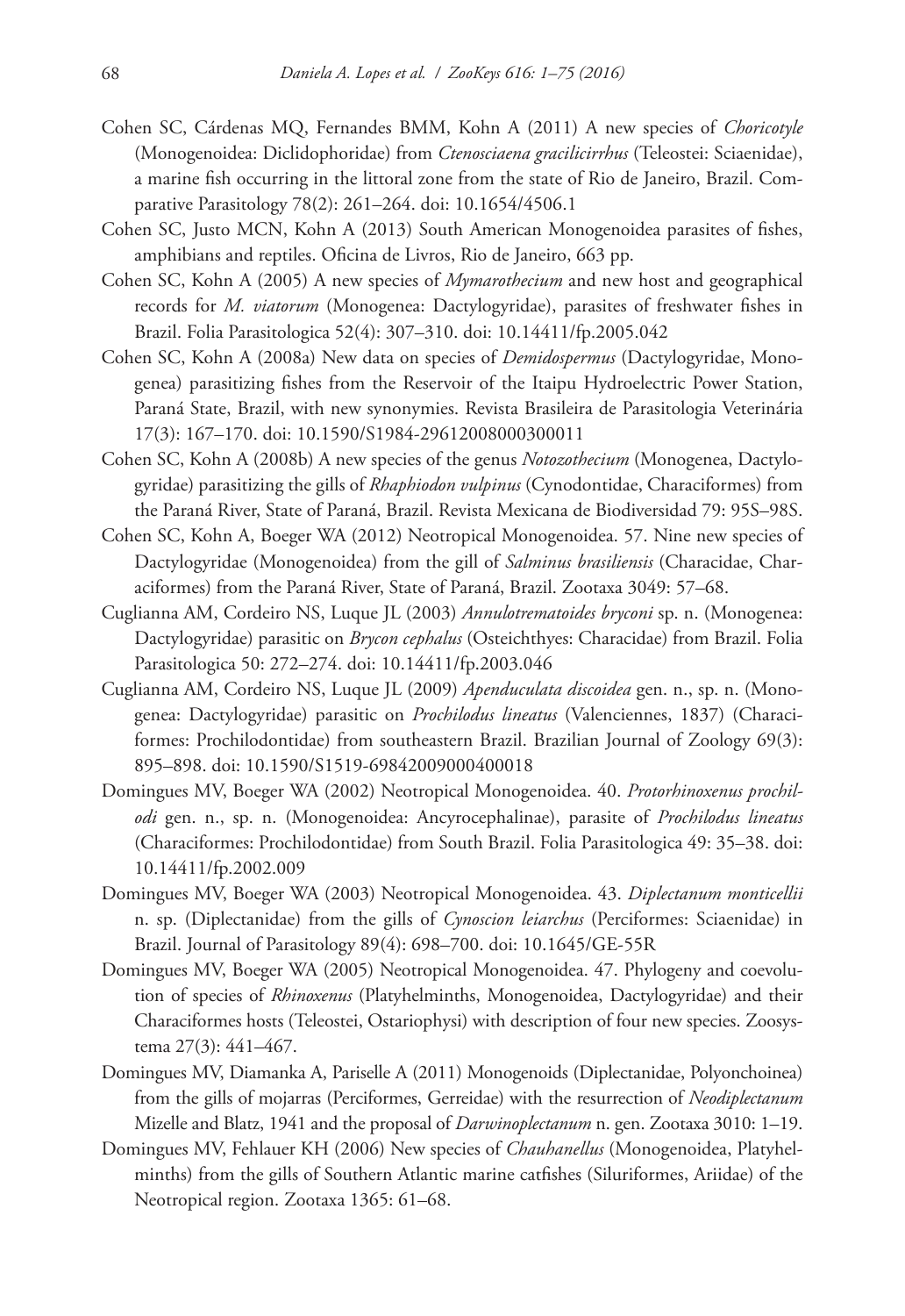- Domingues MV, Marques FPL (2007) Revision of *Potamotrygonocotyle* Mayes, Brooks and Thorson, 1981 (Platyhelminths: Monogenoidea: Monocotylidae), with descriptions of four new species from the gills of the freshwater stingrays *Potamotrygon* spp. (Rajiformes: Potamotrygonidae) from the La Plata river basin. Systematic Parasitology 67: 157–174. [doi: 10.1007/s11230-006-9086-y](http://dx.doi.org/10.1007/s11230-006-9086-y)
- Domingues MV, Marques FPL (2011) Phylogeny and taxonomy of *Potamotrygonocotyle* Mayes, Brooks and Thorson, 1981 (Monogenoidea: Monocotylidae) with a description of four new species. Journal of Helminthology 85(4): 353–380. [doi: 10.1017/S0022149X10000684](http://dx.doi.org/10.1017/S0022149X10000684)
- Domingues MV, Pancera NCM, Marques FPL (2007) Monogenoidean parasites of freshwater stingrays (Rajiformes: Potamotrygonidae) from the Negro River, Amazon, Brazil: species of *Potamotrygonocotyle* (Monocotylidae) and *Paraheteronchocotyle* (Hexabothriidae). Folia Parasitologica 54(3): 177–190. [doi: 10.14411/fp.2007.025](http://dx.doi.org/10.14411/fp.2007.025)
- Domingues MV, Soares GB, Watanabe A (2016) Monogenoidea (Polyonchoinea: Dactylogyridae) parasitizing the gills of marine catfish (Siluriformes: Ariidae) inhabiting the Atlantic Amazon Coast of Brazil. Zootaxa 4127(2): 301–326. [doi: 10.11646/zootaxa.4127.2.4](http://dx.doi.org/10.11646/zootaxa.4127.2.4)
- Ernst I, Whittington ID, Jones MK (2000) Three new species of *Polyclithrum* Rogers, 1967 (Gyrodactylidae: Monogenea) from mugilid fishes from Australia and Brazil, with a redescription of *P. mugilini* Rogers, 1967. Systematic Parasitology 45: 61–73. [doi: 10.1023/a:1006285425710](http://dx.doi.org/10.1023/a:1006285425710)
- Faria JG, Travassos L (1913) Nota sobre a presença de larva de *Linguatula serrata* Froelich no intestino do homem, seguida de notas sobre os linguatulideos da Coleção do Instituto. Memórias do Instituto Oswaldo Cruz 5: 123–128. [doi: 10.1590/S0074-02761913000200002](http://dx.doi.org/10.1590/S0074-02761913000200002)
- Fehlauer KH, Boeger WA (2005) Neotropical Monogenoidea: *Euryhaliotrema dontykoleos* n. sp. (Dactylogyridae) from the gills of the freshwater sciaenid, *Pachyurus junki* (Perciformes). Journal of Parasitology 91(5): 1025–1027. [doi: 10.1645/GE-486R.1](http://dx.doi.org/10.1645/GE-486R.1)
- Ferrari-Hoeinghaus AP, Bellay S, Takemoto RM, Pavanelli GC (2010) A new species of *Demidospermus* Suriano, 1983 (Monogenea, Dactylogyridae) parasitic on *Loricariichthys platymetopon* Isbrücker et Nijssen (Loricariidae, Siluriformes) from the Upper Paraná River floodplain, Brazil. Acta Parasitologica 55(1): 16–19. [doi: 10.2478/s11686-010-0007-5](http://dx.doi.org/10.2478/s11686-010-0007-5)
- França JG, Isaac A, Pavanelli GC, Takemoto RM (2003) Dactylogyridae (Monogenea) from the gills of *Iheringichthys labrosus* (Osteichthyes: Pimelodidae) from the upper Paraná River floodplain, Brazil, with the proposal of *Pseudovancleaveus* n. g. Systematic Parasitology 54: 25–31. [doi: 10.1023/A:1022113626634](http://dx.doi.org/10.1023/A:1022113626634)
- Fritz U, Havaš P (2007) Checklist of Chelonians of the World. Vertebrate Zoology 57(2): 149–368.
- Fritz U, Havaš P (2013) Order Testudines: 2013 update. Zootaxa 3703(1): 12–14. [doi:](http://dx.doi.org/10.11646/zootaxa.3703.1.4) [10.11646/zootaxa.3703.1.4](http://dx.doi.org/10.11646/zootaxa.3703.1.4)
- Froese R, Pauly D (2016) Fish base. World Wide Web Electronic Publication. Version 01/2016. <http://www.fishbase.org> [01 March 2016]
- Gallas M, Calegaro-Marques C, Amato SB (2014) A new species of *Cacatuocotyle* (Monogenea, Dactylogyridae) parasitizing two species of *Astyanax* (Ostariophysi, Characidae) in southern Brazil. Acta Parasitologica 59(4): 638–642. [doi: 10.2478/s11686-014-0283-6](http://dx.doi.org/10.2478/s11686-014-0283-6)
- Gibson D, Bray R (2016) WoRMS Monogenea: World list of Monogenea.Version Feb 2013. In: Roskov Y, Abucay L, Orrell T, Nicolson D, Kunze T, Flann C, Bailly N, Kirk P, Bourgoin T, DeWalt RE, Decock W, De Wever A (Eds) Species 2000 and ITIS Catalogue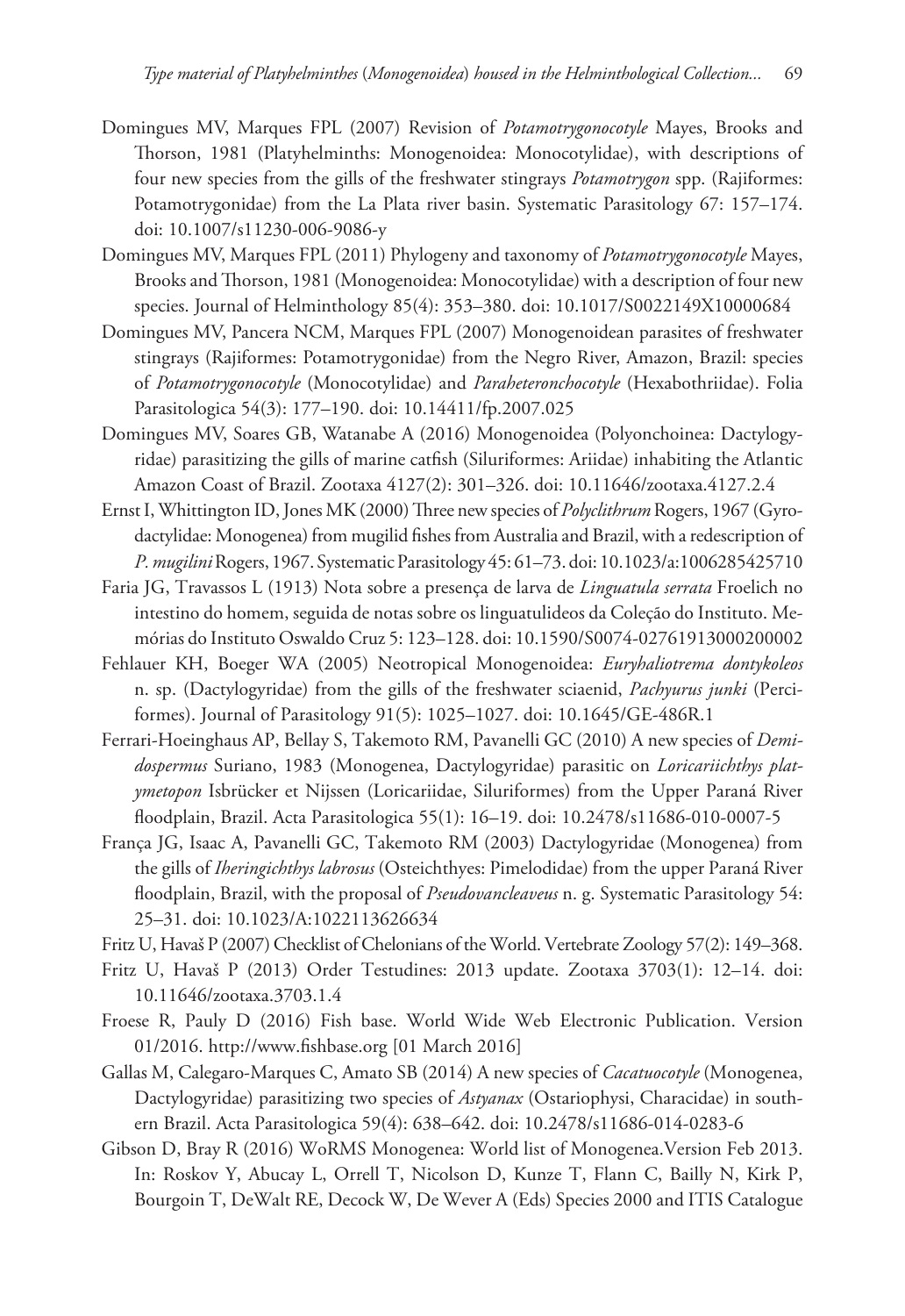of Life, 23rd December 2015. Species 2000 (ISSN 2405–8858), Naturalis, Leiden. [http://](http://www.catalogueoflife.org/col) [www.catalogueoflife.org/col](http://www.catalogueoflife.org/col) [29 January 2016]

- Guidelli GM, Takemoto RM, Pavanelli GC (2003) A new species of *Kritskyia* (Dactylogyridae, Ancyrocephalinae), parasite of urinary bladder and ureters of *Leporinus lacustris* (Characiformes, Anostomidae) from Brazil. Acta Scientiarum Biological Sciences 25(2): 279–282. [doi: 10.4025/actascibiolsci.v25i2.2010](http://dx.doi.org/10.4025/actascibiolsci.v25i2.2010)
- ICZN (International Commission on Zoological Nomenclature) (1999) International code of zoological nomenclature. Fourth Edition. The International Trust for Zoological Nomenclature, London.
- Karling LC, Bellay S, Takemoto RM, Pavanelli GC (2011a) A new species of *Jainus* (Monogenea), gill parasite of *Schizodon borellii* (Characiformes, Anostomidae) from the upper Paraná river floodplain, Brazil. Acta Scientiarum 33(2): 227–231. [doi: 10.4025/actascibi](http://dx.doi.org/10.4025/actascibiolsci.v33i2.6168)[olsci.v33i2.6168](http://dx.doi.org/10.4025/actascibiolsci.v33i2.6168)
- Karling LC, Lopes LPC, Takemoto RM, Pavanelli GC (2011b) *Trinibaculum rotundus* n.sp. (Monogenea, Ancyrocephalinae), a parasite of *Schizodon borellii* (Characiformes, Anostomidae) from the upper Paraná River floodplain, Brazil. Helminthologia 48(2): 85–87. [doi:](http://dx.doi.org/10.2478/s11687-011-0014-6) [10.2478/s11687-011-0014-6](http://dx.doi.org/10.2478/s11687-011-0014-6)
- Karling LC, Lopes LPC, Takemoto RM, Pavanelli GC (2014) New species of *Tereancistrum* (Dactylogyridae) monogenean parasites of *Schizodon borellii* (Characiformes, Anostomidae) from Brazil, and emended diagnosis for *T. parvus*. Acta Scientiarum 36(3): 365–369. [doi: 10.4025/actascibiolsci.v36i3.20216](http://dx.doi.org/10.4025/actascibiolsci.v36i3.20216)
- Knoff M, Cohen SC, Cárdenas MQ, Cárdenas-Callirgos JM, Gomes DC (2015) A new species of diplectanid (Monogenoidea) from *Paranthias colonus* (Perciformes, Serranidae) off Peru. Parasite 22(11): 1–6. [doi: 10.1051/parasite/2015011](http://dx.doi.org/10.1051/parasite/2015011)
- Knoff M, Noronha D, Magalhães-Pinto R, Sanches M, Siqueira LR, Mattos FB, Côrrea-Gomes D (2010) Coleção Helminológica do Instituto Oswaldo Cruz (CHIOC). In: Lamothe-Argumedo R, Damborenea C, García-Prieto L, Lunaschi LI, Osorio-Sarabia D (Comps) Guide to Helminthological Collections of Latin America. Publicaciones Especiales 22, Instituto de Biología, Universidad Nacional Autónoma de México and Museo de La Plata, Universidad Nacional de La Plata, Buenos Aires and Mexico City, 15–27.
- Kohn A (1990) *Kritskyia moraveci* n. g., n. sp. (Monogenea: Dactylogyridae) from the urinary bladder and ureters of *Rhamdia quelen* (Quoy and Gaimard, 1824) (Pisces: Pimelodidae) in Brazil. Systematic Parasitology 17: 81–85. [doi: 10.1007/BF00009794](http://dx.doi.org/10.1007/BF00009794)
- Kohn A, Baptista-Farias MD, Cohen SC (2000) *Paranaella luquei* gen. et sp. n. (Monogenea: Microcotylidae), a new parasite of Brazilian catfishes. Folia Parasitologica 47(4): 279–283. [doi: 10.14411/fp.2000.048](http://dx.doi.org/10.14411/fp.2000.048)
- Kohn A, Baptista-Farias MF, Santos AL, Gibson DI (2004) A new species of *Nasicola* Yamaguti, 1968 (Monogenea: Capsalidae) from the nasal cavities of *Thunnus obesus* and a redescription of *N. klawei* (Stunkard, 1962) from *T. albacores* off Brazil. Systematic Parasitology 57: 51–58. [doi: 10.1023/B:SYPA.0000010685.91891.5e](http://dx.doi.org/10.1023/B:SYPA.0000010685.91891.5e)
- Kohn A, Justo MCN (2006) *Caballerocotyla llewelyni* n. sp. and *Caballerocotyla neothunni* (Yamaguti, 1968) (Monogenea; Capsalidae) parasites of Brazilian tunas (Scombridae). Zootaxa 1139: 19–26.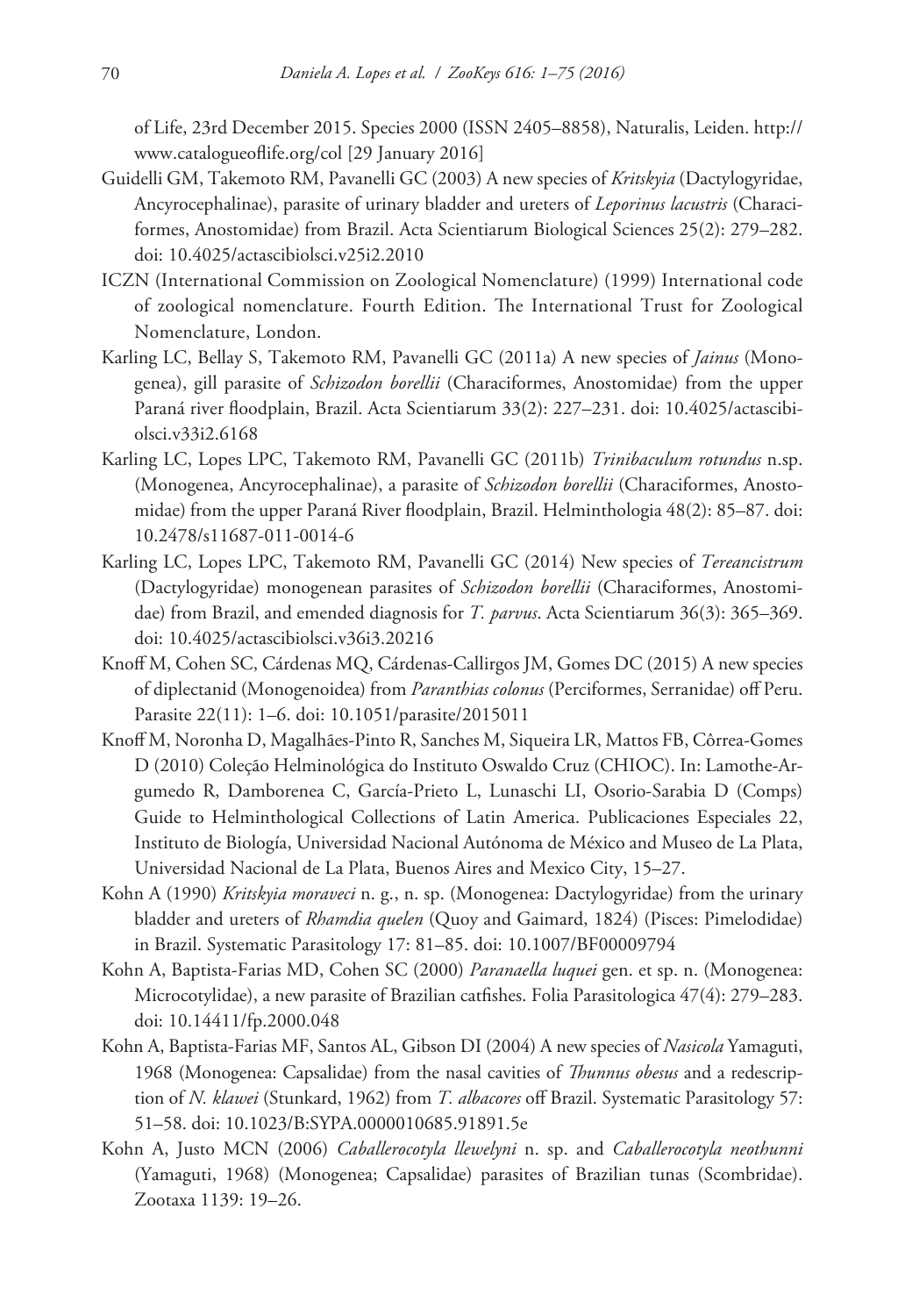- Kohn A, Santos CP, Lebedev B (1996) *Metacamopiella euzeti* gen. n., sp. n., and *Hargicola oligoplites* (Hargis, 1957) (Monogenea: Allodiscocotylidae) from Brazilian fishes. Journal of the Helminthological Society of Washington 63(2): 176–180.
- Kritsky DC (2012) Revision of *Parancylodiscoides* Caballero y C. and Bravo-Hollis, 1961 (Monogenoidea: Dactylogyridae), with a redescription of *P. longiphallus* (MacCallum, 1915) from the Atlantic spadefish *Chaetodipterus faber* (Broussonet) (Acanthuroidei: Ephippidae) in the Gulf of Mexico. Systematic Parasitology 81: 97–108. [doi: 10.1007/s11230-011-9327-6](http://dx.doi.org/10.1007/s11230-011-9327-6)
- Kritsky DC, Boeger WA (1991) Neotropical Monogenea. 16. New species of oviparous Gyrodactylidea with proposal of *Nothogyrodactylus* gen. n. (Oogyrodactylidae). Journal of the Helminthological Society of Washington 58(1): 7–15.
- Kritsky DC, Boeger WA (1995) Neotropical Monogenoidea. 26. *Annulotrematoides amazonicus*, a new genus and species (Dactylogyridae: Ancyrocephalinae), from the gills of *Psectrogaster rutiloides* (Kner) (Teleostei: Characiformes: Curimatidae) from the Brazilian Amazon. Proceedings of the Biological Society of Washington 103(3): 528–532.
- Kritsky DC, Boeger WA, Robaldo RB (2001) Neotropical Monogenoidea. 38. Revision of *Rhabdosynochus* Mizelle and Blatz, 1941 (Polyonchoinea: Dactylogyridea: Diplectanidae), with descriptions of two new species from Brazil. Comparative Parasitology 68(1): 66–75.
- Kritsky DC, Boeger WA, Van Every LR (1992) Neotropical Monogenoidea. 17. *Anacanthorus* Mizelle and Price, 1965 (Dactylogyridae, Anacanthorinae) from characoid fishes of the Central Amazon. Journal of the Helminthological Society of Washington 59(1): 25–51.
- Kritsky DC, Van Every LR, Boeger WA (1996) Neotropical Monogenoidea. 27. Two new species of *Telethecium* gen. n. from the nasal cavities of Central Amazonian fishes and a redescription of *Kritskyia moraveci* Kohn, 1990 (Dactylogyridae, Ancyrocephalinae). Journal of the Helminthological Society of Washington 63(1): 35–41.
- Lamothe-Argumedo R, García-Prieto L, Osorio-Sarabia D, Ponce de Léon GP (2010) Colección Nacional de Helmintos (CNHE). In: Lamothe-Argumedo R, Damborenea C, García-Prieto L, Lunaschi LI, Osorio-Sarabia D (Comps) Guide to Helminthological Collections of Latin America. Publicaciones Especiales 22, Instituto de Biología, Universidad Nacional Autónoma de México and Museo de La Plata, Universidad Nacional de La Plata, Buenos Aires and Mexico City, 48–55.
- Leão ML, São Clemente SC, Cohen SC (2015) *Anacanthorus toledoensis* n. sp. and *Mymarothecium ianwhittingtoni* n. sp. (Dactylogyridae: Monogenoidea) parasitizing cage-reared *Piaractus mesopotamicus* (Characiformes, Characidae) in the State of Paraná, Brazil. Comparative Parasitology 82(2): 269–274. [doi: 10.1654/4759.1](http://dx.doi.org/10.1654/4759.1)
- Lizama MAP, Takemoto RM, Pavanelli GC (2004) New species of *Tereancistrum* Kritsky, Thatcher and Kayton, 1980 (Monogenea: Dactylogyridae: Ancyrocephalinae) from the gills of *Prochilodus lineatus* (Osteichthyes: Prochilodontidae) from the upper Paraná River floodplain, Brazil. Systematic Parasitology 57(1): 45–49. [doi: 10.1023/B:SYPA.0000010684.67784.6e](http://dx.doi.org/10.1023/B:SYPA.0000010684.67784.6e)
- Lunaschi LI, Álvarez VHM, Damborenea C (2012) Type material housed in the Helminthological Collection of the Museo de La Plata, Buenos Aires, Argentina. Zootaxa 3199: 1–59.
- Luque JL, Amato JFR, Takemoto RM (1992) A new species of *Mexicana* (Monogenea: Dactylogyridae) parasitic on *Haemulon steindachneri* (Jordan and Gilbert) (Osteichthyes: Haemulidae) from the Brazilian coast. Revista Brasileira de Parasitologia Veterinária 1(2): 85–88.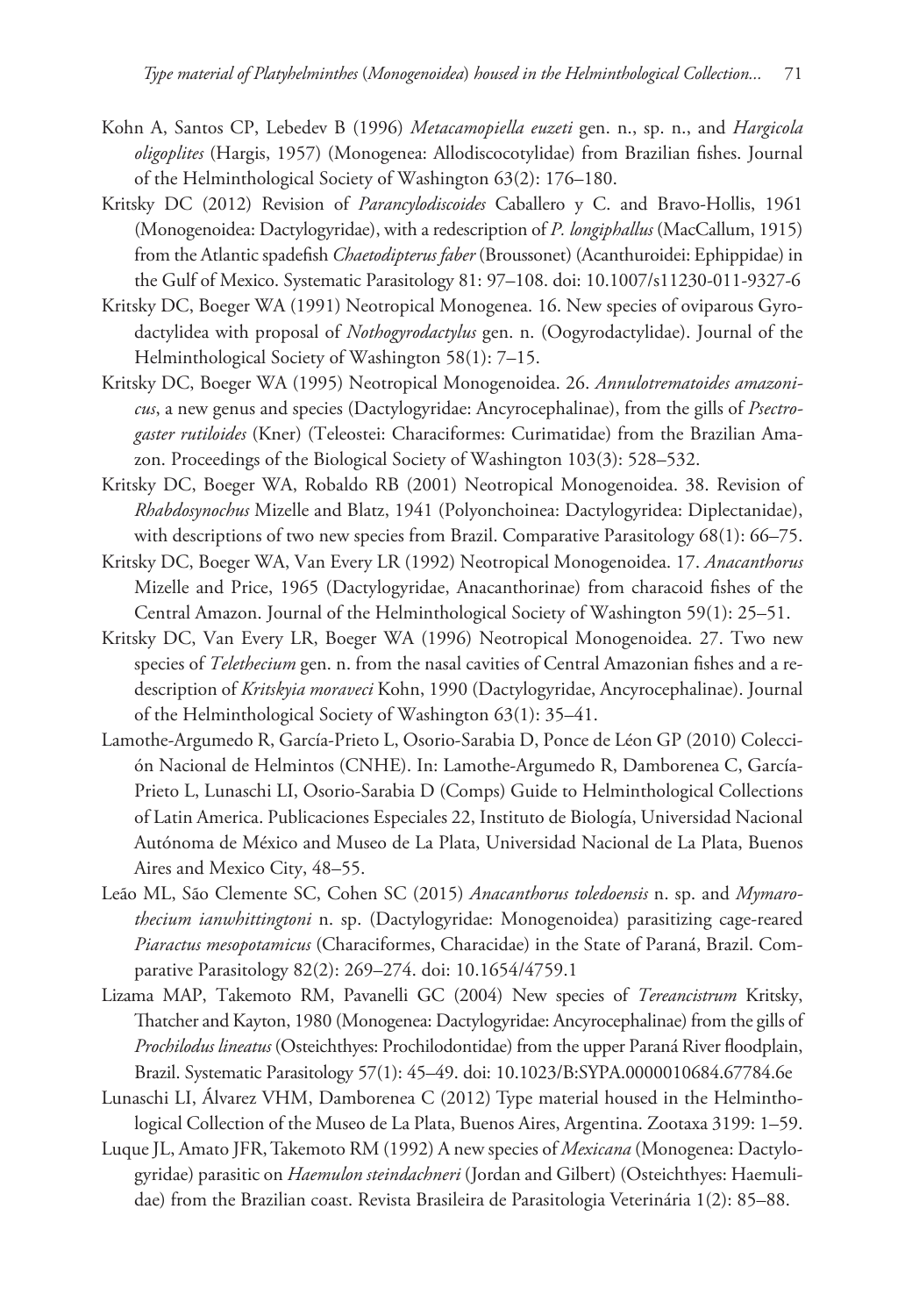- Luque JL, Amato JFR, Takemoto RM (1993a) Four species of *Choricotyle* Van Beneden and Hesse (Monogenea: Diclidophoridae: Choricotylinae) parasitic on *Orthopristis ruber* (Cuvier) (Osteichthyes: Haemulidae) from the Brazilian coast, with description of two new species. Revista Brasileira de Parasitologia Veterinária 2(2): 15–24.
- Luque JL, Amato JFR, Takemoto RM (1993b) A new species of *Pseudotagia* Yamaguti, 1963 (Monogenea: Macrovalvitrematidae) parasitic on *Orthopristis ruber* (Cuvier) (Ostheichthyes: Haemulidae) from the Brazilian coast. Revista Brasileira de Parasitologia Veterinária 2(2): 111–114.
- Melo MFC, Santos JN, Santos CP (2012) *Sciadicleithrum juruparii* n. sp. (Monogenea: Ancyrocephalidae) from the gills of *Satanoperca jurupari* (Heckel) (Osteichthyes: Cichlidae) in the Guamá River, Amazon Delta, Brazil. Systematic Parasitology 82: 125–129. [doi:](http://dx.doi.org/10.1007/s11230-012-9353-z) [10.1007/s11230-012-9353-z](http://dx.doi.org/10.1007/s11230-012-9353-z)
- Mendoza-Franco EF, Scholz T (2009) New dactylogyrids (Monogenea) parasitizing the gills of catfishes (Siluriformes) from the Amazon River Basin in Peru. Journal of Parasitology 95: 865–870. [doi: 10.1645/GE-1820.1](http://dx.doi.org/10.1645/GE-1820.1)
- Mogrovejo CD, Santos CP (2002) *Caballerocotyla lenti* n. sp., a capsalid monogenean from *Auxis thazard* (Scombridae) from off the Southeastern coast of Brazil. Memórias do Instituto Oswaldo Cruz 37(7): 1067–1071. [doi: 10.1590/S0074-02762002000700023](http://dx.doi.org/10.1590/S0074-02762002000700023)
- Monteiro CM, Brasil-Sato MC (2014a) A new species of *Anacanthoroides* and redescription of *Apedunculata discoidea* (Monogenoidea) parasitizing *Prochilodus argenteus* (Actinopterygii) from the São Francisco River, Brazil. Zootaxa 3784: 259–266. [doi: 10.11646/](http://dx.doi.org/10.11646/zootaxa.3784.3.5) [zootaxa.3784.3.5](http://dx.doi.org/10.11646/zootaxa.3784.3.5)
- Monteiro CM, Brasil-Sato MC (2014b) A new species of *Rhinonastes* (Monogenoidea, Dactylogyridae), nasal parasite of *Prochilodus argenteus* (Actinopterygii, Characiformes) from Brazil. Acta Parasitologica 59(3): 540–543. [doi: 10.2478/s11686-014-0278-3](http://dx.doi.org/10.2478/s11686-014-0278-3)
- Monteiro CM, Cohen SC, Brasil-Sato MC (2015) New species and reports of dactylogyrids (Monogenoidea) from *Salminus franciscanus* (Actinopterygii: Bryconidae) from the upper São Francisco River, Brazil. Zootaxa 3941(1): 137–143. [doi: 10.11646/](http://dx.doi.org/10.11646/zootaxa.3941.1.9) [zootaxa.3941.1.9](http://dx.doi.org/10.11646/zootaxa.3941.1.9)
- Monteiro CM, Kritsky DC, Brasil-Sato MC (2010a) Neotropical Monogenoidea. 55. Dactylogyrids parasitising the pintado-amarelo *Pimelodus maculatus* Lacépède (Actinopterygii: Pimelodidae) from the Rio São Francisco, Brazil. Systematic Parasitology 76: 179–190. [doi: 10.1007/s11230-010-9250-2](http://dx.doi.org/10.1007/s11230-010-9250-2)
- Monteiro CM, Kritsky DC, Brasil-Sato MC (2010b) Neotropical Monogenoidea. 56. New species of *Anacanthorus* (Dactylogyridae) from the gills of matrinchã, *Brycon orthotaenia* (Characiformes: Characidae), in the Rio São Francisco, Brazil. Folia Parasitologica 57(3): 164–168. [doi: 10.14411/fp.2010.022](http://dx.doi.org/10.14411/fp.2010.022)
- Moreira J, Scholz T, Luque JL (2015) First data on the parasites of *Hoplias aimara* (Characiformes): description of two new species of gill monogeneans (Dactylogyridae). Acta Parasitologica 60(2): 254–260. [doi: 10.1515/ap-2015-0036](http://dx.doi.org/10.1515/ap-2015-0036)
- Noronha D (2004) Correção de dados sobre a Coleção Helmintológica do Instituto Pasteur de São Paulo. Revista Brasileira de Zoologia 21: 1033. [doi: 10.1590/S0101-](http://dx.doi.org/10.1590/S0101-81752004000400041) [81752004000400041](http://dx.doi.org/10.1590/S0101-81752004000400041)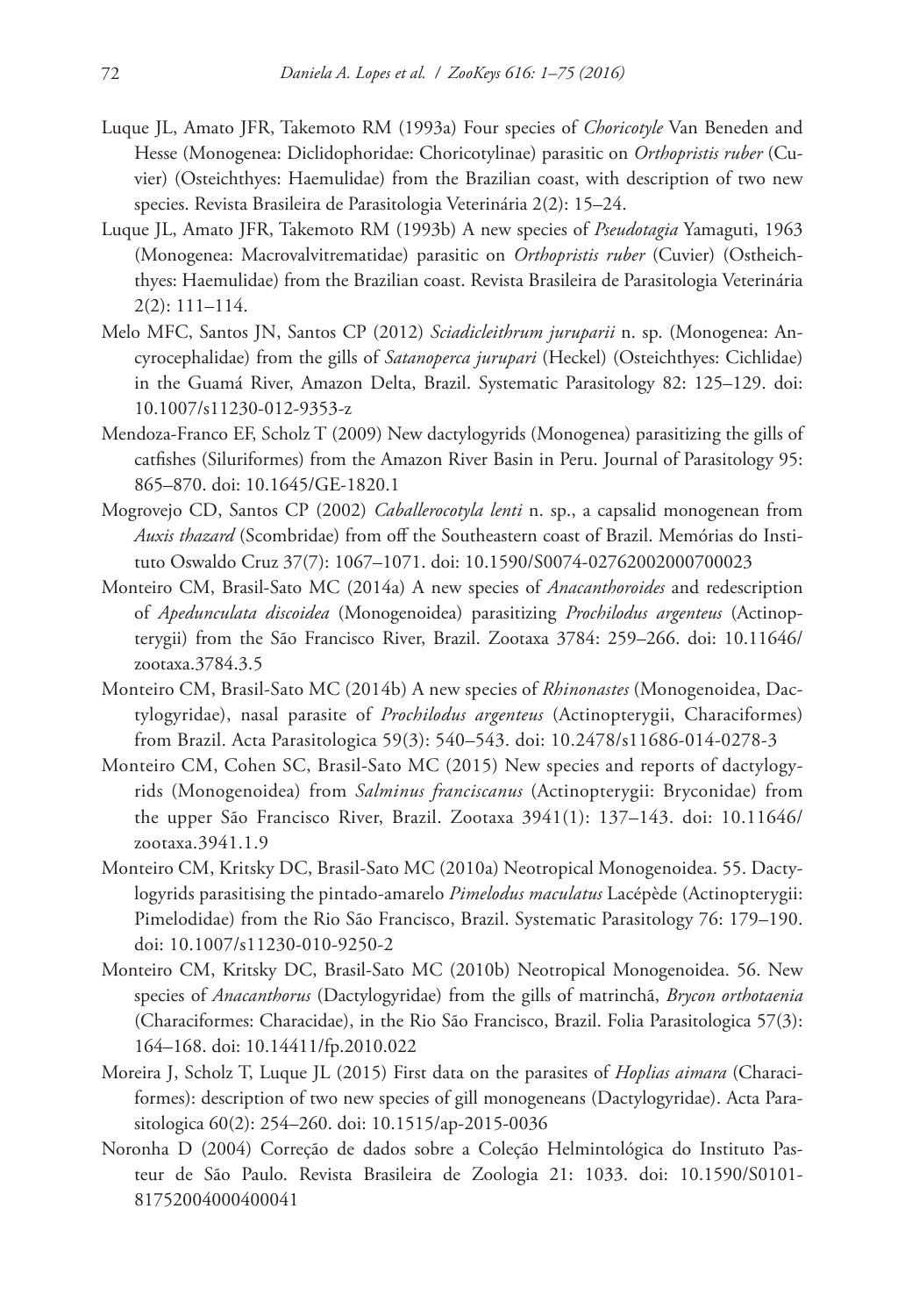- Noronha D, Bragança R, Vicente JJ, Muniz-Pereira LC (2004) Coleções particulares incorporadas à Coleção Helmintológica do Instituto Oswaldo Cruz (CHIOC). I: Coleção do Instituto Pasteur de São Paulo. Revista Brasileira de Zoologia 21(2): 303–305. [doi: 10.1590/](http://dx.doi.org/10.1590/S0101-81752004000200023) [S0101-81752004000200023](http://dx.doi.org/10.1590/S0101-81752004000200023)
- Noronha D, Sá MR, Knoff M, Muniz-Pereira LC, Pinto RM (2009) Adolpho Lutz and the Helminthological Collection of the Oswaldo Cruz Institute. Museu Nacional, Rio de Janeiro, 154 pp.
- Paraguassú AR, Luque JL, Alves DR (2002) A new species of *Anoplodiscus* (Monogenea: Anoplodiscidae) parasitic on *Pagrus pagrus* (Osteichthyes: Sparidae) from the coastal zone of the State of Rio de Janeiro, Brazil. Memórias do Instituto Oswaldo Cruz 97(8): 1197–1199. [doi: 10.1590/S0074-02762002000800022](http://dx.doi.org/10.1590/S0074-02762002000800022)
- Paschoal F, Scholz T, Tavares-Dias M, Luque JL (2016) Dactylogyrids (Monogenea) parasitic on cichlids from northern Brazil, with description of two new species of *Sciadicleithrum* and new host and geographical records. Acta Parasitologica 61(1): 158–164. [doi: 10.1515/](http://dx.doi.org/10.1515/ap-2016-0021) [ap-2016-0021](http://dx.doi.org/10.1515/ap-2016-0021)
- Platt TR (2000) *Neopolystoma fentoni* n. sp. (Monogenea: Polystomatidae) a parasite of the conjunctival sac of freshwater turtles in Costa Rica. Memórias do Instituto Oswaldo Cruz 95(6): 833–837. [doi: 10.1590/S0074-02762000000600014](http://dx.doi.org/10.1590/S0074-02762000000600014)
- Popazoglo F, Boeger WA (2000) Neotropical Monogenoidea 37. Redescription of *Gyrodactylus superbus* (Szidat, 1973) comb. n. and description of two new species of *Gyrodactylus* (Gyrodactylidea: Gyrodactylidae) from *Corydoras paleatus* and *C. ehrhardti* (Teleostei: Siluriformes: Callichthyidae) of Southern Brazil. Folia Parasitologica 47: 105–110. [doi:](http://dx.doi.org/10.14411/fp.2000.022) [10.14411/fp.2000.022](http://dx.doi.org/10.14411/fp.2000.022)
- Rego AA (1982) Helminthological Collection of the Oswaldo Cruz Institute. In: Lichtenfels JR, Pritchard MH (Eds) A Guide to Parasite Collections of the World. American Society of Parasitologists, Special Publications, Lawrence, 9 pp.
- Rego AA, Vicente JJ, Gomes DC (1979) List of holotypes in the Helminthological Collection of the Oswaldo Cruz Institute. Atas da Sociedade de Biologia do Rio de Janeiro 19 (Supl): 1–29.
- Rosim DF, Mendoza-Franco EF, Luque JL (2011) New and previously described species of *Urocleidoides* (Monogenoidea: Dactylogyridae) infecting the gills and nasal cavities of *Hoplias malabaricus* (Characiformes: Erythrinidae) from Brazil. Journal of Parasitology 97(3): 406–417. [doi: 10.1645/GE-2593.1](http://dx.doi.org/10.1645/GE-2593.1)
- Santos CP, Bianchi LG, Gibson DI (2008) *Acleotrema lamothei* n. sp. (Monogenea: Diplectanidae) from the gills of *Kyphosus incisor* in Brazilian waters. Revista Mexicana de Biodiversidad 79: 69S–73S.
- Santos CP, Buchmann K, Gibson DI (2000) *Pseudorhabdosynochus* spp. (Monogenea: Diplectanidae) from the gills of *Epinephelus* spp. in Brazilian waters. Systematic Parasitology 45: 145–153. [doi: 10.1023/A:1006232029426](http://dx.doi.org/10.1023/A:1006232029426)
- Santos CP, Kohn A (1992) Description of *Cribomazocraes travassosi* n. sp. (Monogenea: Mazocraeidae), a fish parasite from the Atlantic Ocean. Memórias do Instituto Oswaldo Cruz 87(1): 247–250. [doi: 10.1590/S0074-02761992000500046](http://dx.doi.org/10.1590/S0074-02761992000500046)
- Santos CP, Mourão ED, Cárdenas MQ (2001) *Pseudempleurosoma gibsoni* n. sp., a new Ancyrocephalid monogenean from *Paralonchurus brasiliensis* (Sciaenidae) from off the Southeast-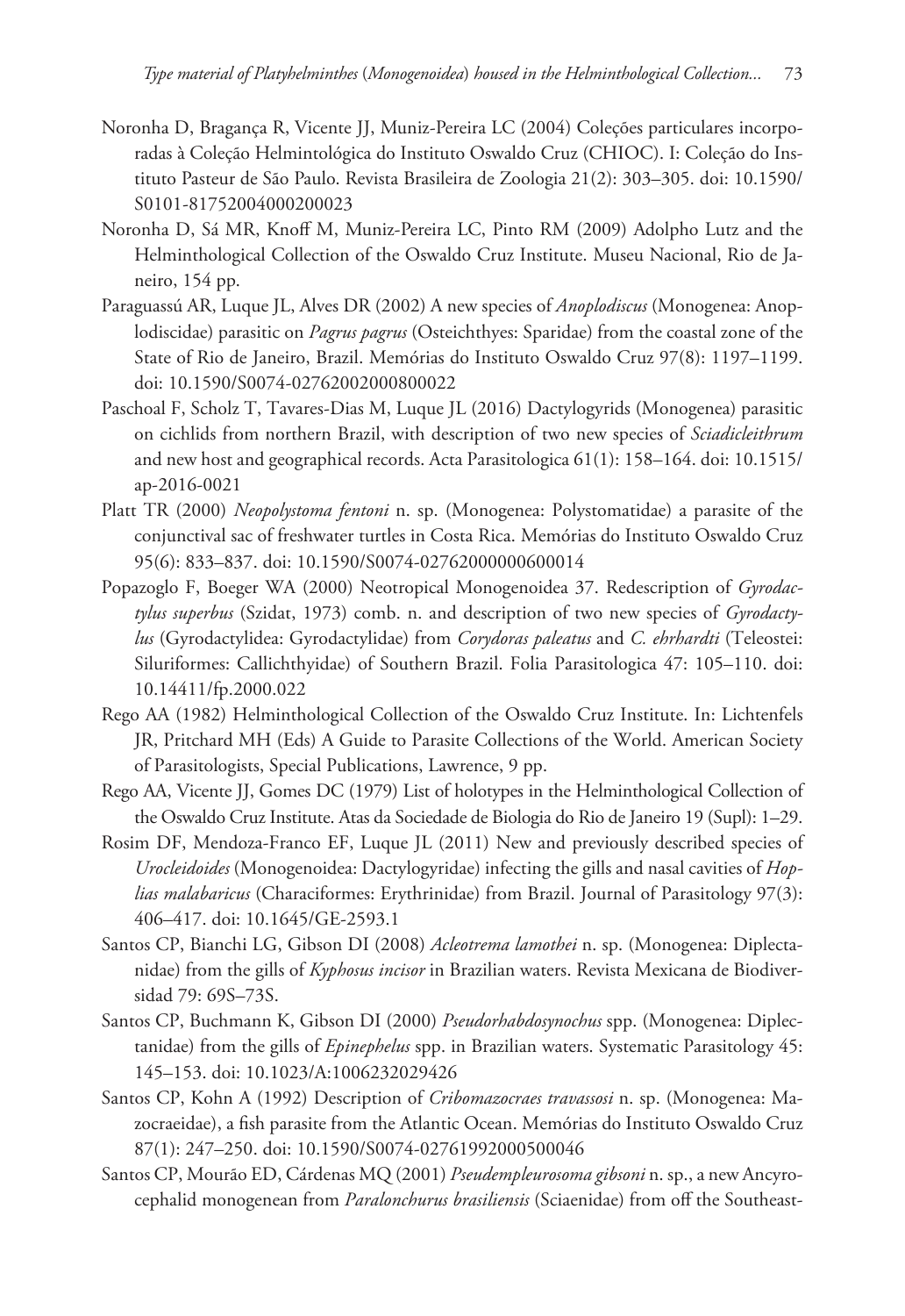ern Coast of Brazil. Memórias do Instituto Oswaldo Cruz 96(2): 215–219. [doi: 10.1590/](http://dx.doi.org/10.1590/S0074-02762001000200013) [S0074-02762001000200013](http://dx.doi.org/10.1590/S0074-02762001000200013)

- Santos CP, Santos AL, Cunha R, Chisholm LA (2012) A new species of *Heterocotyle* Scott, 1904 (Monogenea: Monocotylidae) from the gills of *Dasyatis guttata* (Dasyatidae) in southwestern Atlantic waters off Rio de Janeiro, Brazil. Systematic Parasitology 81: 65–70. [doi: 10.1007/s11230-011-9328-5](http://dx.doi.org/10.1007/s11230-011-9328-5)
- Santos CP, Santos AL, Gibson DI (2006) A new species of *Monocotyle* Taschenberg, 1878 (Monogenea: Monocotylidae) from *Dasyatis guttata* (Dasyatidae). Journal of Parasitology 92(1): 21–24. [doi: 10.1645/GE-603R.1](http://dx.doi.org/10.1645/GE-603R.1)
- Santos CP, Timi JT (2009) *Absonifibula estuarina* sp. n. (Monogenea: Diclidophoridae) parasite of juvenile *Cynoscion guatucupa* (Osteichthyes) from southwestern Atlantic Ocean. Memórias do Instituto Oswaldo Cruz 104(7): 964–969. [doi: 10.1590/S0074-](http://dx.doi.org/10.1590/S0074-02762009000700004) [02762009000700004](http://dx.doi.org/10.1590/S0074-02762009000700004)
- Santos CP, Timi JT, Gibson DI (2002) *Diplectanum squamatum* n. sp. (Monogenea: Diplectanidae) from the gills of *Cynoscion guatucupa* (Sciecidae) in southwest Atlantic waters. Systematic Parasitology 52(3): 199–204. [doi: 10.1023/A:1015737719326](http://dx.doi.org/10.1023/A:1015737719326)
- Santos Neto JF, Rodrigues ARO, Domingues MV (2015) Proposal of *Whittingtonocotyle* n. gen. (Dactylogyroidea: Dactylogyridae), with the description of two new species from the gills of *Hoplerythrinus unitaeniatus* (Characiformes: Erythrinidae) in Brazil. Zootaxa 3937(1): 191–200. [doi: 10.11646/zootaxa.3937.1.10](http://dx.doi.org/10.11646/zootaxa.3937.1.10)
- Tablado A, Tricárico F (2010) Colección Nacional de Parasitología (MACN-PA). In: Lamothe-Argumedo R, Damborenea C, García-Prieto L, Lunaschi LI, Osorio-Sarabia D (Comps) Guide to Helminthological Collections of Latin America. Publicaciones Especiales 22, Instituto de Biología, Universidad Nacional Autónoma de México and Museo de La Plata, Universidad Nacional de La Plata, Buenos Aires and Mexico City, 11–14.
- Takemoto RM, Amato JFR, Luque JL (1993) A new species of *Probursata* Bravo-Hollis, 1984 (Mogenea: Heteraxinidae: Heteraxininae) parasite of *Oligoplites* spp. (Osteichthyes: Carangidae) from the coast of the state of Rio de Janeiro, Brazil. Memórias do Instituto Oswaldo Cruz 88(2): 285–288. [doi: 10.1590/S0074-02761993000200017](http://dx.doi.org/10.1590/S0074-02761993000200017)
- Takemoto RM, Amato JFR, Luque JL (1996) Monogeneans of leatherjackets, *Oligoplites* spp. (Osteichthyes: Carangidae), with the description of a new species of *Metacamopia* (Monogenea: Allodiscocotylidae) from the coast of the State of Rio de Janeiro, Brazil. Memórias do Instituto Oswaldo Cruz 91(2): 165–172. [doi: 10.1590/S0074-02761996000200008](http://dx.doi.org/10.1590/S0074-02761996000200008)
- Takemoto RM, Lizama MAP, Pavanelli GCA (2002) New species of *Kritskyia* (Dactylogyridae, Ancyrocephalinae) parasite of urinary bladder of *Prochilodus lineatus* (Prochilodontidae, Characiformes) from the floodplain of the high Paraná River, Brazil. Memórias do Instituto Oswaldo Cruz 97(3): 313–315. [doi: 10.1590/S0074-02762002000300006](http://dx.doi.org/10.1590/S0074-02762002000300006)
- Takemoto RM, Pavanelli GCA, Lizama MAP, Lacerda ACF, Yamada FH, Moreira LHA, Ceschini TL, Bellay S (2009) Diversity of parasites of fish from the Upper Paraná River floodplain, Brazil. Brazilian Journal of Biology 69(2, Suppl.): 691–705. [doi: 10.1590/](http://dx.doi.org/10.1590/S1519-69842009000300023) [S1519-69842009000300023](http://dx.doi.org/10.1590/S1519-69842009000300023)
- Tavernari FC, Takemoto RM, Lacerda ACF, Pavanelli GC (2010) A new species of *Demidospermus* Suriano, 1983 (Monogenea) parasite of gills of *Auchenipterus osteomystax*